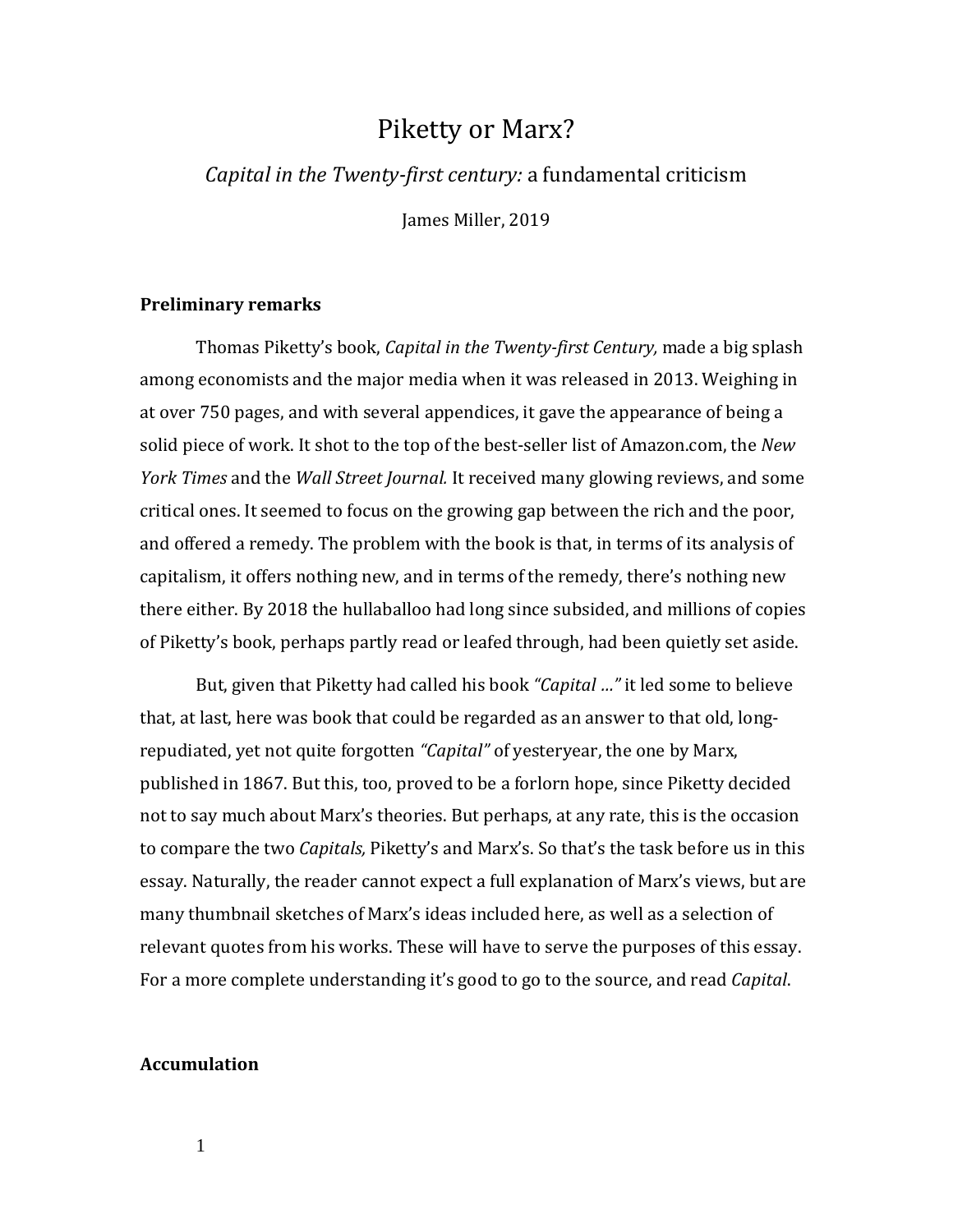Piketty begins with the question: "do the dynamics of private capital accumulation inevitably lead to the concentration of wealth in ever fewer hands, as Karl Marx believed in the nineteenth century?" Of course, he recognizes that the concentration of wealth in ever fewer hands has already advanced considerably in the capitalist world. But what Marx was explaining was **not** "*whether* private capital accumulation would inevitably lead to the concentration of wealth in ever fewer hands." Marx recognized that such a process *had already taken place* in the development of capital, and would continue. He wanted to explain how and why this had developed. Marx also explained why it would turn out, in the long run and in the final analysis, that such a process would *run up against an insurmountable barrier*. What Marx provided was the answer to why capital accumulation, and the concentration of wealth in ever fewer hands, had become a powerful social force, increasingly determining the fate of billions of human beings.

Indeed, Marx explained it, but Piketty's book does not. If an economist sets out to analyze the concentration of wealth or inequality of wealth, he or she should begin at the beginning: how did it get started in the first place? And what is it that keeps it going? This way we will have a better idea of what we are talking about. (By the way, Piketty does provide historical material, which, for many, will appear to satisfy the need to explain the origins of wealth accumulation. We will examine this below.)

Today most people are aware of this continuously growing gap between wealth and poverty. The growth of inequality in the world today, whether between nations or between classes, has elicited widespread commentary and alarm, including from Piketty, who indeed, documents it, quantifies it, and feels the need to do something about it. But he does not attempt to explain how it all got started. Having mentioned Marx in his Introduction he gives the impression that he knows something about Marx's theories. The reader who expects Piketty to provide a sketch, or summary, of Marx's thinking on the topic will be disappointed. None of this appears in his book. It is probable that he has familiarized himself to a certain extent with Marx's main economic work, *Capital*. In Volume I of that trilogy we find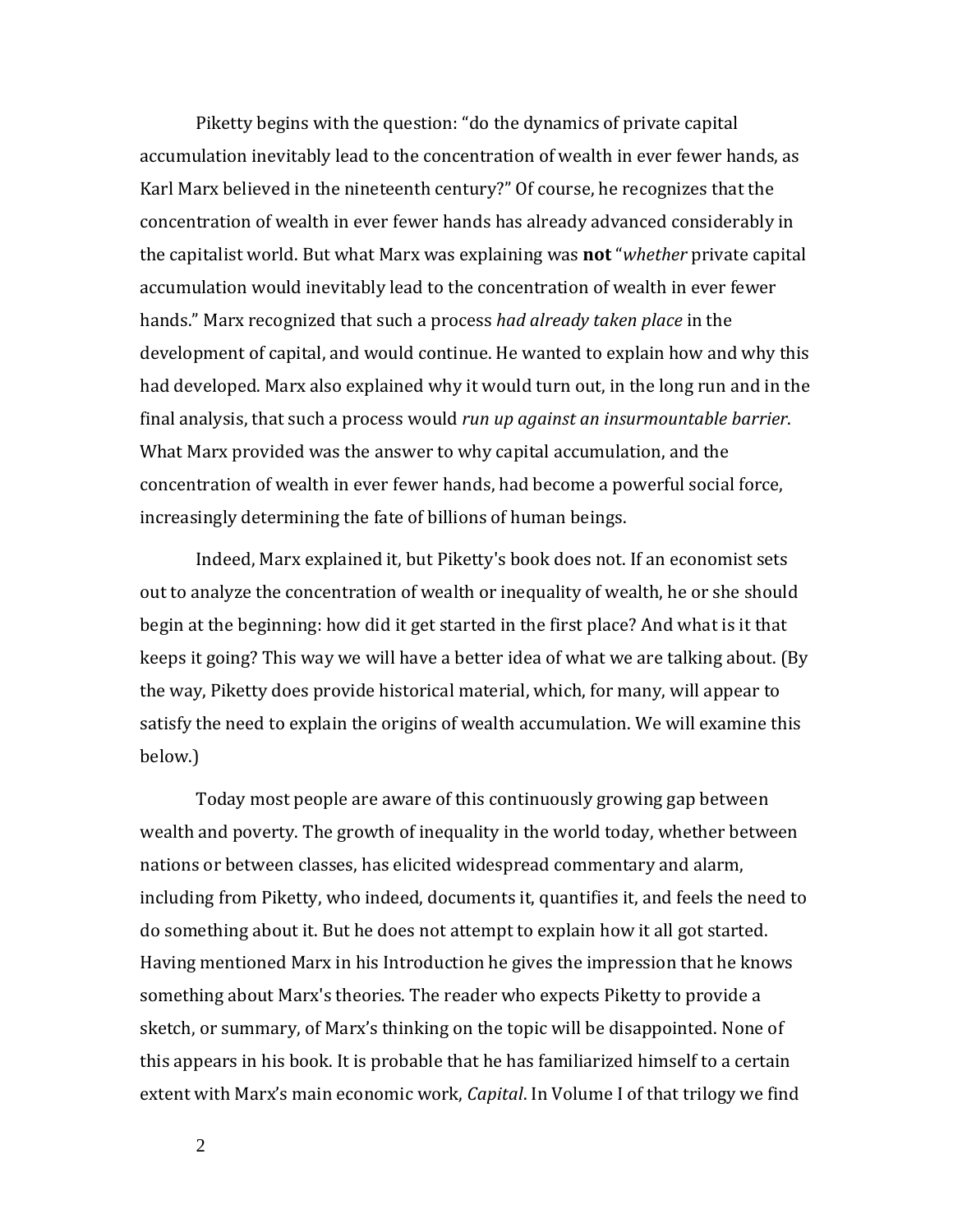Chapter 25, "The General Law of Capitalist Accumulation," wherein Marx indicates what drives accumulation:

> The law of capitalistic accumulation, metamorphosed by economists into pretended law of Nature, in reality merely states that the very nature of accumulation excludes every diminution in the degree of exploitation of labour, and every rise in the price of labour, which could seriously imperil the continual reproduction, on an ever-enlarging scale, of the capitalistic relation. It cannot be otherwise in a mode of production in which the labourer exists to satisfy the needs of self-expansion of existing values, instead of, on the contrary, material wealth existing to satisfy the needs of development on the part of the labourer.

The capitalists abhor any mechanism that interferes with the expansion of the values they maintain as their property. Marx points to the exploitation of labor as a means to achieve "the needs of self-expansion of existing values." If we limit ourselves, for the moment, to the assumption that capital is the property of the capitalist, then it is *this* capital Marx is talking about. It is existing value in the hands of the capitalist (any member of the capitalist class), and this capital must expand itself to satisfy his needs. If it does not expand, he eventually finds himself on the breadlines (or at least at the unemployment office). Another way of looking at it is that the capitalist is the personification of the capital that is his property. The capitalist, as an individual, finds himself immersed in social relations that he himself did not create, but were already established before he was born, and in order to become a full-fledged capitalist he must step into a role that stands ready-made for him. For the most part, that means the young people of capitalist families assume the roles of their parents. (Piketty also dwells on this topic.) Marx pointed to the relationship of the capitalist to his capital:

But, so far as he is personified capital, it is not values in use and the enjoyment of them, but exchange-value and its augmentation, that spur him into action. Fanatically bent on making value expand itself, he ruthlessly forces the human race to produce for production's sake; he thus forces the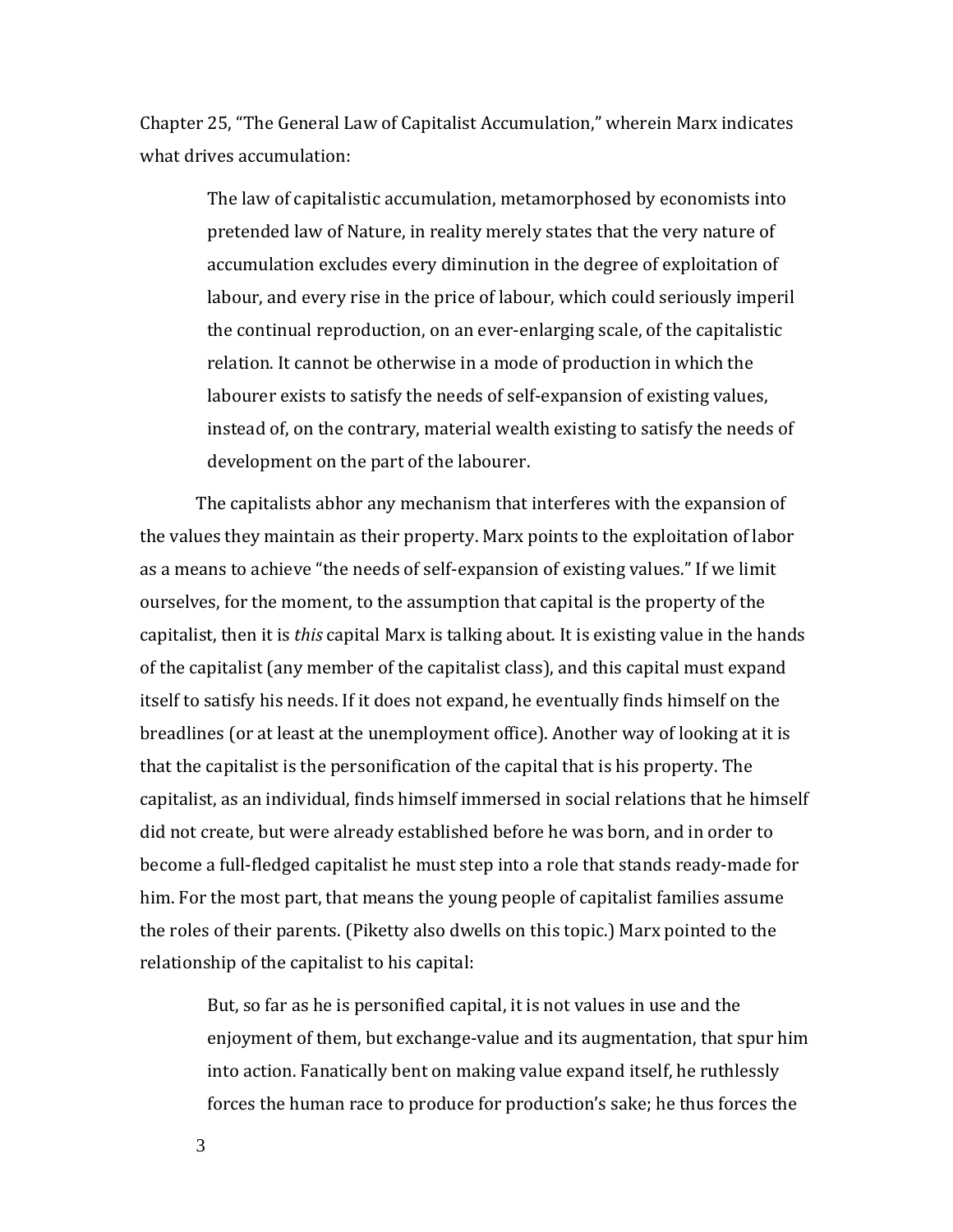development of the productive powers of society, and creates those material conditions, which alone can form the real basis of a higher form of society, a society in which the full and free development of every individual forms the ruling principle. (*Capital,* Vol. I, Chap. 24)

Note that Marx points to the long-term consequence of the growth of capital accumulation as the "real basis of a higher form of society." We shall return to this theme later. But while enmeshed in capitalist relations of production, these "masters of the universe" are in reality prisoners of their own wealth; the rulers turn out to be the ruled, not by others, and not by their own desires, but by the *social straitjacket that has been fastened around their lives*. Driven to expand the value of their property, the owners of capital become permeated with the allencompassing compulsion that is the nature of capital, their own property.

And thus, the capitalist cannot avoid exploiting labor power to the highest degree possible. His own imprisonment clamps an even more oppressive vise on the lives of the exploited wage laborers. The reality of everyday life in capitalist countries illustrates this: from India to Canada and from Belgium to Thailand, the boards of directors and the executive leadership of corporations ceaselessly search for ways to improve the return on investment for the company and for the shareholders. They employ armies of economists, accountants and planners to realize this end. They employ police and guards to keep the workers in check. They lengthen working hours, accelerate the pace of production and lower wages as they seek to expand the company, to maximize the return on investment. Marx argues:

Use-values must therefore never be looked upon as the real aim of the capitalist; neither must the profit on any single transaction. The restless never-ending process of profit-making alone is what he aims at. This boundless greed after riches, this passionate chase after exchange-value, is common to the capitalist and the miser; but while the miser is merely a capitalist gone mad, the capitalist is a rational miser. The never-ending augmentation of exchange-value, which the miser strives after, by seeking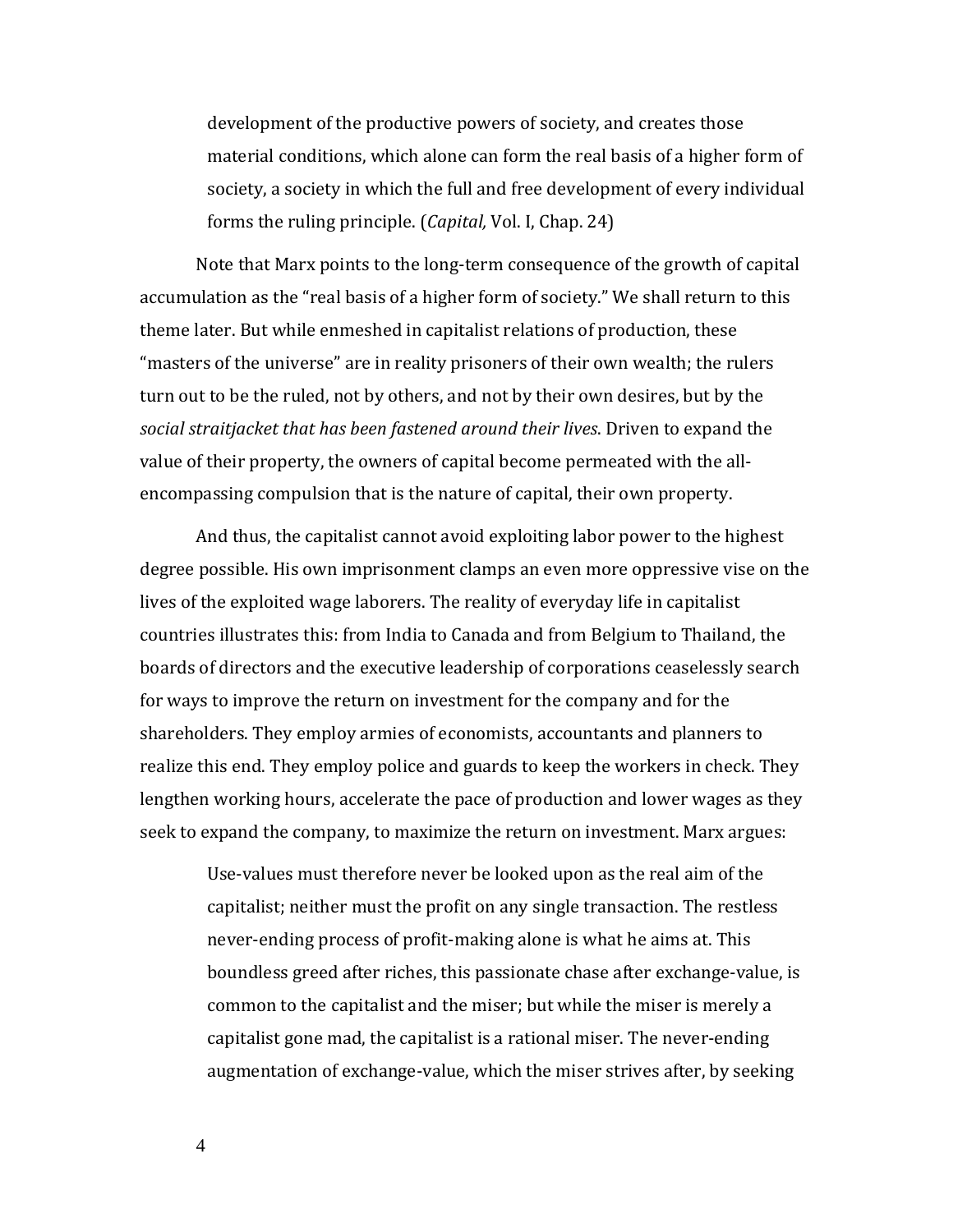to save his money from circulation, is attained by the more acute capitalist, by constantly throwing it afresh into circulation (*Capital,* Vol. 1, Chap. 4).

Piketty, distinguished Centennial Professor at the London School of Economics, would not likely be comfortable using such irreverent terminology to describe the motives of the captains of industry, although he is certainly familiar with the concept of the "maximization of return on investment." As he explains on p. 267,

A capital market is said to be "perfect" if it enables each unit of capital to be invested in the most productive way possible and to earn the maximal marginal product the economy allows, if possible as part of a perfectly diversified investment portfolio in order to earn the average return risk-free while at the same time minimizing intermediation costs.

Of course Piketty goes on to explain that through careful cost-accounting the master of production manages to work out the optimal ratios of capital to labor in the successive cycles of investment. Piketty never hints at any other motive than the maximum profit. He also points to the "imperfections" in market systems, and how capitalists often find themselves obliged to resort to "creative accounting" to achieve the sought-after maximization. Search as you will you will not find Piketty pointing to any other motive than the accumulation of wealth, and not just accumulation at a leisurely pace, but at the highest possible pace. In this he confirms the impressions of millions of people, and at the same time fails to differentiate himself from Marx's more forthright characterizations of just what kind of person is Mr. Moneybags.

#### **Accumulation of Capital**

Piketty has familiarized himself to some extent with Marx's analysis of productivity and the concentration of capital. However, he doesn't want to overtly contradict central positions that Marx elaborated in *Capital.* As for the accumulation of wealth into ever fewer hands, first we have to consider, in the words of Marx, the technological basis for the concentration of the means of production: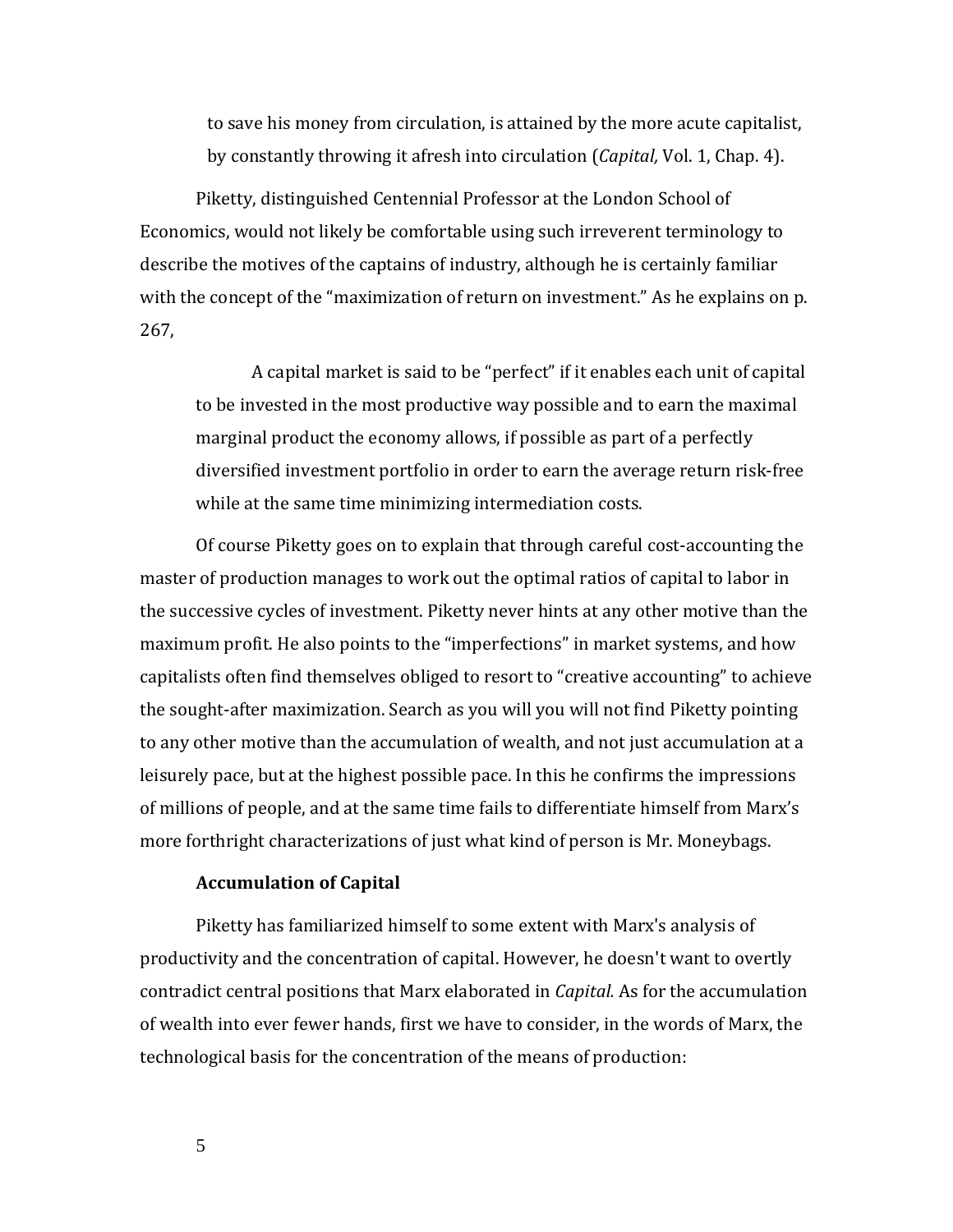In Part IV, it was shown, how the development of the productiveness of social labour presupposes co-operation on a large scale; how it is only upon this supposition that division and combination of labour can be organised, and the means of production economised by concentration on a vast scale; how instruments of labour which, from their very nature, are only fit for use in common, such as a system of machinery, can be called into being; how huge natural forces can be pressed into the service of production; and how the transformation can be effected of the process of production into a technological application of science. ... Everywhere the increased scale of industrial establishments is the starting point for a more comprehensive organisation of the collective work of many, for a wider development of their material motive forces — in other words, for the progressive transformation of isolated processes of production, carried on by customary methods, into processes of production socially combined and scientifically arranged (*Capital,* Vol. 1, Chap. 25).

It is pretty well recognized nowadays that production on a large scale allows for the realization of economies of scale. It allows for a more finely subdivided division of labor, for the most expeditious introduction of new productive methods and technology, and for the most rational allocation of the workforce to the tasks of production. But once we have a grip on these features of capitalist evolution, we should sit back and address the question of capitalism as a unique and distinctive system of social relations. How did it all get started in the first place? It exists as a part of history, and once its origin is explained, it can be clearly demarcated from previously existing systems of social relations. But Piketty does not do this; he avoids making distinctions between capitalism and previous forms of society.

In the Middle Ages in Europe feudal social relations prevailed, but that began to break down in the 16th century. Early forms of capitalism slowly evolved out of the pre-capitalist environment in Europe, then developed more rapidly in the 17th century, and then, in the late 18th century, with the industrial revolution, it took off with explosive speed. The early phase of capitalist development, viewed from the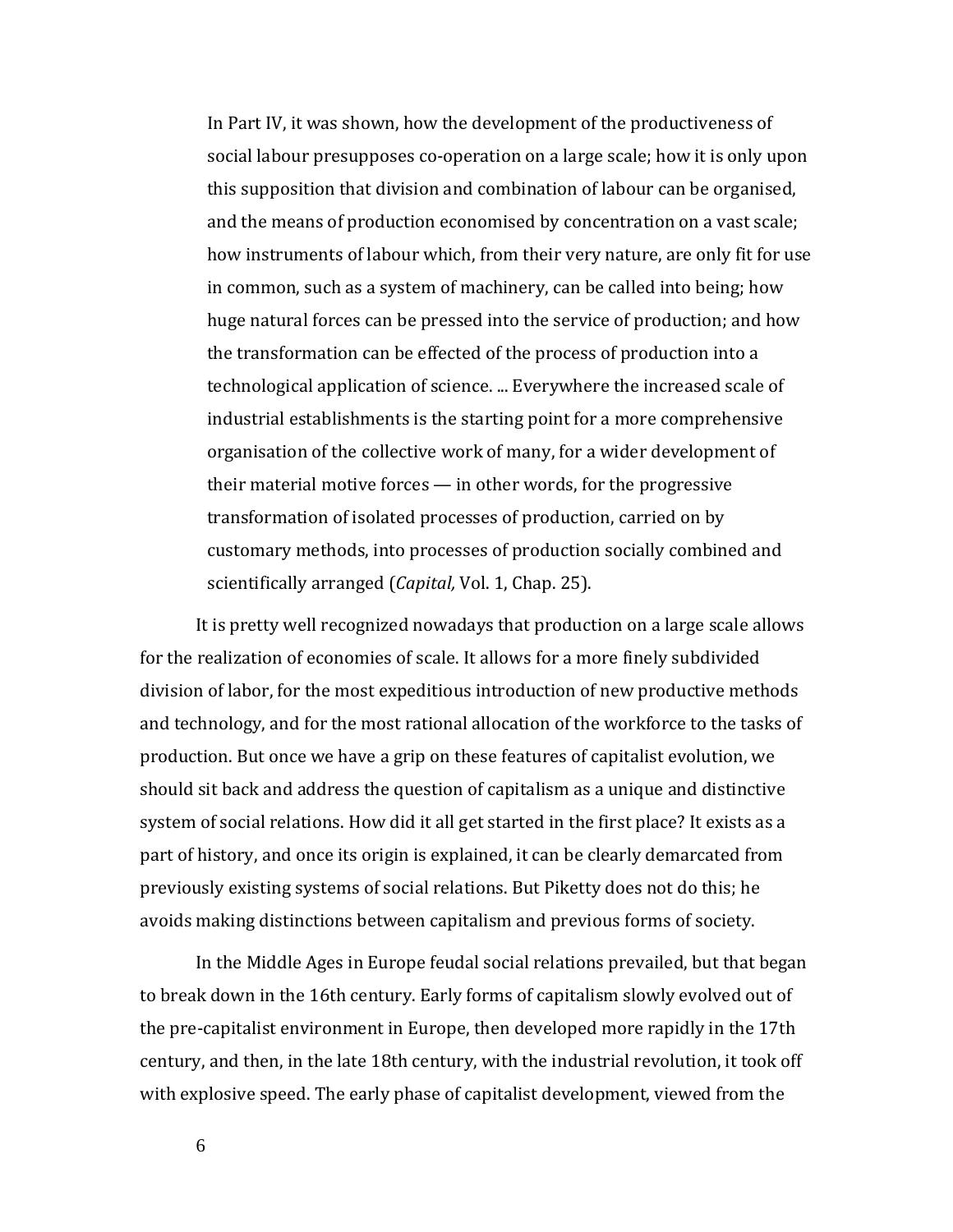standpoint of production for the market, witnessed the growth of manufacturing from small workshops to larger factory operations. This occurred as merchants increasingly invested their profits in the workshops, mines and other productive operations. The capitalists, as managers of industrial processes, quickly learned how to acquire the most modern tooling, machinery, and productive methods they could find, and repeated cycles of modernization and upgrading of equipment were institutionalized. The capitalists, acutely aware of the new discoveries in science and technology, promoted these discoveries. This process provided an ever-improving foundation for the amassing of profits on an expanding scale. And of course, there is the question of the broad-based organization of this increasingly integrated, complex industrial edifice on a national and international scale. Marx again:

Hand in hand with this centralization, or this expropriation of many capitalists by few, develop, on an ever-extending scale, the cooperative form of the labour process, the conscious technical application of science, the methodical cultivation of the soil, the transformation of the instruments of labour into instruments of labour only usable in common, the economizing of all means of production by their use as means of production of combined, socialized labour, the entanglement of all peoples in the net of the world market, and with this, the international character of the capitalistic regime (*Capital,* Vol. 1, Chap. 32).

The gradual building up of a socialized productive apparatus is a great achievement in human history. In this way, capitalism has prepared the ground for a higher mode of production that will supersede it and build on its successes. With socialized production already achieved, the associated producers can utilize this as a foundation for consciously eliminating the inhuman atrocities caused by the dominion of the propertied ruling class, and can go ahead to form new humanized social relations. Today, more people than ever before recognize that production should be directed to serve human needs, not subordinated to the profit interests of the private owners of capital.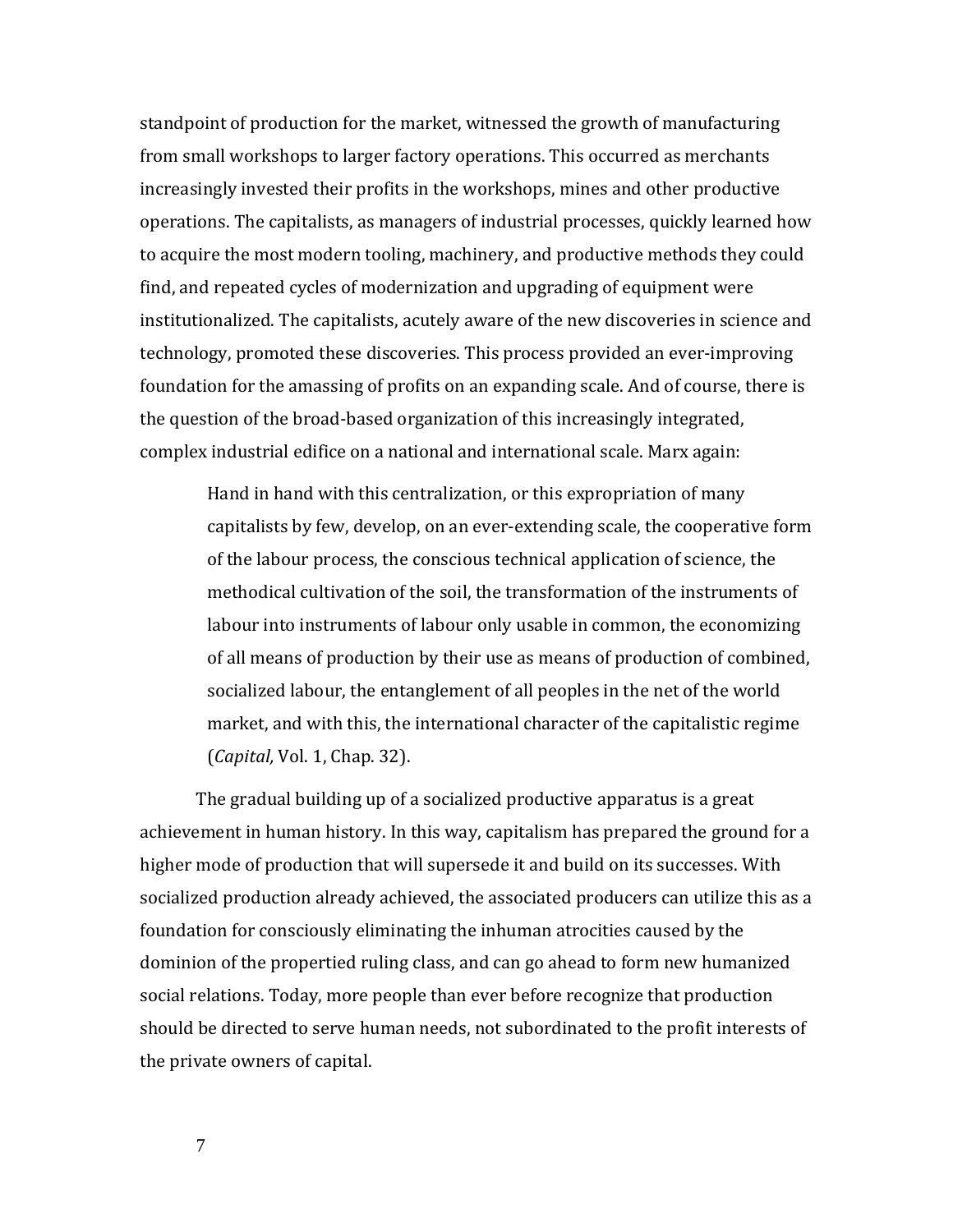#### **Inequality**

Piketty continues, "Modern economic growth and the diffusion of knowledge have made it possible to avoid the Marxist apocalypse but have not modified the deep structures of capital and inequality—or in any case not as much as one might have imagined in the optimistic decades following World War II" (p. 1). Perhaps he should have said that this "apocalypse" has been avoided so far—the future of capital remains open for a range of possible outcomes. And in fact, this open future is his main concern. Furthermore, Marx's vision was not apocalyptic at all, but one of a future society that would make the wealth produced by workers available to all, thus ending poverty, and at the same time liberating the capitalists from the degrading enslavement to their own property.

Marx's writings became widely popular among literate working people in the 19th and 20th centuries, *not* because he predicted an "apocalypse" but because he inspired the struggle of working people for a future social order that would inscribe on its banner: "from each according to his ability; to each according to his needs." And it must be pointed out that, with all the much-touted glories of private ownership and the free market system, the propagandists of private wealth do not attempt to make the claim that capitalism will provide a good life for all, but rather that capitalism will provide a level playing field in which the more "talented" can rise to the top, leaving others behind. (And of course, the so-called "level playing field" never existed under the dominion of capital.)

Marx thought that the evolution of capitalist production would create the basis for overcoming the dog-eat-dog capitalist system and thus do away with the divisive competition among the workers. Instead of fighting each other, whether in the job market or in the wars between nations, workers can and do forge bonds of solidarity and mutual aid. We should add that within capitalist society various forms of social insurance, medical insurance and unemployment compensation have been developed, to a greater extent in the economically advanced capitalist centers. These have come about as the consequences of the advances provided by science, together with the struggles of working people, demanding a greater share in the wealth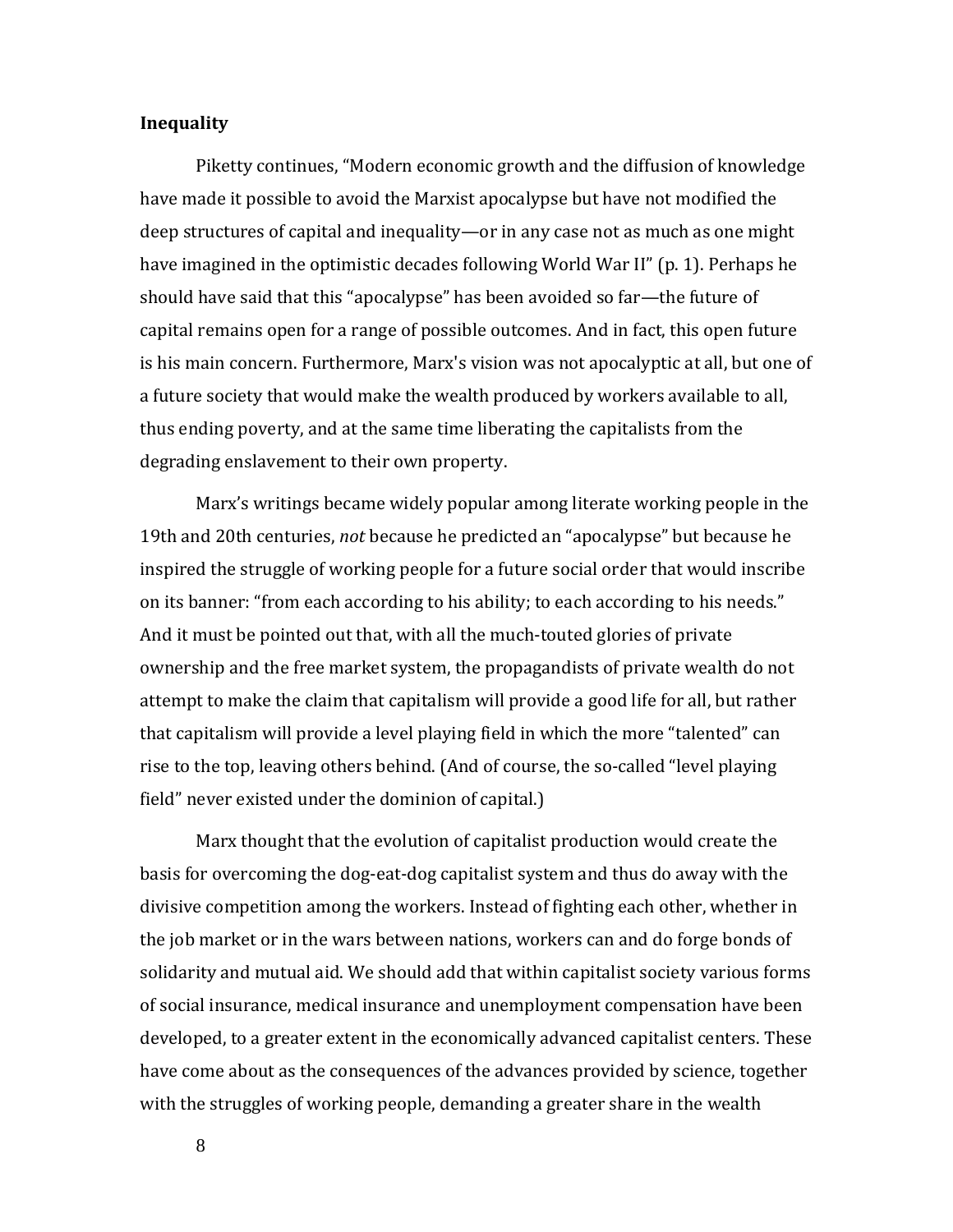produced by their labor. The average level of wage and benefit compensation increased spasmodically throughout the  $19<sup>th</sup>$  and early  $20<sup>th</sup>$  centuries, until it began to stagnate in the 1970s throughout in the advanced capitalist countries. All these forms of social collaboration and mutual support can serve as starting points for an expansion of benefits for all in the society of the future.

Piketty is concerned about the quality of public discourse around these critical social issues, saying: "intellectual and political debate about the distribution of wealth has long been based on an abundance of prejudice and a paucity of fact." And it is to his credit that he makes this observation. But whence comes all this prejudice—now that the science of economics has been developing for more than 200 years? How is it that Alan Greenspan, former Chairman of the Federal Reserve, at one time considered to be one of the most responsible and knowledgeable guardians of capitalist wealth, could be so far off course as to act as cheerleader to the toxic assets bubble in the period preceding the 2008 crash? He was able to concede there was a distressing "flaw" in his thinking, as he stated in his testimony to a congressional committee under the chairmanship of Representative Henry Waxman in 2008:

"You had the authority to prevent irresponsible lending practices that led to the subprime mortgage crisis. You were advised to do so by many others," said Representative Henry A. Waxman of California, chairman of the committee. "Do you feel that your ideology pushed you to make decisions that you wish you had not made?" Mr. Greenspan conceded: "Yes, I've found a flaw. I don't know how significant or permanent it is. But I've been very distressed by that fact." (*Atlantic* magazine, March 11, 2009) [https://www.theatlantic.com/politics/archive/2009/03/the-evolution-of](https://www.theatlantic.com/politics/archive/2009/03/the-evolution-of-alan-greenspan/1403/)[alan-greenspan/1403/](https://www.theatlantic.com/politics/archive/2009/03/the-evolution-of-alan-greenspan/1403/)

I'm sure many of us feel Mr. Greenspan's distress. Perhaps we should feel even more concern about the uselessness of Congressman Waxman's committee. It turned out that Greenspan was perhaps the most authoritative acolyte worshipping at the altar of the "efficient market hypothesis," which is just the sort of prejudice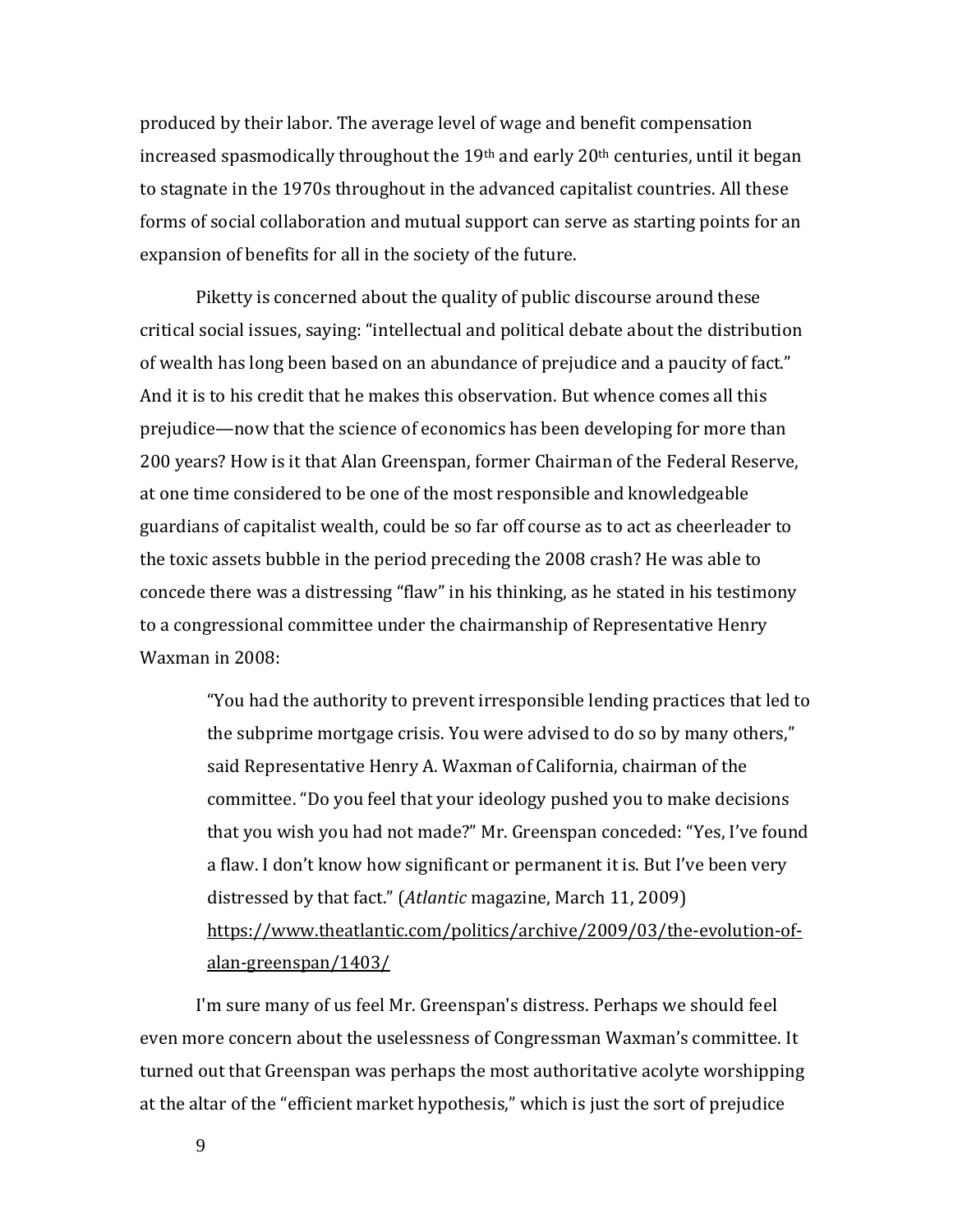#### Piketty is talking about. (See

[http://www.investopedia.com/terms/e/efficientmarkethypothesis.asp\)](http://www.investopedia.com/terms/e/efficientmarkethypothesis.asp) So when it comes to "an abundance of prejudice and a paucity of fact," it's not only a matter of the "intellectual and political debate," it's a question of the beliefs and practices of those who hold the reins of the economic institutions of the modern capitalist state. These are the people whose decisions are no more than a smokescreen for their impotence in the face of market pressures that determine the fate of billions of workers around the world.

The prejudice that Piketty deplores is, to a greater or lesser degree, characteristic of all modern capitalist economic thinking, including Piketty's own. Modern bourgeois economics has developed in the shadow of a capitalist ruling power, and has adopted the world-view and habits of thought of this class. Its mission is to provide authoritative support to the notion that capitalism is the only possible economic system in which all the individuals within the world's population can seek and find material satisfaction. This pro-capitalist economic theoretical tradition grew throughout the 19th century, breaking away from the scientific works of Smith, Ricardo and Marx, and then disintegrating into a variety of conflicting schools of thought with a range of scientific-seeming explanations for the continuing social and economic success of modern capitalism, as well as for its panics and crises. But all of these schools of thought developed the notion that capitalism is the permanent mode of existence of modern society, and because of this there can be no fundamental challenge to the social and political dominance of the capitalists, whom they refer to as "investors," "business leaders," "shareholders," etc. Marx explained why, after Ricardo, there was a departure of bourgeois political economy from scientific inquiry:

In France and England, the bourgeoisie had conquered political power. From this time on, the class struggle took on more and more explicit and threatening forms, both in practice and in theory. It sounded the knell of scientific bourgeois economics. It was thenceforth no longer a question whether this or that theorem was true, but whether it was useful to capital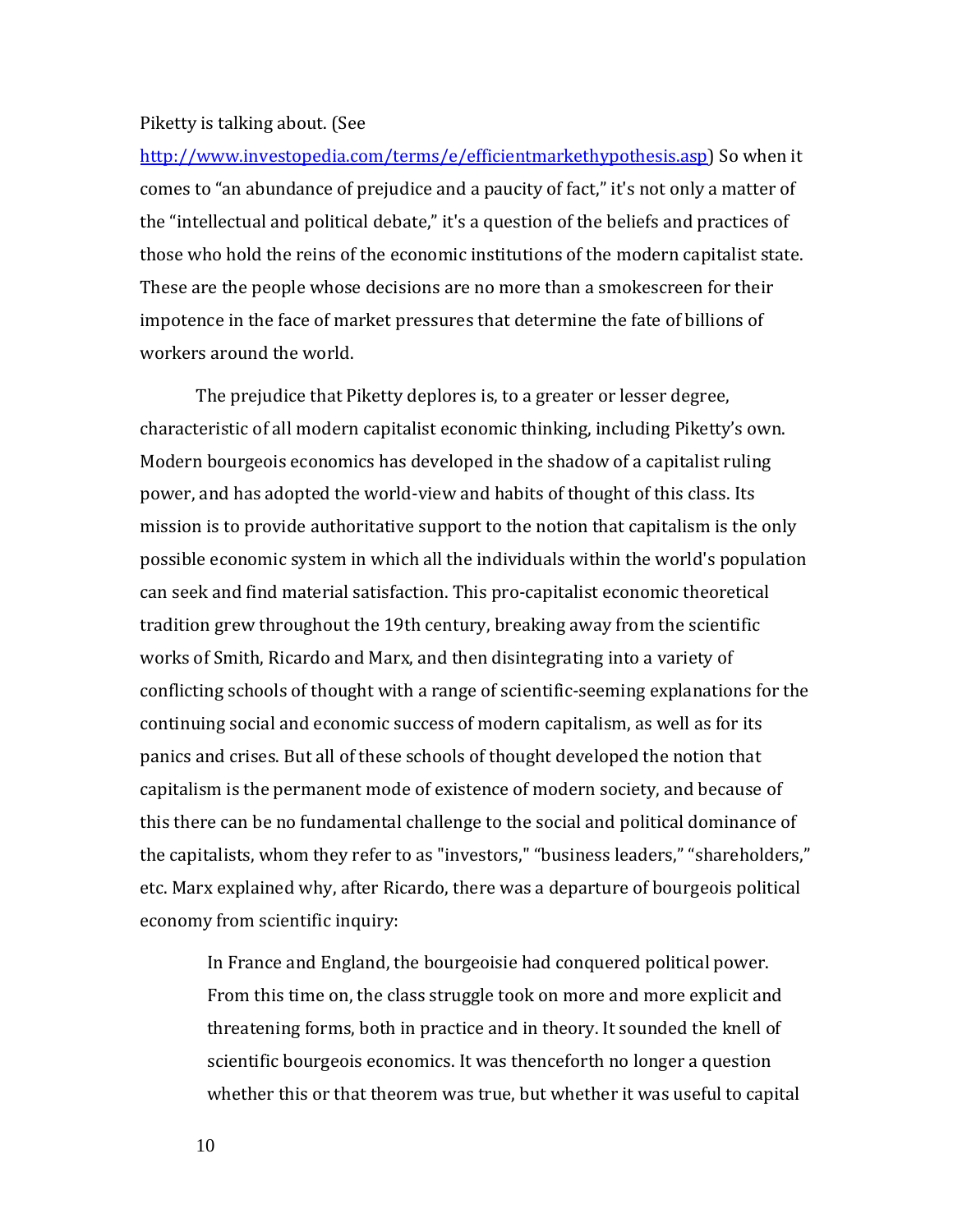or harmful expedient or inexpedient in accordance with police regulations or contrary to them. In place of disinterested inquirers there stepped hired prizefighters, in place of genuine scientific research, the bad conscience and evil intent of apologetics (*Capital*, Vol. 1, Afterword to Second German Edition).

#### **Value**

The illusion that capitalist property relations brings prosperity to the masses clashes with the reality that the mass of the working population is subjected to oppressive conditions of life and labor. This discord between image and reality necessitated that the economists develop an elaborate cover-up, a socioeconomic ideology that flatters the capitalists and applauds their vital role in economic life, but at the same time camouflages their dominant political role, making it seem like economic issues are resolved through a democratic decision-making process. But economic analysis, if it is to be a scientific endeavor, must reject the biases that result from submissiveness to the ruling class. It must objectively examine the root causes, the "internal relationships," the underlying currents, that produce the dayto-day events of economic activity. To develop the theories that explained these forces, classical political economy, as Marx said, beginning with William Petty (1623–87), needed to comprehend basic elements, for example, value. What is value? Is it a thing, a quality, or a social relationship? How does money relate to value? What is production? What is exchange? How did these things develop? What determined the course of evolution of human societies from one stage to the next? What is capital? What is profit, rent, interest? Marx familiarized himself with world history and the history of economic thought, and made reference to the attempts in ancient society to arrive at a definition of value. Value appeared initially, in ancient Greece, as a question of how one should estimate the exchange ratios of two different products of labor. Marx singled out the efforts of Aristotle in this regard:

In the first place, he clearly enunciates that the money form of commodities is only the further development of the simple form of value—i.e., of the expression of the value of one commodity in some other commodity taken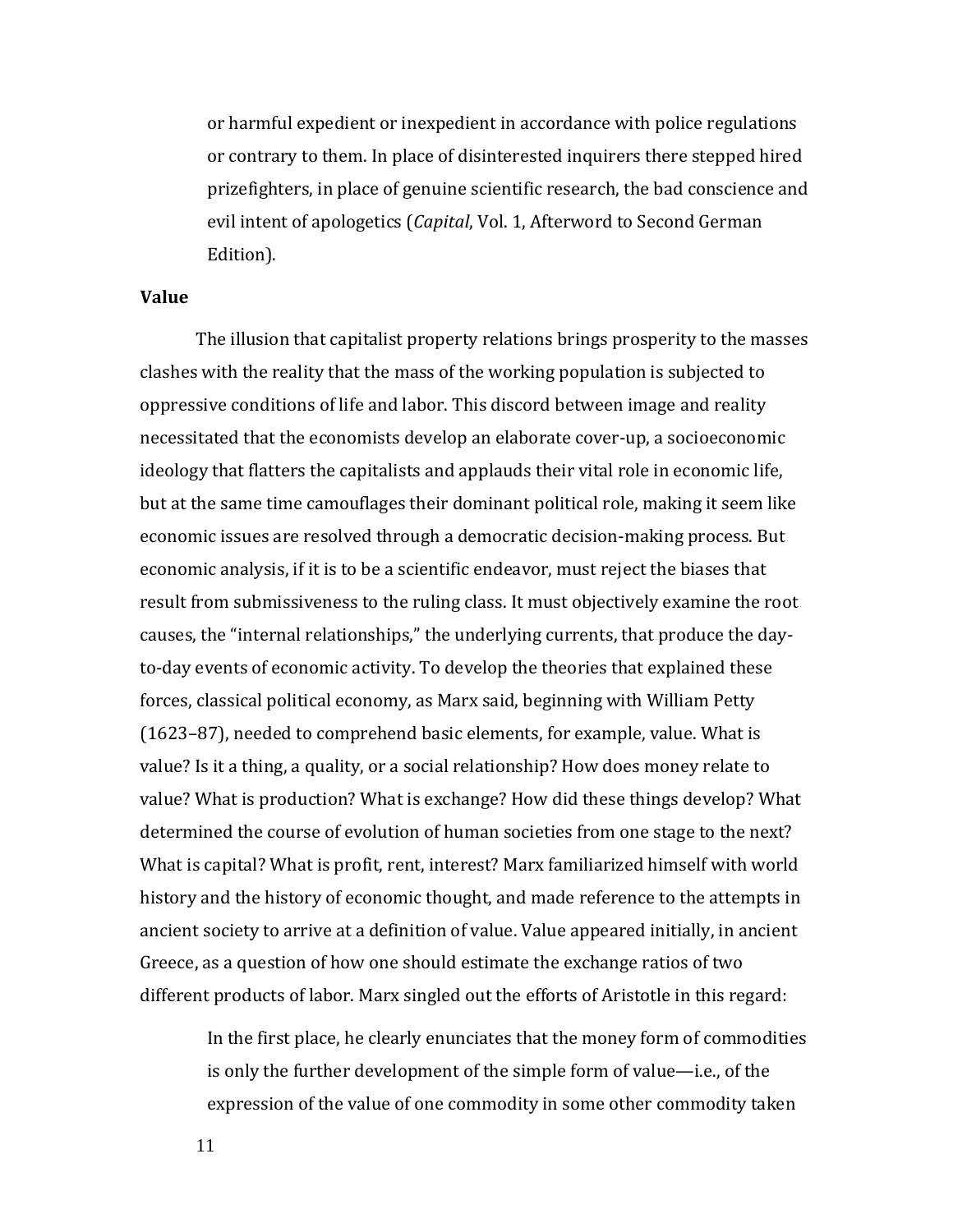at random; for he says:

5 beds = 1 house – (*clinai pente anti oiciaς*) is not to be distinguished from

5 beds = so much money. – (*clinai pente anti ... oson ai pente clinai*) He further sees that the value relation which gives rise to this expression makes it necessary that the house should qualitatively be made the equal of the bed, and that, without such an equalisation, these two clearly different things could not be compared with each other as commensurable quantities. "Exchange," he says, "cannot take place without equality, and equality not without commensurability" (*Capital*, Vol. 1, Chap. 1).

As for commensurability, indeed the house and the beds have something in common, they are both the products of human labor. We recognize that human labor can be directed to a variety of useful purposes, but all products of human labor that enter into exchange, whether for money or as barter for other products, can be understood as representing varying quantities of human labor in the abstract. Abstract human labor is labor considered as labor in general, measured in units of time, without regard for its specific useful effect. The quantity of labor that serves as measure of value is determined by the time required for producing any given object, under normal conditions. The house can be exchanged for five beds because an equal amount of labor time is expended for the house as for the five beds (assuming Aristotle had the ratio right).

Marx pointed out that Aristotle was not able to identify human labor in the abstract as the source of the commensurability of products in exchange.

> There was, however, an important fact which prevented Aristotle from seeing that, to attribute value to commodities, is merely a mode of expressing all labour as equal human labour, and consequently as labour of equal quality. Greek society was founded upon slavery, and had, therefore, for its natural basis, the inequality of men and of their labour powers (*ibid*).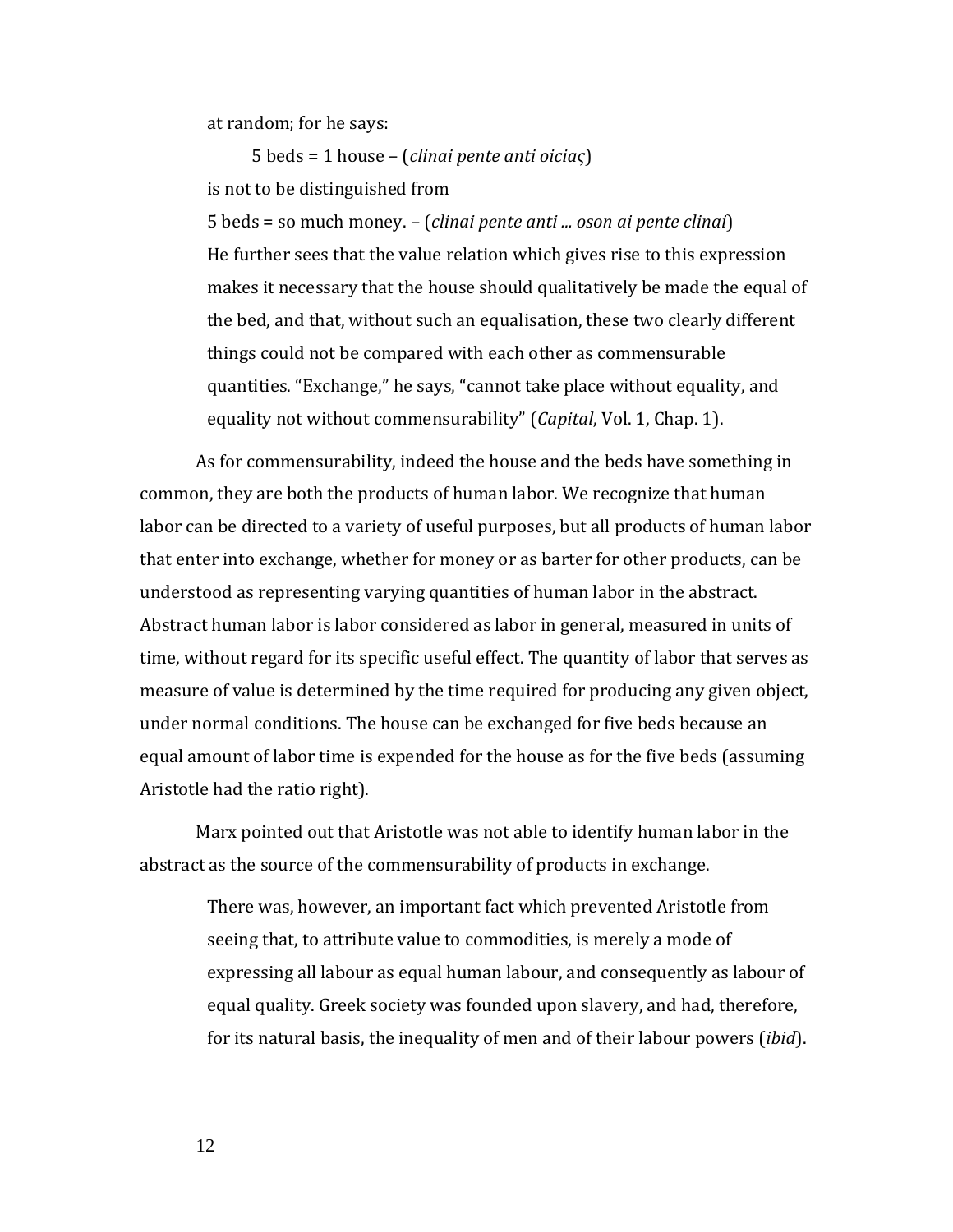In a slave society, the labor of a slave cannot be considered as equal to the labor of a free artisan. The product of the slave is stamped with servility. This does not mean that the law of value is null and void in slave society; only that the theoretical interpreters of social phenomena were unable to fully appreciate it as long as the slave system was the dominant social form. Marx further explained that as commodity exchange developed more systematically in the European early modern period, and as the labor of free artisans more and more predominated in the markets, it became increasingly possible to recognize abstract human labor as the basis for the value of commodities. As the exchange of commodities evolved, economic theorizing was revived around questions of exchange and money. Mercantile economy developed in the 17th century out of the struggle among different maritime nations to attract wealth to their shores, and this process led to a more advanced stage of the economic analysis of production and exchange in the 18th century—first in France with the Physiocrats (Quesnay), later in England with the work of Adam Smith. As the forms of social production and exchange evolved, the capacity of educated persons to recognize the meaning of these changes developed in accord with the changing social reality. The activities of production and exchange became increasingly regularized, and the patterns of workshop and marketplace interactions impressed themselves more systematically on the minds of the participants and theorists alike.

Piketty attributes to Marx a genuine scientific intent, but then runs into difficulty trying to define just what Marx was getting at. He says:

> In fact, his principal conclusion was what one might call the "principle of infinite accumulation," that is, the inexorable tendency for capital to accumulate and become concentrated in ever fewer hands, with no natural limit to the process. This is the basis of Marx's prediction of an apocalyptic end to capitalism: either the rate of return on capital would steadily diminish (thereby killing the engine of accumulation and leading to violent conflict among capitalists), or capital's share of national income would increase indefinitely (which sooner or later would unite the workers in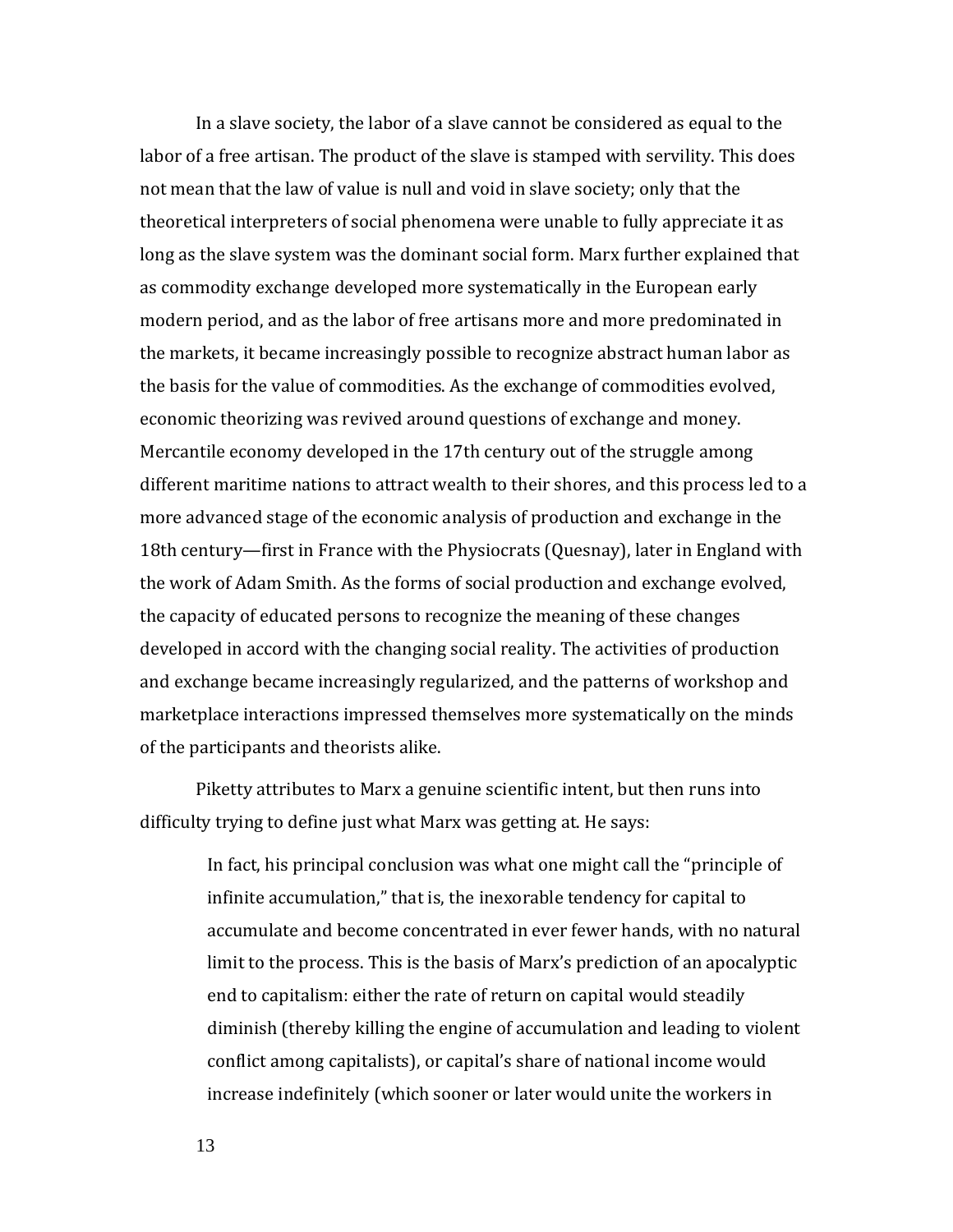revolt). In either case, no stable socioeconomic or political equilibrium was possible.

Piketty says, in trying to explain what Marx meant, "capital's share of national income would increase indefinitely (which sooner or later would unite the workers in revolt)." If it really were to increase *indefinitely*, then there would be endless millennia of capitalist growth. But if it increases *until* it produces a workers' revolt, then the growth process falls short of infinity. But if it is going to produce a workers' revolt, why would that be? In the first place, why would capital's share keep increasing that way? What was it that supposedly made Marx come to that conclusion? In the second place, why would the workers revolt? What would be the cause of such a revolt? What would be the workers' motivation? Furthermore, have there ever been "workers' revolts" in the past? If so, then why not take the opportunity to explain why they arose, and whether they had any connection to capital accumulation, and what they portend for the future?

Marx did not project an *indefinite increase* in capital, or in capital's share of national income. Marx analyzed the process of capital accumulation, and pointed out that it spontaneously generated a *barrier* to its continued self-expansion. This barrier developed hand-in-hand with the normal progress of the capitalist system itself. Like the life of any society, any biological species, any individual animal—as it develops it generates the processes that end in its extinction. But fortunately, the processes of reproduction give rise to successor societies, to daughter species, and to animal offspring. So life goes on. For capital, this self-extinguishing barrier expresses itself as *the tendency of the rate of profit to fall*. It is this tendency that produces ever more threatening economic crises, which then find their expression in social and political conflict. And, as Marx indicated, capital prepares the ground for a higher form of society.

If it were merely a question of workers' revolts, then the problem would not necessarily be a failure of capitalism itself, but a failure on the part of the workers to tolerate this kind of capitalism—i.e., there's something wrong with the workers themselves—which is an explanation favored by many. But if it's a failure of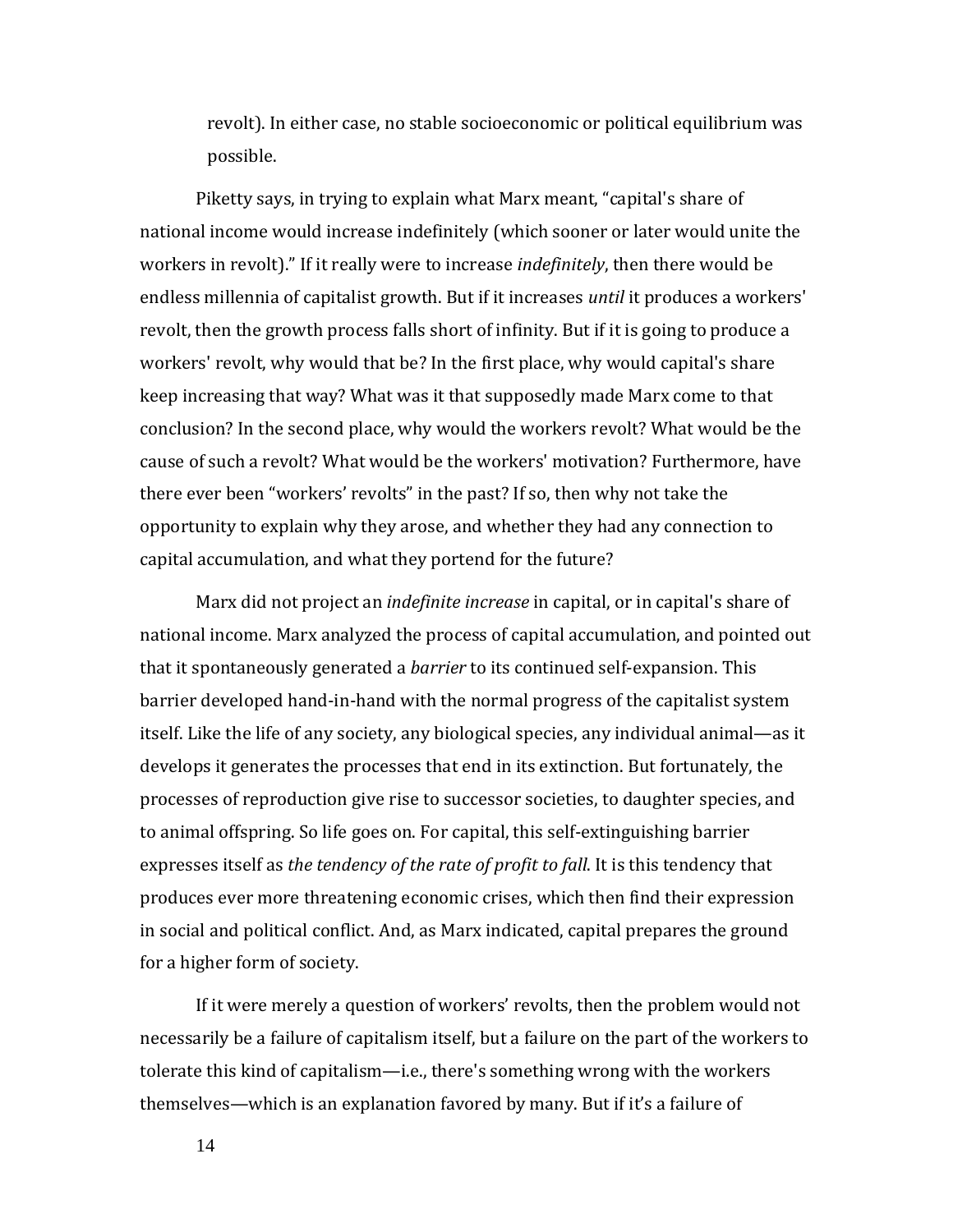capitalism itself, then one can more readily understand that a workers' revolt is produced *as a result* of the failure of capitalism. But what does this mean? What kind of failure? What would bring it about? Of course, Piketty does not believe in the failure of capitalism—on the contrary, he believes in the immortality of capitalism, at least in principle. However, he does believe it is faltering, primarily as a result of growing inequality in income, and that it is his task is to explain how to patch it up or reinvigorate it. This is to be done, in part, through taxation (a theme he introduces later in the book).

The question of whether and how the workers will continue to tolerate the forms of exploitation to which they are subjected is an important theme that needs to be taken seriously. Suffice it to say that we have a wealth of historical material available to us that can greatly illuminate our knowledge of the modern class struggle. It's not a question of a hypothetical "workers' revolt," but of understanding how the ongoing workers' revolt, *in its many real forms*, has developed up to this point so that we can recognize how it can develop in the future. We are still in the midst of an ongoing process, which not only involves the faltering, flagging and stagnation of capital's reign, but the growth of the worker's resistance, unity and strength.

Then there is the other side of Piketty's characterization of Marx's analysis, that "the rate of return on capital would steadily diminish (thereby killing the engine of accumulation and leading to violent conflict among capitalists)." Yes, Marx did predict a decline in the rate of return on capital, as already noted. As for the violent conflict among the capitalists, if by this Piketty means destructive imperialist wars with the goal of destroying the power of rival nations to protect the position of the capitalists of each individual country, we have already witnessed this taking place several times, regardless of what Marx might have said on the topic: the colonial wars in the 18th century, the Spanish-American war, WWI, WWII, Vietnam and the Mideast. Again, Piketty speculates on the *possibility* of "violent conflict among the capitalists," without mentioning these *actual* wars. But perhaps Piketty is thinking of different form of "violent conflict among the capitalists," of cutthroat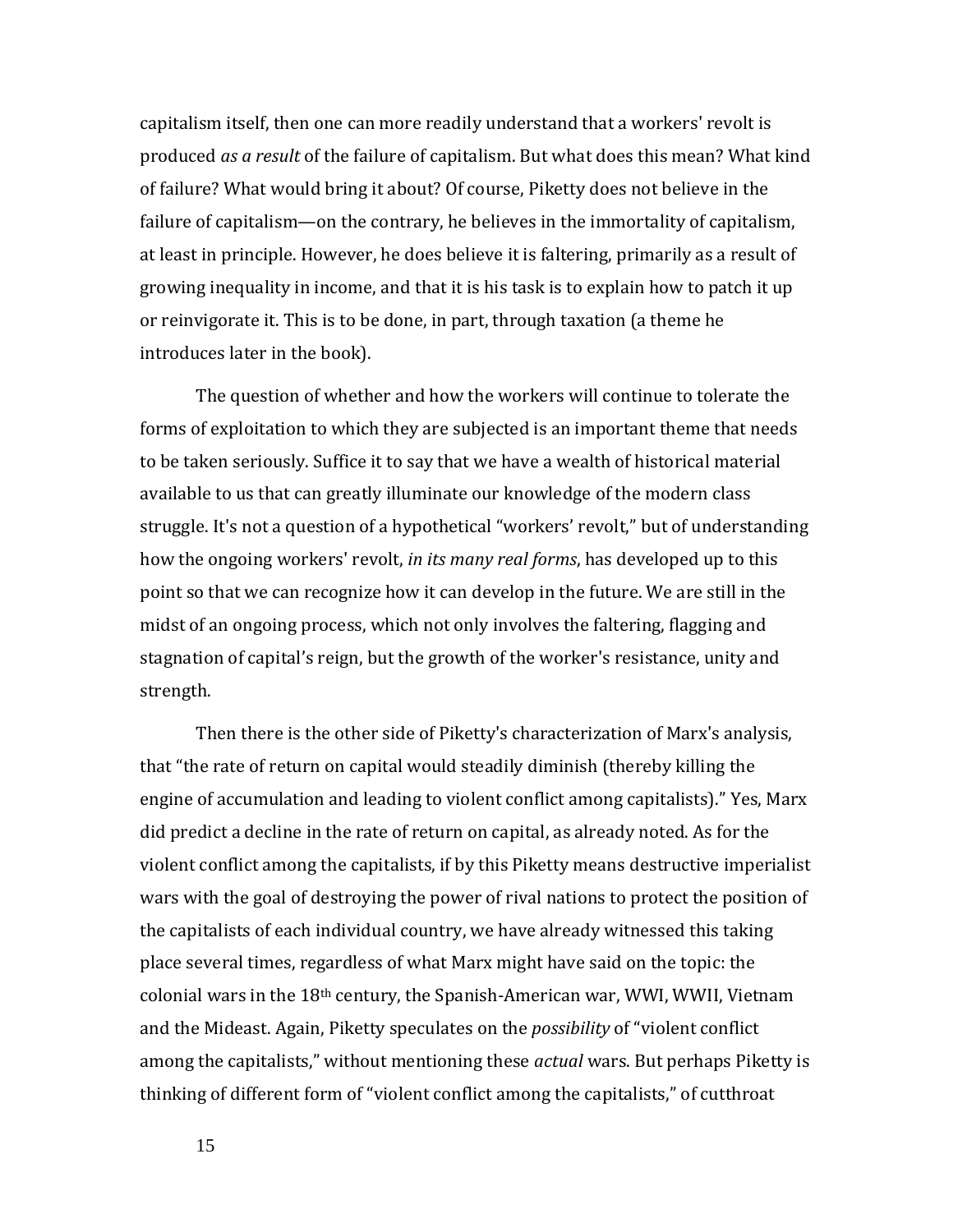competition, cheating, bribing, insider trading, Ponzi schemes and fraudulent practices. Needless to say, we have seen plenty of that. Special luxury prisons are set up to house the capitalists whose crimes against their competitors have gone too far. Instead of worrying about the "violent conflict" of the future, we should be saying, yes, we see the wars, we see the cutthroat competition, we see the criminality—but Piketty doesn't feel that he, as an award-winning Harvard economist, bears the responsibility of explaining why the world has come to be this way. Better to approach these ugly realities as if they were future possibilities.

In order to drive the wedge deeper between himself and Marx, Piketty reiterates, "Marx's dark prophecy came no closer to being realized than Ricardo's. In the last third of the nineteenth century, wages finally began to increase: the improvement in the purchasing power of workers spread everywhere, and this changed the situation radically, even if extreme inequalities persisted and in some respects continued to increase until World War I." Piketty seems to be saying, Marx made a prediction, it didn't come true, capitalism thrived, the workers thrived what a relief it is to relegate Marx's "dark prophecy" to the archive of failed theories—to the dustbin of history!

But the last third of the nineteenth century, here singled out by Piketty, witnessed some of the most massive and dramatic class struggles in the history of capitalism. The workers of North America and Europe built powerful trade unions that developed the practices of workers' solidarity, striking again and again as they resisted the depredations of the robber barons and other exploiters. The U.S. Civil War, which emancipated the slaves, is the foundation stone for labor in subsequent years in the U.S.: the strike battles of 1877, the organization of the miners, the union fights of the rail workers, steel workers, miners and many others. In Europe the 1870 struggle of the workers of Paris that launched the Paris Commune established the first workers' government in the world. (See: *The Civil War in France,* by Marx.) The European workers not only forged labor unions, but also built the political parties that formed the First and Second Internationals. This process of workers' resistance and combativity led to the Russian Revolution of 1917.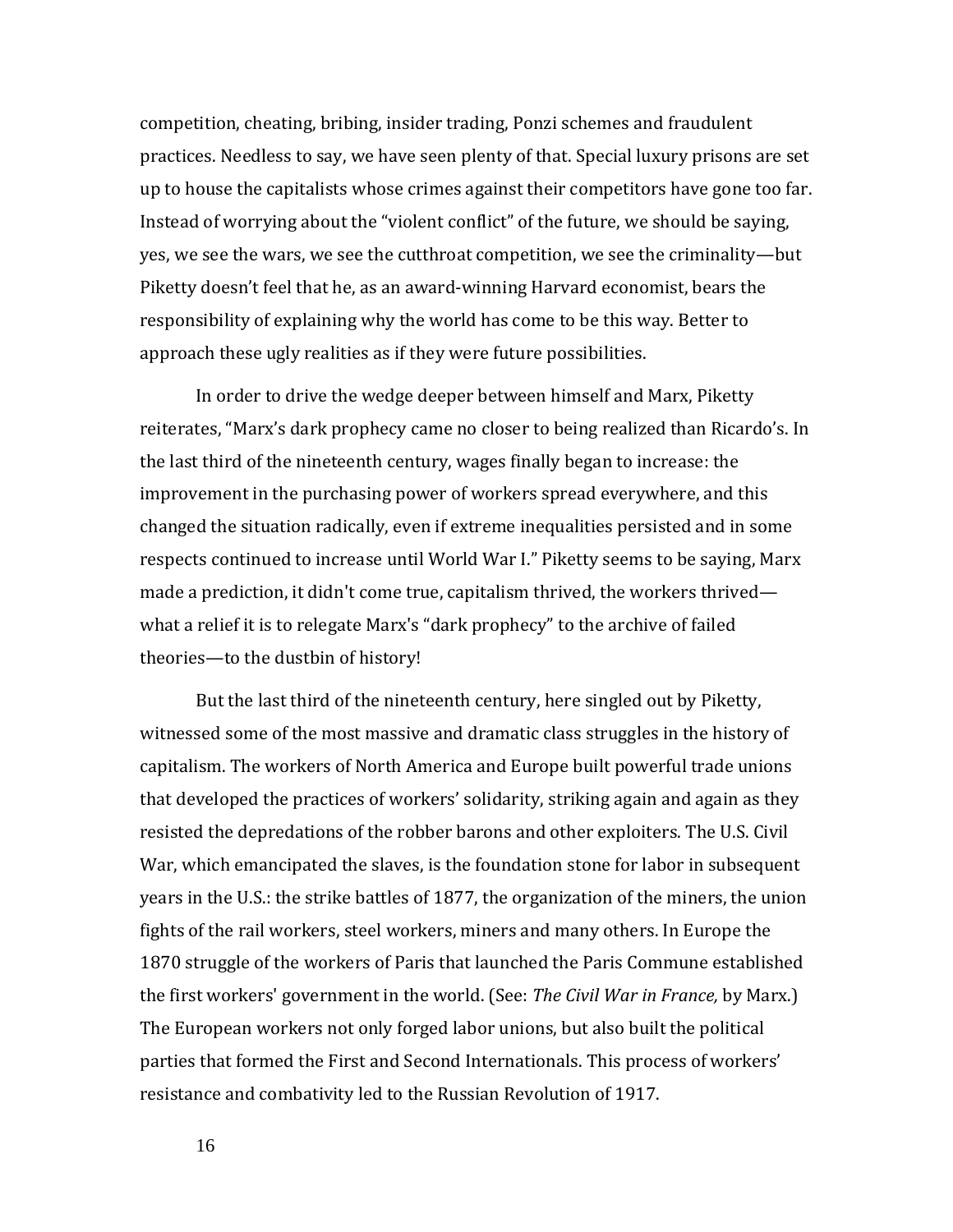#### **Productivity of labor**

Piketty again (p. 428): "Like his predecessors, Marx totally neglected the possibility of durable technological progress and steadily increasing productivity, which is a force that can to some extent serve as a counterweight to the process of accumulation and concentration of private capital." This notion has some basis in reality. As accumulation proceeds, the prices of commodities consumed by workers are cheapened. This occurs as a result of the growth in the productivity of labor which lowers the amount of socially-necessary labor required to produce these consumer goods. But this by no means implies that the wage increases which enable workers to enjoy an improvement in their standard of living flow automatically from the cheapening of consumer goods. The employers always strive to maximize value of the commodities issuing from the production process. There is no way to calm their urge to increase the level of exploitation. The apocryphal story about Henry Ford giving his workers a raise so that they could all buy a new Ford automobile is often taken to mean that all employers are, or were, inclined to give raises to help workers provide for their needs. But an article on the early years of Ford Motor Co. in *Forbes* magazine (March 4, 2012) explains that,

At the time, workers could count on about \$2.25 per day, for which they worked nine-hour shifts. It was pretty good money in those days, but the toll was too much for many to bear. Ford's turnover rate was very high. In 1913, Ford hired more than 52,000 men to keep a workforce of only 14,000. New workers required a costly break-in period, making matters worse for the company. Also, some men simply walked away from the line to quit and look for a job elsewhere. Then the line stopped and production of cars halted. The increased cost and delayed production kept Ford from selling his cars at the low price he wanted. Drastic measures were necessary if he was to keep up this production.

That level of turnover is hugely expensive: not just the downtime of the production line but obviously also the training costs: even the search costs to find them. It can indeed be cheaper to pay workers more but to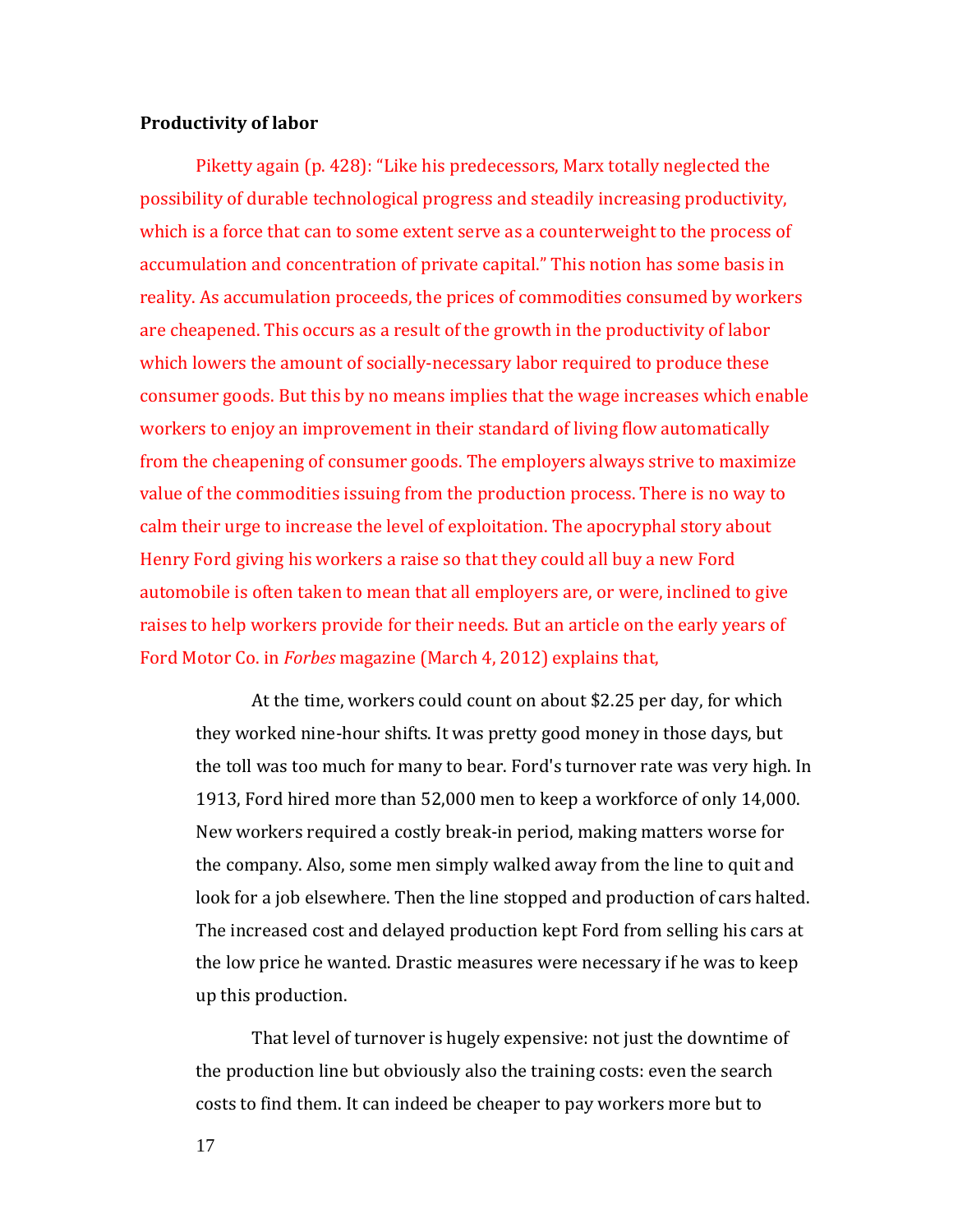reduce the turnover of them and those associated training costs. Which is exactly what Ford did.

We should recall that during the same period when Henry Ford was agonizing over his labor problems, John D. Rockefeller forced the mobilization of the Colorado National Guard to crush the striking miners in southern Colorado at Ludlow. As Ben Mauk wrote in the *New Yorker,* April 18, 2014,

On April 20, 1914, members of the Colorado National Guard opened fire on a group of armed coal miners and set fire to a makeshift settlement in Ludlow, Colorado, where more than a thousand striking workers and their families were camped out. … Today, the Ludlow massacre, which Caleb Crain wrote about in *The New Yorker* in 2009, remains one of the bloodiest episodes in the history of American industrial enterprise; at least sixty-six men, women, and children were killed in the attack and the days of rioting that followed, according to most historical accounts.

In the same historical period, on March 25, 1911, a fire broke out at the Triangle Shirtwaist garment factory, killing 146 workers, according to a CBS report. The AFL-CIO website points out that,

The next morning, throughout New York's garment district, more than 15,000 shirtwaist makers walked out. They demanded a 20-percent pay raise, a 52-hour workweek and extra pay for overtime. The local union, along with the Women's Trade Union League, held meetings in English and Yiddish at dozens of halls to discuss plans for picketing. When picketing began the following day, more than 20,000 workers from 500 factories had walked out. More than 70 of the smaller factories agreed to the union's demands within the first 48 hours.

And these conflicts are only some of the most noteworthy events occurring during one period in a century's long war between capital and labor. As has been pointed out, Piketty does not mention the brutal treatment of workers, nor the struggles of working people to achieve a better life. The harsh realities of the labor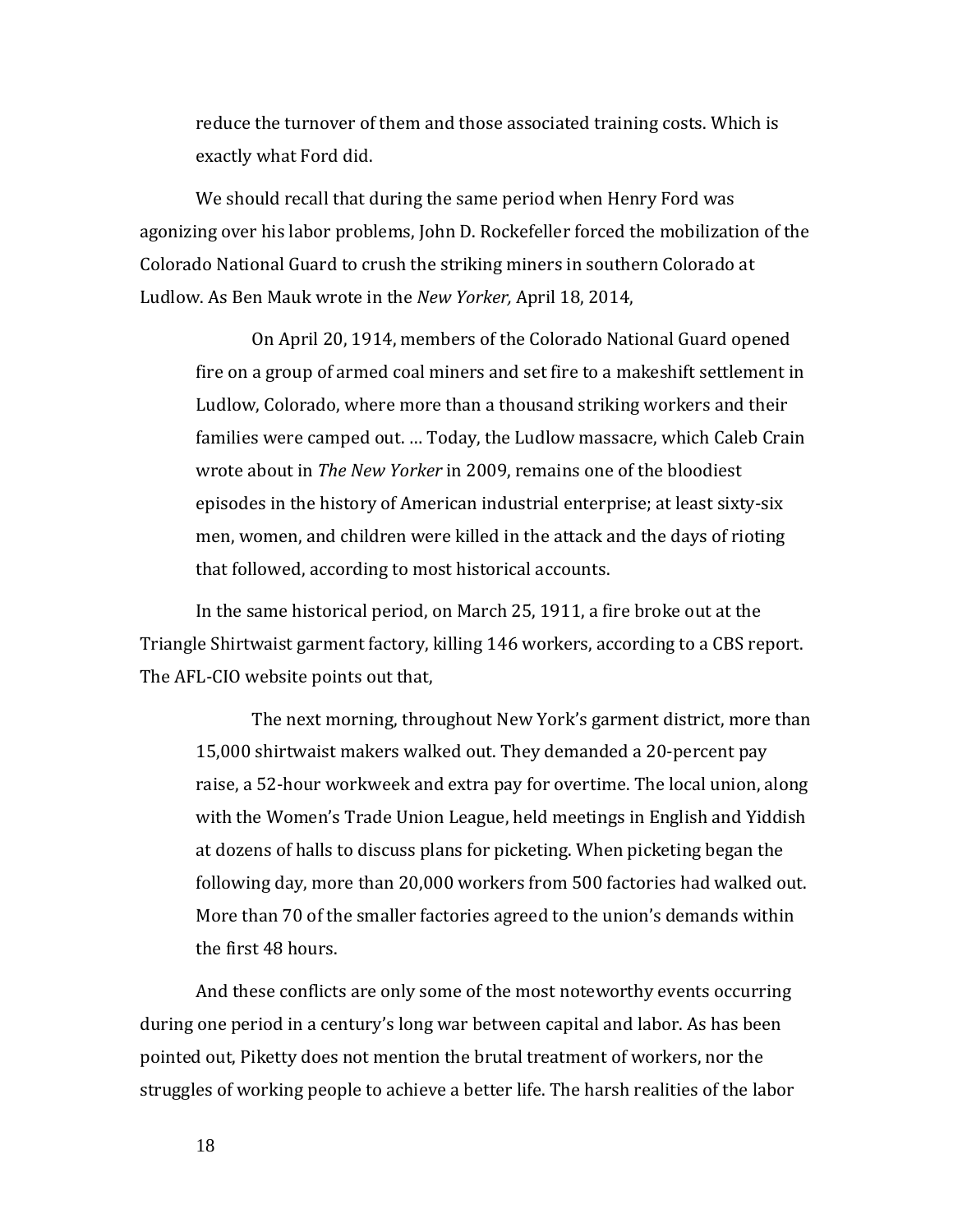battles that Piketty prefers not to mention condemn his own book as a paean to a fantasy capitalism, rather than a serious look at capital's real historical record.

As for Marx's neglect of durable technological progress, in the first volume of *Capital* he explained not only the forces that drove the advancing productivity of labor, but also the technological and economic consequences of this progress. But in what way is "steadily improving productivity" a "counterweight to the process of accumulation and concentration of capital?" It is just the reverse. As the accumulated fixed capital builds up in machinery, buildings, tools, vehicles, and equipment, each productive unit operates with an increasing ratio of capital costs to labor costs. Purchases of all capital elements are allocated with the objective of attaining a perfect balance of the factors of production to avoid waste. Capital operates more and more in accordance with careful planning for each productive unit, often made in concert with suppliers and buyers, or with related corporate entities internationally. This process puts the directors and management of each company, or industrial combine, in the optimal position to achieve the highest levels of productivity by realizing economies of scale.

The biggest of the conglomerates in auto, aerospace, mining, petrochemicals, agribusiness, etc., have the best conditions to reposition themselves in international markets, to acquire and put into motion the latest technological innovations, to reorganize their productive units, and to reduce ever further their costs of production. With faster processing of raw materials and semi-finished goods, more material passes through the process per worker-hour, and the value added per worker-hour declines. This follows according to the general principles that apply to the realization of the benefits of economies of scale. These processes continue to reduce the labor time socially required to produce any given object of labor. As Marx explained,

Production for value and surplus-value implies, as has been shown in the course of our analysis, the constantly operating tendency to reduce the labour-time necessary for the production of a commodity, i.e., its value, below the actually prevailing social average. The pressure to reduce cost-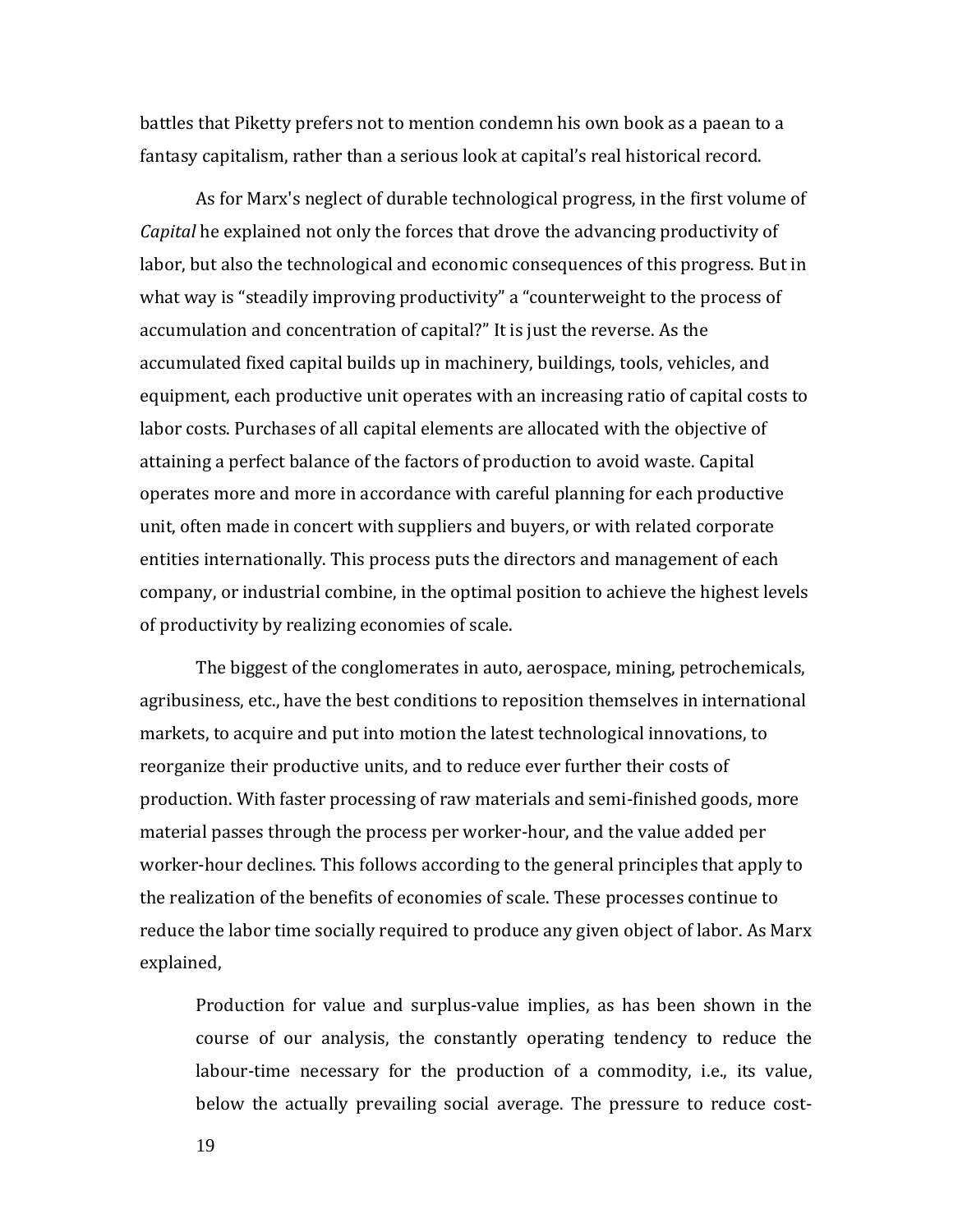price to its minimum becomes the strongest lever for raising the social productiveness of labour, which, however, appears here only as a continual increase in the productiveness of capital (*Capital*, Vol. III, Chap. 51).

But Piketty has said that, "... steadily increasing productivity, which is a force that can to some extent serve as a counterweight to the process of accumulation and concentration of private capital." It is just the opposite. Increasing productivity of labor, or of capital (which is the same thing), accelerates the growth of the mass of capital under the command of its masters, diminishing the role of direct labor and stretching ever further the social distance between capitalist and worker. Increasing productivity is the engine of growth of private wealth accumulation.

Piketty seldom uses the phrase "productivity of labor" in his book, however, on p. 306, he says, "The increase in productivity, or output per hour worked, was even greater, because each person's average working time decreased dramatically …" Here he refers to "productivity of labor," which is what is generally understood by "productivity," although in bourgeois economics, this increase is explained using the marginal utility theory. But it is generally understood that the advance of productivity of labor goes hand-in-hand with the increasing ratio of capital costs to labor costs, so that in production more and more is laid out for machinery, tools, raw materials, etc., and proportionately less is spent on wages. The increasing productivity of labor is completely bound up with the accumulation and concentration of private capital. These are two sides of the same process. Increasingly there is more machinery per worker, more raw materials processed per worker hour. Marx stated it this way:

This change in the technical composition of capital, this growth in the mass of means of production, as compared with the mass of the labour power that vivifies them, is reflected again in its value composition, by the increase of the constant constituent of capital at the expense of its variable constituent. There may be, e.g., originally 50 per cent. of a capital laid out in means of production, and 50 per cent in labour power; later on, with the development of the productivity of labour, 80 per cent in means of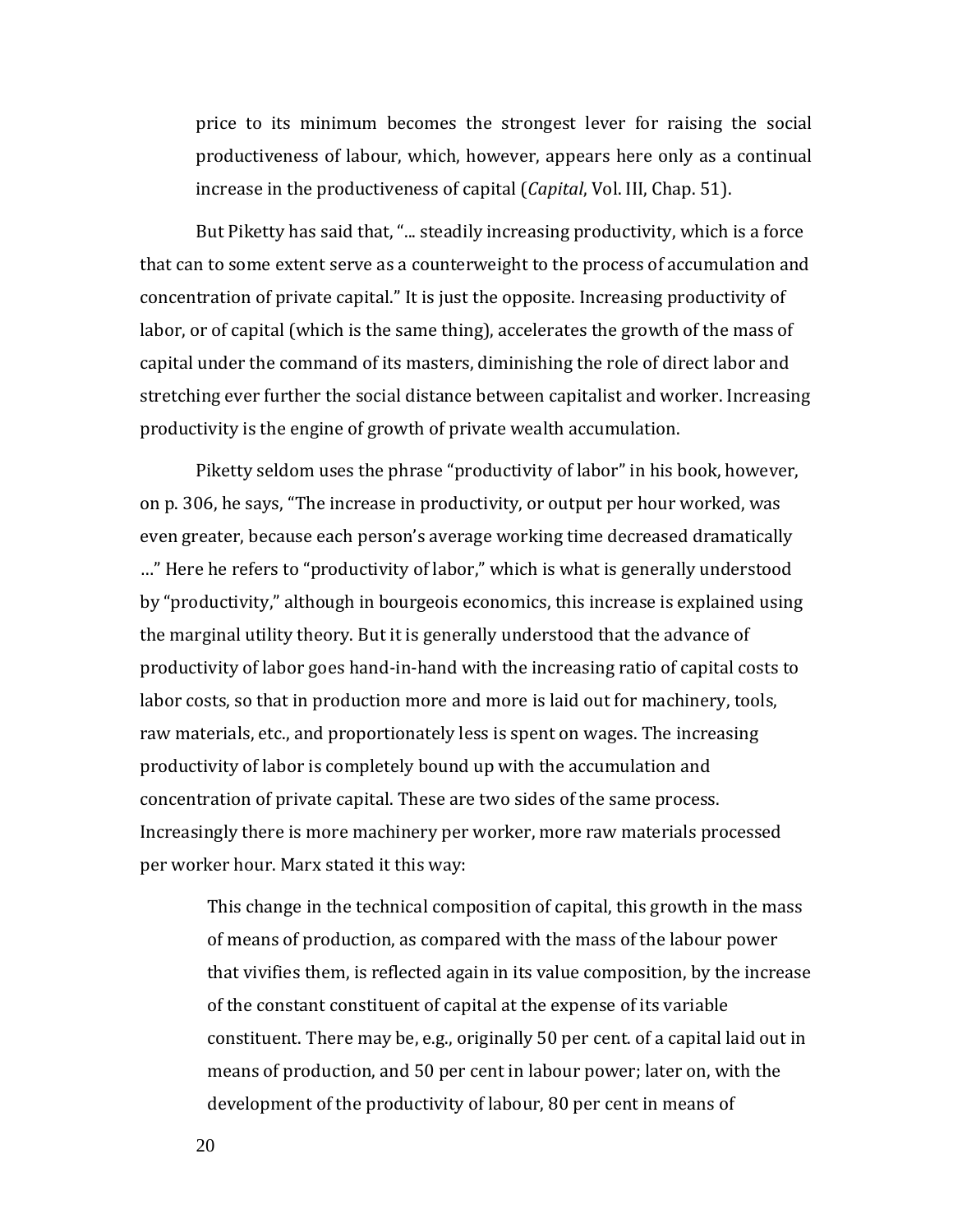production, 20 per cent in labour power, and so on (*Capital,* Vol. 1, Chap. 25).

Thus the accumulation of machinery at the expense of the living labor cannot help but increase output per worker hour, the very definition of productivity. This process of industrial productivity growth, far from being a "counterweight" to the accumulation and concentration of capital, as Piketty claims, is part and parcel of the same process. Piketty continues:

Marx evidently wrote in great political fervor, which at times led him to issue hasty pronouncements from which it was difficult to escape. That is why economic theory needs to be rooted in historical sources that are as complete as possible, and in this respect, Marx did not exploit all the possibilities available to him. (p. 12)

Here we have two accusations that will appeal primarily to those who have not had the opportunity to examine Marx's work, or who are predisposed to dismiss Marx because of what they have heard about him and his ideas. In reality "fervor" comes naturally to any person who is seriously devoting time and effort to a scientific project and feels that they are on the right track. Whether an astrophysicist, biochemist, or social scientist, when a project, experiment, or investigation seems to correctly explain the observed facts, this can lead to elation, enthusiasm, passion, fervor. Passion is a word often used to describe the sentiments and motivations of someone involved in a creative and fruitful line of work. Marx was passionate about his work. He was deeply aware of the immense value of the ideas he was developing. He was confident that he was on the right track, and so far, history has demonstrated that he was. As for "hasty pronouncements," only Piketty, and not the readers of *Capital,* will be able to identify these.

Saying that "Marx did not exploit all the possibilities available to him" only serves to remind us of the differences in the investigative techniques between Marx and Piketty. Marx studied the history of the world which enabled him to recognize the different stages of social and economic history. Marx strove to get at a clear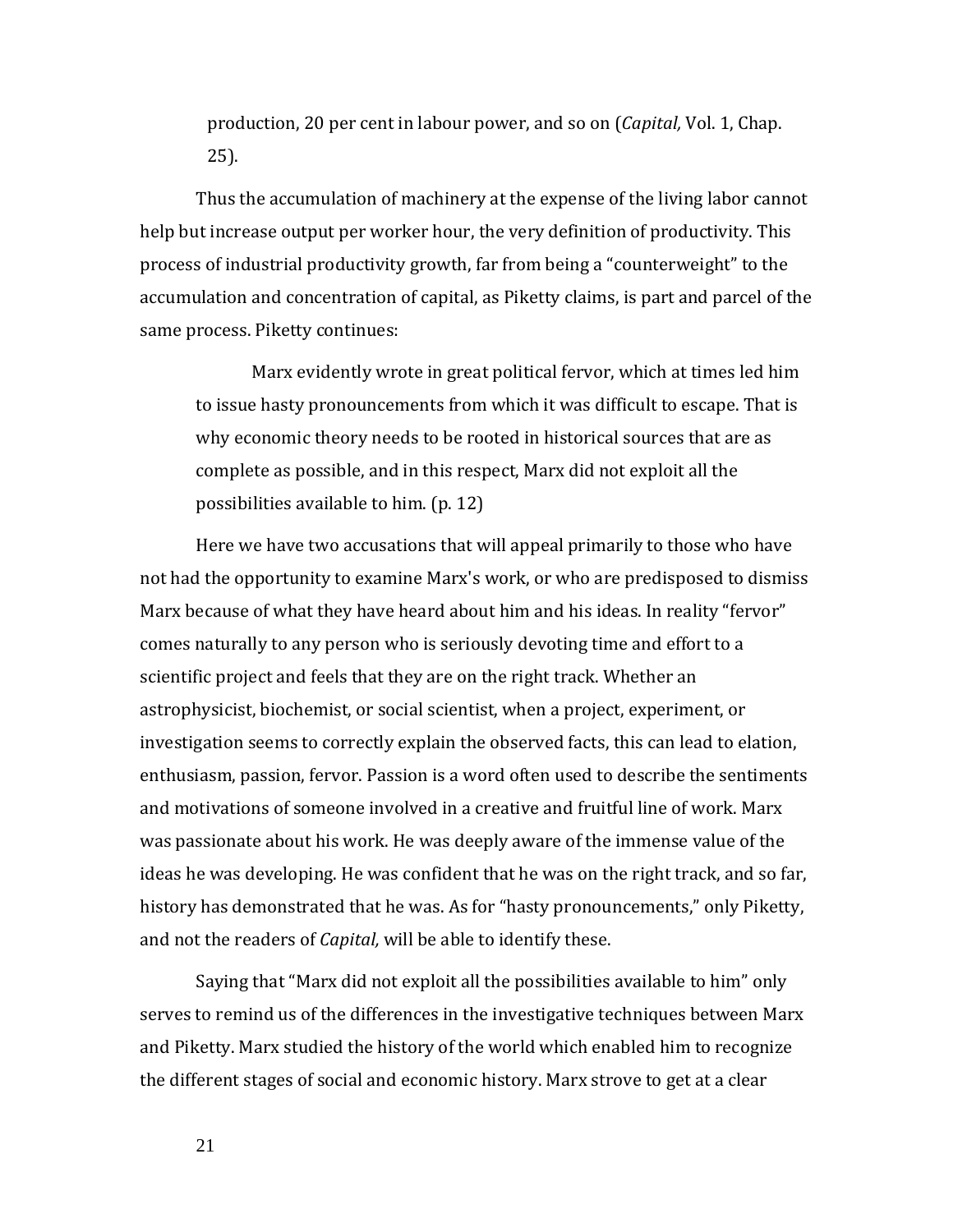explanation of the underlying motive forces of capital's growth, as well as a recognition of the counterforces and obstacles that acted to retard, divert or modify course of evolution of the capitalist mode of production. Piketty, on the other hand, produces statistical tables and graphs and then speculates about what mysterious "forces" might have given rise to these accounting regularities.

#### **World history**

To explain capitalism, you need to begin at the beginning of human social organization. What was available to human groups at the early stages of social existence? How were they able to interact with each other and their environment in order secure their subsistence? How and why did they develop tools—and increasingly versatile tools? How did their social bonds and labor methods evolve? What kind of relations developed among them as patterns of behavior were developed that facilitated their survival and reproduction? Scientists involved in paleoanthropology, anthropology and archaeology have addressed these questions and continue to do so. This knowledge should be part of the education of a scientific economist. Other questions that must be addressed include the social division of labor and its development, industrial and agricultural production as they went through different stages and forms throughout history. How did exchange develop out of barter? What is a "commodity," and how did money emerge? How did money come to serve as the basis for the formation of capital? Everything that exists today has gone through a process of evolution. New generations don't remake the world anew, rather they are forced to deal the issues and problems of a world that came into existence before they were born. As Marx famously put it:

Men make their own history, but they do not make it as they please; they do not make it under self-selected circumstances, but under circumstances existing already, given and transmitted from the past. The tradition of all dead generations weighs like a nightmare on the brains of the living. And just as they seem to be occupied with revolutionizing themselves and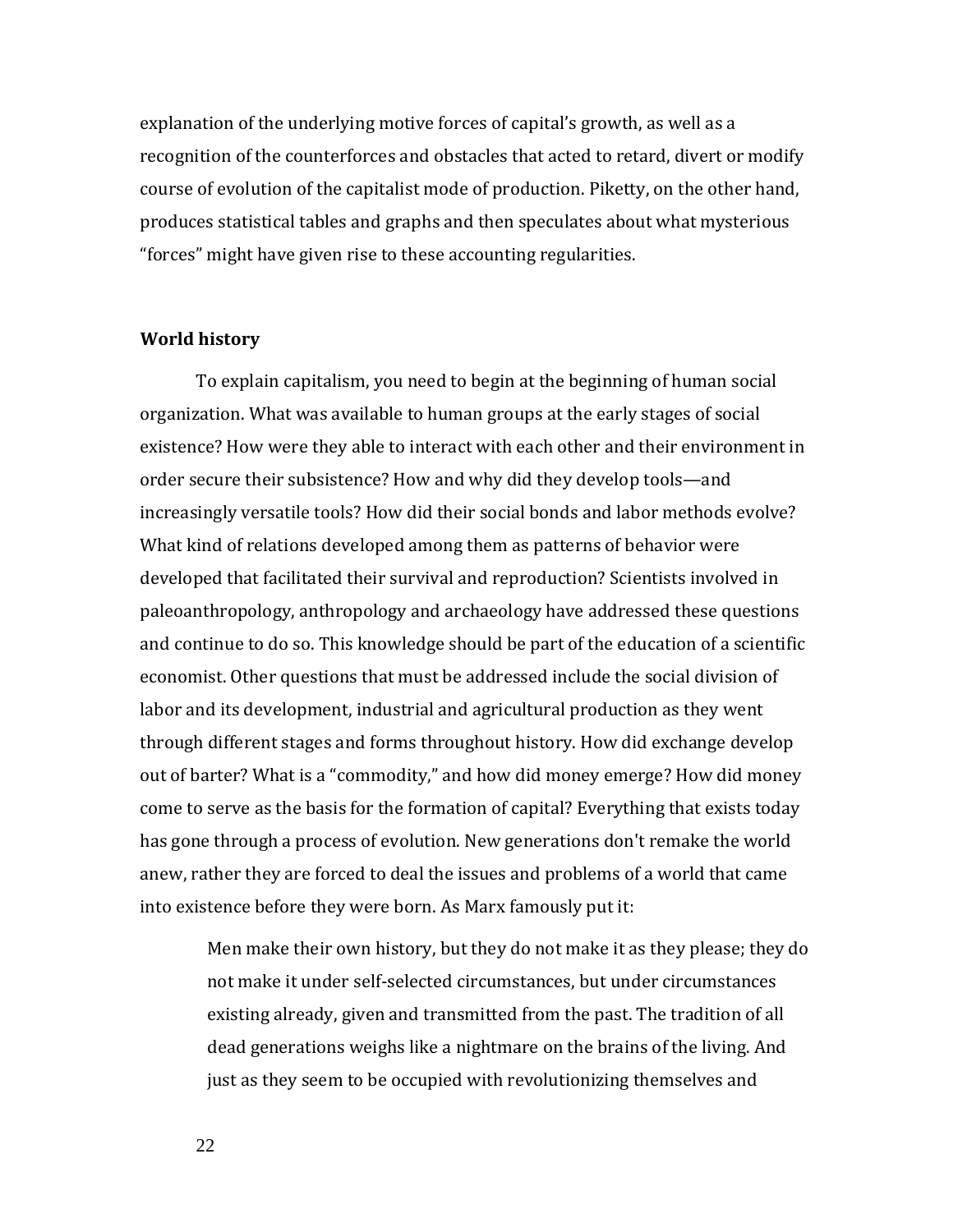things, creating something that did not exist before, precisely in such epochs of revolutionary crisis they anxiously conjure up the spirits of the past to their service, borrowing from them names, battle slogans, and costumes in order to present this new scene in world history in timehonored disguise and borrowed language. (*The Eighteenth Brumaire of Louis Bonaparte*)

As for Piketty, there is nothing in his book to indicate whether he understands anything about these historical questions. But the fact remains that capitalism emerged from the feudal womb, the struggle between contending classes over property, resources and income grew hand in hand with the development of capitalism itself. Since capitalism emerged spontaneously, the rules governing the needs of capital had to be made and remade in the course of this historical development. In the early period more and more merchants and artisan masters, en route to becoming industrial capitalists, recognized their need to attain power and influence in the state, to have their needs met. They needed the state to facilitate the divorce between peasant labor and agricultural land, to satisfy the demand for factory labor. To maximize and secure their return on investments they needed power on the high seas to secure the mineral, land, slaves and other resources of the new world. For marketing and trade, they needed a sound national currency, a reliable system of weights and measures for commerce, secure guarantees of ownership of their land and movable property, etc. They needed as well the armies and police of the forces of law and order to enforce their interests at home and abroad. The bourgeois state became ever more knowledgeable in the arts and sciences of sustaining and enhancing the profit-making potential of the capitalist class as a whole.

As Engels explained, "Because the state arose from the need to hold class antagonisms in check, but because it arose, at the same time, in the midst of the conflict of these classes, it is, as a rule, the state of the most powerful, economically dominant class, which, through the medium of the state, becomes also the politically dominant class, and thus acquires new means of holding down and exploiting the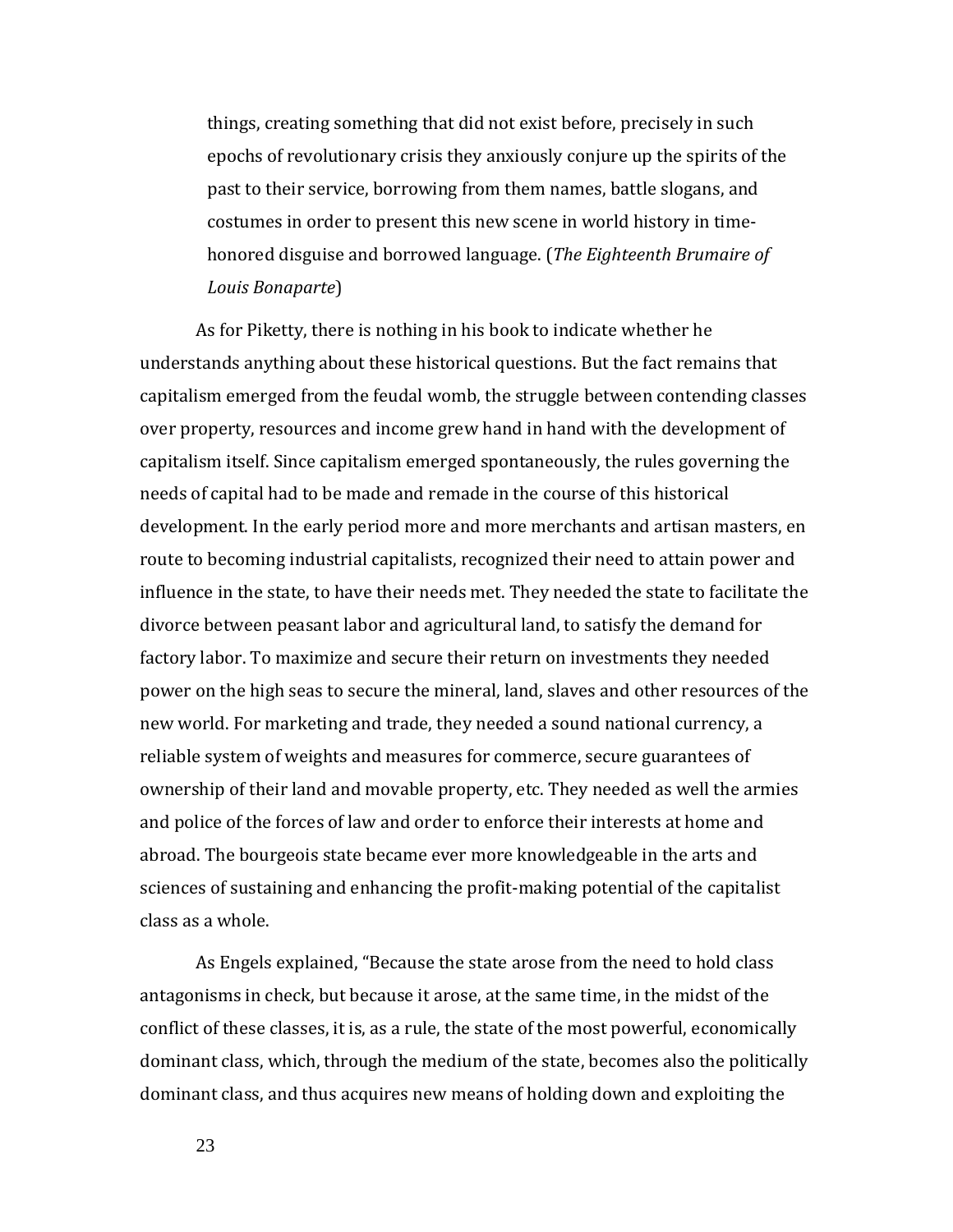oppressed class...." (*Origin of the Family, Private Property and the State,* 1884). But at the same time, the state does not restrict itself to the role of obedient servant to the dominant propertied class; rather, it strives to build its own independent role in society.

In the modern academic environment, the history of the rise of capitalism occupies a modest position, and has no influence on the pro-capitalist focus of the humanities. The scholars in each specialization: sociology, history, literature, art, politics, philosophy, economics, etc., often do not know much about what academics in the other departments are saying. In order to get a PhD, you need to show expertise in your chosen field, and prove it in writing. But you don't have to be any kind of specialist to recognize the disorder of the system we are living in now. The point of an education in the humanities is to be able to interpret the chaotic disarray and misery produced by capital's rule as the functioning of the highest form of civilization, never to be replaced or surpassed.

Marx himself had a university degree, but he was primarily self-taught. In fact, many of the university students in those days, the 1840s, were encouraged to develop independent habits of study and were largely self-taught. Marx, Engels, and their companions read widely in history, learned about ancient Greek and Roman society, studied Hegel's logic, and discussed the history of philosophical thought. In this way, operating out of the control of their official mentors, they independently developed insights into social history that are unknown in the bourgeois university world of today. It became evident to Marx and Engels early on that in order to explain society one had to begin with some basic understanding of what society is, how it arose, and how it changed over time.

Marx and Engels together developed what is generally referred to as the "materialist conception of history." Engels defined this method of analysis in the preface to the first edition of *Origin of the Family, Private Property and the State*, in 1884: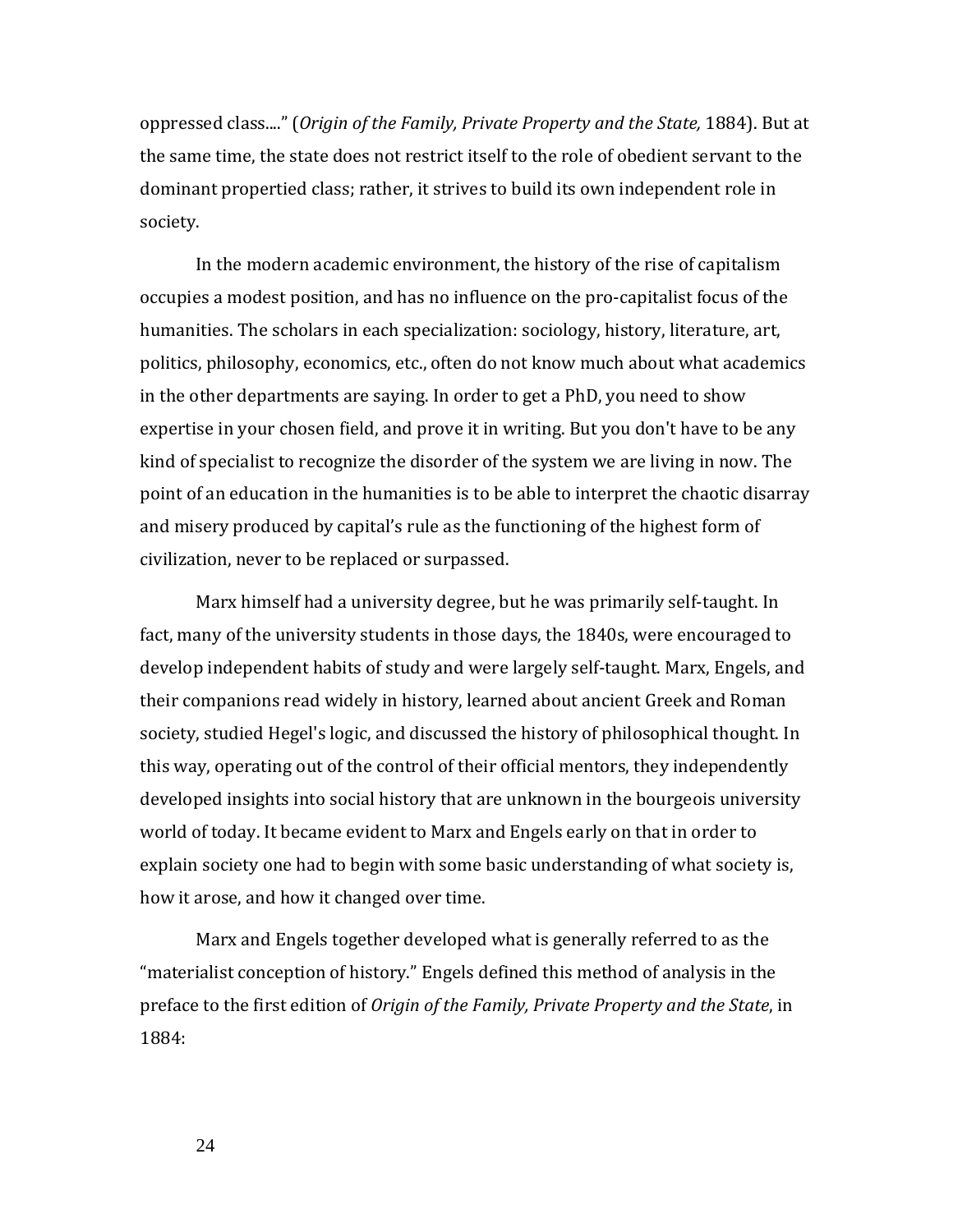According to the materialistic conception, the determining factor in history is, in the final instance, the production and reproduction of the immediate essentials of life. This, again, is of a twofold character. On the one side, the production of the means of existence, of articles of food and clothing, dwellings, and of the tools necessary for that production; on the other side, the production of human beings themselves, the propagation of the species. The social organization under which the people of a particular historical epoch and a particular country live is determined by both kinds of production: by the stage of development of labor on the one hand and of the family on the other.

#### **Socialist society**

Piketty then adds to the list of Marx's regrettable weaknesses:

What is more, he devoted little thought to the question of how a society in which private capital had been totally abolished would be organized politically and economically—a complex issue if ever there was one, as shown by the tragic totalitarian experiments undertaken in states where private capital was abolished.

The phrase "tragic totalitarian experiments" falls very wide of the mark as a description of the Russian or Chinese revolutions—assuming those are what Piketty had in mind. But we should take note of the link he makes between abolition of private capital and totalitarianism. Many "totalitarian" regimes have existed as expressions of the urgent political needs of private capital—as under Hitler and Mussolini, and in many other countries at certain points in history. In Russia in the early years of the 1917 revolution there was an unparalleled flowering of democracy on the basis of the expropriation of private capital. It was only the rise of Stalinism that crushed the growth of working-class democracy. The Russian revolution was not an "experiment," nor was the Stalinist reaction which ensued. The word "experiment," when used to characterize the Russian revolution, can be freely employed only by those who are unable to explain how it came about that a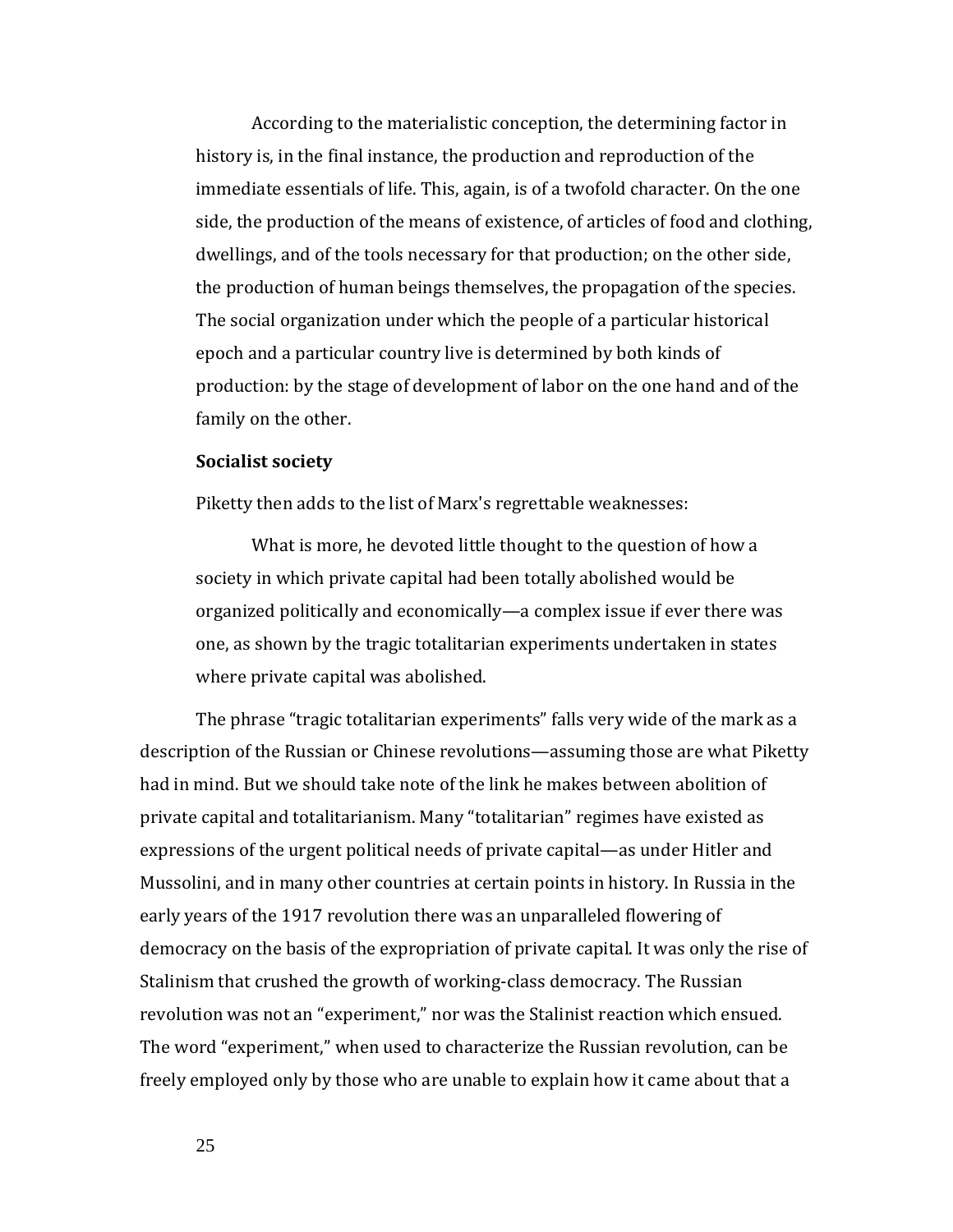Marxist party was able to gain the leadership of the workers' movement, and how that movement, in conjunction with a mass peasant rebellion, was able to bring about a workers' and farmer's government. But for those who do wish to take it up, a good place to start would be Leon Trotsky's *History of the Russian Revolution,* to be followed up by Trotsky's *The Revolution Betrayed*.

As for Marx failing to give us the "plan" for the post-capitalist society, well, let's just say that Marx was aware that the working people of the future will be in a good position to work out their own plans. Once having destroyed the barbaric forces of capitalist rule; once having assuming the reins of power, working people of city and countryside will set about fostering new forms of collaboration to produce the necessities of life. They will govern and regulate production and distribution through decision-making processes organized to suit their needs. It's not too likely that following a "plan" written in the 19th century would help them out. In any case, what faces the working class and the toiling people of the countryside on a world scale now is not a question of making detailed plans for the post-capitalist future. It is a question of the workers building up their social strength and gaining the necessary political knowledge and leadership to put them on the road to the conquest of political power. Once politically united and mobilized, they will be in a position overcome the obstacles placed in their path by the ultra-wealthy minority and their supporters. Once in power, they will work together to organize production and distribution based on human solidarity. We have already seen this emerging in the early years of the Russian Revolution, and the processes of workers' power remain in effect in revolutionary Cuba. Necessary labor will gradually diminish, while the scope for the voluntary flowering of the human personality will widen. The residents of this future world will use their own methods and organizations, and will put behind them forever all forms of slavery—including wage slavery. In the *Critique of the Gotha Program* (1875) Marx argued (regarding the newly-born post-capitalist society):

What we have to deal with here is a communist society, not as it has developed on its own foundations, but, on the contrary, just as it emerges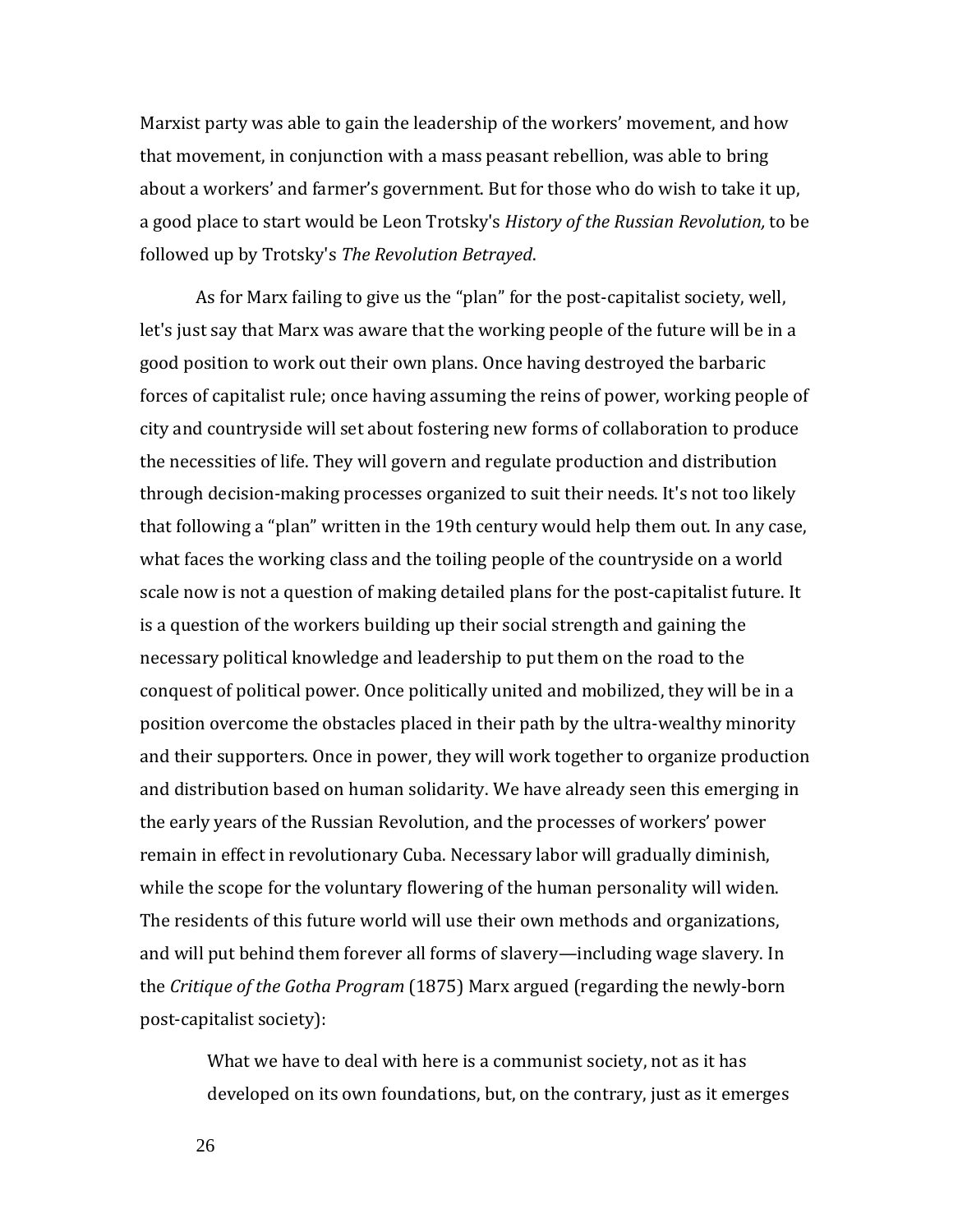from capitalist society; which is thus in every respect, economically, morally, and intellectually, still stamped with the birthmarks of the old society from whose womb it emerges. ... In a higher phase of communist society, after the enslaving subordination of the individual to the division of labor, and therewith also the antithesis between mental and physical labor, has vanished; after labor has become not only a means of life but life's prime want; after the productive forces have also increased with the allaround development of the individual, and all the springs of co-operative wealth flow more abundantly — only then can the narrow horizon of bourgeois right be crossed in its entirety and society inscribe on its banners: From each according to his ability, to each according to his needs!

#### **Depression and war**

Piketty then proceeds to consider the work of Simon Kuznets, economics professor at Harvard in the 1960s, who predicted that income inequality would decline as capitalism matures, with no need for state intervention. This projection reflected the conditions of the post-war boom (1950s) when the belief prevailed in U.S. bourgeois circles that economic prosperity was guaranteed, and there were few who could deny that growth is a rising tide that lifts all boats. This rosy optimism flowing from the profits generated by the U.S. war conquests—influenced many, which in its turn gave rise to the popularity of the Austrian school of free-market economics among academic economists.

Kuznets drew on Internal Revenue Service tax returns for a wide statistical survey of income distribution. With these data, Kuznets demonstrated a decline of income inequality from 1913 to 1948, a period that includes the great depression and both world wars. Kuznets believed that such depressive conditions had been overcome. Piketty explains that the "sharp reduction in income inequality in almost all rich countries between 1914 and 1945 was due to the world wars and the violent economic and political shocks they entailed" (p. 15). However, it should be noted that Piketty leaves out the impact of the trade union movement. If you omit the independent activity of the working class, you will miss a powerful influence on the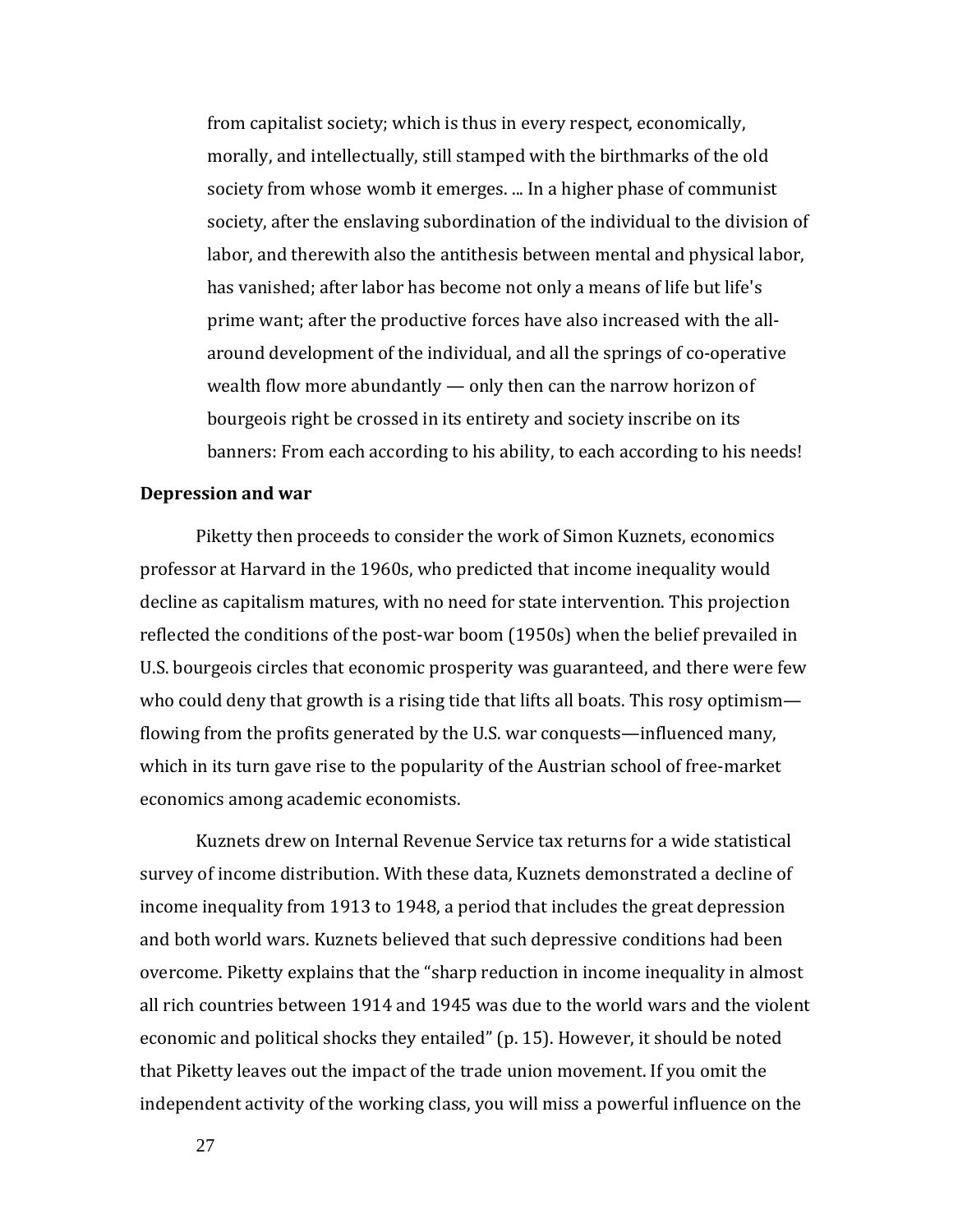social distribution of wealth. At the same time as the Depression-era collapse in paper values pushed down the reported assets and income of the wealthy, especially from 1929 to 1935, the labor battles of 1933–40 pushed up labor's share of the total social product. Statistics from the St. Louis Federal Reserve Bank show that the average weekly wage in manufacturing rose from about \$20 to \$28 from 1932 to 1940. [https://fraser.stlouisfed.org/files/docs/publications/bls/he\\_bls\\_1942.pdf](https://fraser.stlouisfed.org/files/docs/publications/bls/he_bls_1942.pdf)

But between 1933 and 1940 there was an unprecedented upsurge of labor in all categories in the United States. Wage gains were registered in many industries in spite of the depressed economy. The principle of equal rights for all workers regardless of skin color was significantly advanced through the activity of the Congress of Industrial Organizations (CIO). The workers' political maturity extended beyond trade unionism to a movement of opposition to entry into the imperialist war, as well as a recognition of the need for a labor party. (See *Revolutionary Continuity,* by Farrell Dobbs, from Pathfinder Press.)

Beginning in 1939, war production, although it generated profits for the war goods contracting companies, produced few additional commodities for general consumption, and so did not contribute to the accumulation of capital in consumer goods sectors. Nonetheless there was great technological progress during the war which helped to lay the basis for a post-war boom, which followed, in part, as a consequence of the territorial gains of some countries—especially the U.S.—and the relative weakening of others.

My work, says Piketty, "has broadened the spatial and temporal limits of Kuznets' innovative and pioneering work" (p. 21). Piketty explains that he made use of the tax records and used the same methods as Kuznets to track income inequality. He argues that changes in income distribution are often attributable to temporary external factors: war, government intervention in the economy, etc. It's not just economics. Also, he thinks there are powerful forces that work towards wealth convergence as well as toward wealth divergence. For Piketty, war is an external factor, so he doesn't analyze the interconnection between economics and war,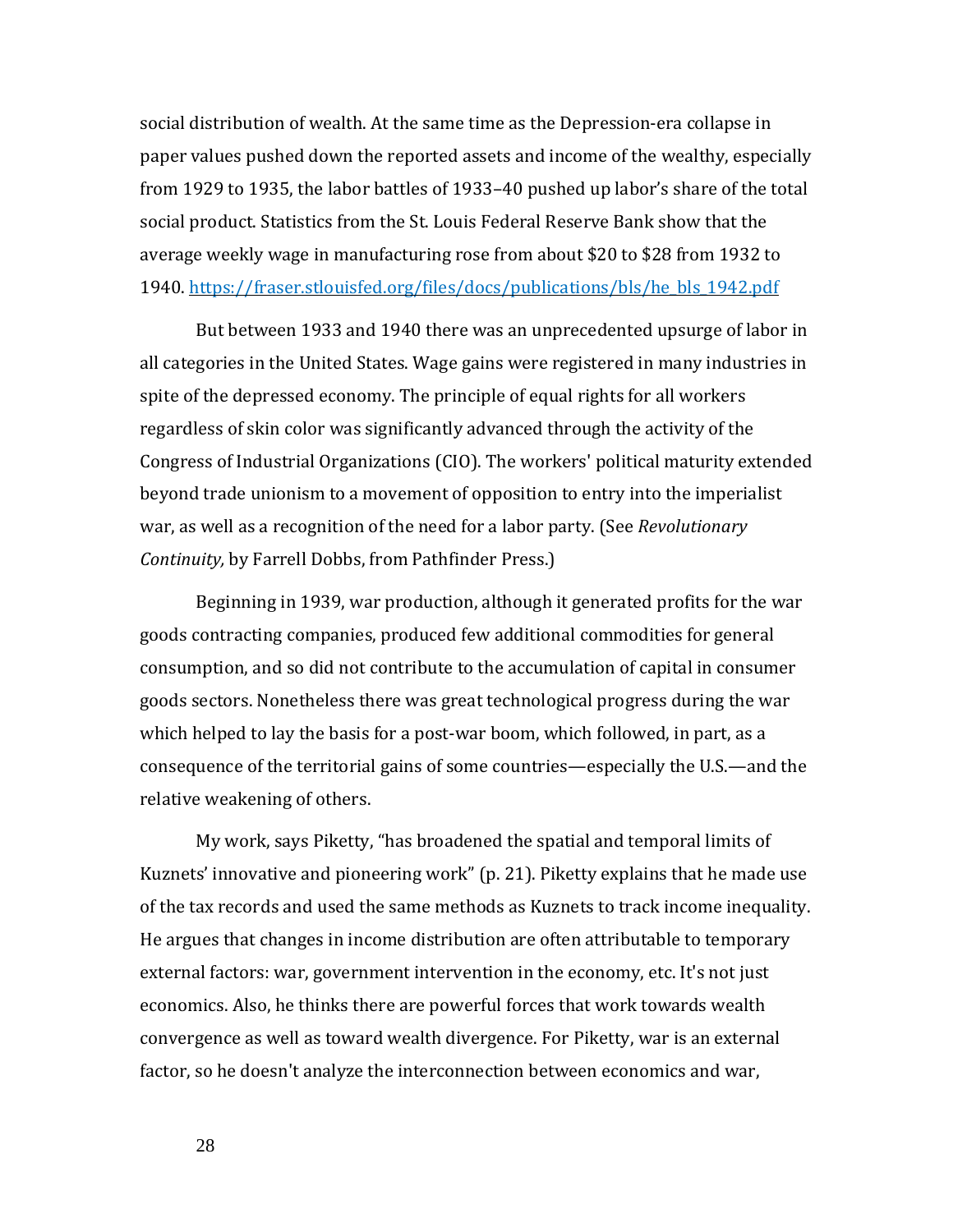except insofar as war suddenly diverts the normal functions of the peacetime economy.

But, Piketty notwithstanding, wars do not come out of the blue, but develop as a result of economic conflicts within or among nations as they develop along pathways determined by the evolution of capitalist competition on a world scale. Capitalist development throughout the 19th century promoted a growth of nationalist aspirations among the European and North American countries, as they increasingly butted heads while unearthing new sources of profit throughout Latin America, Asia and Africa. The European powers, still stinging from the war of 1870, found themselves drawn into a feverish arms race in the 1890s, partly in efforts to defend their territorial gains in the semicolonial world, and partly as preparation for coming wars.

The ruling classes of the advanced capitalist nations could not ignore the growing strength of their rivals and tightened the screws on their respective governments for military appropriations. The Balkan wars of 1912–13 provided a testing-ground of the relative strengths among the European national powers, and served as a stepping-stone to World War I. The ruling classes of the big powers believed that if they did not act, they could lose both past and future gains in the world markets for cheap labor and low-cost minerals and agricultural produce. The free competition of the 19th century had evolved into a monopolization of the main branches of industry in the advanced capitalist countries and the formation of trusts, as well as completing the division of the world into spheres of influence over colonial areas. The growing competition, arms races and territorial strife laid the foundation for a series of imperialist wars. As V.I. Lenin explained,

Monopolies, oligarchy, the striving for domination and not for liberty, the exploitation of an increasing number of small or weak nations by a handful of the richest or most powerful nations—all these have given birth to those distinctive characteristics of imperialism which compel us to define it as parasitic or decaying capitalism. (*Imperialism, the Highest Stage of Capitalism*)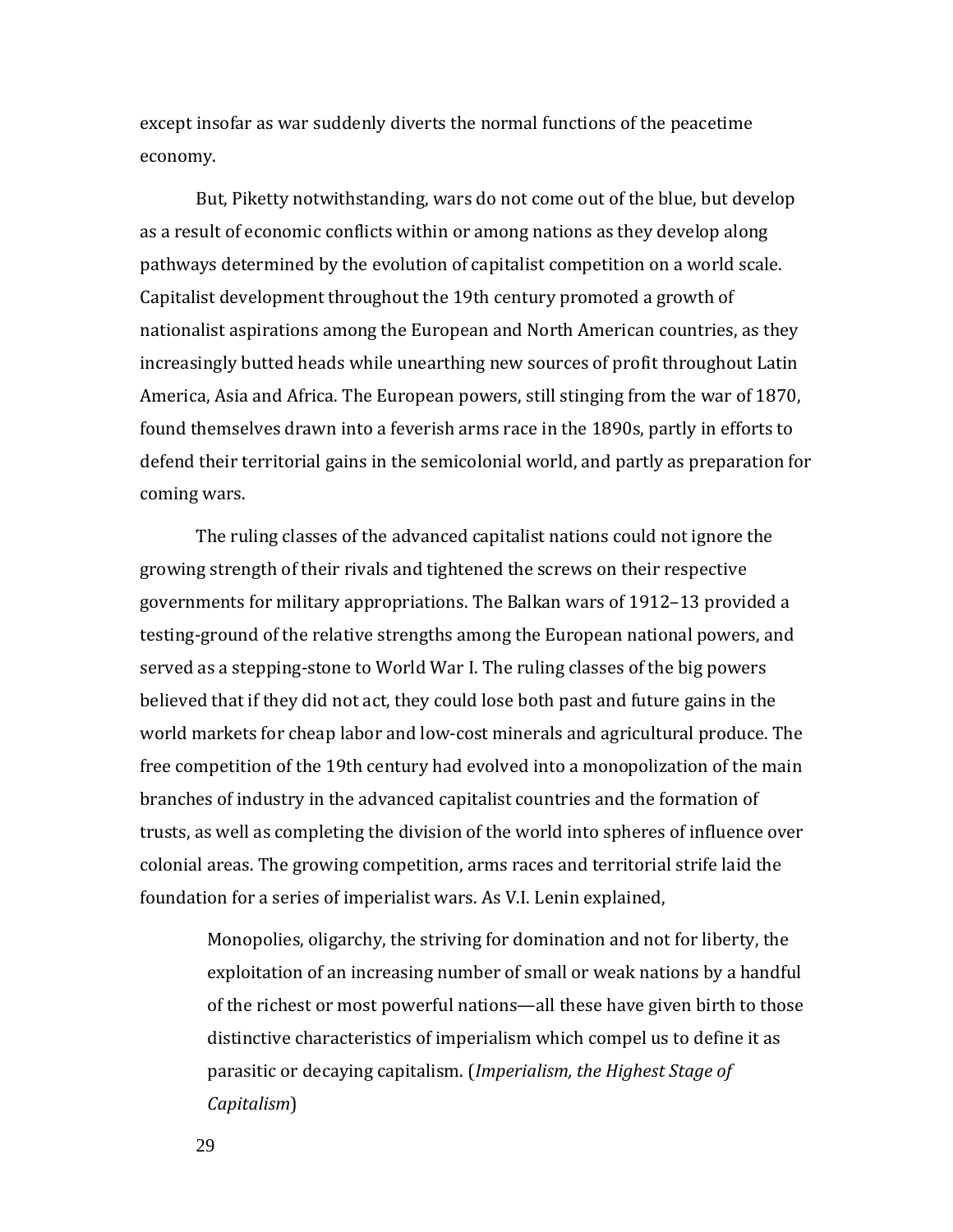But it is true that wars produce a predictable interruption of the peacetime patterns of capital accumulation, wealth distribution and income statistics. Piketty's charts demonstrate this. A war diverts production to military purposes, thus causing a change in the curve of income and wealth statistics. Further, the output of factories gets destroyed by artillery and bombs (though not in the United States in the  $20<sup>th</sup>$ century). Many valuable resources: machinery, roads, rails, steel mills, ships, planes and buildings are reduced to rubble. The government debt balloons. During WWII, the U.S. government sold "liberty bonds," thus raising funds from the entire population so as to win the war and, at the same time, reward the "patriotic" capitalists with "cost-plus" war contracts. In the process the U.S. federal debt rose to its highest level ever, at 120 % of GDP in 1945. Meanwhile wages for workers were frozen.

It must be admitted, in the final analysis, that when Piketty regards war as an "external" influence, negatively affecting economic progress, he is overlooking the fact that these wars themselves, in particular the imperialist wars of the past century, are the direct outcome and product of the forces that have driven the growth of capitalist competition itself. Every capitalist sees himself as engaging with his rivals in a competitive contest. Every capitalist nation sees itself surrounded by rival nations that repeatedly threaten to steal markets which they have claimed as their own. Why tariffs? And why tariff wars? … if not for the advancement of the interests of one capitalist nation against another? Why were the arms produced and the armies mobilized if not to defend national interests? From whom were these nations to defend themselves, if not from their rivals, who themselves were building arms stocks and mobilizing armies? How can war in the 20th century be explained apart from the defense of national interests?

These wartime disruptions should be seen as events that delay the complete maturation of the development of the inner contradictions of capitalism, since the destruction wrought by bombs and artillery destroy capital values, and in this way force capitalists to divert valuable resources to rebuilding and replacing their losses. The story of capitalist development on a world scale is reset back to a lower stage.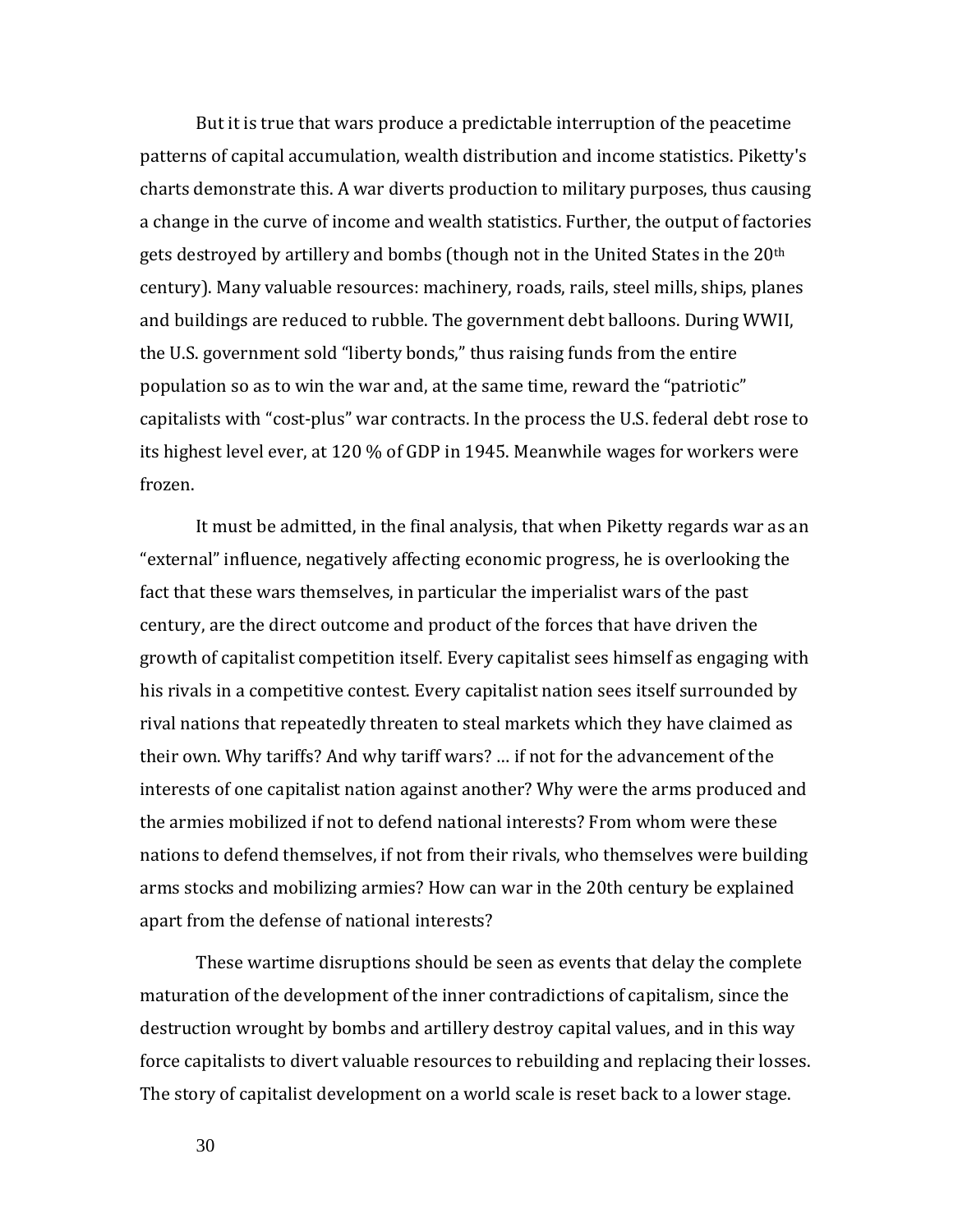On the other hand, rebuilding after wartime destruction allows the more rapid introduction of new and more productive equipment for industry, and this is true as well of the period of war itself. The point here is that the distinction between the peacetime economic processes and the disruption of these processes by war is only useful for breaking down economic statistics. These considerations do not introduce important changes in the nature of capitalist social relations.

But the social and economic development of a society based on the exploitation of class by class, and the rivalry between classes and nations, creates the conditions for the outbreak of wars. In the  $21<sup>st</sup>$  century these processes are still in effect, even though the pattern of warfare is different from that experienced in the past. Capitalism is a system that wreaks havoc on billions. Wars, mass poverty, mass unemployment, rampant illnesses, environmental contamination, and other catastrophes are the consequences of the normal, everyday functioning of capitalism. When all these devastating effects are taken into account, it can be seen that these multiple effects, themselves inevitable products of capitalist development, rob capitalism of its maximum growth potential and slow down the processes which cause the average profit rate to decline. If the rate of profit falls more slowly, whatever the cause, it still continues to fall, *and it is this fall that inexorably pushes toward economic instability and crisis*. The crisis, in its turn, lashes the workers into action.

#### **Divergence**

There is no "natural, spontaneous process to prevent destabilizing, inegalitarian forces from prevailing permanently," (p. 28) Piketty asserts. He does recognize some processes, perhaps not natural or spontaneous, that do provide some hope for the future. He argues that "knowledge and skill diffusion is the key to overall productivity growth as well as the reduction of inequality both within and between countries. We see this at present in the advances made by a number of previously poor countries, led by China."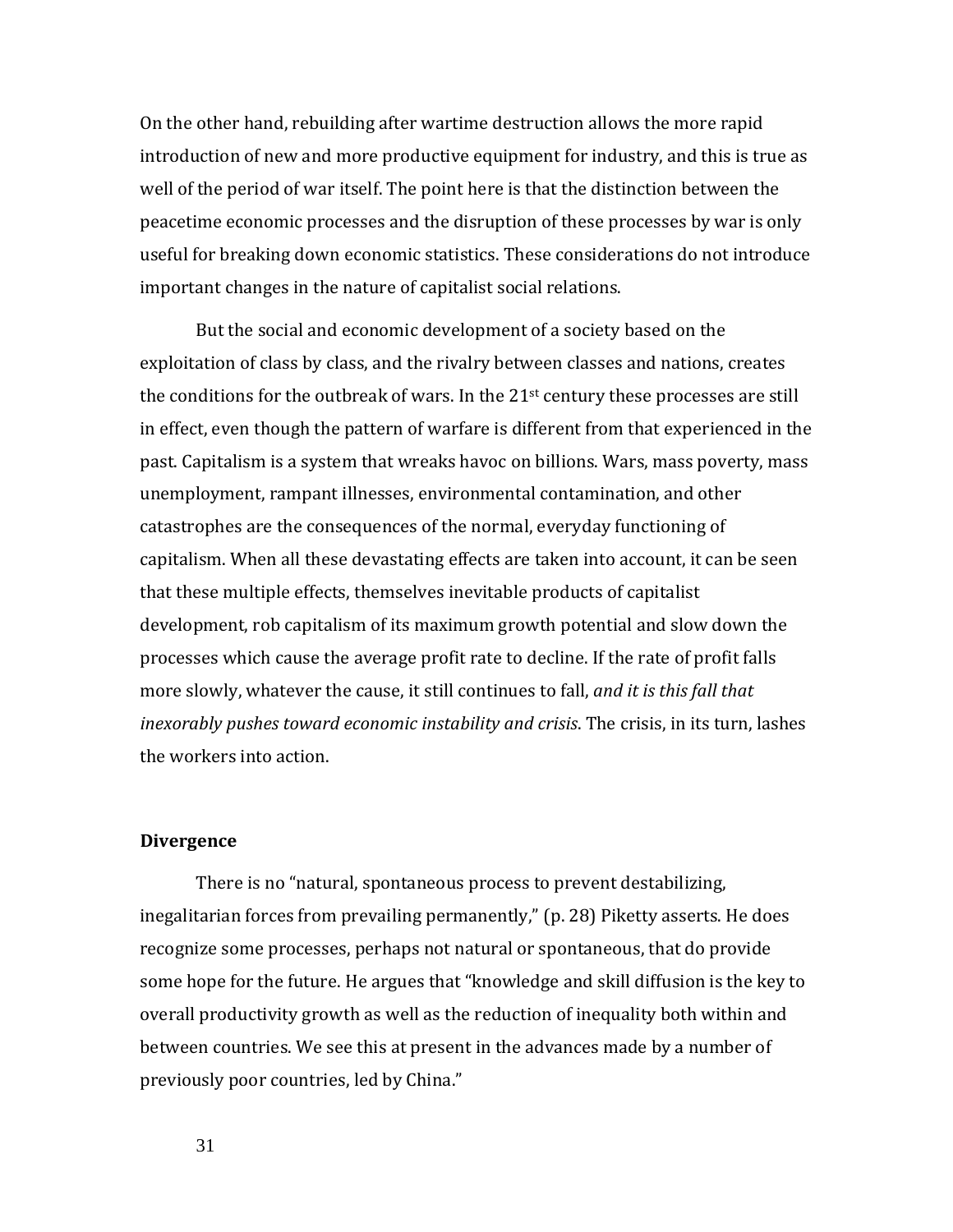It's true that knowledge and skill diffusion can help to increase productivity, if applied in the production process to increase the output per worker hour. But how is productivity growth the key to income equality? The development of capital continuously spurs innovation, automation, technological growth and the substitution of machinery for labor. All this shifts the expenses of production toward the side of material and away from the side of labor. Marx referred to this as *the increase in the organic composition of capital*. This increase, for its part, promotes *the tendency of the rate of profit to fall* (see below). This process stimulates efforts on the part of the employers to drive down wages, and the gap between rich and poor increases at the same time that the ownership of capital is concentrated in fewer and fewer hands. It is principally the trade-union movement that has enabled the workers to close the wage gap during certain periods, but statistics show that wage gains are not permanent. In today's economy wages are declining relative to profits and the gap is growing. This is a consequence the weakening of the unions, which allows wage gains to fall behind the rate of inflation, and this comes on top of the direct wage-cutting initiatives of the employers. Indeed the unions have been losing membership since the 1950s, but we should hasten to add that, although the unions are weak in comparison with past decades, the working class as a whole is in a much improved social condition compared with past periods. This is due to the great strides forward that have been achieved in racial, national and gender unity among the mass of industrial and service workers. A renewal of union organization in the United States will have less divisive obstacles to overcome as the union movement springs to life.

Piketty has pointed to the growth in inequality since the 1970s. The continued increase in the productivity of labor has resulted in an increase in the intensivity of capital: within the production process the ratio of the value of materials to the value of labor power grows. In fact, the rate of productivity growth has increased in the entire post WWII period, see the report posted on the website of the Center for Economic and Policy Research: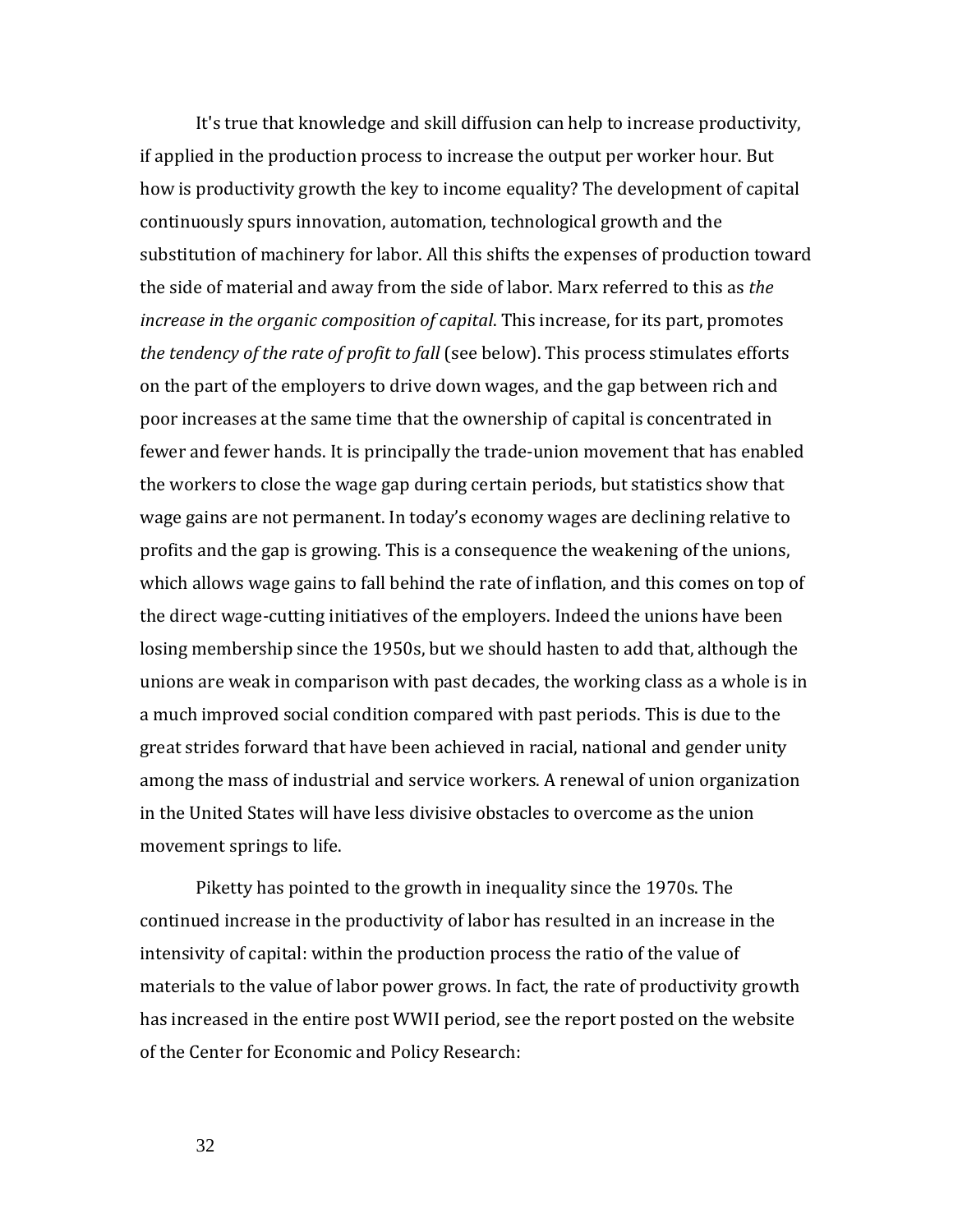## [http://www.cepr.net/index.php/blogs/cepr-blog/new-cepr-issue-brief-shows](http://www.cepr.net/index.php/blogs/cepr-blog/new-cepr-issue-brief-shows-minimum-wage-has-room-to-grow%252520)[minimum-wage-has-room-to-grow](http://www.cepr.net/index.php/blogs/cepr-blog/new-cepr-issue-brief-shows-minimum-wage-has-room-to-grow%252520)

Piketty adds that inequality between countries is also being reduced: witness China, having acquired technical and engineering skills and improved labor productivity in the course of the expansion of private property in the means of production and the exploitation of wage labor in recent decades. But this growth of capital in China is conditioned by the unique circumstances of Chinese history. Private capital returned in a big way to China only through a government-managed process that began in 1978 under Deng Xiaoping. To the degree that capitalist production grows in China, the same problems that prevail in Europe are developing there and in other parts of the world that are experiencing an expansion of capitalist production. Within China there has been a growth of inequality, according to the University of Michigan: "The gap between China's rich and poor is now one of the world's highest, surpassing even that in the U.S., according to a report being released this week by researchers at the University of Michigan."

[http://www.bloomberg.com/bw/articles/2014-04-30/chinas-income](http://www.bloomberg.com/bw/articles/2014-04-30/chinas-income-inequality-gap-widens-beyond-u-dot-s-dot-levels)[inequality-gap-widens-beyond-u-dot-s-dot-levels](http://www.bloomberg.com/bw/articles/2014-04-30/chinas-income-inequality-gap-widens-beyond-u-dot-s-dot-levels)

The findings reported by the University of Michigan are confirmed in a 2017 CEPR policy paper written by Piketty, together with Li Yang and Gabriel Zucman, "Capital accumulation, private property, and inequality in China, 1978-2015," the authors argue:

For recent years, we find the income share of the top 10% to be around 41% of total national income (as opposed to the 31% suggested by surveys), and the income share of the top 1% to be approximately 14% of national income (as opposed to 7% suggested by surveys). According to our series, the share of national income going to the top 10% rose from 27% to 41% between 1978 and 2015, while the share for the bottom 50% fell from 27% to 15%.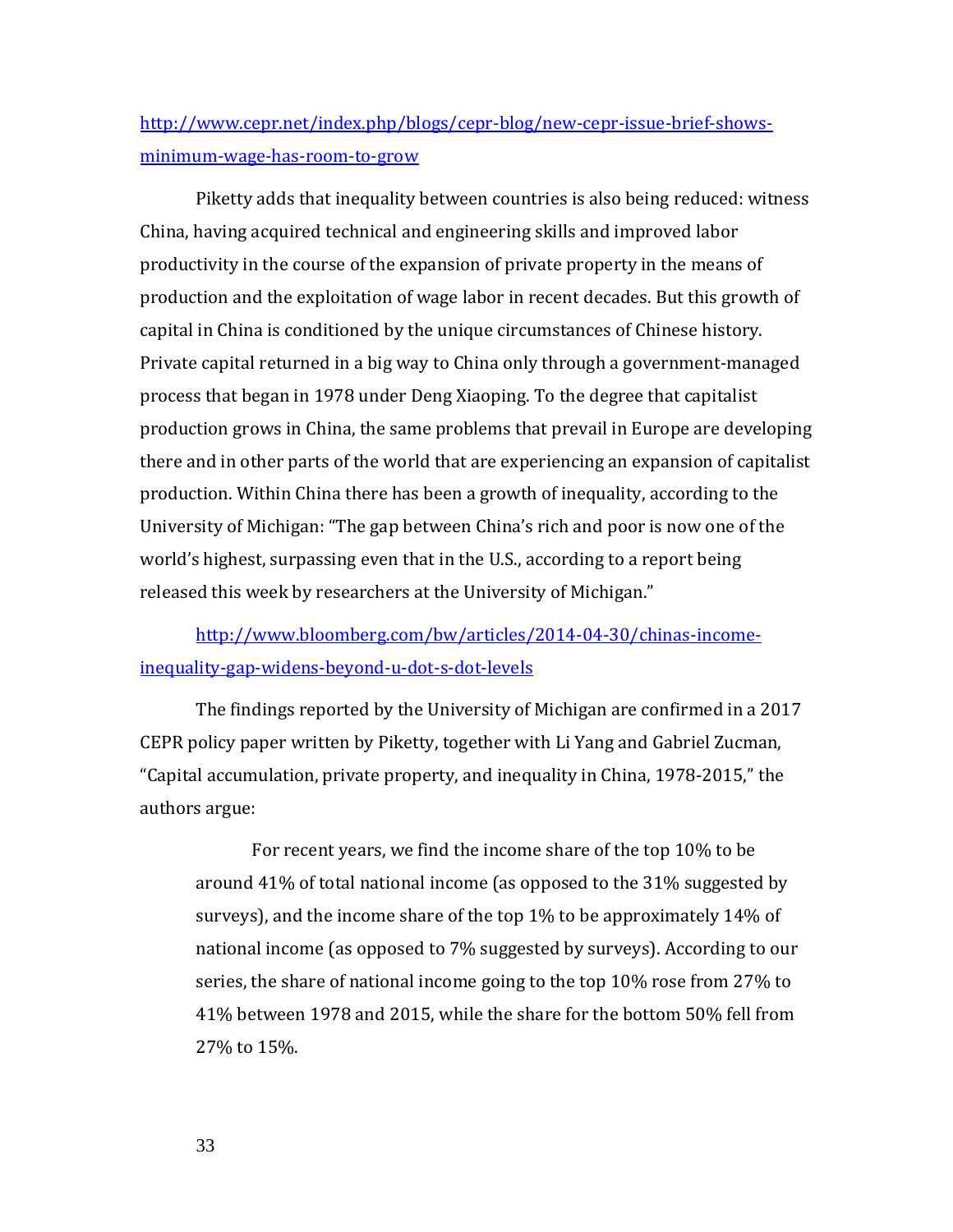## [https://voxeu.org/article/capital-accumulation-private-property](https://voxeu.org/article/capital-accumulation-private-property-and-inequality-china-1978-2015)[and-inequality-china-1978-2015](https://voxeu.org/article/capital-accumulation-private-property-and-inequality-china-1978-2015)

The rapid expansion of possibilities for self-enrichment through private property in China has led to the same compulsions and fears as have developed in other capitalist countries. Evan Osnos, in his book, *Age of Ambition,* tells the story of a public official who managed to build a fortune of \$1.5 million through a combination of bribes and investments. "If I made \$3 million or \$5 million one year, all I'm thinking about is how to make more the next year. If I'm number 3 in town, how do I get to be number 1? It's like you're running, and once you're running, there's no stopping. You just run and run and run. You don't think about the philosophical implications. Psychologically you are in a world of your own." Marx had his own description of the compulsive behavior driven by the lust for accumulation:

> Accumulate, accumulate! That is Moses and the prophets! ... Therefore, save, save, i.e., reconvert the greatest possible portion of surplus-value, or surplus-product into capital! Accumulation for accumulation's sake, production for production's sake: by this formula classical economy expressed the historical mission of the bourgeoisie, and did not for a single instant deceive itself over the birth-throes of wealth.

As mentioned above, Piketty believes that within the mass of capital there are forces that promote divergence between countries, as well as forces for convergence. Regarding the divergence of wealth within countries, he maintains,

I will pay particular attention in this study to certain worrisome forces of divergence—particularly worrisome in that they can exist even in a world where there is adequate investment in skills and where all the conditions of "market efficiency" (as economists understand that term) appear to be satisfied. What are these forces of divergence? First, top earners can quickly separate themselves from the rest by a wide margin (although the problem to date remains relatively localized). More important, there is a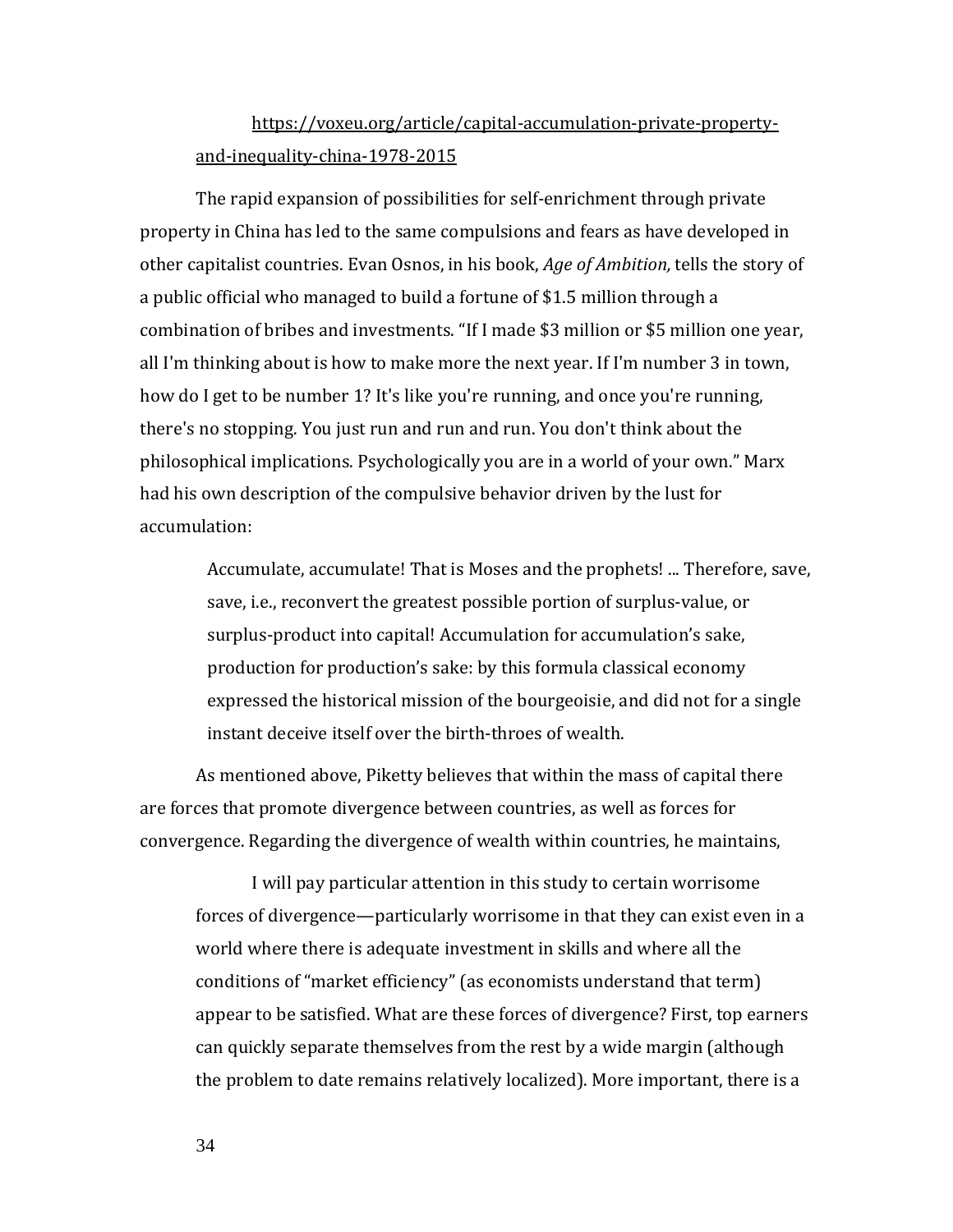set of forces of divergence associated with the process of accumulation and concentration of wealth when growth is weak and the return on capital is high. This second process is potentially more destabilizing than the first, and it no doubt represents the principal threat to an equal distribution of wealth over the long run (p. 32).

But Piketty does not explain what these "forces" of divergence are; he only traces statistically measured trends, regularities that have been duly recorded and archived, such as the share of the nation's wealth per decile of the population according to annual income, or the ratio of capital to income. Piketty's notion of "forces" begins with statistical trends which measure division of wealth or income, trends toward greater or lesser divergence, etc. But these trends are not "forces," they are the perceptible product of the operation of forces. Just as the force of gravity produces a measurable result every time we step onto the scale, we are obliged to recognize, as did Isaac Newton, that there is some "force" that needs to be analyzed, an invisible relationship that underlies the measurable result.

As the first force of divergence he points to the fact that "top earners can quickly separate themselves from the rest by a wide margin." This observation is sufficiently vague that we cannot be sure what he is talking about. But there are other forces that operate "when growth is weak and return on capital is high." But growth has weakened and strengthened for centuries. Return on capital varies as well. But Piketty has found a correlation between these tendencies occurring over a certain period. See the chart, p. 32. The chart shows a sharp rise in the share of the national income accruing to the families in the top income decile, during a period (1980–2010) when the annual growth of GDP per capita was lower than in the preceding period. During this period, in the U.S. the average annual GDP was around 3 % as compared to about 5 % in the preceding 30 years. After 2010, the GDP has declined still further.

But how is the statistical correlation between slower growth and higher income for the wealthy itself a "cause" or "force"? It doesn't occur to Piketty to look for other underlying economic changes, such as lower inflation-adjusted average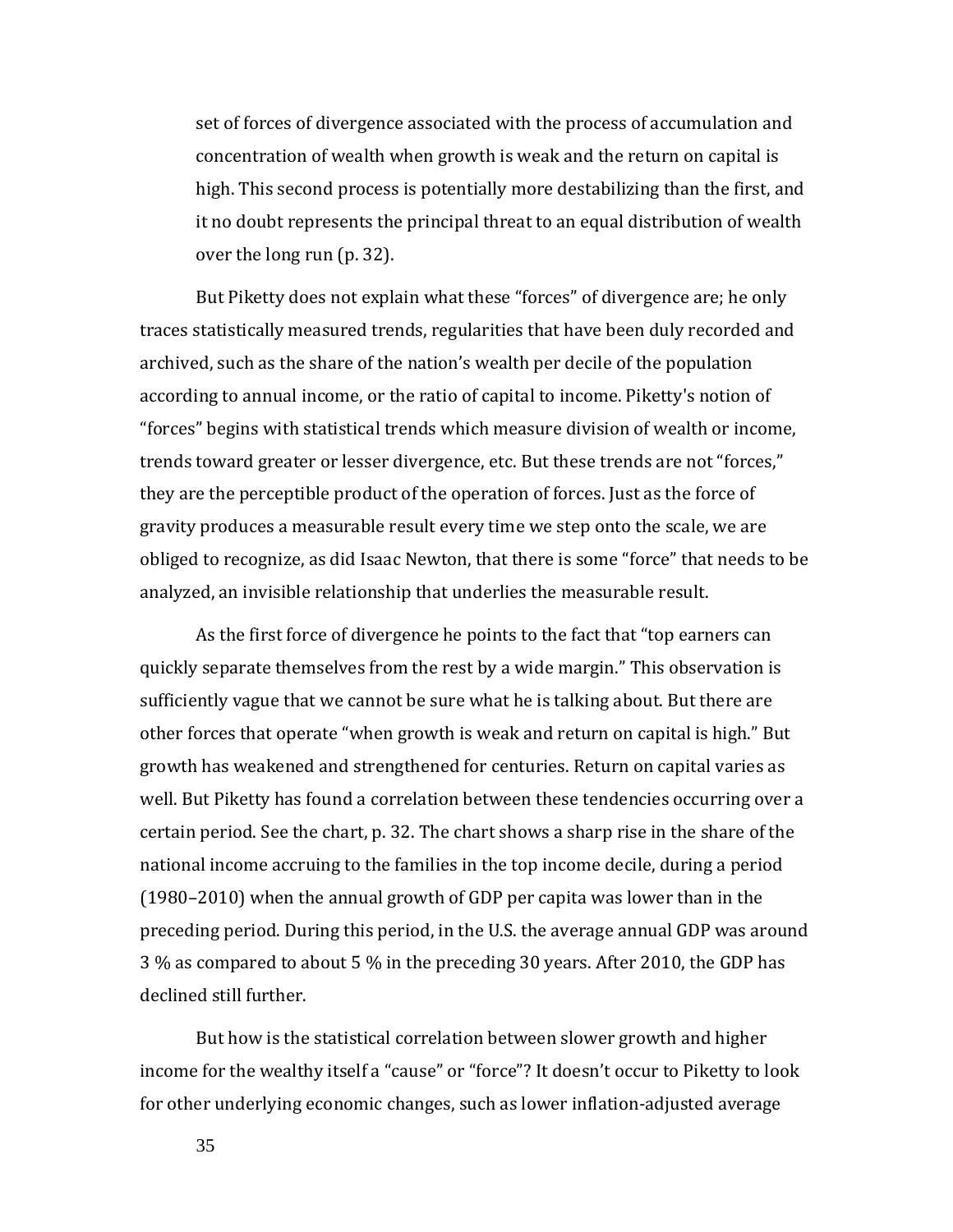wages, the decline of trade unions, speed-up of factory production, etc., as possible causes of higher profits and a rising share of the total national income going to the top decile. Nor does he look for a root cause for the slowdown in GDP.



Piketty returns to the divergence theme in Chapter 10 of his book, saying:

This fundamental force for divergence, which I discussed briefly in the Introduction, functions as follows. Consider a world of low growth, on the order of, say, 0.5–1 percent a year, which was the case everywhere before the eighteenth and nineteenth centuries. The rate of return on capital, which is generally on the order of 4 or 5 percent a year, is therefore much higher than the growth rate.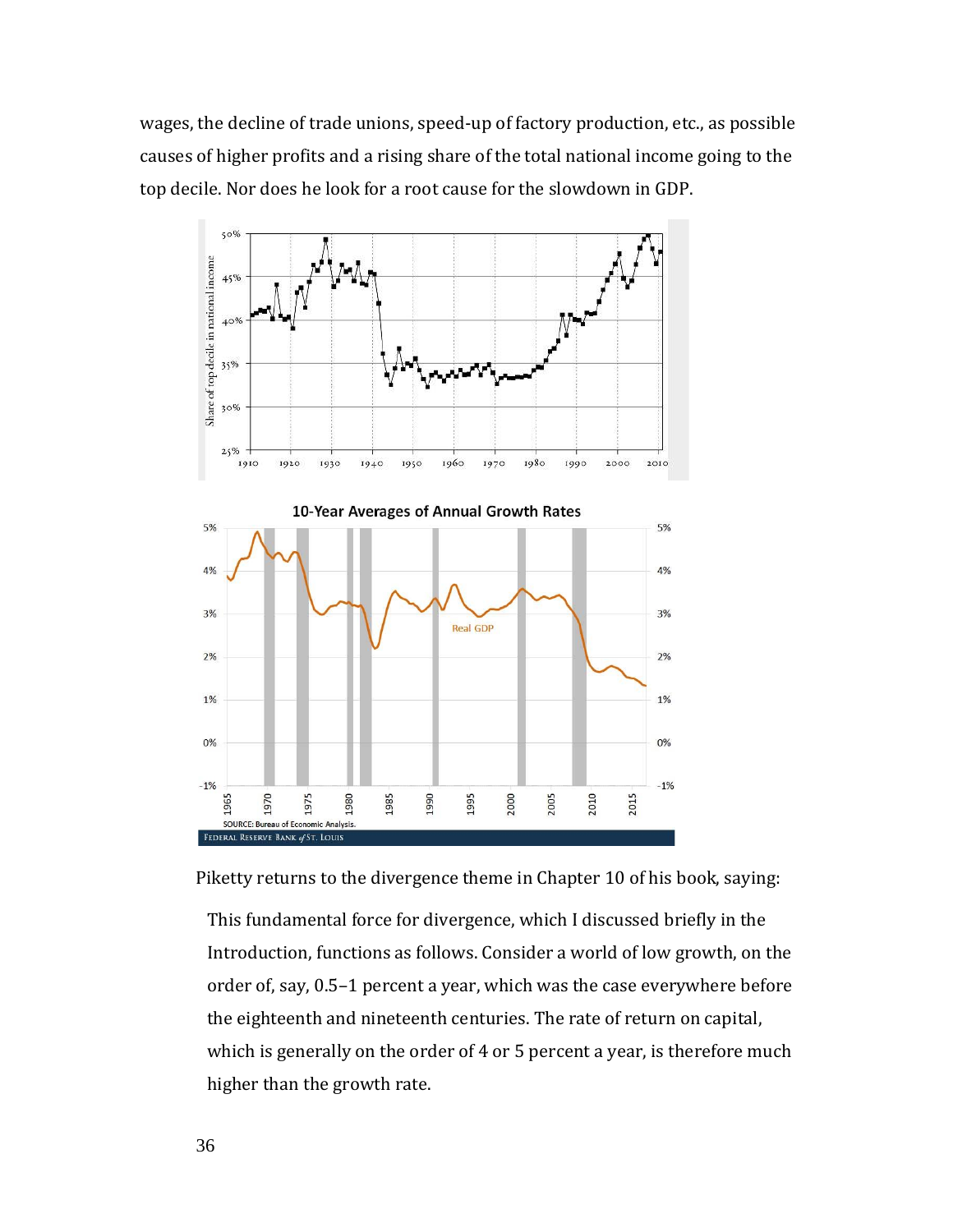Here Piketty assumes a very slow, nearly negligible, rate of growth of the national product of the countries he is considering, at least up until the eighteenth and nineteenth centuries. Instead of explaining what happened in those centuries to bring about this acceleration of growth, he continues to discuss the ratio between the growth rate and the rate of return on capital. Marx and Engels, on the other hand, developed an in-depth explanation of what was changing at that time in history. They gave an indication of this in a well-known passage in the *Communist Manifesto:*

The bourgeoisie has through its exploitation of the world market given a cosmopolitan character to production and consumption in every country. To the great chagrin of Reactionists, it has drawn from under the feet of industry the national ground on which it stood. All old-established national industries have been destroyed or are daily being destroyed. They are dislodged by new industries, whose introduction becomes a life and death question for all civilised nations, by industries that no longer work up indigenous raw material, but raw material drawn from the remotest zones; industries whose products are consumed, not only at home, but in every quarter of the globe. In place of the old wants, satisfied by the production of the country, we find new wants, requiring for their satisfaction the products of distant lands and climes. In place of the old local and national seclusion and self-sufficiency, we have intercourse in every direction, universal interdependence of nations. And as in material, so also in intellectual production. The intellectual creations of individual nations become common property. National one-sidedness and narrow-mindedness become more and more impossible, and from the numerous national and local literatures, there arises a world literature.

For his part, Piketty doesn't mention the transition from feudalism to capitalism, which was a very slow process until the late 18th century, impeded by the persistent strength of medieval traditions, protected by the monarchy and the aristocracy. He does, however, provide statistical evidence of a passage from a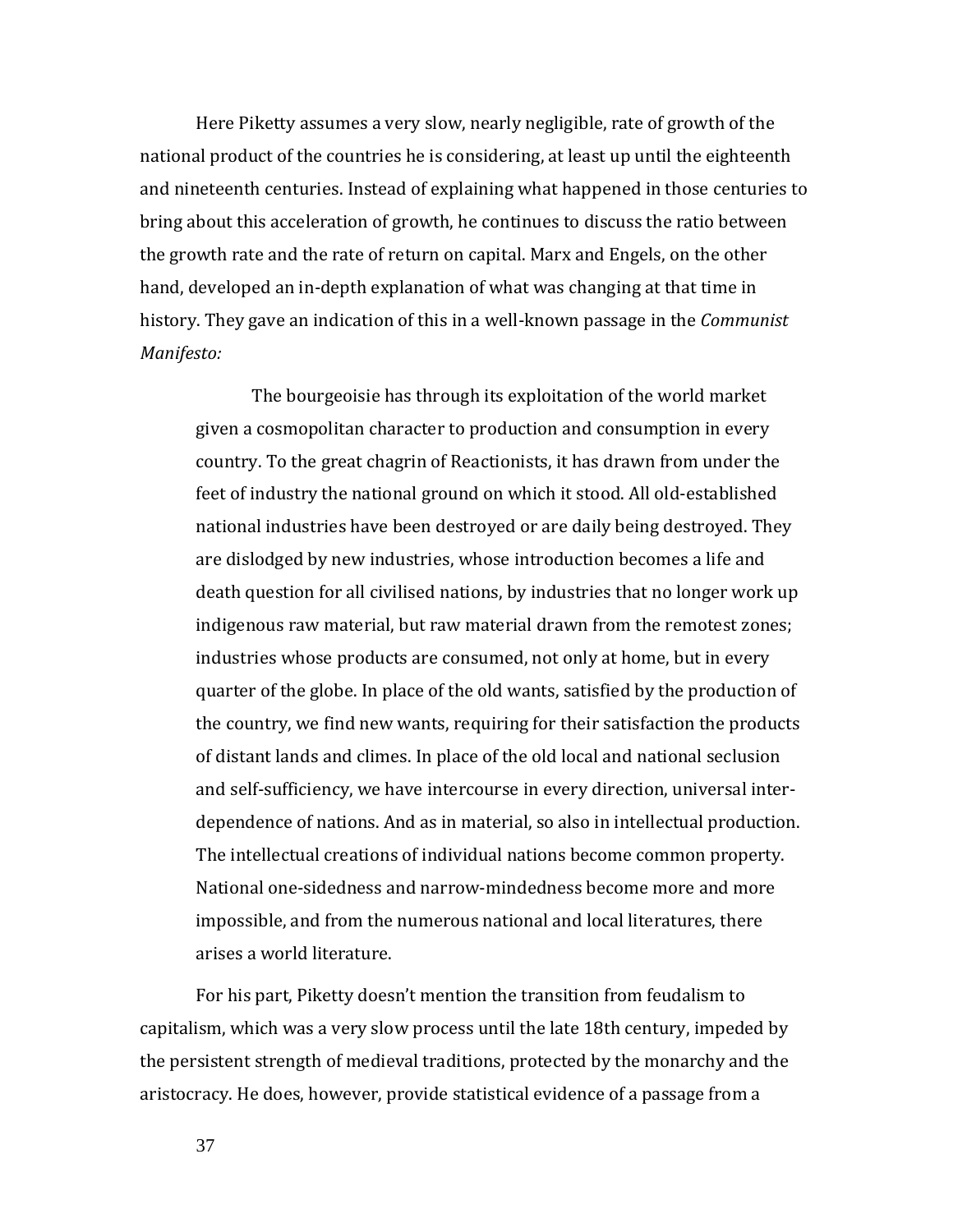more-or-less economically stagnant world to a world of accelerated national growth, although he doesn't recognize capitalism as fundamentally different from feudalism. Nor does he consider "capital" something uniquely associated with capitalism. Marx and Engels, on the other hand, did explain the historical transition to capitalism.

The underlying assumption in Piketty's analysis is that "capital" has existed since ancient times; indeed he has a chart showing the ratio of the rate of return on capital to the growth rate of the economy starting at the year zero. He explains in Chapter 10 (p. 446): "In order to illustrate this point as clearly as possible, I have shown in Figure 10.9 the evolution of the global rate of return on capital and the growth rate from antiquity to the twenty-first century." But this ignores the basic facts of the evolution of social systems since the birth of civilization. In previous forms of society (barbarism, slavery, feudalism) capital either did not exist, or existed only in primitive forms (merchant's and usurer's capital). In these earlier stages of social development the basic needs of the population were met by traditional practices of production and distribution that did not involve money. In slave societies production was carried out by slaves, and a portion of the product was given to them as survival rations. In feudal society the work was done by serfs who provided labor services or a share of the product to the aristocratic landowners.

In order for capital to play a role in the production and distribution of the most basic products of labor, the necessities of life, there was a need for the growth of exchanges among villages, regions and nations. Along with this kind of progress, the use of money as measure of exchange and means of payment had to increase. The growth of these historical economic processes is described by Marx and Engels (and many other historians as well), as the emergence of capital, which develops as a result of the evolution of the use of money for commodity exchange. But in the ancient world some forms of capital developed in limited spheres. Marx, explained it this way: "In ancient Rome, beginning with the last years of the Republic, when manufacturing stood far below its average level of development in the ancient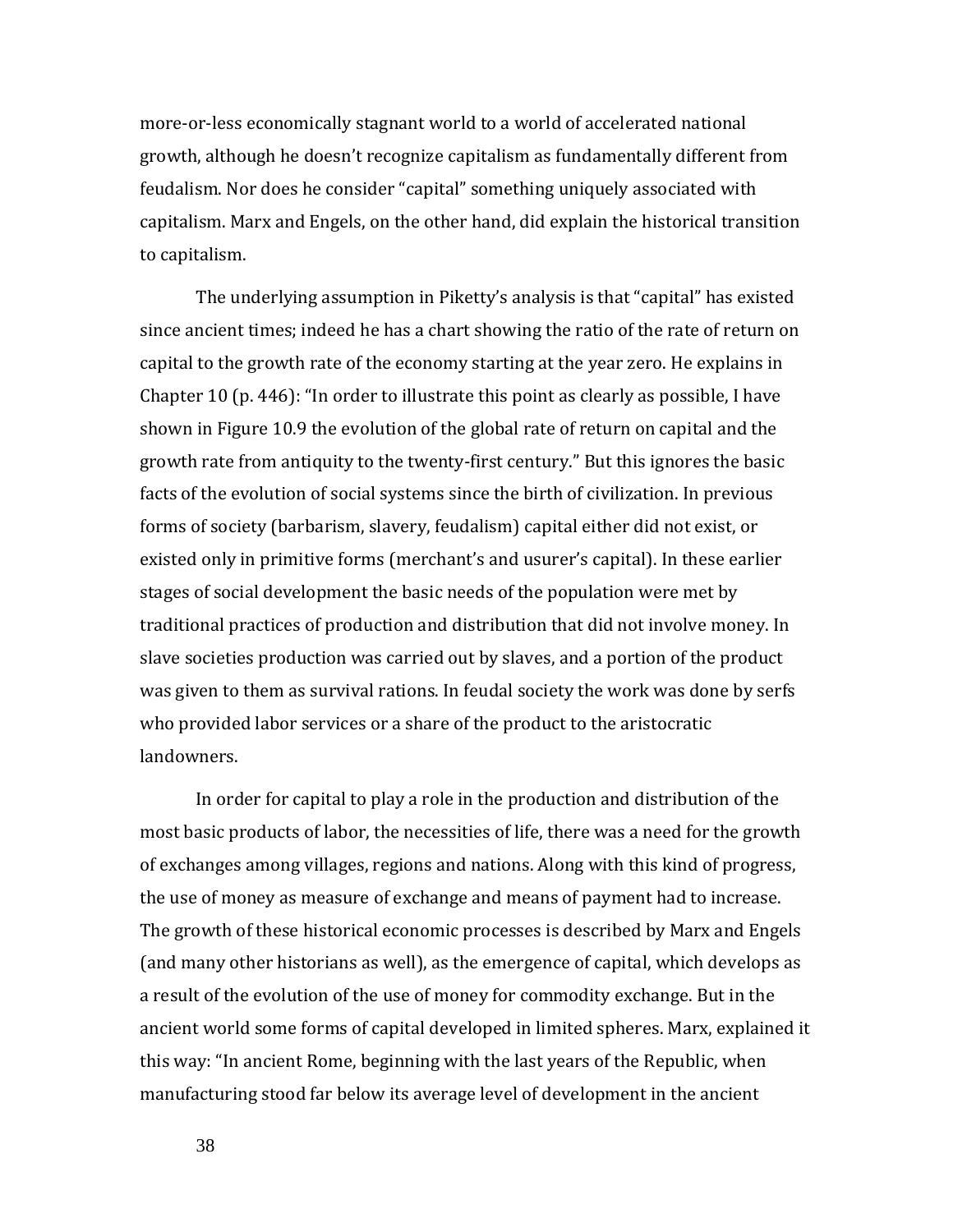world, merchant's capital, money-dealing capital, and usurer's capital developed to their highest point within the ancient form." (*Capital,* Vol. III, Chap. 36) In precapitalist societies, in which merchants' and usurers' capital maintain only a marginal presence, the foundation of social stability and economic progress lies with the dominant modes of production, slavery and feudalism.

Piketty's chart shows a slow growth rate for capital from year 0 to 1700, an uptick from 1700 to 1913, and even more accelerated growth rate from 1913 to 1950, and a decline after that. This is a graphical illustration of the kind of growth many economists have talked about, many of them attributing the historical upturn in 1700 to the growth of capitalism emerging within its pre-capitalist environment. But as we see, Piketty makes no distinction between capitalism and feudalism. Capitalism is a system in which capital, moneyed wealth invested in production, transport, finance and commerce, plays the central organizing role for economic activity. In the previous forms of society, the basic economic forms were based on production and distribution without the need for commodity exchange, and production for exchange was a subordinate feature.

## **Capital and wealth**

Later, in Chapter 1, Piketty sums up his conception of capital.

To summarize, I define "national wealth" or "national capital" as the total market value of everything owned by the residents and government of a given country at a given point in time, provided that it can be traded on some market. It consists of the sum total of nonfinancial assets (land, dwellings, commercial inventory, other buildings, machinery, infrastructure, patents, and other directly owned professional assets) and financial assets (bank accounts, mutual funds, bonds, stocks, financial investments of all kinds, insurance policies, pension funds, etc.), less the total amount of financial liabilities (debt).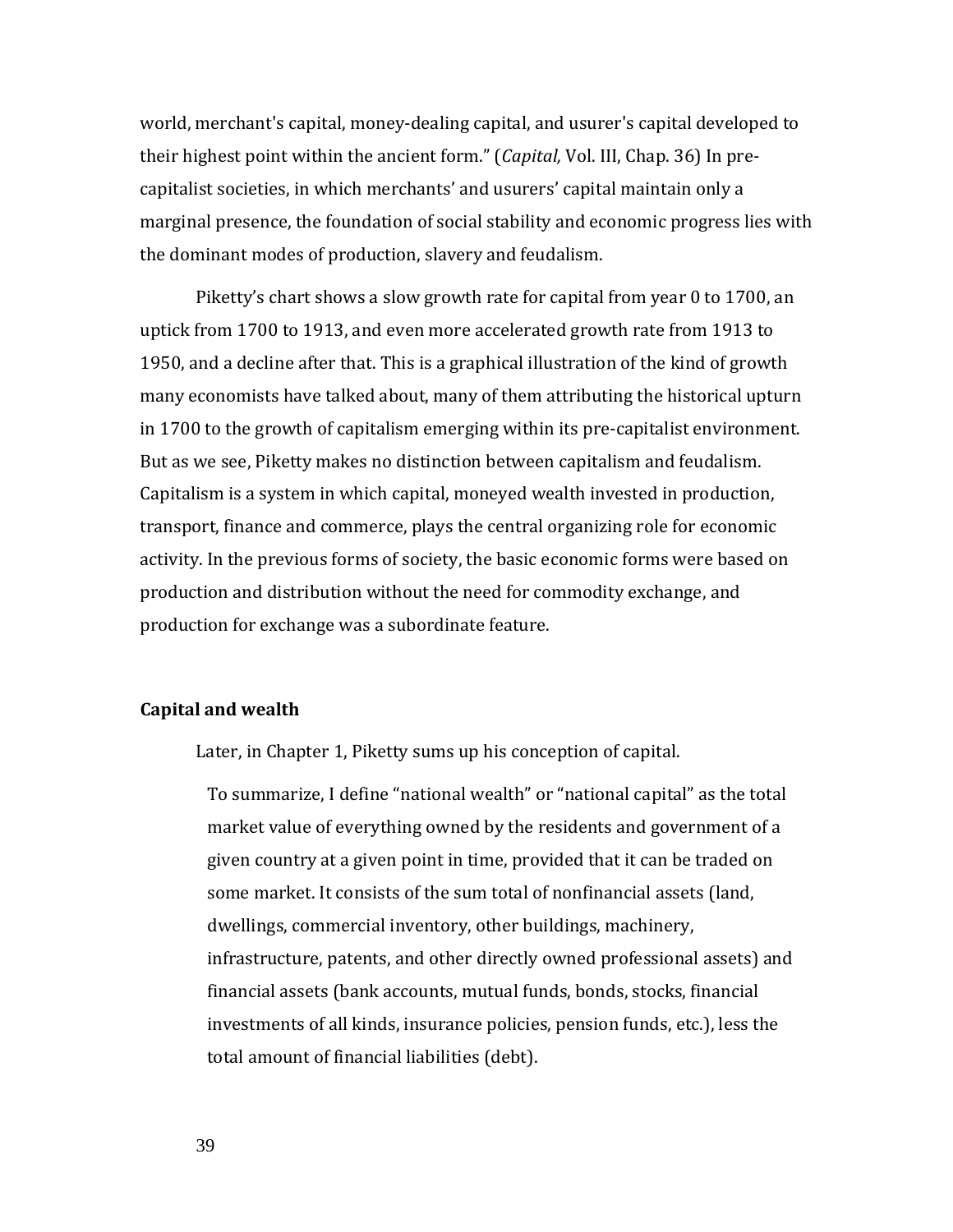Since he uses the term "residence," the total national wealth (the national capital) includes all the wealth of families of all classes, including workers, farmers and the middle classes. He adds up existing categories that are considered to be wealth, and makes no distinction between real wealth (commodities) and wealth that could be wholly, or in part, fictitious (bank accounts, stocks, bonds, derivatives contracts, etc.). (On fictitious capital, see below.) But Marx understood that wealth is the marriage of labor and nature. In *Capital,* Vol. 1, Marx states:

The use values, coat, linen, &c., i.e., the bodies of commodities, are combinations of two elements—matter and labour. If we take away the useful labour expended upon them, a material substratum is always left, which is furnished by Nature without the help of man. The latter can work only as Nature does, that is by changing the form of matter. Nay more, in this work of changing the form he is constantly helped by natural forces. We see, then, that labour is not the only source of material wealth, of use values produced by labour. As William Petty puts it, labour is its father and the earth its mother. (*Capital,* Vol. 1, Chap. 1)

Here Marx analyzes "use values," which are the material products of labor, made to fulfill some human need, regardless of whether or not they are sold to others. If they are produced for sale to others on a continuous basis, then they are commodities. But as for capital, Marx argues that wealth becomes capital only in societies in which the capitalist mode of production prevails. As he put it:

The wealth of those societies in which the capitalist mode of production prevails, presents itself as "an immense accumulation of commodities," its unit being a single commodity. (*Capital,* Vol. 1, Chap. 1) Further:

The purpose of capitalist production, however, is self-expansion of capital, i.e., appropriation of surplus-labour, production of surplus-value, of profit. (*Capital,* Vol. 3, Chap. 15)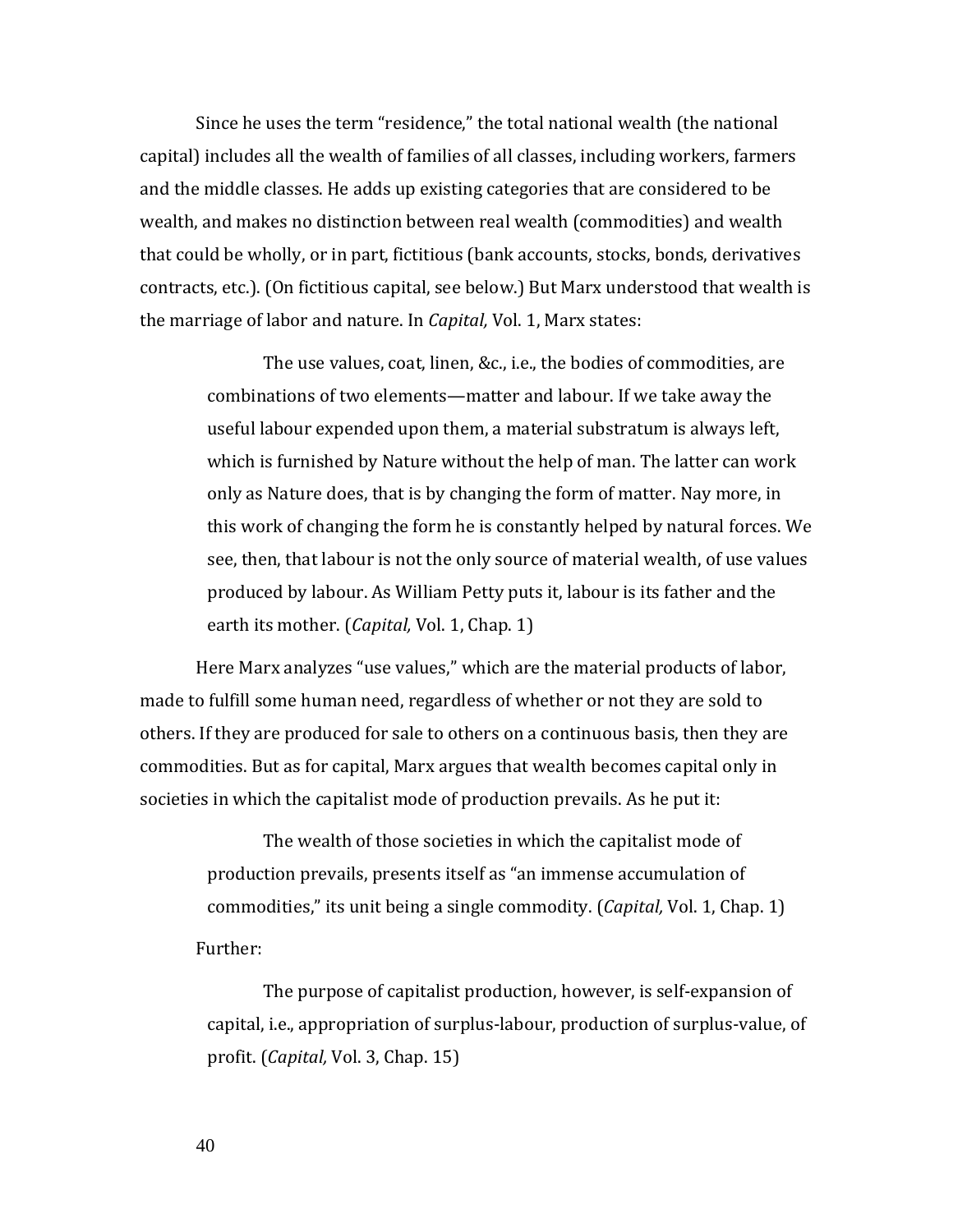Here we see that pre-capitalist societies do have wealth, because they have products of labor, but the mass of the wealth that they possess does not take the form of commodities. In subsistence-based societies, products that are produced and consumed within local communities (barbarian tribes, feudal estates, slave latifundia) are not commodities, they are "use values," i.e., they are objects people need, and are produced and consumed in accordance with the prevailing traditions that form the material foundation for their life and work. These products are made to satisfy the needs of the members of the community, as well as provide for the privileged social elements who feed off the surplus produced by the laboring peasants.

In these societies, various forms of exchange of products outside the bounds of the local community play only a subordinate role; but they evolve over time, and systems of production for exchange emerge and grow. In order for a use value to become a embrace wider categories of products and more frequent exchanges. A product that is considered a commodity is one that is regularly produced for exchange. In slave or feudal societies, there is a greater surplus of products above and beyond the needs of the laboring people, and this goes to the ruling classes and their personal retinues. In the late middle ages advances in farming methods and artisan productive techniques created the basis for larger surpluses, and there was a growth in exchanges of products between regions and nations. The role of merchant's capital expanded in the  $16<sup>th</sup>$  and  $17<sup>th</sup>$  centuries after the discovery of the new world and the growth of the slave trade. This enabled merchants to invest in production and gradually take over the production of the necessities of life, one sector after another.

#### In *Capital*, Vol. III, Chap. 20, Marx pointed out

Since merchant's capital is penned in the sphere of circulation, and since its function consists exclusively of promoting the exchange of commodities, it requires no other conditions for its existence—aside from the undeveloped forms arising from direct barter—outside those necessary for the simple circulation of commodities and money. Or rather, the latter is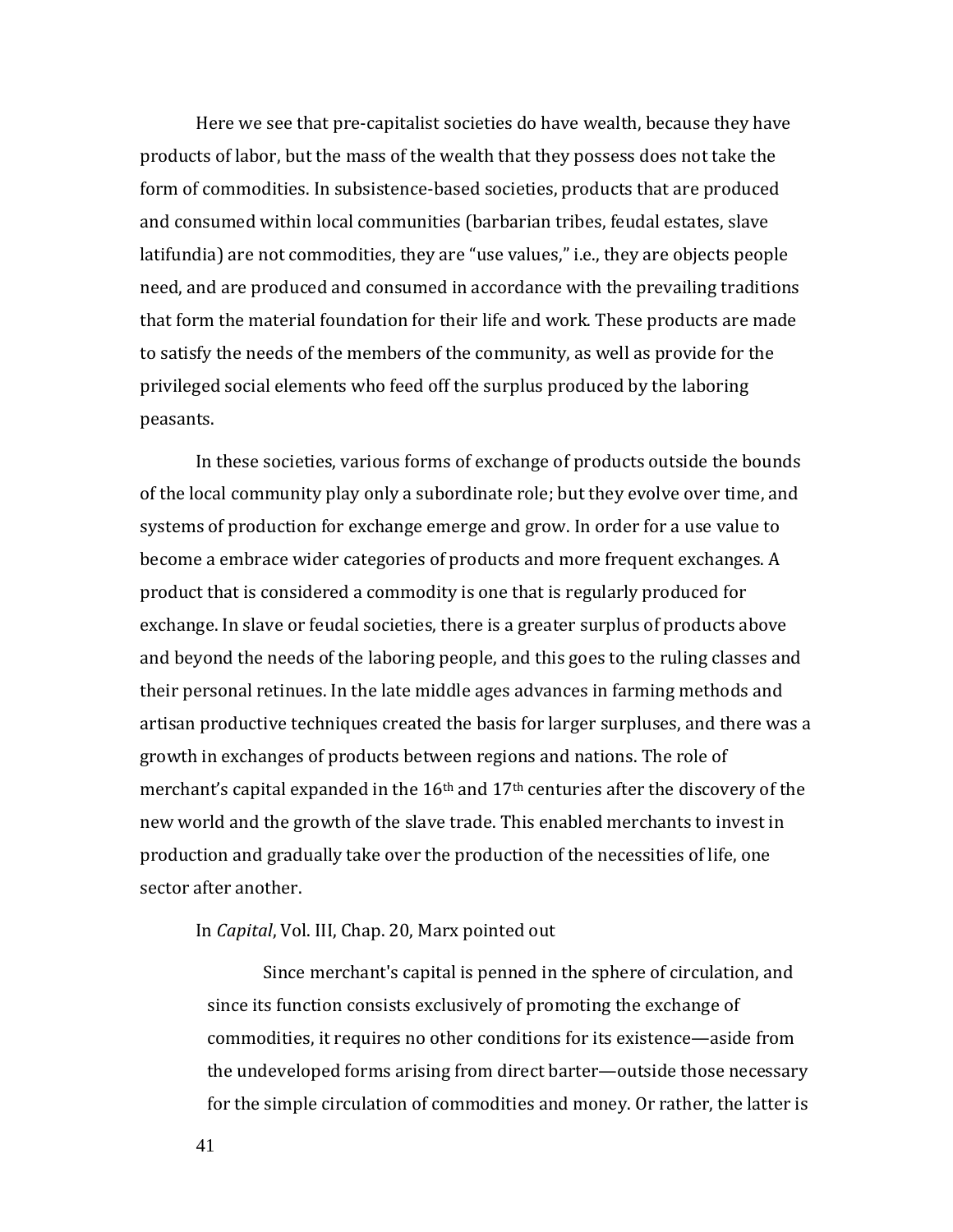the condition of its existence. No matter what the basis on which products are produced, which are thrown into circulation as commodities—whether the basis of the primitive community, of slave production, of small peasant and petty bourgeois, or the capitalist basis, the character of products as commodities is not altered, and as commodities they must pass through the process of exchange and its attendant changes of form.

Merchant's capital flourished in the middle ages and into the early modern period in Europe, providing one of the points of origin for capitalist production. It originated in the ancient Mediterranean, even earlier than the epoch in which the Phoenicians plied their vessels loaded with ivory, silk, ceramics, spices, etc. The objects traded were generally commodities, i.e., they were produced to be exchanged for money. The profits gained by the Phoenicians, and other traders of the ancient world, came from the difference between prices paid to the sellers (producers or their agents) and prices paid by the buyers of the goods. These price differentials were sufficient to cover the expenses and losses of the merchant, plus enough to allow some accumulation of wealth in the form of goods and money. This accumulation of wealth extracted from trading excursions is merchant's capital. At a later stage of historical development, with a higher evolution of the productive arts in Europe, as well as a further development of world trade, it became possible for merchant's capital to penetrate ever more deeply into the spheres of artisan and agricultural production, gradually taking control of all fields of agricultural and artisan production, converting the productive materials and equipment into their private property, and remaking the artisan laborers into wage-earning proletarians. As Marx put it:

Within the capitalist mode of production  $-$  i.e., as soon as capital has established its sway over production and imparted to it a wholly changed and specific form — merchant's capital appears merely as a capital with a specific function. In all previous modes of production, and all the more, wherever production ministers to the immediate wants of the producer,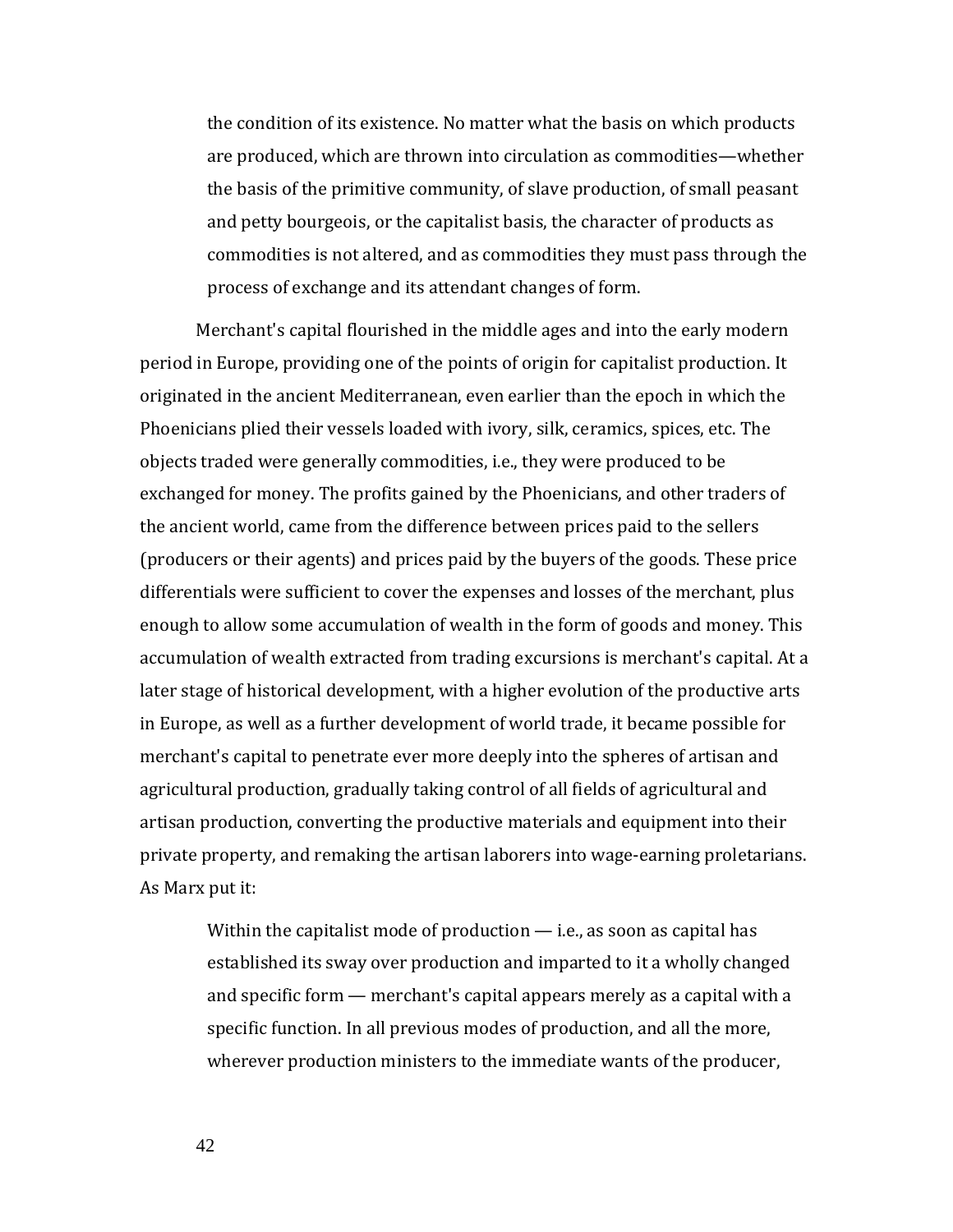merchant's capital appears to perform the function par excellence of capital. (*Ibid.*)

What is striking about Marx, in contrast to Piketty, is that he recognizes capital as a historical and social category that developed through various stages, along with the changing forms of social production. Piketty simply gives an abstract definition, which omits mention of how things came to be.

But capital did not take shape as the dominant force in production in social production until the transition to capitalism which began in the 16th to 17th century with the great expansion of world trade, and until its economic power was fully expressed in the period of the late 18th century industrial revolution.

Capital is self-expanding value. But Piketty has not addressed the problem of profit, or of how and why it expands, or of the relation between value and price. Piketty does not really attempt to define "value" either, but instead recommends the marginal utility theory, which a way of calculating ideal market prices based on supply and demand of goods and services that are subject to market competition. This theory leaves out of account the nature of "value" and treats price as the essential object of economic analysis. Price therefore no longer has any connection to the determining forces that give rise to prices, and the economists are left with just prices. Not having an understanding of value robs you of the possibility of understanding the foundation of prices, and the nature of capital as well.

Piketty explains one reason why he doesn't draw a distinction between wealth and capital, saying,

> Some definitions of "capital" hold that the term should apply only to those components of wealth directly employed in the production process. For instance, gold might be counted as part of wealth but not of capital, because gold is said to be useful only as a store of value. Once again, this limitation strikes me as neither desirable nor practical (because gold can be a factor of production, not only in the manufacture of jewelry but also in electronics and nanotechnology). Capital in all its forms has always played a dual role,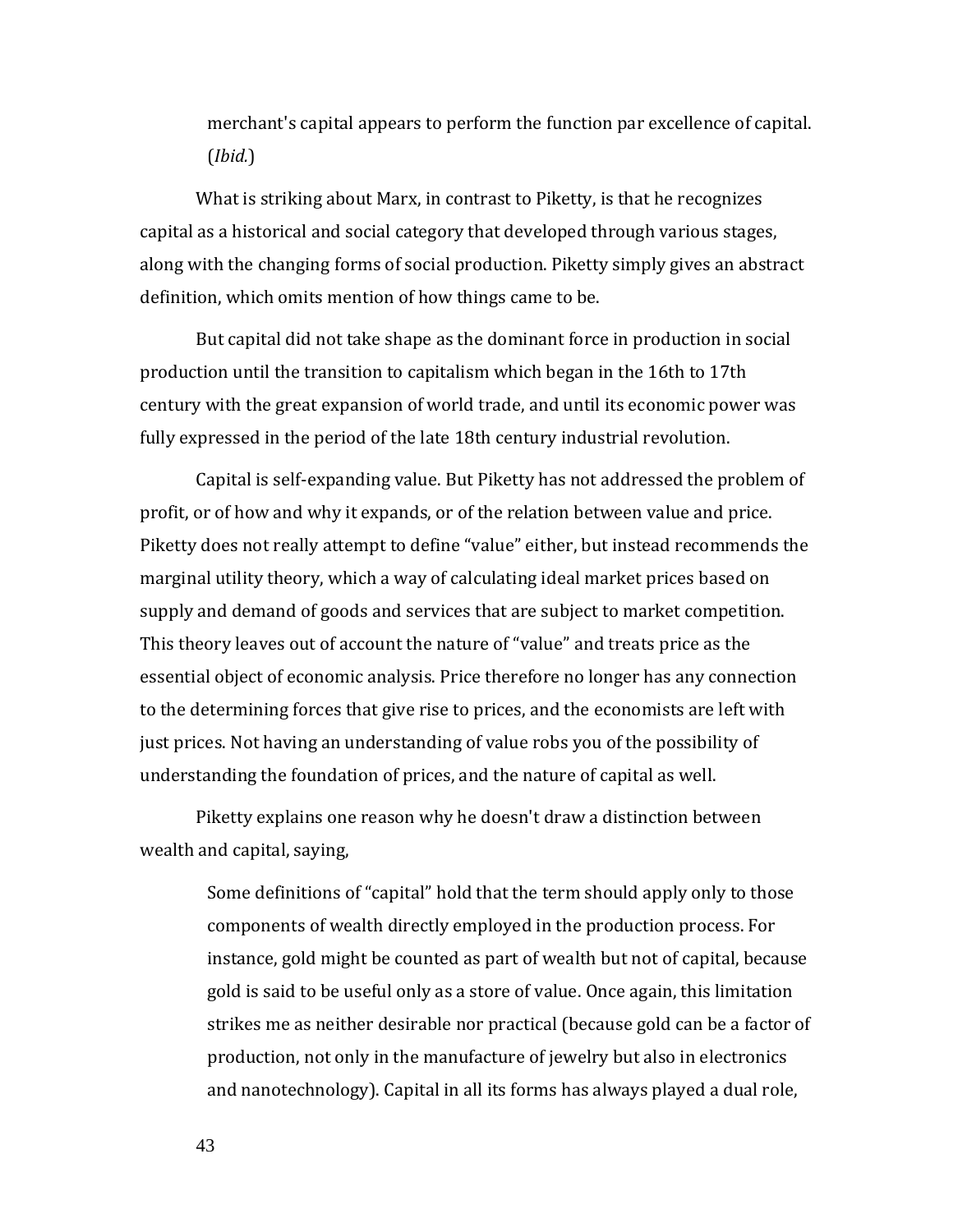as both a store of value and a factor of production. I therefore decided that it was simpler not to impose a rigid distinction between wealth and capital.

## **Growth of credit and fictitious capital**

As Piketty examines the capitalist economy in the present era of capitalist decline, he leaves out the overexpansion of credit in the capitalist economy and the growing accumulation of debts, whether household, governmental or corporate. This debt explosion can be seen in figures that track the growth of financial obligations as a percentage of total wealth, and the growth of the financial sector as a percentage of nominal GDP. The proliferation of forms of credit and their massive increase has greatly accelerated the growth of fictitious capital, both in public and private spheres. As the total of all debts grows, the divergence between real wealth and fictitious wealth grows. This means that statistics on assets of banks and corporations do not take into account the difference between real wealth and paper wealth. This is something that observant people were supposed to have learned in the aftermath of the 2008 financial crash (or perhaps before). But there is a growing mass of paper tokens of wealth which, in reality, represent very little wealth.



## US Federal Debt Divided by US GDP

Source: BMG Group Inc. <http://bmg-group.com/us-federal-debt-divided-by-us-gdp/>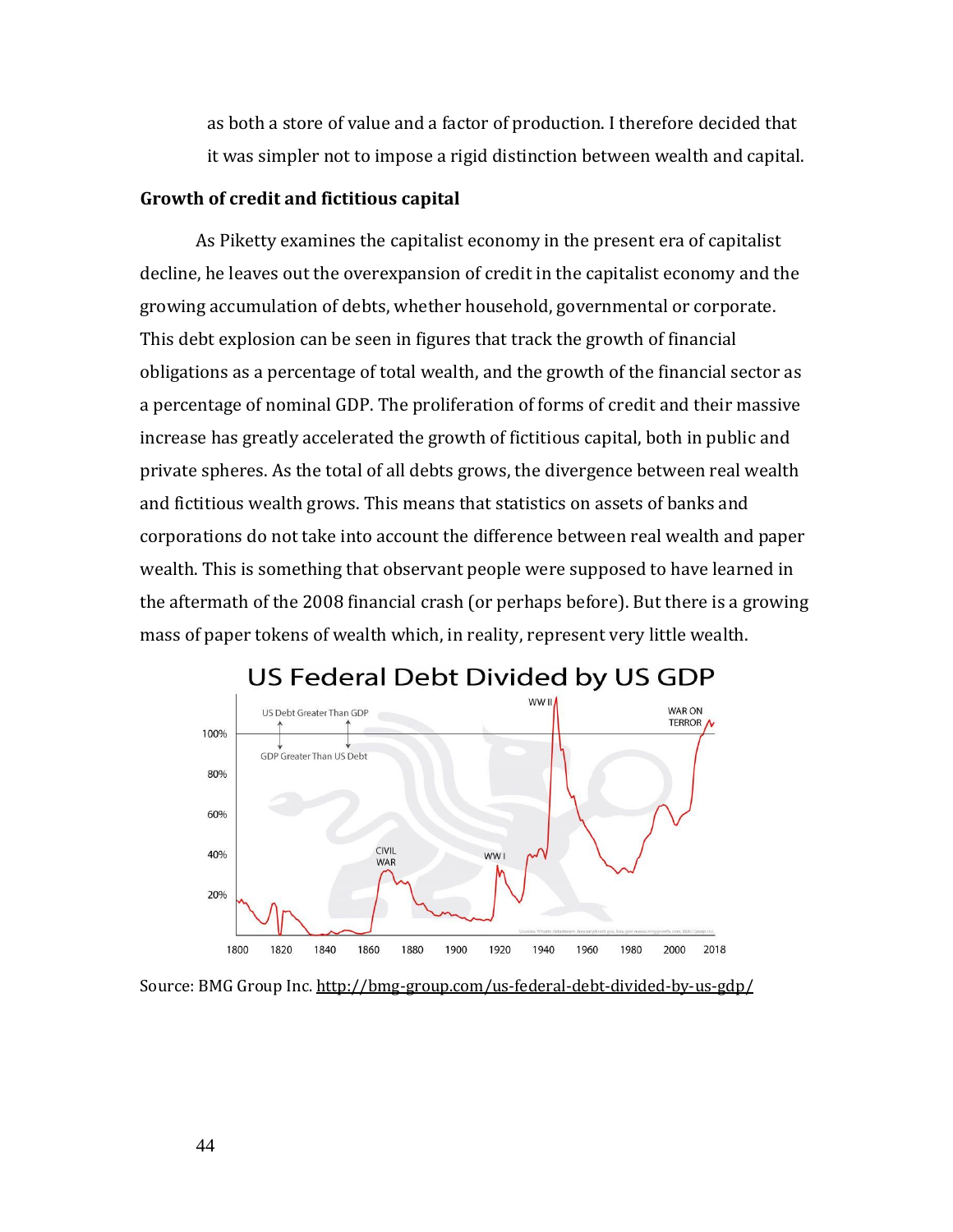

Source: St. Louis Federal Reserve Bank, <https://fred.stlouisfed.org/series/GFDEGDQ188S>

It should be understood that bank money is created out of nothing. Sums that are lent at interest, although they are regarded as assets for the bank and show up on the asset side of the ledger, do not represent money, but instead are potential future income streams for the bank. The borrower accepts the money and spends it, and (ideally) keeps up with the monthly payments representing principal and interest. A paper written by Michael McLeay, Amar Radia and Ryland Thomas for the Bank of England states as follows:

Commercial banks create money, in the form of bank deposits, by making new loans. When a bank makes a loan, for example to someone taking out a mortgage to buy a house, it does not typically do so by giving them thousands of pounds worth of banknotes. Instead, it credits their bank account with a bank deposit of the size of the mortgage. At that moment, new money is created. For this reason, some economists have referred to bank deposits as 'fountain pen money', created at the stroke of bankers' pens when they approve loans.

[\(https://www.bankofengland.co.uk/-/media/boe/files/quarterly](https://www.bankofengland.co.uk/-/media/boe/files/quarterly-bulletin/2014/money-creation-in-the-modern-economy.pdf)[bulletin/2014/money-creation-in-the-modern-economy.pdf\)](https://www.bankofengland.co.uk/-/media/boe/files/quarterly-bulletin/2014/money-creation-in-the-modern-economy.pdf)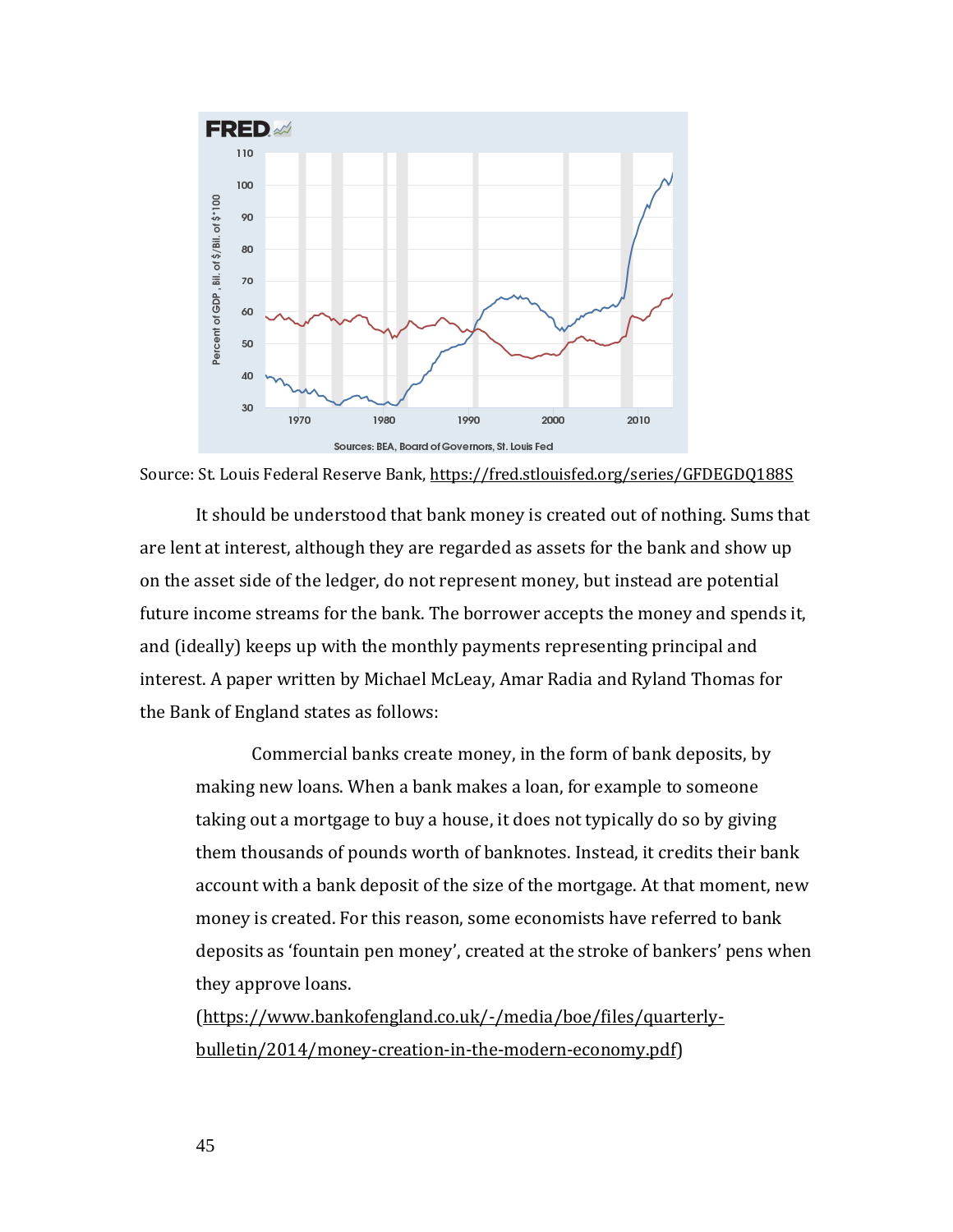Much of the income from paper assets—interest, royalties, capital gains, dividends—is calculated on the basis of a nominal underlying value of a share of stock, or bond, or other security, that itself represents fictitious wealth. These are numbers in accounts—in most cases there is no method of ascertaining how much real value they represent. The payment checks being issued to the creditors or titleholders are as valid as any other check (leaving aside cases of fraud and larceny), which means that as long as the bank of issue is not legally bankrupt or in immediate danger of insolvency, the check will be honored by any acceptor. What is supposed to be considered an economic phenomenon, money, becomes transmuted into a legal phenomenon. What is called "wealth" is determined not by bankers or economists, but by courts, lawyers and the police.

The ease with which money changes hands convinces nearly everyone that there is solvency on all sides. It is only in a crisis that potential bankruptcy is converted into real bankruptcy and paper values suddenly vanish. At a time of cascading insolvencies, the government intervenes in the financial system to decide which banks and corporations were undercapitalized, which were light in their reserves, which must be liquidated and which must be bailed out. At least that's one of the takeaways of the 2008 crash; a different scenario could emerge in a future crash. In the long run, as fictitious assets accumulate, every bailout becomes an infusion of fictitious capital of a legally authorized variety in order to replace fictitious capital that has evaporated in a crash.

As is commonly known, publicly-traded companies issue shares of stock in various trading venues (NYSE, NASDAQ, S&P, etc.). The forces of supply and demand determine the stock prices, which are untethered from the underlying values of the companies' hard assets. A method of calculating the underlying values of shares of stock in companies based in the U.S. becomes increasingly urgent for investors, who see share prices driven higher and higher by growing demand. They recognize that the "market value" (total price of all outstanding shares of stock) of a company is much higher than its "actual value" based on the underlying value of the company's assets, referred to as the "book value." A useful definition of book value is provided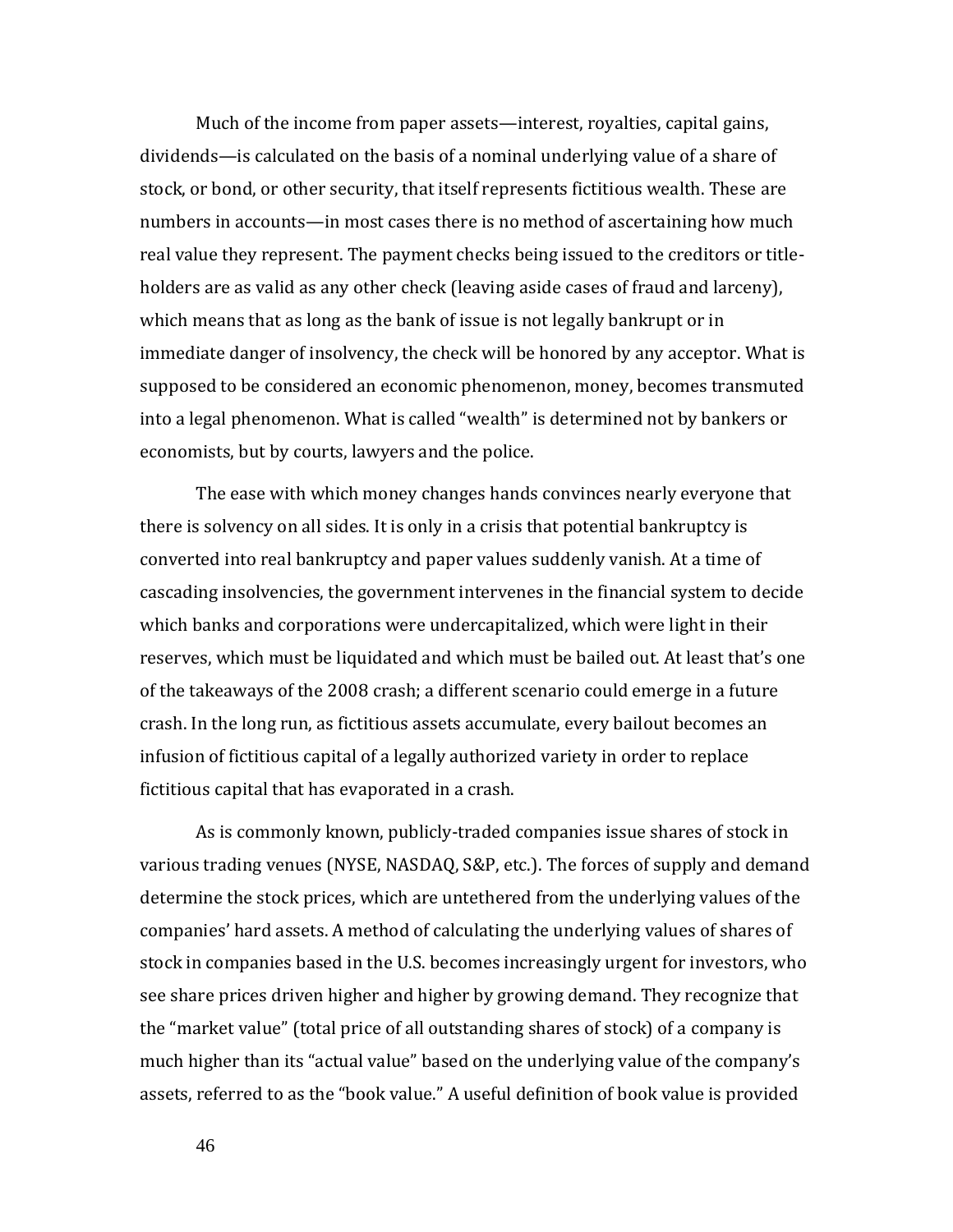by [https://corporatefinanceinstitute.com:](https://corporatefinanceinstitute.com/) "The book value is the amount that would be left if the company liquidated all of its assets and repaid all of its liabilities. The book value equals the net assets of the company and comes from the balance sheet."

As stock traders have shifted their portfolios towards companies that seem to have the brightest prospects for future growth in recent years, a number of media, communications and commercial companies (Facebook, Amazon, Apple, Netflix, and Google) have gained greater market share than old established companies in manufacturing , transportation and construction. Amazon, for example has reached a price to book ratio of 15.25 as of December, 2019, according to https://www.surveydone.info: "Price to book ratio in most recent quarter was 15.25 while trailing twelve months period, to sales ratio of the stock was 3.28."

On a grand scale this reveals a large sum of money (much of it borrowed) invested in ownership of a relatively small underlying sum of value. In a bull market shares represent growing quantities of fictitious wealth. Amazon, for example has reached a market capitalization of 1.06 trillion. This valuation is largely fictitious since the share price reached that level only because investors were impressed by the company's rapid growth and commercial success. Meanwhile its intrinsic value grew at a much slower pace. We should keep in mind that the underlying value of the company, the "book value," itself contains a significant fictitious component, due to the overvalued prices of the bonds and other financial securities which are counted as assets on the company's books. We should also keep in mind that in the context of a generalized financial downturn, both market value and book value will be substantially written down. Long ago Marx explained the reason for the hyperexpansion of the quoted values of the stocks:

Titles of ownership to public works, railways, mines, etc., are indeed, as we have also seen, titles to real capital. ... To the extent that the accumulation of this paper expresses the accumulation of railways, mines, steamships, etc., to that extent does it express the extension of the actual reproduction process—just as the extension of, for example, a tax list on movable property indicates the expansion of this property. But as *duplicates* which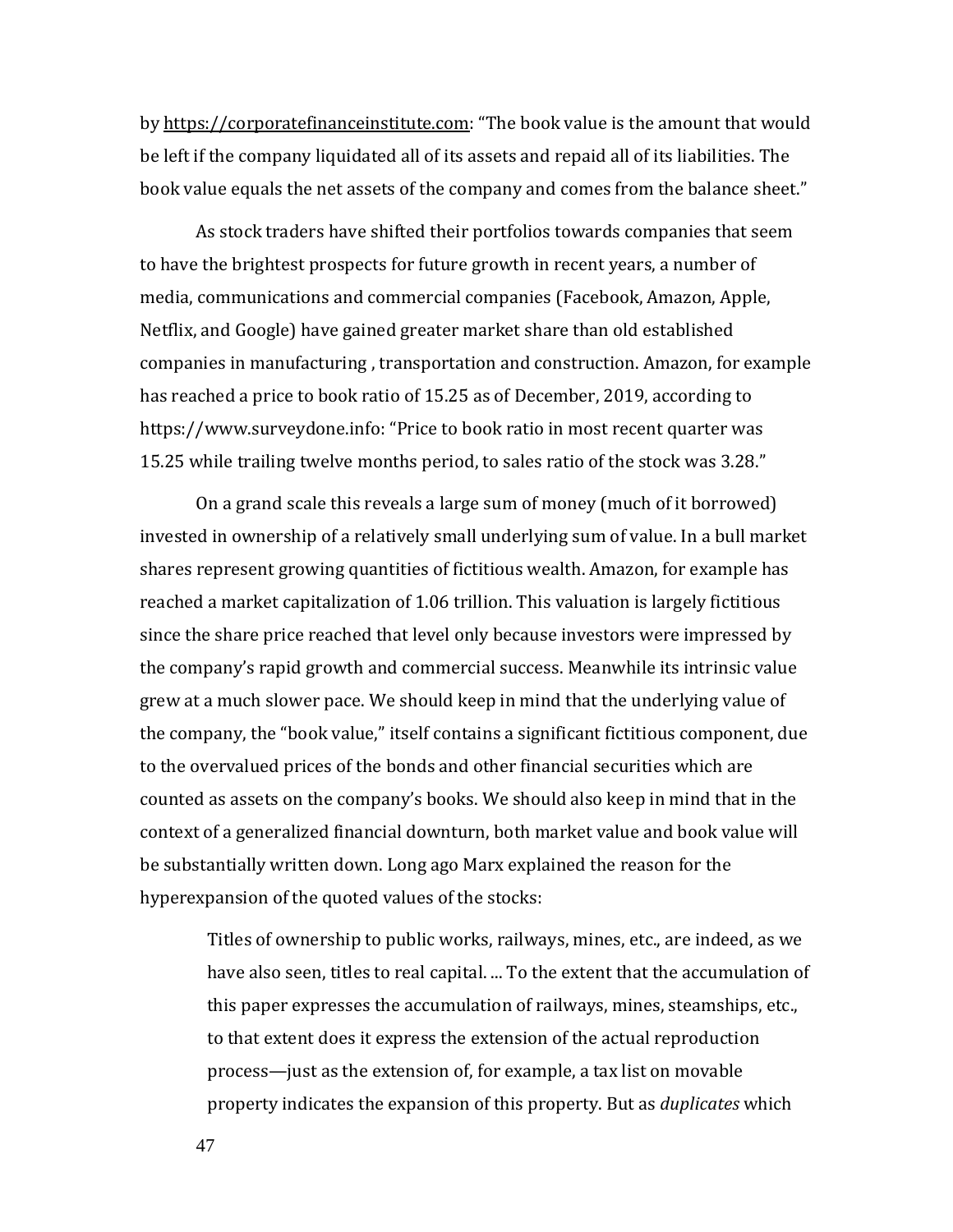are themselves objects of transactions as commodities, and thus able to circulate as capital-values, they are *illusory* [emphasis added], and their value may fall or rise quite independently of the movement of value of the real capital for which they are titles. Their value, that is, their quotation on the Stock Exchange, necessarily has a tendency to rise with a fall in the rate of interest—in so far as this fall, independent of the characteristic movements of money-capital, is due merely to the tendency for the rate of profit to fall; therefore, this imaginary wealth expands, if for this reason alone, in the course of capitalist production in accordance with the expressed value for each of its aliquot parts of specific original nominal value. (*Capital,* Vol. 3, Chap. 30)

The explosion of credit in the capitalist economies, coming on the heels of the downturns in the 1970s and early 1980s, then accelerating after the dot-com bust of 2000, injected fictitious capital on an unprecedented scale into the balance sheets of all major banks and corporations—all business entities that had access to the credit system. Financial companies developed new mechanisms (mortgage-backed securities and other derivatives) to produce titular assets with real values much lower than their book values The 2008 crash let a lot of air out of the balloon, bringing valuations closer to reality. But we should recall that the only way the financial system could be rescued was by the injection of more credit into the banking system through the operations of the Federal Reserve Bank (not just TARP, but also quantitative easing, which extended over several years after the crash). In order to restore the levels of business activity that existed before 2007, it was necessary to recreate the levels of debt which had precipitated the 2008 crash.

As for the outstanding treasury bonds of the U. S. government (\$22 trillion as of February 2019), this mass of nominal dollars represents fictitious capital in the sense that the bond only represents a debt of the government to the creditor, who can only recover the money paid for the bond by selling the bond to another purchaser. In some theoretical sense, the real assets held by the government might be regarded as "collateral" for the outstanding government debt, but if the U.S.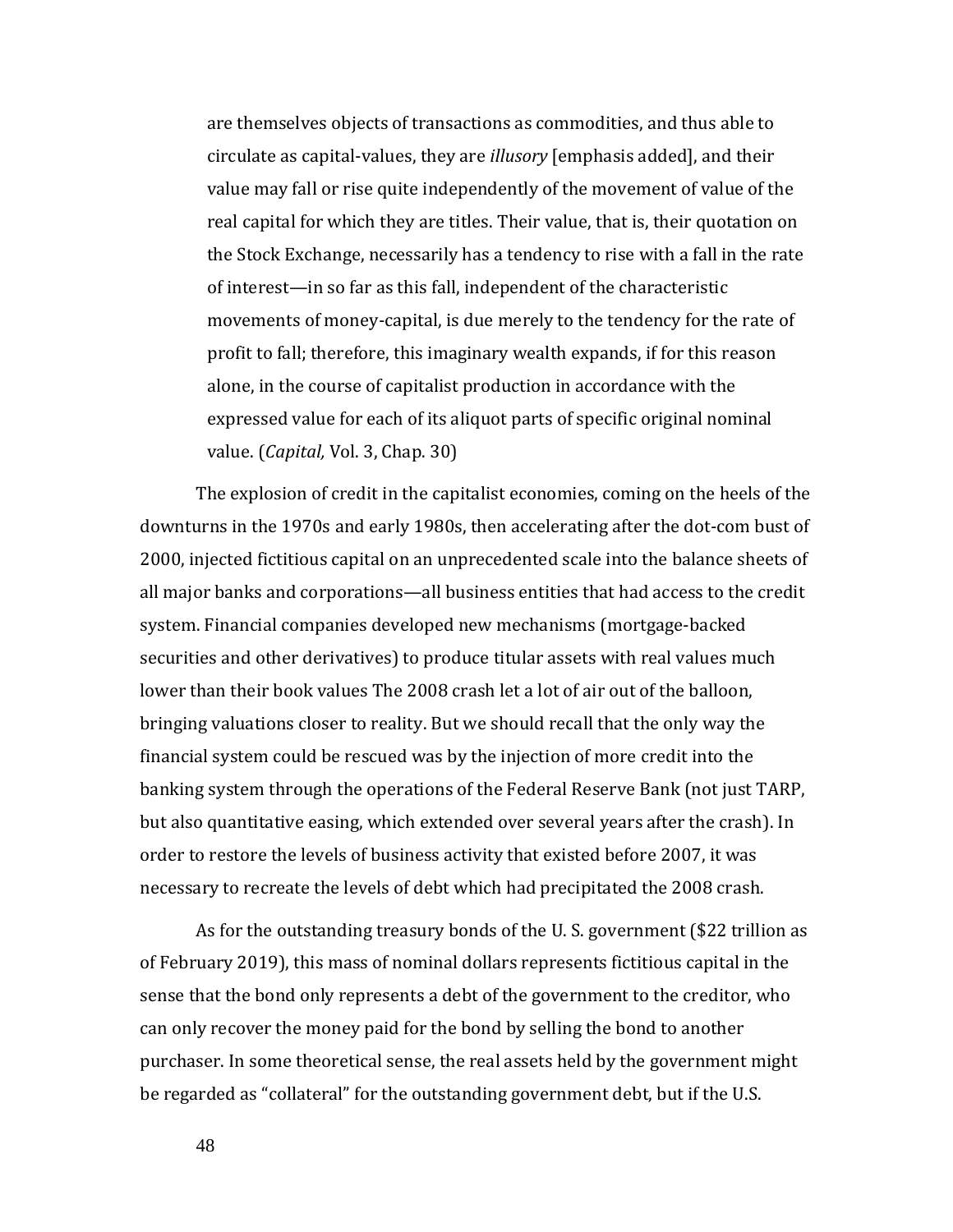government goes into Chapter 11 bankruptcy, how many creditors would be satisfied with a cruise missile or an acre of land in the Arizona desert? In the real world these bonds are not wealth at all, only IOUs. In this connection Marx says,

> The state has to annually pay its creditors a certain amount of interest for the capital borrowed from them. In this case, the creditor cannot recall his investment from his debtor, but can only sell his claim, or his title of ownership. The capital itself has been consumed, i.e., expended by the state. It no longer exists. ... the capital of the state debt remains purely fictitious, and, as soon as the promissory notes become unsalable, the illusion of this capital disappears. As for the interest on bonds, this must be paid according to the terms of the obligation at the time of purchase (*Capital*, Vol. III, Chap. 29).

As of 2018 U. S. governments (federal, state and local) are paying an estimated \$523 billion annually in interest on their debts, see: [https://www.treasurydirect.gov/govt/reports/ir/ir\\_expense.htm.](https://www.treasurydirect.gov/govt/reports/ir/ir_expense.htm)

Bondholders receiving this interest count it as income (or at least that's what the IRS says they must do), and it is so entered in the national accounts as private income. Piketty regards the outstanding government debt as an asset for private capital and a liability for public capital. Thus, for the total national capital it cancels out. Thus for Piketty the effective debt of the U.S. government is not \$22 trillion, but \$0, because for every dollar owed by the government there is another dollar asset in the hands of a bond holder. A bond is as good as a gold ingot. So, for Piketty, there are no factors that would undermine the credibility and convertibility of these federal debts. If the government wanted to issue an additional \$20 trillion, or \$200 trillion, in bonds—why not? The effective debt would still be 0.

But many observers see the debts inexorably mounting in a climate of the government's incapacity to significantly accelerate economic activity. The borrowing by federal, state and local governments helps these entities meet their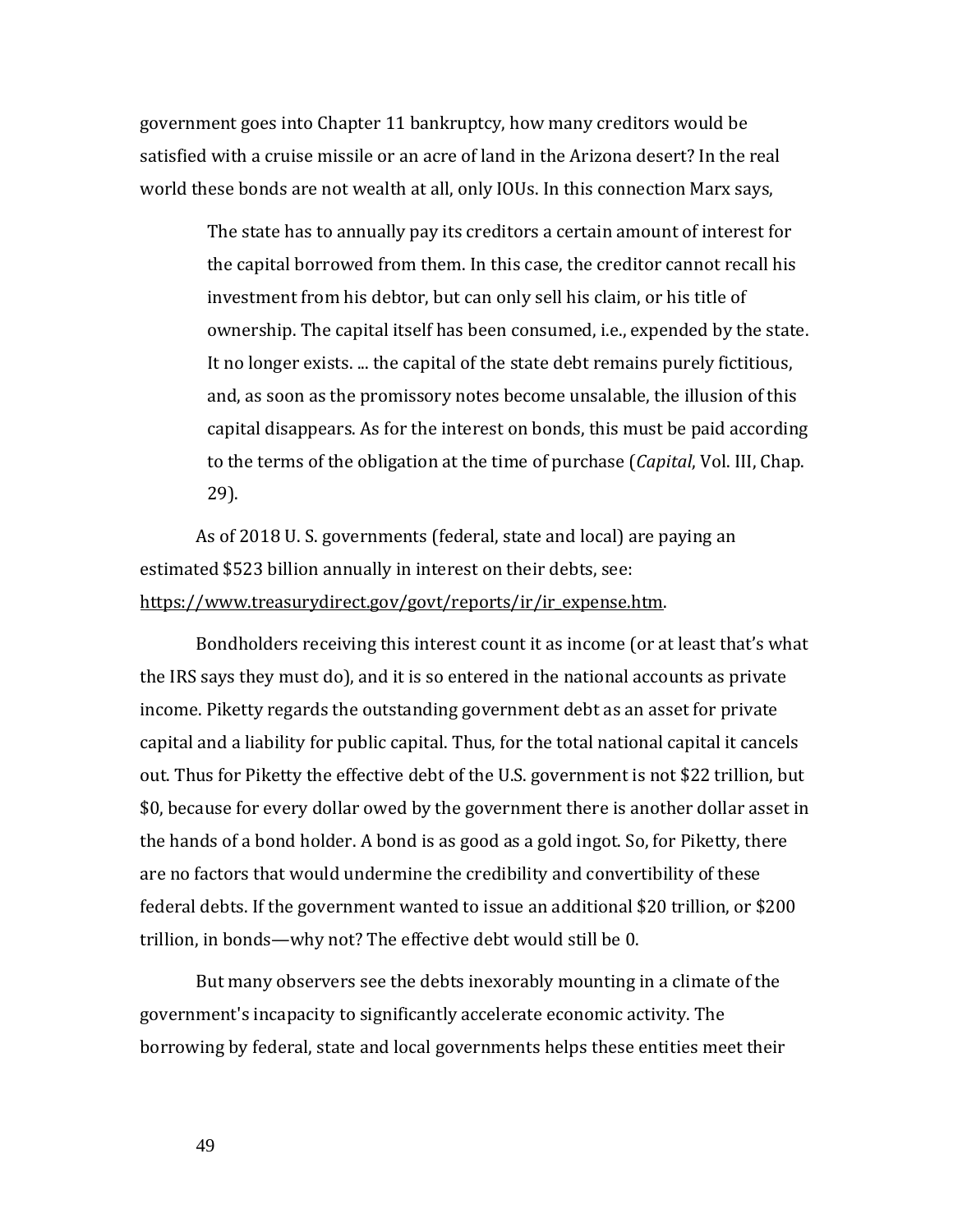budgetary targets without raising taxes, but the debt keeps growing. From 2008 to 2018 the debt to GDP ratio in the U.S. has grown from 67.7 % to 105 %.



US Federal Debt as Percent of GDP by President (1940 to 2015)

The United States recorded a government debt equivalent to 105.40 percent of the country's Gross Domestic Product in 2017. Government Debt to GDP in the United States averaged 61.70 percent from 1940 until 2017, reaching an all time high of 118.90 percent in 1946 and a record low of 31.70 percent in 1981. [https://tradingeconomics.com/united-states/government](https://tradingeconomics.com/united-states/government-debt-to-gdp)[debt-to-gdp](https://tradingeconomics.com/united-states/government-debt-to-gdp)

Many observers foresee the coming crash. The Sept. 14, 2018 issue of *Market Watch* features these comments from experienced market analysts:

Gary Shilling is particularly worried about the \$8 trillion in dollardenominated emerging-market corporate and sovereign debt, especially as the U.S. dollar rises along with interest rates. "The problem is as the dollar increases," he said, "it gets tougher and tougher for them to service [that debt] because it takes more and more of their local currency to do so." Of that, \$249 billion must be repaid or refinanced through next year, Bloomberg reported.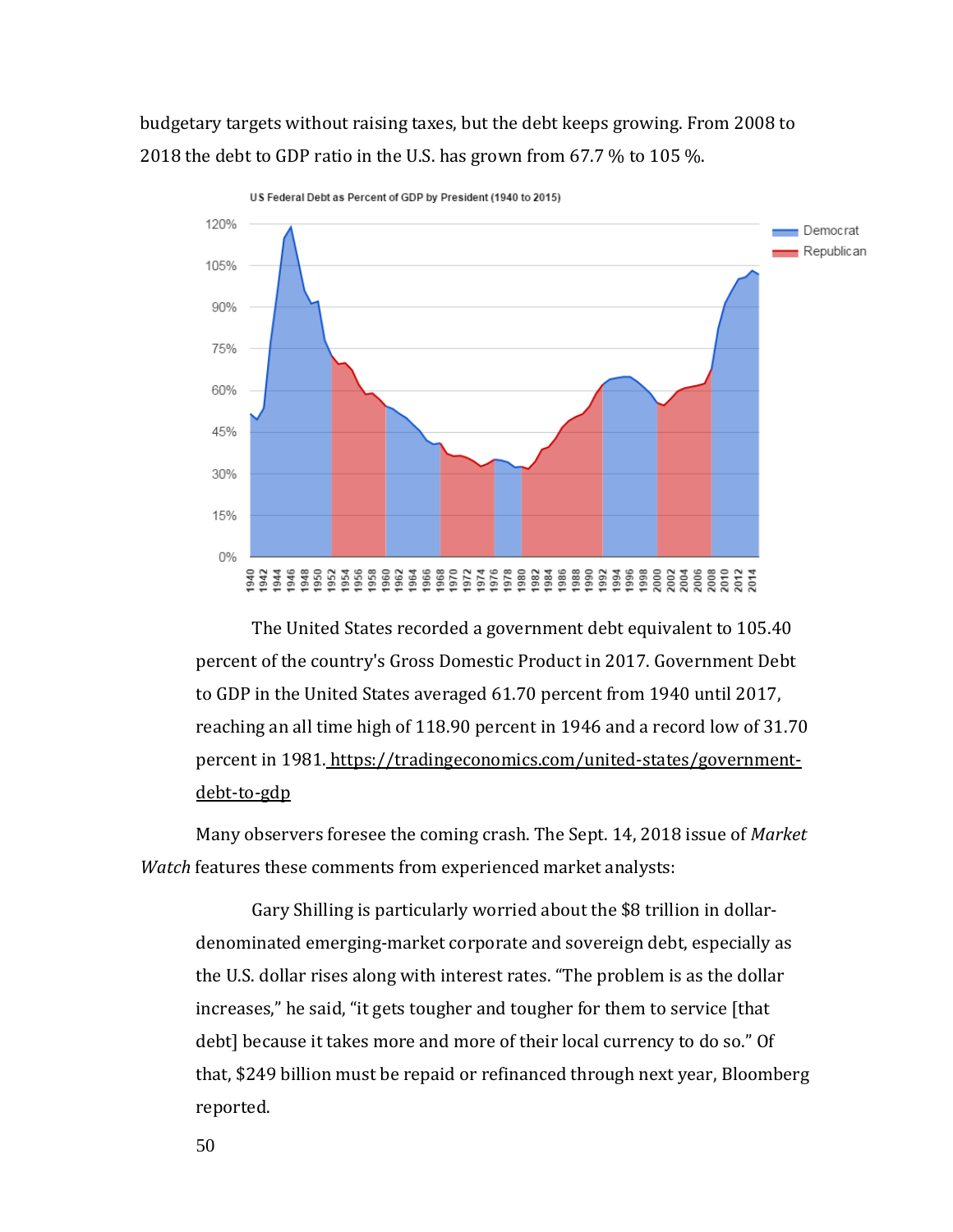Jim Stack indicates that housing-related stocks "saw a parabolic runup" in 2016-17, but in January his index "peaked and now it's coming down hard." That suggests "bad news on the housing market looking 12 months down the road," he said. But the biggest danger, Stack told me, is from lowquality corporate debt. Issuance of corporate bonds has "gone from around \$700 billion in 2008 to about two and a half times that [today]."

Raghuram Rajan, the chief economist of the IMF, believes "there has been a shift of risk from the formal banking system to the shadow financial system." He also told me the post-crisis reforms did not address central banks' role in creating asset bubbles through accommodative monetary policy, which he sees as the financial markets' biggest long-term challenge. "You get hooked on leverage," he said. "It's cheap, it's easy to refinance, so why not take more of it? You get lulled into taking more leverage than perhaps you can handle." Rajan also sees potential problems in U.S. corporate debt, particularly as rates rise, and in emerging markets, though he thinks the current problems in Turkey and Argentina are "not full-blown contagion." "But are there accidents waiting to happen? Yes, there are."

The balance sheets of corporations, banks and wealthy families contain trillions of dollars in public and private bonds reflecting the debt of the U.S. and other sovereign borrowers, as well as state and municipal bonds, and bonds issued by banks and corporations. These assets are the basis for interest income of the bondholders. Corporate bonds might have a better claim to represent real wealth than government bonds, but in a stock-market crash they tend to fall farther in price than do government bonds. [\(http://www.investopedia.com/university/credit](http://www.investopedia.com/university/credit-crisis/credit-crisis7.asp)[crisis/credit-crisis7.asp\)](http://www.investopedia.com/university/credit-crisis/credit-crisis7.asp)

The assets columns of banks are growing as the total outstanding indebtedness increases. The more reserve assets claimed by a bank, the more money it can loan out. The main sources of private, non-commercial, non-financial indebtedness are grouped under "household debt." Household debt consists of home mortgages, commercial building loans, student loans, credit card debt, auto and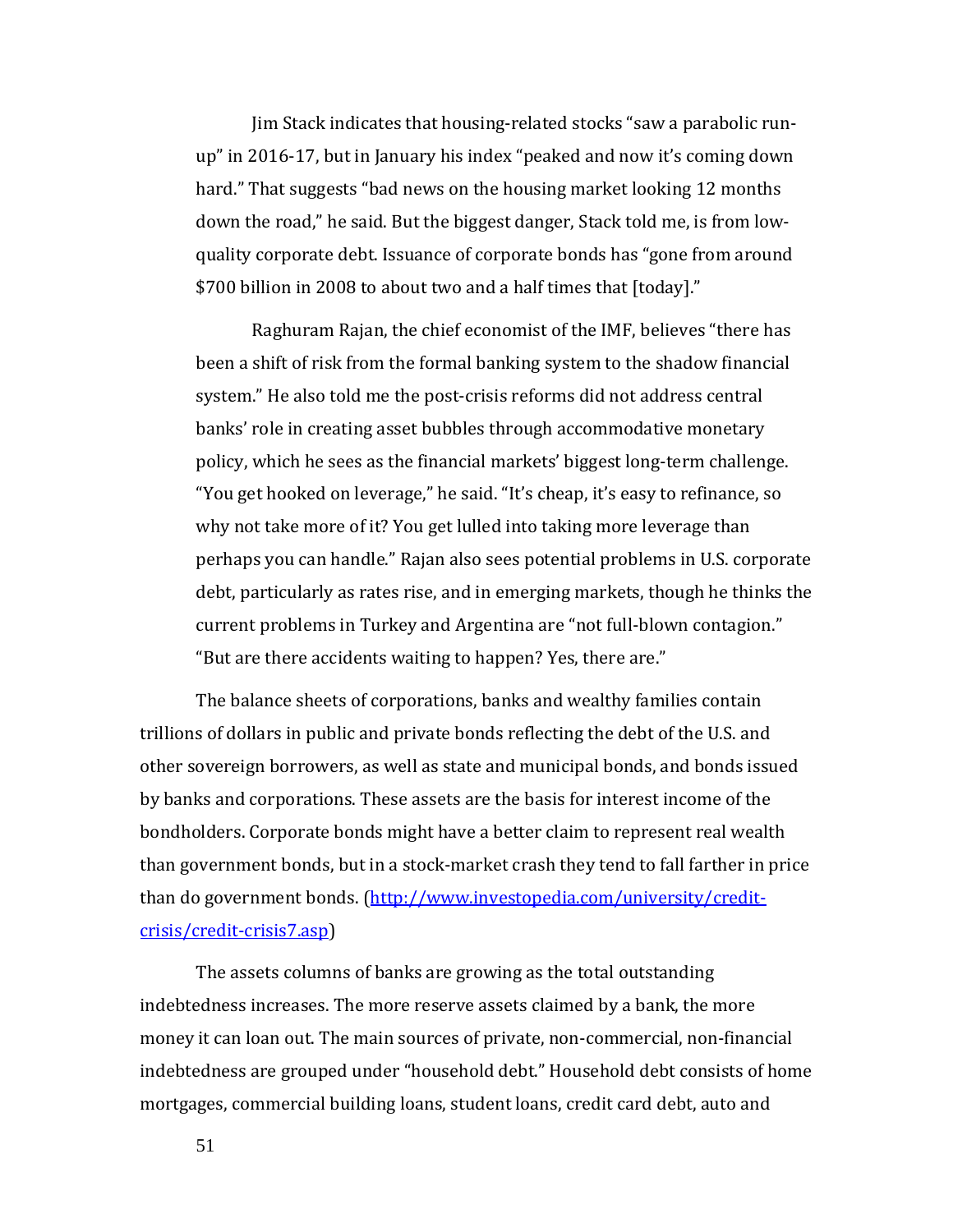appliance debt, and other. The New York Federal Reserve Bank reports (at the end of the second quarter of 2019) a total U.S. household debt of \$13.86 trillion, and explains:

The CMD's latest Quarterly Report on Household Debt and Credit reveals that total household debt increased by \$192 billion (1.4 percent) to \$13.86 trillion in the second quarter of 2019. It was the twentieth consecutive quarter with an increase, and the total is now \$1.2 trillion higher, in nominal terms, than the previous peak of \$12.68 trillion in the third quarter of 2008..

(https://www.newyorkfed.org/microeconomics/hhdc.html)

Politicians and economists assume that the government will use its executive power to defend its own solvency, and prop up the market for its sovereign bonds. Also, the U.S. banks that are deemed "too big to fail" can expect a good price for their assets and capital holdings from the federal government, on the belief that in a crash the government will step in and rescue them, as in 2008. On this basis, they continue to build up their fictitious assets.

The *New York Times* of Sept. 12, 2018, carried a debt survey report as part of its "Crisis and Consequences" series. They pointed to the alarming rise of corporate, student, mortgage and financial sector debt, as well as pointing to the global character of the current debt expansion. The authors of the article, Matt Phillips and Karl Russell, point out:

Another pocket of concern is the fast-growing market for so-called leveraged loans. Banks make these loans to companies, and then sell off slices that are packaged up and resold to investors, like hedge funds, mutual funds and pensions. The market is much larger than it had ever been, with more than \$1 trillion of the loans currently outstanding.

Investors are so eager to get their hands on these loans — because they have adjustable interest rates, they perform well when the Fed is hiking rates — that they're accepting lower-quality deals. Some 80 percent of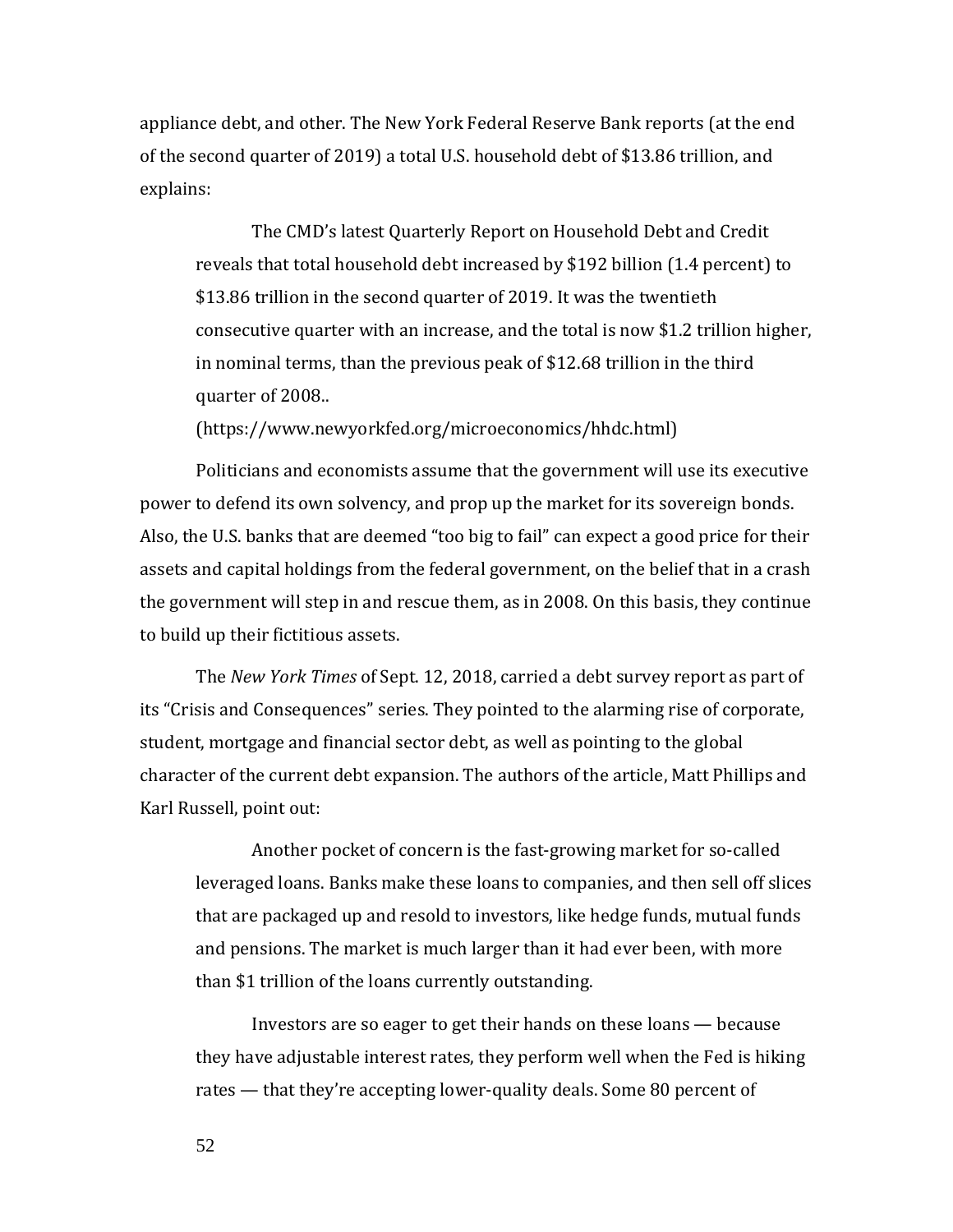today's institutional leveraged loans are known as "covenant lite" deals, because they offer weaker protections for investors.

Piketty returns again to the divergence theme, claiming that, "high capital/income ratios in the past few decades" can be explained in part by the "return to a regime of relatively slow growth (p. 33)". Piketty has a point here. In slowly growing economies "past wealth naturally takes on disproportionate importance, because it takes only a small flow of new net savings to increase the stock of wealth. ..." If the "rate of return on capital remains significantly above the growth rate for an extended period of time ... then the risk of divergence in the distribution of wealth is very high." This is, at best, a truism, which adds nothing to an understanding of the crisis of the 21st century.

So to get the bottom of the slowing growth rate of capital, we need to recognize that there is a *tendency of the rate of profit to fall* (see below), which operates over the long process of maturation and senescence of the capitalist mode of production. Falling profit rates produce a slowdown in production and trade which strangle the motive forces of productive growth, reducing return on investment for the owners of capital. This increases the motivation of the ruling rich to cut the costs of production (wage cuts, reduction of workers' benefits, tax cuts, cutting of costly regulations, offshoring of bank accounts, growth of the shadow banking system, etc.).

Piketty argues that, "people with inherited wealth need save only a portion of their income from capital to see that capital grow more quickly than the economy as a whole. Under such conditions, it is almost inevitable that inherited wealth will dominate wealth amassed from a lifetime's labor by a wide margin, and the concentration of capital will attain extremely high levels". Granted, the new generation of the elite will take their inheritance and try to build on it. Workers, on the other hand, inherit very little, and if they save, they don't save much. But what does Piketty mean that "inherited wealth will dominate wealth amassed from a lifetime's labor"? In practice there is no "wealth amassed from a lifetime's labor." Paychecks are spent on the necessities of life and there is little or nothing left to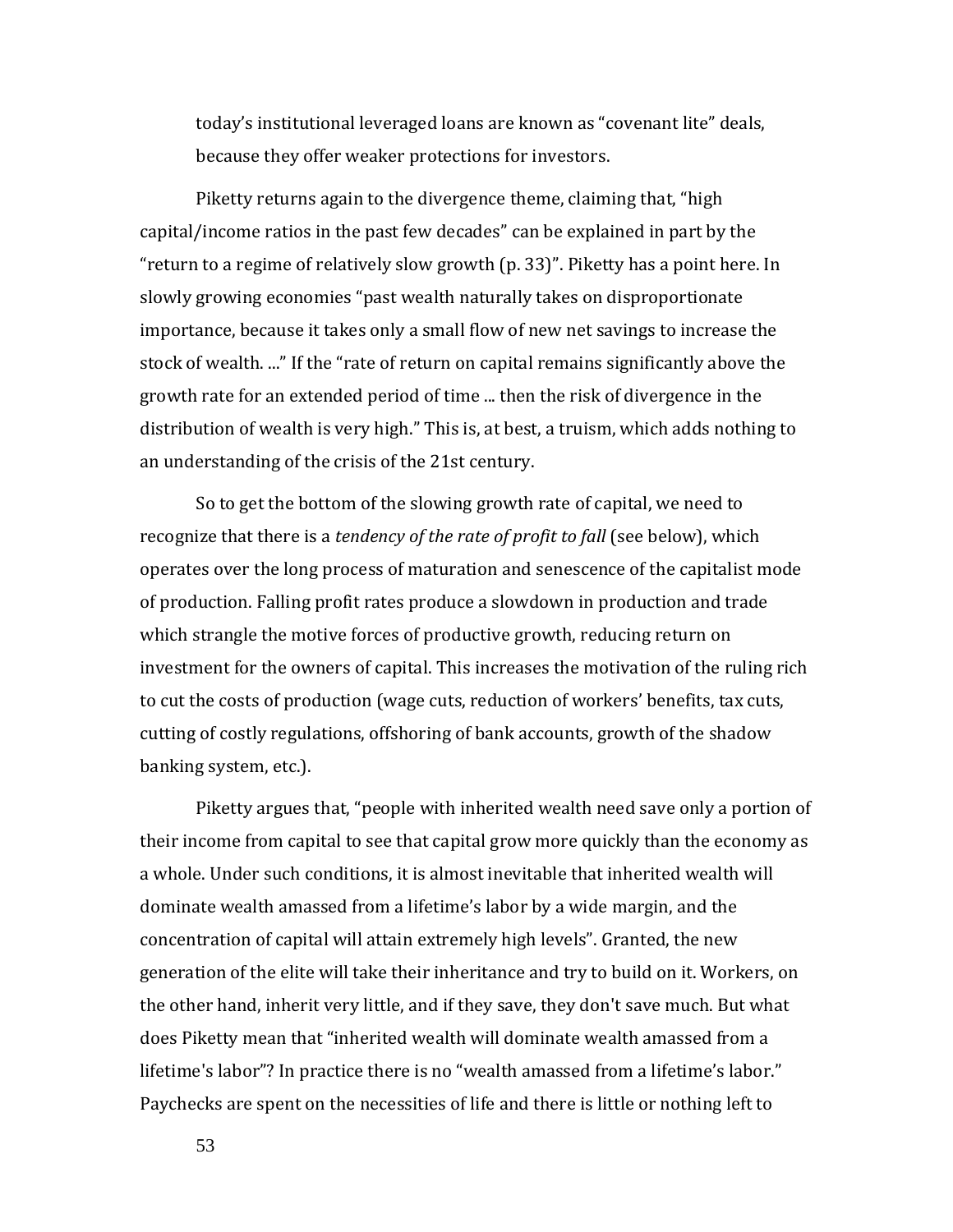"amass." Apparently, he means that the capitalists will increase their wealth, while the workers will not, which is true. So, the gap between the rich and poor will grow. And, indeed, statistics continue to show this is happening.

[http://www.wsj.com/articles/fed-gap-between-rich-poor-americans-widened](http://www.wsj.com/articles/fed-gap-between-rich-poor-americans-widened-during-recovery-1409853628)[during-recovery-1409853628](http://www.wsj.com/articles/fed-gap-between-rich-poor-americans-widened-during-recovery-1409853628)

## **Wages**

The first chapter in Piketty's book, "Income and Output," opens with a discussion of the distribution of wealth between capital and labor. Piketty begins by recalling the massacre of 34 platinum miners in Marikana, S. Africa, in August 2012, in the midst of a strike. The question involved in this incident is wages. "How should the income from production be divided between labor and capital?" Piketty asks, as if it were a question to be settled by economists or governments. He continues, "... hopes for a more equitable distribution of income and a more democratic social order were dashed."

The Marikana miners pointed to the excessive profits of the mining company, Lonmin, and of the high compensation awarded to the mining company's top executives. In order to explain the sharpness of the battle at Marikana, Piketty says, "If the capital-labor split gives rise to so many conflicts, it is due first and foremost to the extreme concentration of the ownership of capital." He gives the impression that in workplaces of a *lower capital concentration* one would expect *more generous wage policies*. But the fight over wages has broken out time and again in workplaces both large and small throughout the history of capital. Many small shops live on the edge of commercial viability, and pinch every penny. They avoid unionization like the plague—as do the large corporations. Piketty seems to be promoting the notion that when capital becomes "extremely concentrated" bad things can happen. "Smaller is better," then. Is it that Piketty is proposing a less concentrated, perhaps more egalitarian, distribution of capital ownership? Not really, although he is inspired to imagine such possibilities.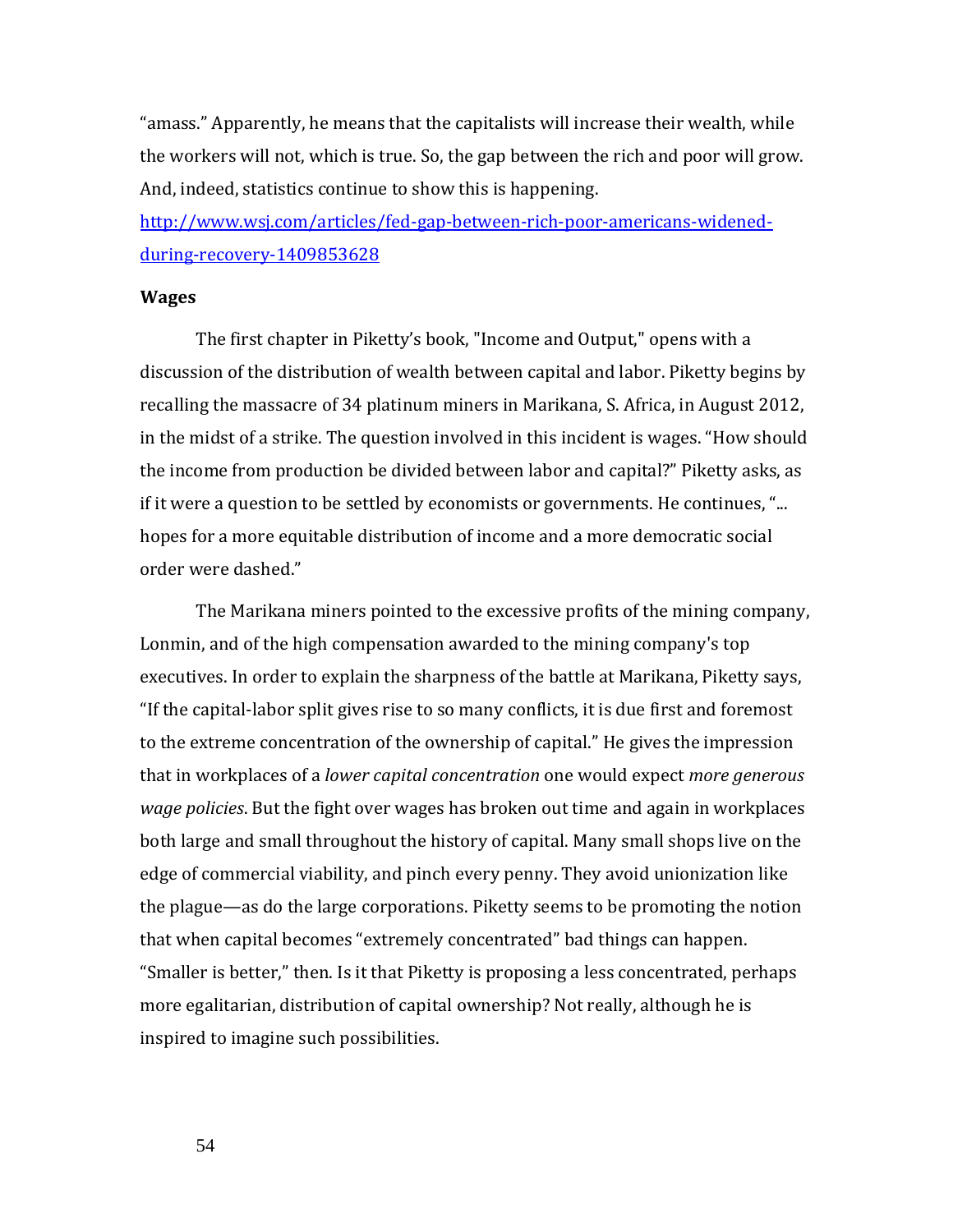He argues, "Indeed, if capital ownership were equally distributed and each worker received an equal share of profits in addition to his or her wages, virtually no one would be interested in the division of earnings between profits and wages." His imagination runs away with him. Is he actually advocating a system of "equal distribution of capital"? Or is he fantasizing about the paradise of the equality between labor and capital? He seems to be hypothesizing that "equality" among the property owners would foster a more egalitarian society. He says, "Inequality of wealth—and of the consequent income from capital—is in fact always much greater than inequality of income from labor." But again, he avoids explaining why this inequality has arisen. But he does have a remedy —a progressive income tax. He discusses this later in the book.

In Chapter 7, Piketty returns to the theme of inequality between capital and labor, saying, "by definition, in all societies, income inequality is the result of adding up these two components: inequality of income from labor and inequality of income from capital. The more unequally distributed each of these two components is, the greater the total inequality." Inequality of income distribution is always higher for capital that than income inequality for labor, Piketty says. However, "this regularity is by no means foreordained, and its existence tells us something important about the nature of the economic and social processes that shape the dynamics of capital accumulation and the distribution of wealth." But the arguments Piketty makes in this section really have nothing to do with how it is that the society has come to be divided between the owners of wealth and those who must work for a living. This remains unexplained.

We should recall how Piketty defined "capital," (see above) "To summarize, I define 'national wealth' or 'national capital' as the total market value of everything owned by the residents and government of a given country at a given point in time, provided that it can be traded on some market." Piketty is not talking about sectors of production, but the property owned by families. He is referring to the inequality of income from capital (stocks, bonds, real estate, etc.) among all those families who receive income from capital. So, when Piketty says, "… whereas the top 10 percent of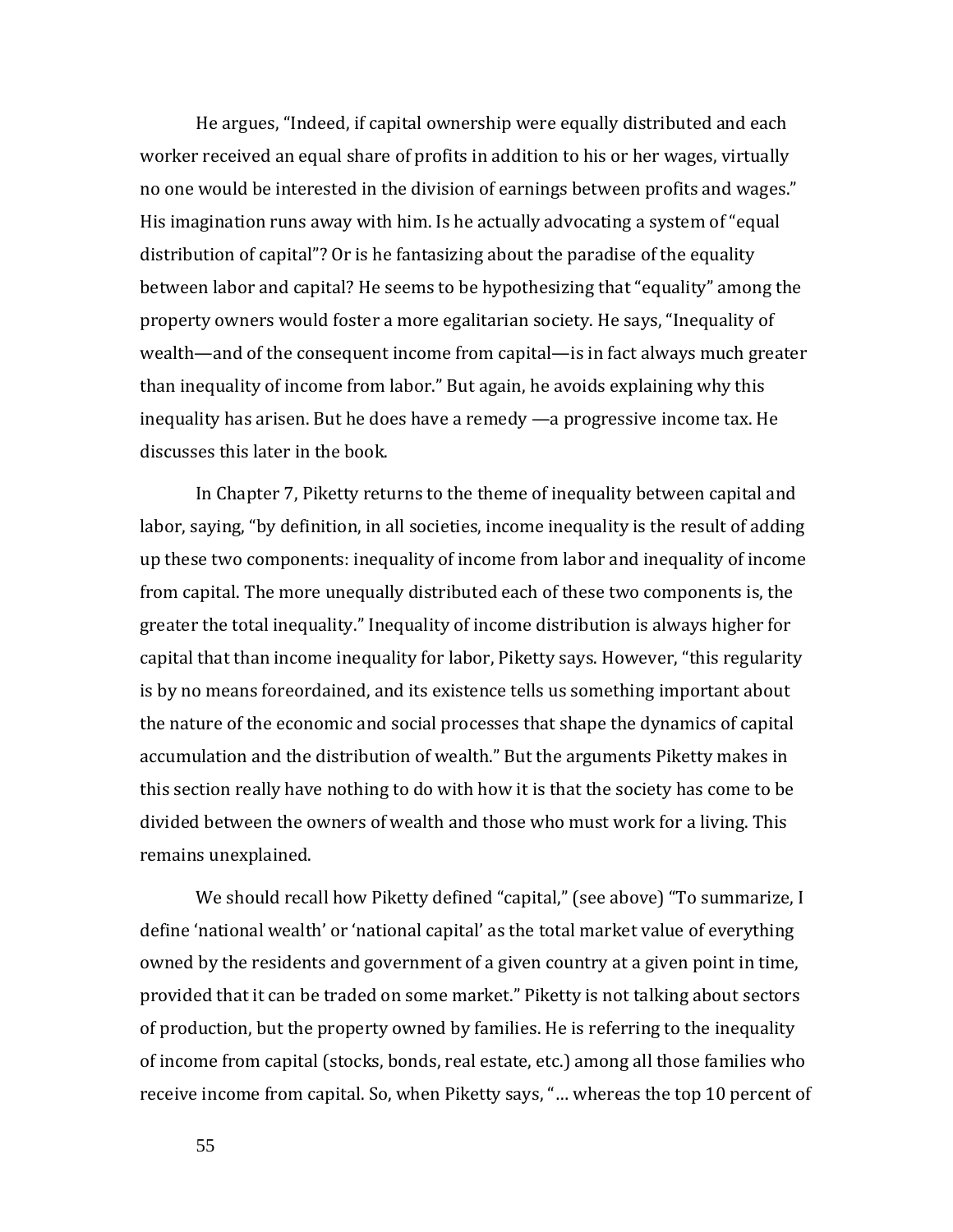the capital income distribution always owns more than 50 percent of all wealth (and in some societies as much as 90 percent)" he is talking about the concentration of wealth in the society as a whole, with the richest families owning the biggest share. Marx, on the other hand, focused on the production of commodities and the distribution of profit among the owners of the means of production.

But, as Piketty says,

The third decisive factor is the relation between these two dimensions of inequality: to what extent do individuals with high income from labor also enjoy high income from capital? Technically speaking, this relation is a statistical correlation, and the greater the correlation, the greater the total inequality, all other things being equal.

So now we have better-off individuals within the working class: those who earn income from property as well as from labor. Perhaps these individuals should be categorized as the working wealthy (which is how many of the ultra-rich see themselves.) As he reviews the statistics, his preliminary conclusion is that:

> the first regularity we observe when we try to measure income inequality in practice is that inequality with respect to capital is always greater than inequality with respect to labor. The distribution of capital ownership (and of income from capital) is always more concentrated than the distribution of income from labor.

In other words, if you look at the income tax returns you find a wide range of income variation among that class of taxpayers whose principal sources of income are rent, interest, dividends, capital gains and royalties. Some of them are quite rich, but many are very middle-income people. On the other hand, looking at those taxpayers whose main income sources are wages, salaries, tips, social security and retirement pensions, there is considerably less wealth variation among them. Nearly all of them are low on the income scale. It seems to me that Piketty is laboring mightily to tell us something that we already know: among those whose income is derived from ownership of property, there is an ascending scale of wealth, with the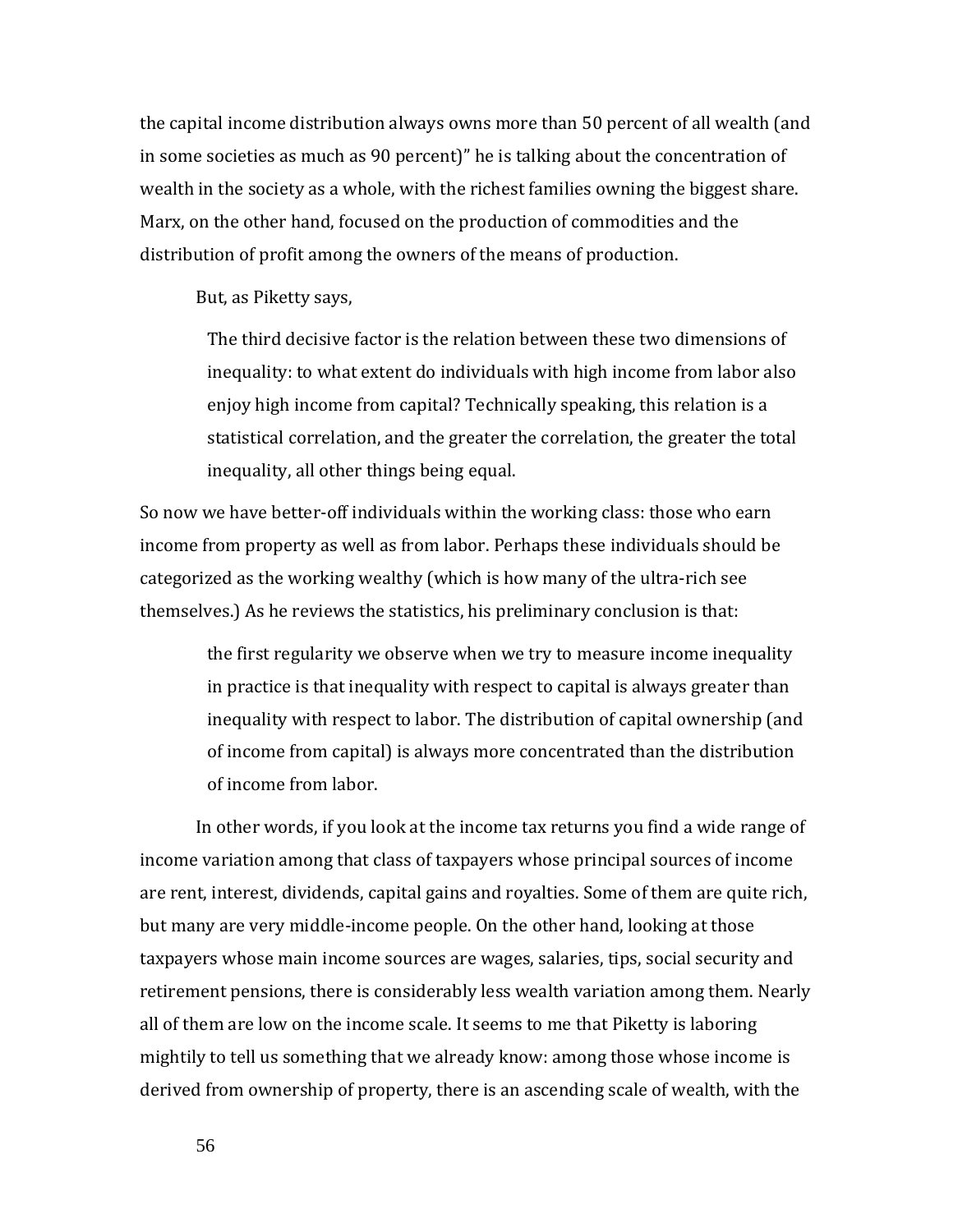highest incomes recorded among very small elite of the ultra-rich. He then introduces the charts (Tables 7.1, 7.2, &7.3) which demonstrate these points. This is very interesting but is far removed from a discussion of what capital is, and how it works to produce the wealth of society, or how it operates to distribute the wealth that is generated among the different classes of society.

Long before capital had become "concentrated" into large corporations, bitter struggles were fought, oftentimes with the workers on one side and employers' associations on the other. This happened in many industries: textiles, mining, construction, transportation, etc. Up until the middle of the 19th century capitalist production was dominated by relatively small producers, which more and more began to buy each other out, or merge into large companies. But the turn of the 20th century monopolistic trusts and combines were forming, leading to large aggregations of capital. Still the concentration of capital had a long road ahead of it. Smaller businesses were often absorbed by the big companies, but in many cases, they were preserved as subordinate elements within a capitalist property hierarchy.

Marx explained that the source of bourgeois wealth was their ability to capture and retain a portion of the value created by workers in the production process. This portion is called surplus value (which can be broken down principally into profits, interest and rent). The workers subsist on a limited wage, usually sufficient to maintain their living conditions and raise children. The value of the products pouring out of the process of production, on average, exceeds the value that the capitalist has advanced for their production. When the products are sold in the market, the part in excess of the capitalists' expenses of production is pocketed by the owner of the means of production as surplus value (a portion of which might be paid to the banker as interest, and to the landlord as rent). The surplus value is the portion of value that the capitalist collects without having had to pay any equivalent.

Speaking of wages, Piketty observes, "The average wage increased enormously over the course of the twentieth century, but the gap between the best and worst paid deciles remained the same. Why was this the case, despite the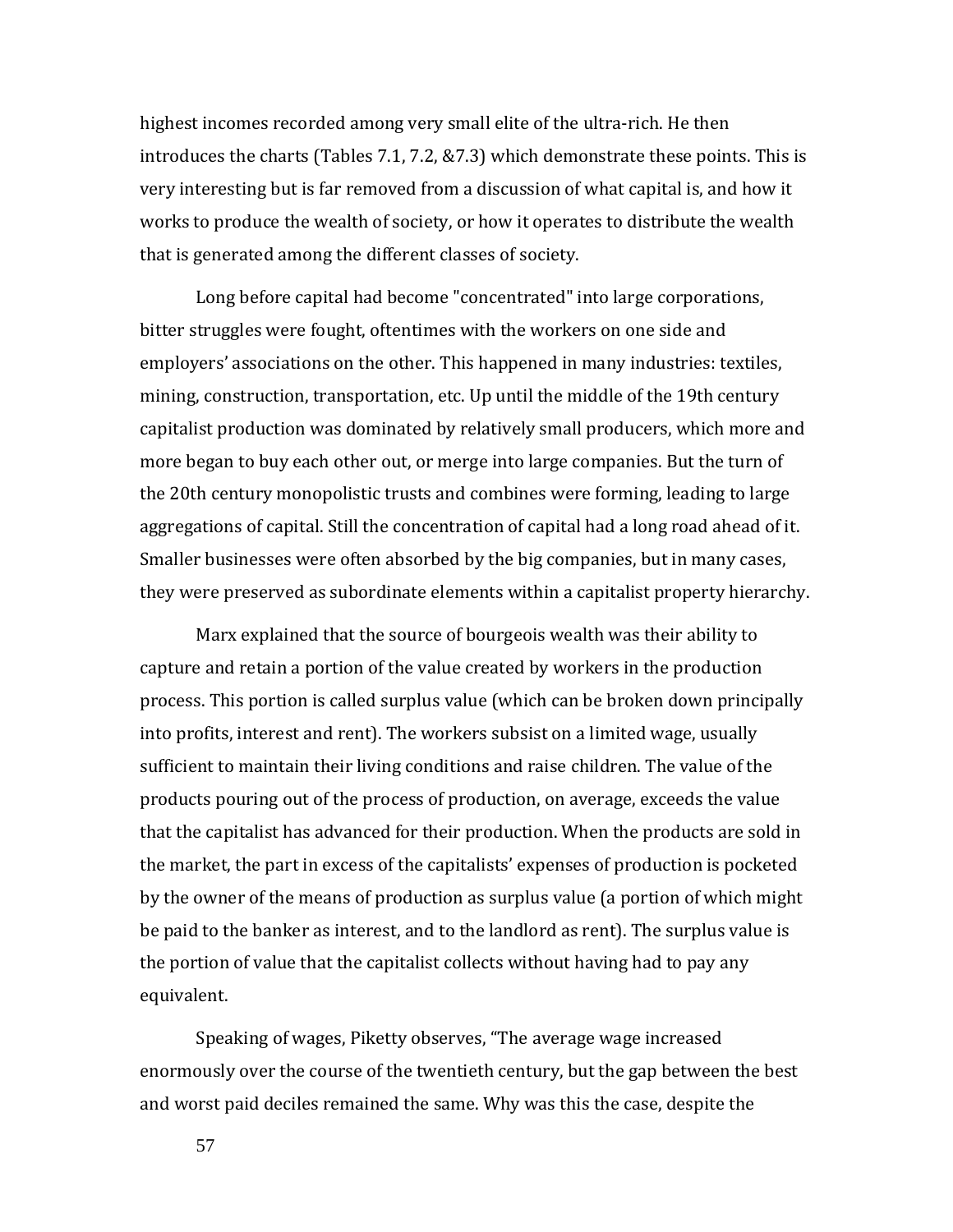massive democratization of the educational system during the same period? The most natural explanation is that all skill levels progressed at roughly the same pace, so that the inequalities in the wage scale were simply translated upward" (p. 384). Piketty links wage income with education, and education with productivity. He states: "Wage increases cannot exceed productivity increases indefinitely, but it is just as unhealthy to restrain (most) wage increases to below the rate of productivity increase." Piketty does not mention the workers' unionization movement as a force for improvement of the conditions of the workers. It is as if, in Piketty's view, working people are not a factor in economic change. Above all, Piketty wants himself to be seen as recommending policies for the management of labor relations that are humane, sensible and beneficial to growth.

Piketty announces: "to sum up what has been said thus far: the process by which wealth is accumulated and distributed contains powerful forces pushing toward divergence, or at any rate toward an extremely high level of inequality." He says,

> More generally, insofar as employers have more bargaining power than workers and the conditions of "pure and perfect" competition that one finds in the simplest economic models fail to be satisfied, it may be reasonable to limit the power of employers by imposing strict rules on wages.

Here Piketty expresses the feeling that in general wages are lower than what they would be the conditions of "perfect competition" were met. After all, employers have more bargaining power (given their control of the state and its judicial institutions, as well as the police power and military power). I don't know whether Piketty has anything to say of capitalists using paid goons, armed police, or the national guard to suppress workers strikes. But in the model of perfect competition there are no outside "powers" intervening to distort the market. It's all a matter of "marginal utility" or "elasticity of substitution" forming the basis for supply and demand. There are no cops, courts, or jails—and no unions either.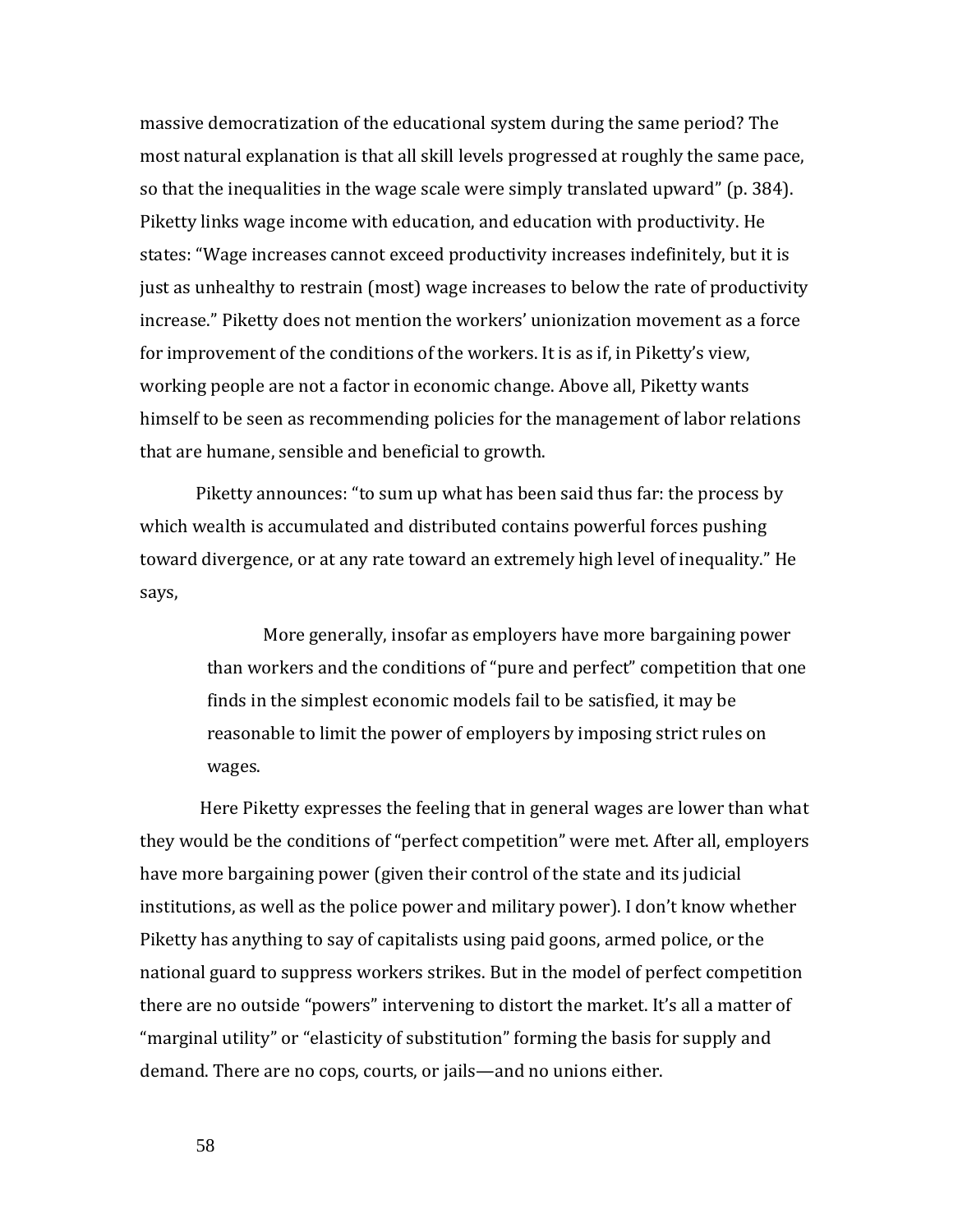But his "reasonable" recommendation, to limit the power of the employers, assumes that the government is, or should be, the entity that "reasonably" regulates the level of wages and the relations between the classes in general. This is how governments generally portray themselves: impartial observers of the struggle over wages and profits. They only intervene when necessary, and only to bring the two sides together to find a compromise acceptable to all. The social and political domination of society by the propertied class is the fundamental condition that overshadows all labor relations within capitalist society, but improvements in wages and working conditions have been achieved as a result of the battles waged the trade unions built by working people, relying on solidarity among themselves and often with the aid of family farmers and other laboring people. Marx has an advantage over Piketty in explaining the relationship of class forces brought about by trade-union and political struggles between the classes.

Piketty believes that a worker's wage should reflect the marginal productivity of the labor contributed by that worker. What portion of "output" does each worker contribute to the product? Once that is determined, then you could calculate what the wage and benefit package should be. As he says,

In an organization employing dozens or even thousands of workers, it is no simple task to judge each individual worker's contribution to overall output. To be sure, one can estimate marginal productivity, at least for jobs that can be replicated, that is, performed in the same way by any number of employees. For an assembly-line worker or McDonald's server, management can calculate how much additional revenue an additional worker or server would generate. Such an estimate would be approximate, however, yielding a range of productivities rather than an absolute number. In view of this uncertainty, how should the wage be set? (Chapter 8)

But the marginal utility theory was dreamed up as an attempt to explain bourgeois economics without offending the capitalists, and in the process it tries to invalidate Marx's labor theory of value. But the marginal theory has no relevance outside of "Econ 101." In reality, the wages are set by prevailing norms of workers'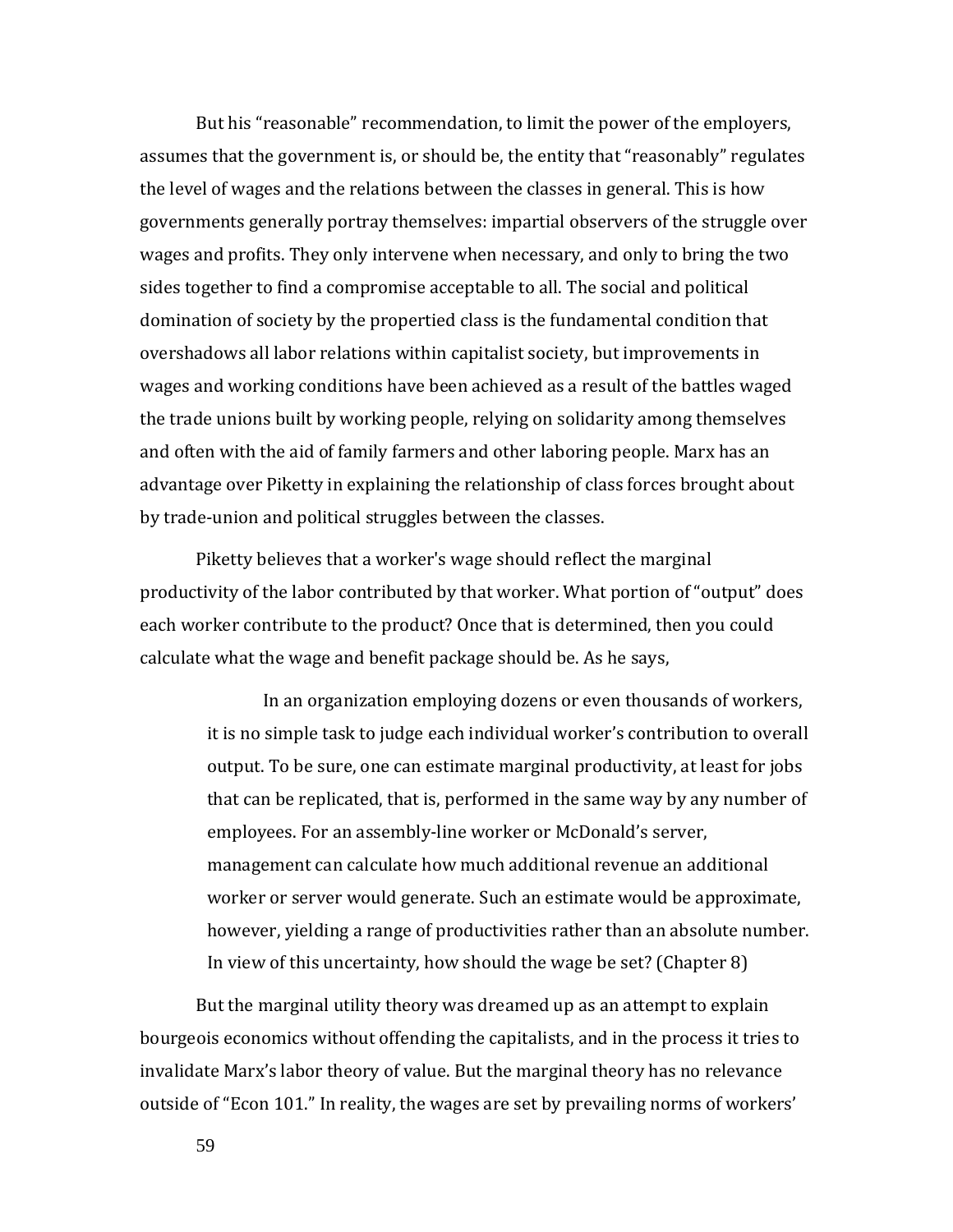living standards, and how much they need to get by and raise their families. Wages are higher for more skilled work, due to the costs of training. But wages are modified—either up or down—by the relationship of forces in the class struggle, which usually entails unions and strikes, but often is a measure of the threat of unions and strikes. Over the course of history, wages fluctuate in accord with the ups and downs of labor struggles. In its most basic expression, the wage is the equivalent of the value of labor power, beginning with simple, or unskilled, labor power. As Marx explained,

> The value of labour-power is determined, as in the case of every other commodity, by the labour-time necessary for the production, and consequently also the reproduction, of this special article. So far as it has value, it represents no more than a definite quantity of the average labour of society incorporated in it. Labour-power exists only as a capacity, or power of the living individual. Its production consequently pre-supposes his existence. Given the individual, the production of labour-power consists in his reproduction of himself or his maintenance. For his maintenance he requires a given quantity of the means of subsistence. Therefore, the labour-time requisite for the production of labour-power reduces itself to that necessary for the production of those means of subsistence; in other words, the value of labour-power is the value of the means of subsistence necessary for the maintenance of the labourer.

However, Piketty would like to suggest a way in which wages might be raised generally, assuming that wages are set according to guidelines recommended by economists, promoted by government agencies, and implemented by managers.

In the long run, the best way to reduce inequalities with respect to labor as well as to increase the average productivity of the labor force and the overall growth of the economy is surely to invest in education. If the purchasing power of wages increased fivefold in a century, it was because the improved skills of the workforce, coupled with technological progress,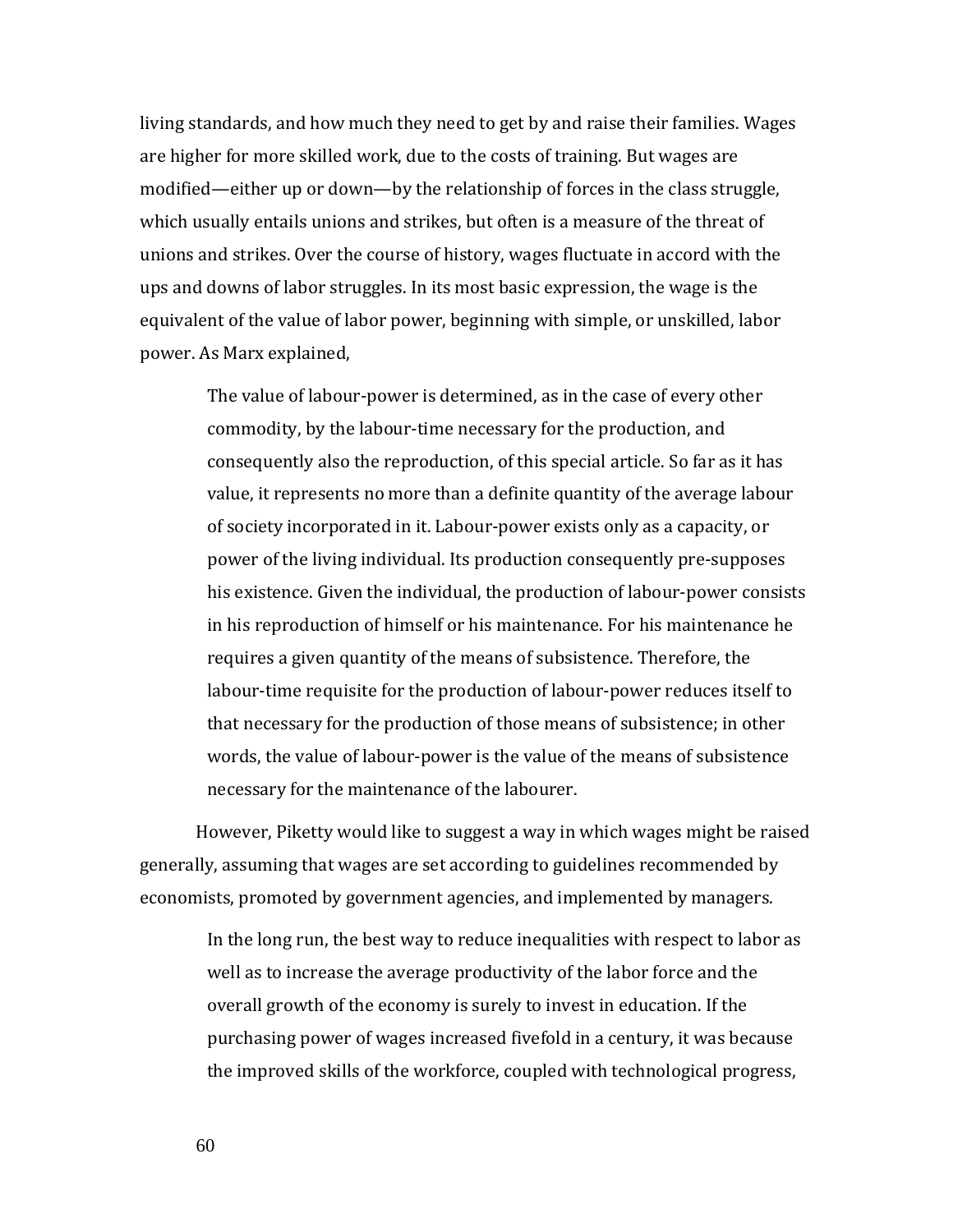increased output per head fivefold. Over the long run, education and technology are the decisive determinants of wage levels. (*ibid.*)

It is true that in the course of a century, not just any century, but the century from 1870 to 1970, there was a significant rise in the standard of living. This was a century of a massive cheapening of all commodities and massive improvements in health and welfare of the mass of the working people. It was also a century of the unprecedented growth of workers' power to determine the level of wages and benefits. Never before or since has there been such a century. See: *The Rise and Fall of American Growth,* by Robert Gordon.

#### <https://press.princeton.edu/titles/10544.html>

But for a long time now higher levels of skill and education—education that goes significantly beyond the high school level—are not useful or necessary for many jobs. Most entry-level jobs in manufacturing, mining, agriculture, commerce and transportation require very little education beyond the normal life skills obtained from growing up in an industrialized society. This is one of the byproducts of the continuing replacement of labor by machines and the loss of outmoded technical mastery and artistry on the part of artisan-workers. The history of capitalist development is a history of the simplification of labor, progressively reducing the necessary training for each job. Nowadays much so-called technical training is little more than an initial familiarization with the equipment, where to go for tools or supplies, etc. On the other hand, new branches of production have evolved that require new skills and new training processes. But as these sectors grow and develop, once again automation sets in, replacing manual labor with more advanced tooling and machinery—and the simplification of labor proceeds. Meanwhile, there are some jobs, whether in industry or in the professions, that really do require higher levels of training or preparation, but such jobs are a minority of those required in a society based on production for profit.

He then moves on to Chapter 8, entitled "Two Worlds." The two worlds described are the top 1 % of wealth ownership vs. the 9% immediately below the top 1%. One thing that Piketty observes is that within the top 1% the bulk of the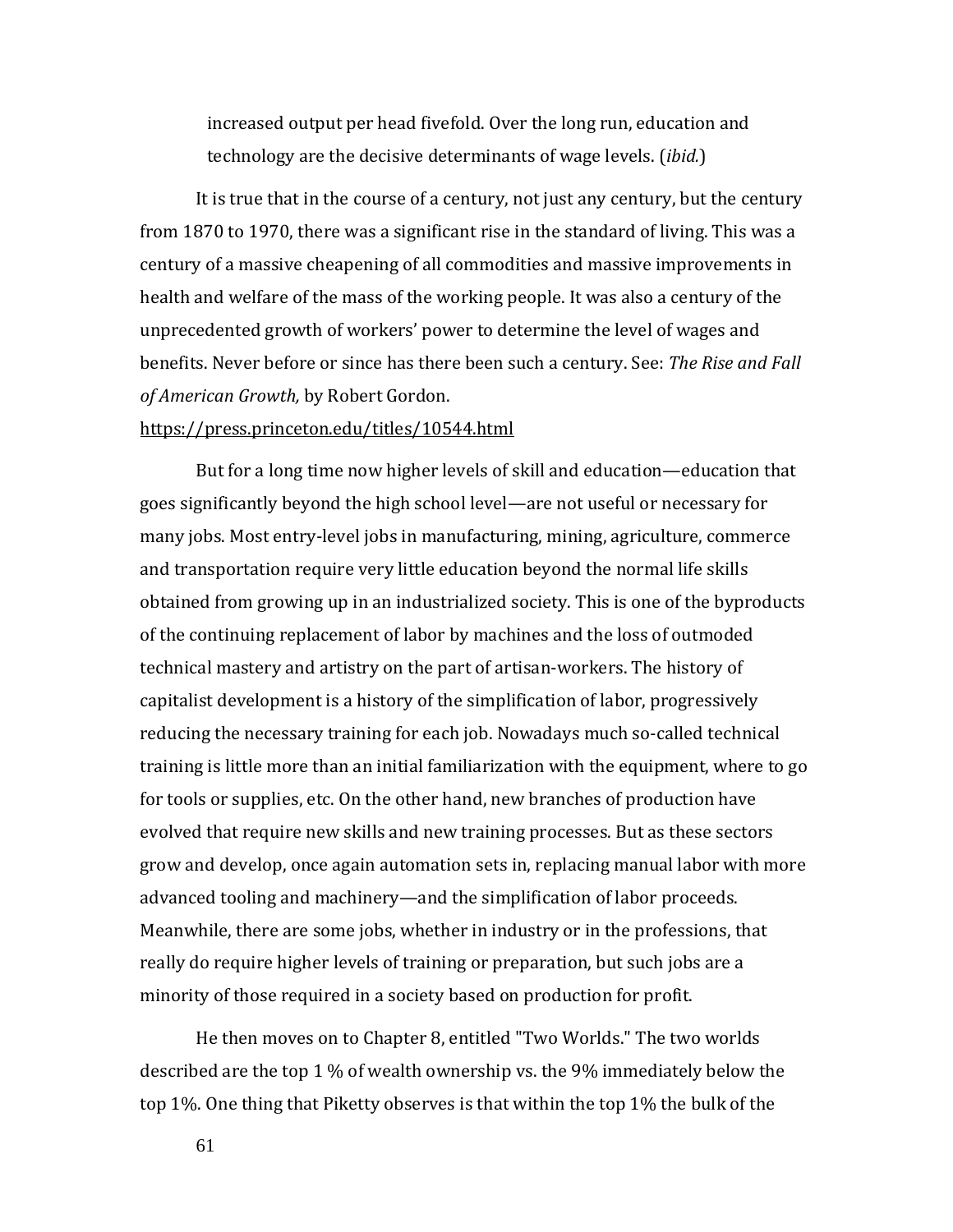income is from property ownership: rent, interest, capital gains, dividends, royalties, etc., while within the 9% just below the main category of income is salaries, fees, bonuses, honoraria and wages (i.e. work-related income categories), with property income playing a subordinate role. This is what one would expect: within the top 10% of income there are many positions that allow salaried persons to obtain portions of the total social surplus value (managers, doctors, lawyers, accountants, entertainers, etc.). We should be aware that the classification of income sources can easily be distorted by social or legal customs under a system in which the surplus value produced by the workers is distributed in many ways among families within the upper layers of society.

For the upper middle class, certain income categories which appear to be remuneration for the services rendered or work performed in reality are a conventional form of cashing in on the values created by working people in production, i.e., these middle-class earners are taking a share of the profits. For example, a doctor who earns \$500,000 annual income, much of it might be from honoraria accepted from surgical implements manufacturers or pharmaceutical companies, and there is a lot more to it than just that. Likewise, major carrier airline pilots, who do provide a highly skilled service for the flying public, might earn more than \$150,000 per year. Instead of being a correct reflection of the value of the pilot's labor power, it is a conventional mechanism that allows pilots to have a good wage, plus a share of the profits produced by the working people. Lawyers, for the most part, are participants in the sharing out of the social surplus value, as are salesmen and administrators, even though a certain portion of their income might be compensation for useful work done. Their honoraria and feels are a transfer of surplus value from one account to another.

## **National income**

Piketty then directs his attention to the division of the national income between capital and labor. Notwithstanding that workers are often paid scarcely enough to live on—or even less than that—Piketty takes into account that "if all the company's earnings from its output went to paying wages and nothing to profits, it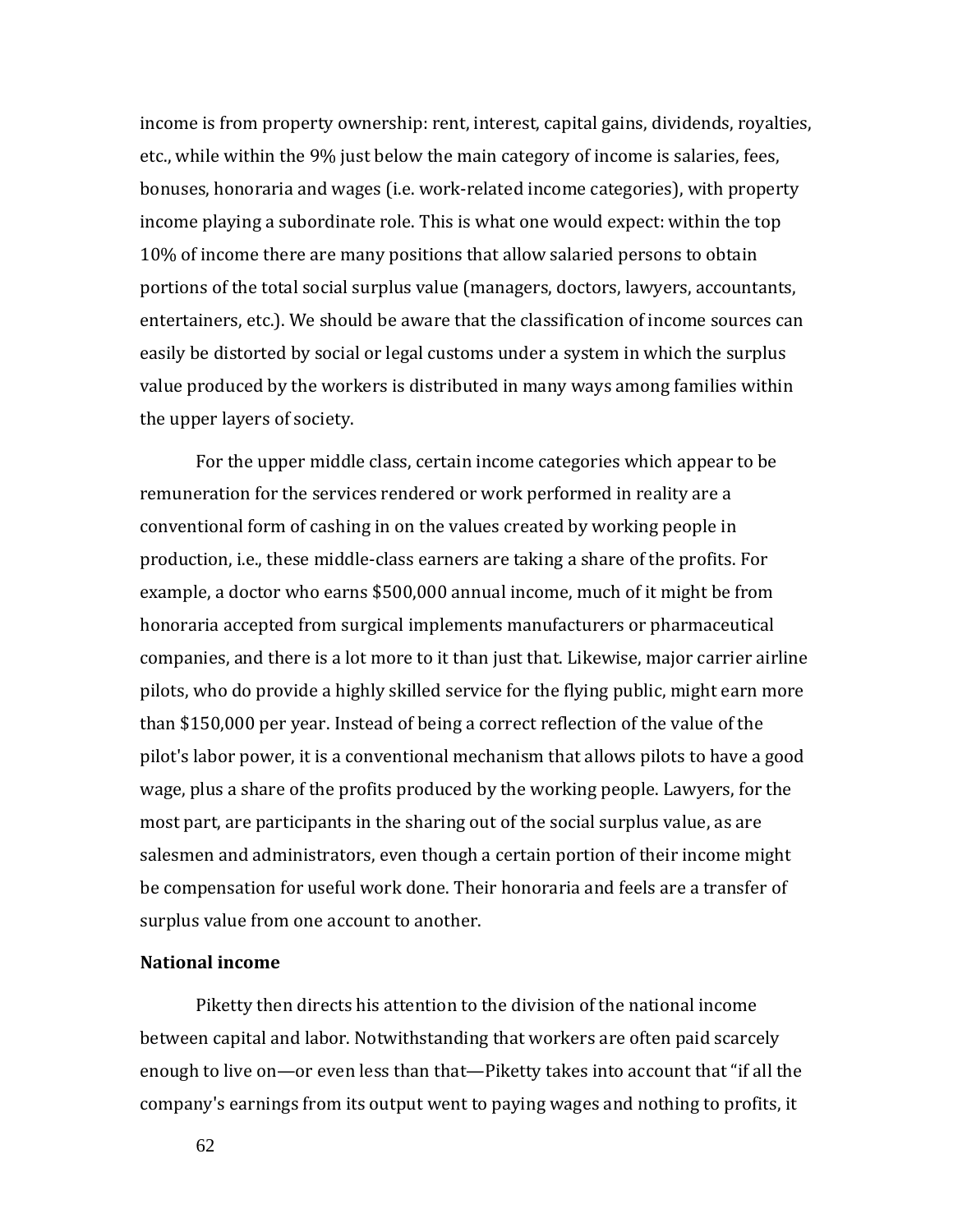would probably be difficult to attract the capital needed to finance new investments" (!)—not to mention the fact that the owners of such a company would be judiciously committed to a psychiatric institution. This *reductio ad absurdum* approach manages to leave out of sight the mechanisms and forces lying behind the division of the product value into wages and profits.

"National income," says Piketty, is the "sum of all income available to the residents of a given country in a given year. This is closely related to GDP, but GDP measures "the total of goods and services produced in a given year within the borders of a given country."

He continues, "in order to calculate national income, one must first subtract from GDP the depreciation of the capital that made this production possible; in other words, one must deduct wear and tear on buildings, infrastructure, machinery, vehicles, computers, and other items during the year in question." This means that GDP calculation tries to avoid "double counting" of a given product that becomes is incorporated into the value of another product further down the production pipeline.

"GDP is a measure of 'value added' rather than sales; it adds each firm's value added (the value of its output minus the value of goods that are used up in producing it). For example, a firm buys steel and adds value to it by producing a car; double counting would occur if GDP added together the value of the steel and the value of the car. Because it is based on value added, GDP also increases when an enterprise reduces its use of materials or other resources ('intermediate consumption') to produce the same output."

[http://en.wikipedia.org/wiki/Gross\\_domestic\\_product](http://en.wikipedia.org/wiki/Gross_domestic_product) This article says:

1. Estimate the gross value of domestic output out of the many various economic activities;

2. Determine the intermediate consumption, i.e., the cost of material, supplies and services used to produce final goods or services.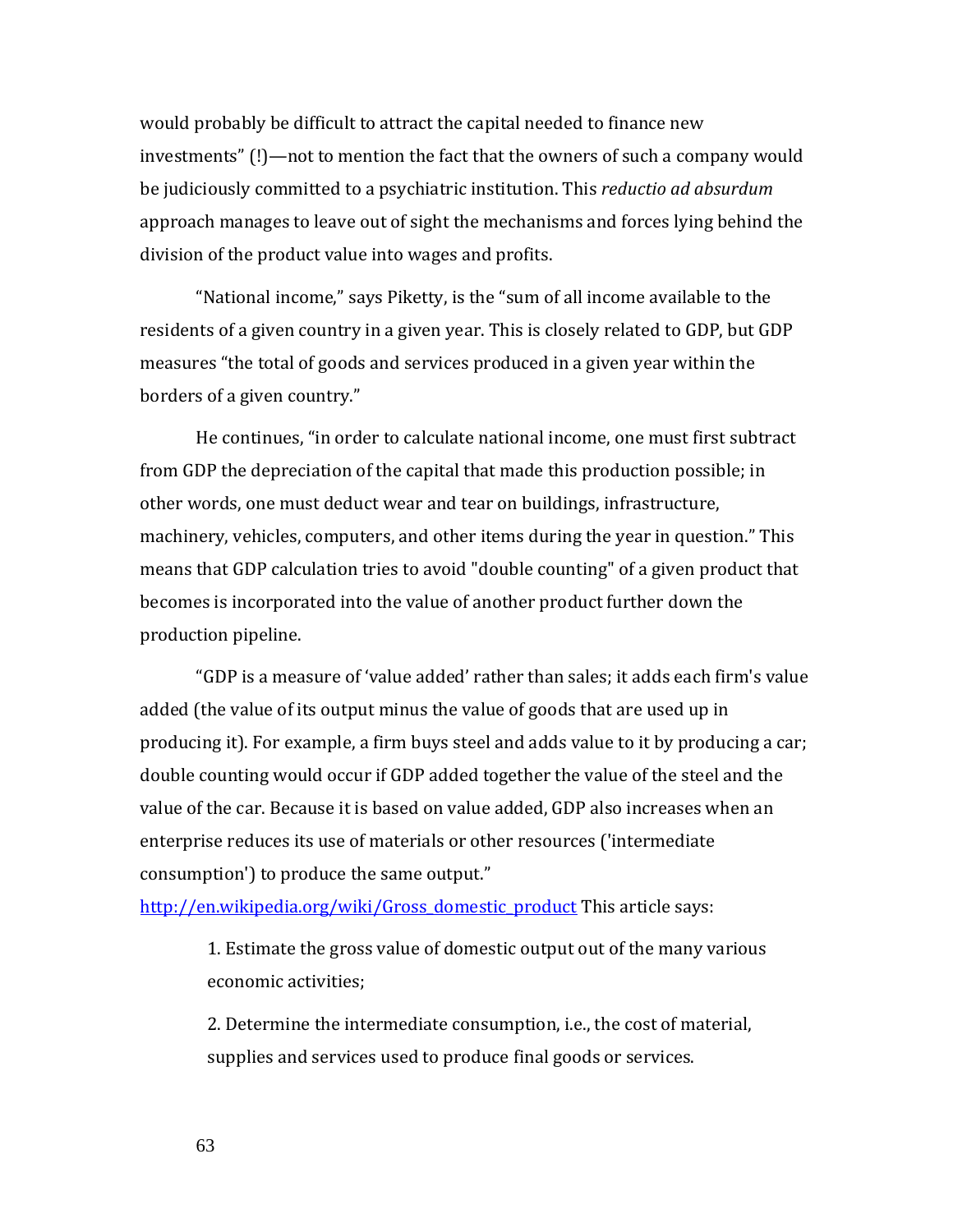3. Deduct intermediate consumption from gross value to obtain the gross value added.

"When considering the production process for the entire economy, intermediate products—that is, goods and services that are used as inputs in the production process (and will not contribute to future production)—are excluded, so that the measure of output is an unduplicated total." From *U.S. Bureau of Economic Analysis*.

On this basis, all the money that is incorporated into the value of the final product could then be divided into three portions: the part that goes to purchase raw materials and semi-finished goods and replace and repair productive equipment (amortization of fixed capital) is one part, defined as "immediate consumption" above. Then the second part is that which accrues to the capitalist (principally the shareholders and bondholders of the company) some of which goes to payment of rent, taxes, fees and interest. The third part is that which goes to the expenses of labor, including compensation paid to all employees. Note that this analysis does not include the sales the intangible products of banks, insurance companies and other financial institutions. Financial operations do not add to GDP because there is nothing produced. Financial activities do, however, add to the calculated value of assets and incomes from property (dividends, interest, royalties, capital gains).

Piketty identifies domestic output as "net domestic product" or "domestic production," which is derived by subtracting depreciation of capital from GDP (which corresponds to the definition of GDP). International trade involves calculating the gain or loss in the international trade balance. If profits generated domestically are repatriated to foreign owners, then this must be subtracted from GDP. Conversely profits repatriated from productive installations abroad are added to GDP.

## **Gold and money**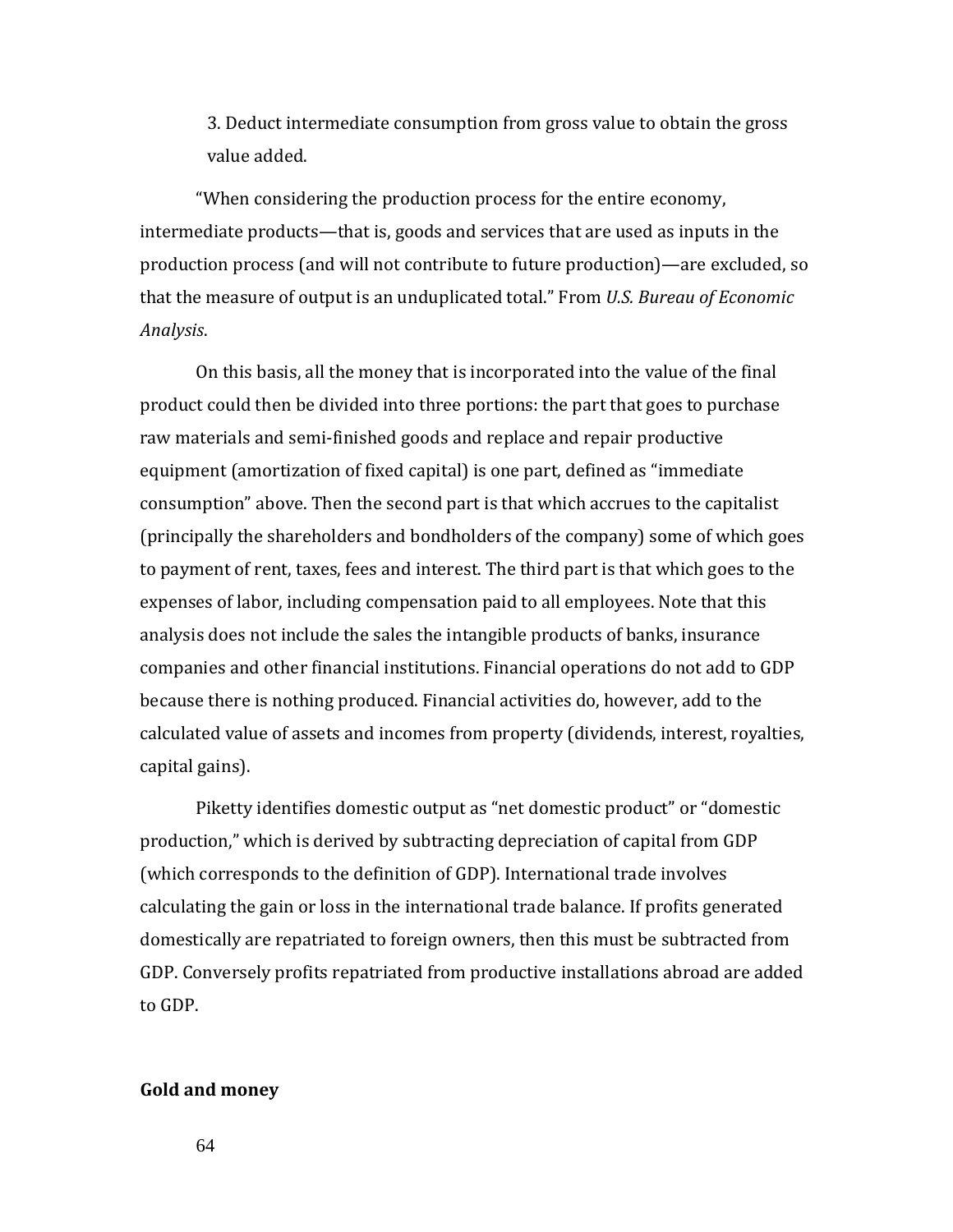What of gold (not only used as a store of value, but also in jewelry and industrial compounds)? Gold is a mineral, like iron or lead. It is also a repository of value, since labor was required in the digging, smelting and stamping. This value can be expressed in exchange by how much of other commodities (linen, iron, etc.) can be exchanged for one ounce of gold. The products of nature, including gold, are taken up and used in society in accordance with the economic relations that govern production and exchange. In the pre-capitalist Aztec society gold was used as a decorative material, but not as a means of exchange or store of value, because the Aztecs had not developed relations based on commodity exchange. Precious metals were developed as means of exchange and measure of value in ancient European society in the course of the development of production for exchange and merchant's capital. In *Grundrisse,* the "Chapter on Money," Marx explained the history of how gold came to be recognized as the universal equivalent in exchange, as measure of value, means of circulation and store of value. He explained the history of all the precious metals and how their peculiar physical and chemical attributes facilitated their use in exchange, and how the exchange ratios among them evolved. He tracks the historical value relation between copper, brass, silver and gold and their uses in early and developed trade:

Money—the common form, into which all commodities as exchange values are transformed, i.e. the universal commodity—must itself exist as a particular commodity alongside the others, since what is required is not only that they can be measured against it in the head, but that they can be changed and exchanged for it in the actual exchange process. ... The first form of money corresponds to a low stage of exchange and of barter, in which money still appears more in its quality of measure rather than as a real instrument of exchange. At this stage, the measure can still be purely imaginary (although the bar in use among Negroes includes iron) (sea shells etc., however, correspond more to the series of which gold and silver form the culmination). ... Money appears as *measure* (in Homer, e.g. oxen) earlier than as *medium of exchange,* because in barter each commodity is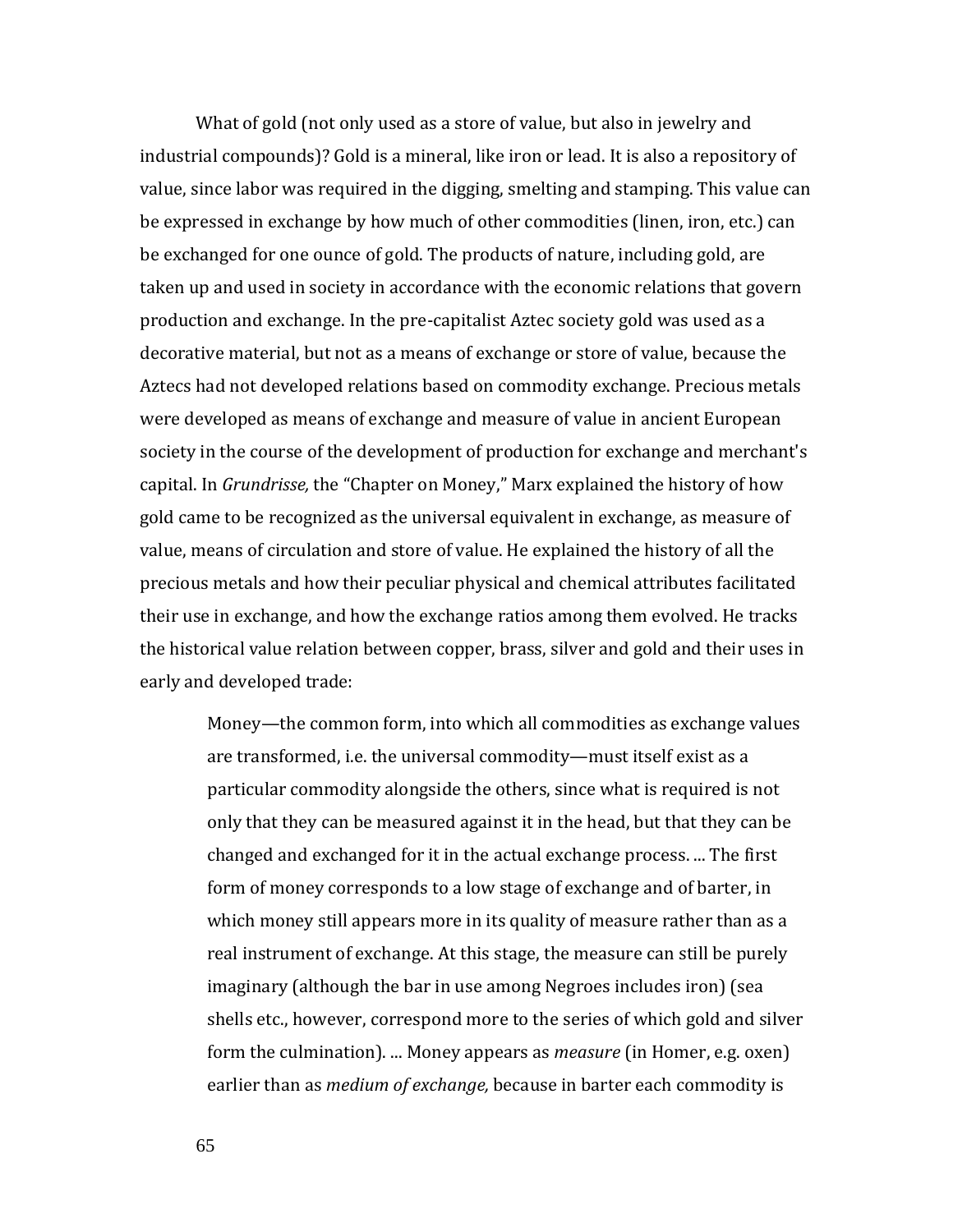still its own medium of exchange. But it cannot be its own measure or its own standard of comparison. ... We see that it is in the nature of money to solve the contradictions of direct barter as well as of exchange value only by positing them as general contradictions. Whether or not a *particular medium of exchange* was exchanged for another particular was a matter of coincidence; now, however, the commodity must be exchanged for the *general medium of exchange,* against which its particularity stands in a still greater contradiction.

Regarding the nature of gold, Piketty says that since gold can either be a store of value or an industrial metal in jewelry and other commodities, he decides it is "simpler not to impose a rigid distinction between wealth and capital." Simpler, maybe, but not all simplifications are scientifically valid. In addition to being a material used in production, functioning as the object of labor, gold also functions in the social exchange process as the "universal equivalent." As Marx explained in *Capital,* Vol. 1, Chap. 3:

The first chief function of money is to supply commodities with the material for the expression of their values, or to represent their values as magnitudes of the same denomination, qualitatively equal, and quantitatively comparable. It thus serves as a universal measure of value. And only by virtue of this function does gold, the equivalent commodity par excellence, become money.

Money appears in the historical evolution of barter between communities when multiple articles are being regularly exchanged. Eventually the need is recognized for an equivalent that goes beyond merely representing the value equivalent of one product in the body of another. People involved in systematized exchange relations begin to choose a single product that can stand as the representation of the value of a variety of other objects that exchange for it in ratios that become standardized over time. The one object that becomes the objective form in which other products express their value is the universal equivalent. In *Grundrisse,* Marx discussed the evolution of regularized exchange, and the various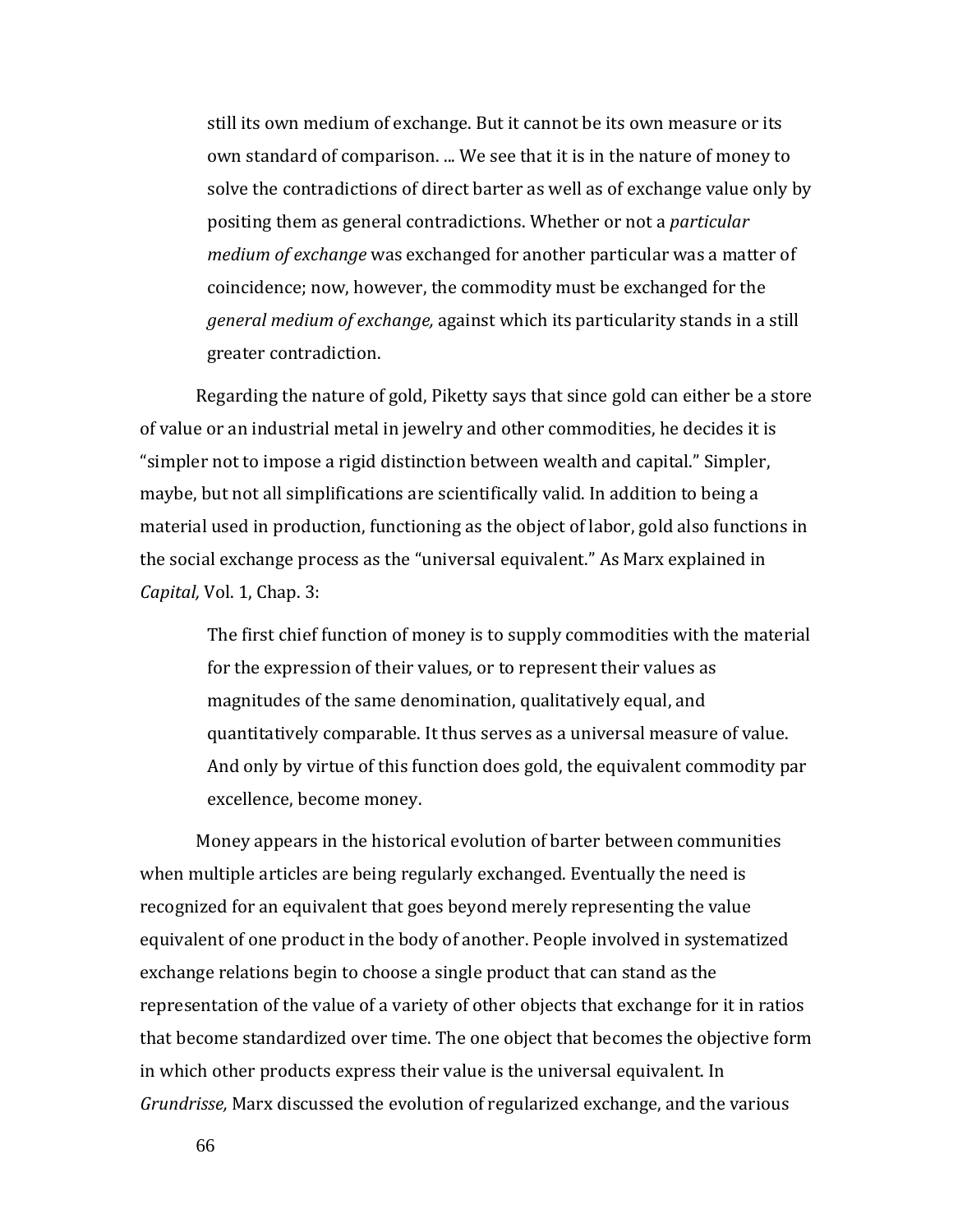objects that served either as medium of exchange or measure of value: shells, bone implements, copper, brass, silver, etc. Marx put it this way in *Capital,* Vol. 1:

> Commodities with definite prices present themselves under the form; *a* commodity  $A = x$  gold; *b* commodity  $B = z$  gold; *c* commodity  $C = y$ gold, *&c*., where*as*, *b*, *c*, represent definite quantities of the commodities A, B, C and x, z, y, definite quantities of gold. The values of these commodities are, therefore, changed in imagination into so many different quantities of gold. Hence, in spite of the confusing variety of the commodities themselves, their values become magnitudes of the same denomination, gold-magnitudes. They are now capable of being compared with each other and measured, and the want becomes technically felt of comparing them with some fixed quantity of gold as a unit measure. This unit, by subsequent division into aliquot parts, becomes itself the standard or scale. Before they become money, gold, silver, and copper already possess such standard measures in their standards of weight, so that, for example, a pound weight, while serving as the unit, is, on the one hand, divisible into ounces, and, on the other, may be combined to make up hundredweights. It is owing to this that, in all metallic currencies, the names given to the standards of money or of price were originally taken from the pre-existing names of the standards of weight.

## **Paper wealth**

Piketty begins the third chapter on a hopeful note:

In this part I am going to concentrate on the evolution of the capital stock, looking at both its overall size, as measured by the capital/income ratio, and its breakdown into different types of assets, whose nature has changed radically since the eighteenth century. I will consider various forms of wealth (land, buildings, machinery, firms, stocks, bonds, patents, livestock, gold, natural resources, etc.) and examine their development over time ....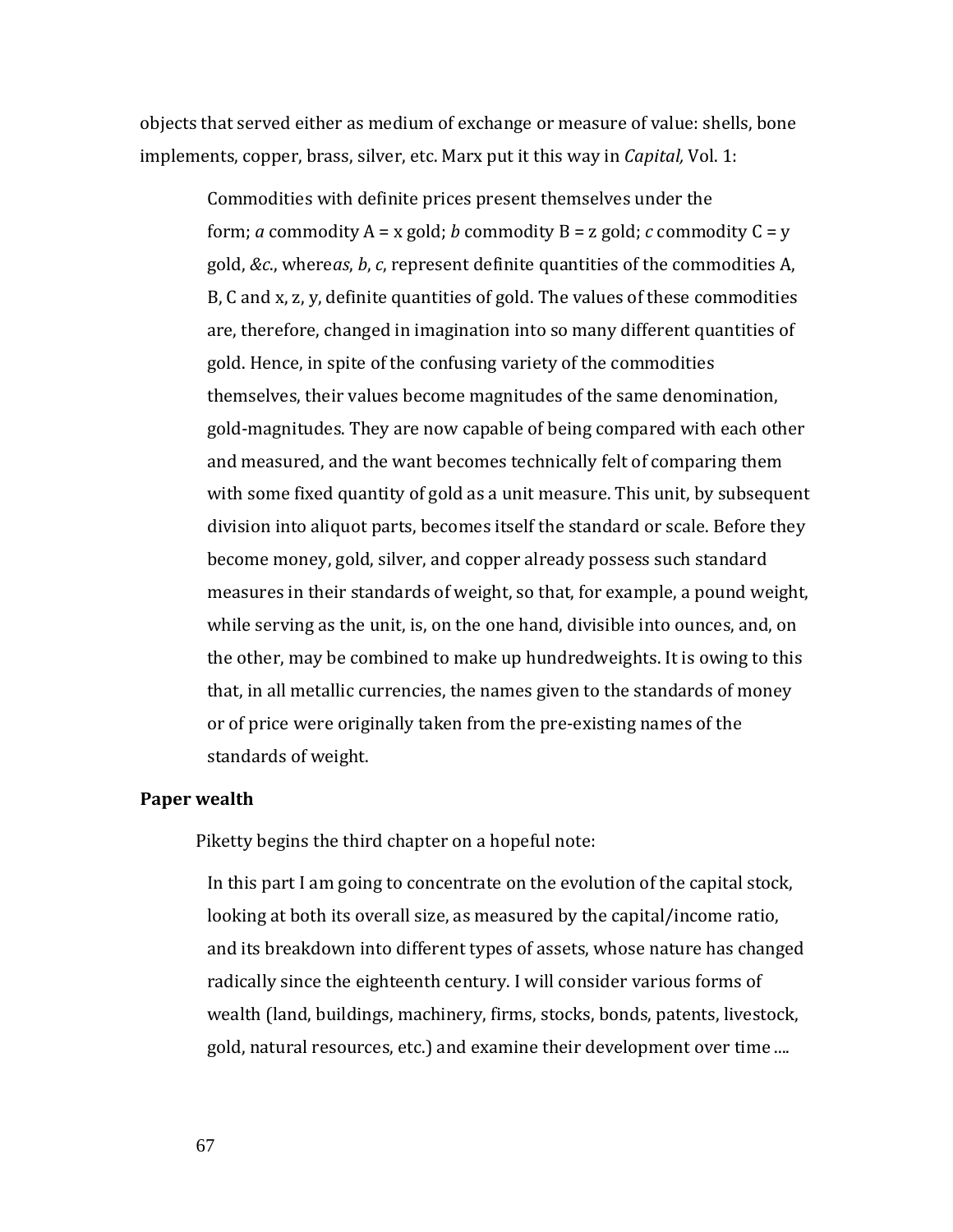A "government bond," says Piketty, "is nothing but a claim of one portion of the population (those who receive interest) on another (those who paid taxes): it should therefore be excluded from national wealth and included solely in private wealth." But now that Piketty has told us that a bond is nothing but a promise to pay, how can it be wealth—whether public or private? As we have seen (above) bonds are assets for their purchasers and liabilities for their issuers. Such "wealth" can easily be created out of nothing, by issuing a certificate to the purchaser of the bond, unlike real wealth which requires the operation of a productive process. And yet we live in a world dominated by the confusion between bits of paper and real wealth.

Marx explained:

Even when the promissory note — the security — does not represent a purely fictitious capital, as it does in the case of state debts, the capitalvalue of such paper is nevertheless wholly illusory.

And further on:

The independent movement of the value of these titles of ownership, not only of government bonds but also of stocks, adds weight to the illusion that they constitute real capital alongside of the capital or claim to which they may have title. For they become commodities, whose price has its own characteristic movements and is established in its own way" (*Capital*, vol. 3, Chapter 29).

The dollars in your pocket, the deposits in your bank — are they real wealth? For all practical purposes they function as such, and we understand that a promise to pay works as well as gold and silver coins, provided it has the stamp of a trusted issuer. In the bond market these IOUs are as good as real money, and are considered stable investments because the prices fluctuate very little from day to day and they are completely liquid (at least if they are U.S. dollar-denominated bonds). But the same is true of any Ponzi scheme. The investor keeps receiving good returns, and all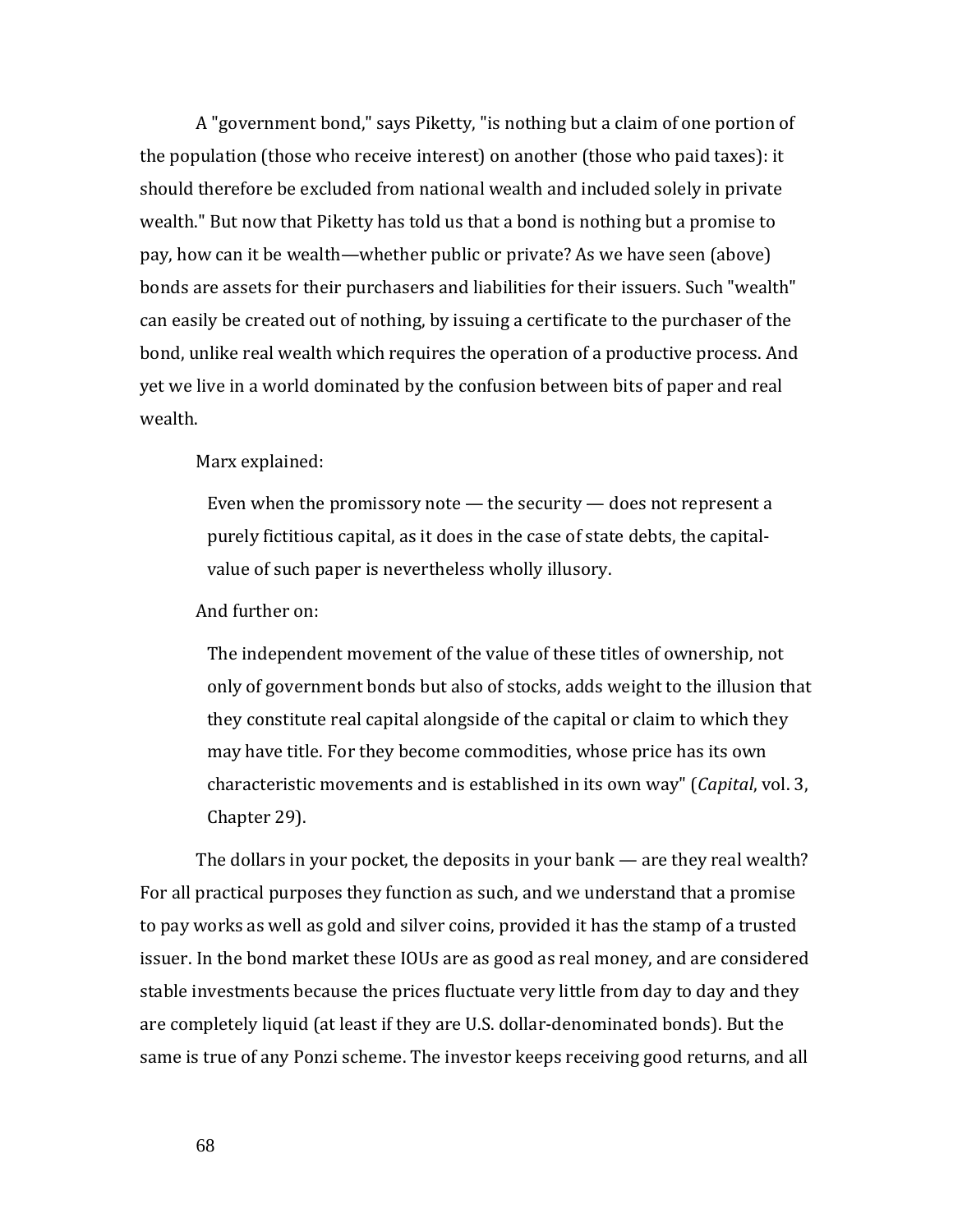seems normal, until the inflow of funds into the investment vehicle is insufficient to cover the payouts. Then something different begins to happen.

Not only was it evident that something unusual was occurring on Wall Street in the early years of the  $21<sup>st</sup>$  century, but a growing number of analysts pointed to the massive growth of mortgages issued to persons who were evidently unable to make the monthly payments (sub-prime mortgages). And this circumstance was seen as linked to the practices of mortgage originators to rid themselves of the mortgages by selling them to the Wall Street investment banks for further processing into collateralized debt obligations, or similar "assets." Awareness of a coming crash grew. In 2007 the Federal Reserve Bank ignored warnings of an imminent collapse of financial assets. The *New York Times* reported in September 2007 that,

Edward M. Gramlich, a Federal Reserve governor who died in September, warned nearly seven years ago that a fast-growing new breed of lenders was luring many people into risky mortgages they could not afford. But when Mr. Gramlich privately urged Fed examiners to investigate mortgage lenders affiliated with national banks, he was rebuffed by Alan Greenspan, the Fed chairman. ... Mr. Greenspan, in an interview, vigorously defended his actions, saying the Fed was poorly equipped to investigate deceptive lending and that it was not to blame for the housing bubble and bust."

# [http://www.nytimes.com/2007/12/18/business/18subprime.html?pagewanted=al](http://www.nytimes.com/2007/12/18/business/18subprime.html?pagewanted=all&_r=0)  $l\&$  r=0

Brooksley Born, chair of the Commodities Futures Trading Commission, sounded the alarm about the impending crash until she was removed from her position in 1999. "In 2009 Born, along with Sheila Bair of the FDIC, was awarded the John F. Kennedy Profiles in Courage Award in recognition of the 'political courage she demonstrated in sounding early warnings about conditions that contributed to the current global financial crisis'". According to Caroline Kennedy, "...Brooksley Born recognized that the financial security of all Americans was being put at risk by the greed, negligence and opposition of powerful and well-connected interests... The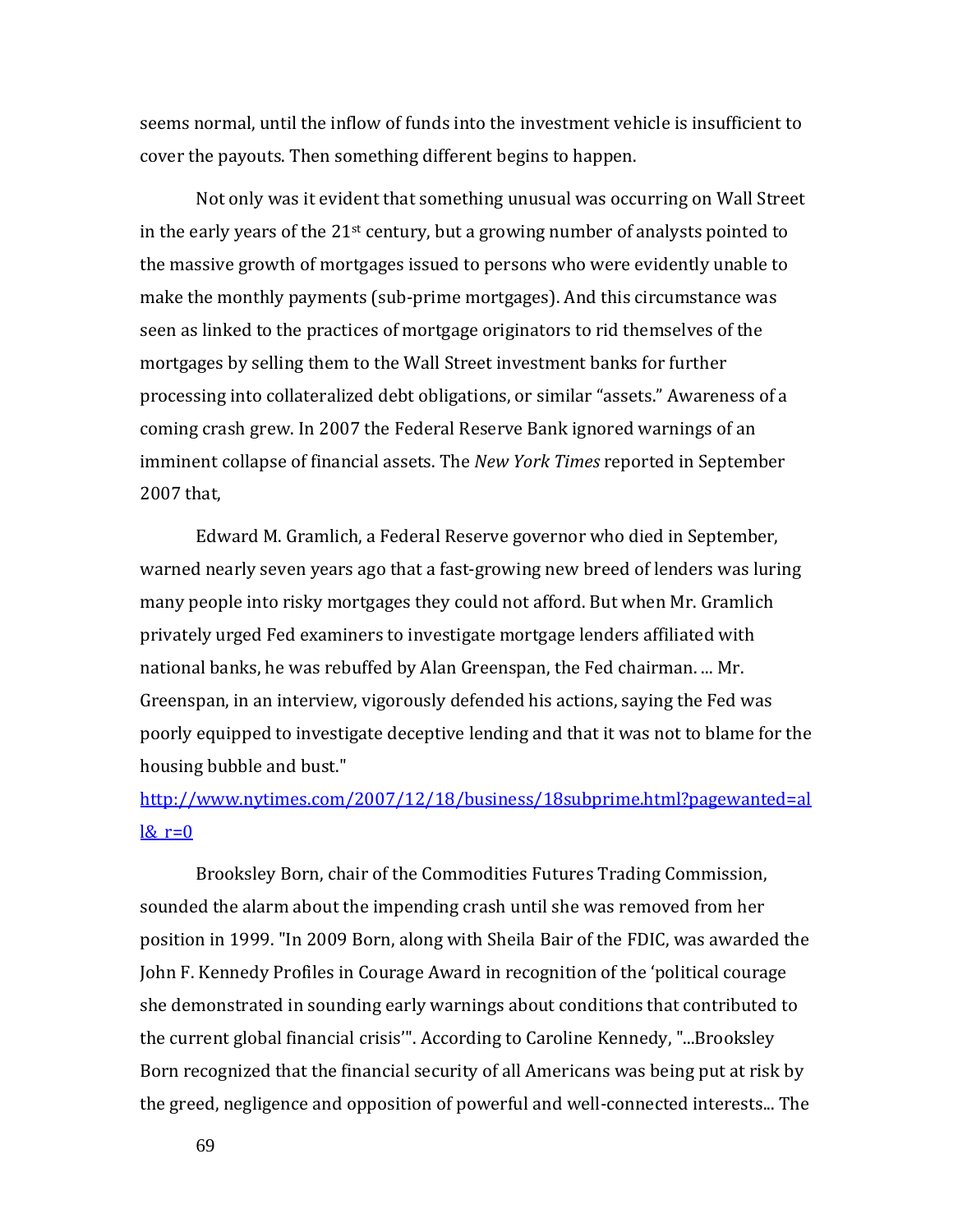catastrophic financial events of recent months have proved them [Born and Sheila Bair] right." [http://en.wikipedia.org/wiki/Brooksley\\_Born](http://en.wikipedia.org/wiki/Brooksley_Born)

During that period the Clinton administration officials Robert Rubin, Larry Summers, Alan Greenspan, James Johnson and others collaborated to promote the massive housing scheme. The objective was to accelerate the growth of banking profits. When put on the spot, Greenspan was inclined to express himself in evasive terms, not with outright denials of financial risk. He was familiar with the warnings of the critics but was under a lot of pressure from Wall Street and the White House. It's not as if the government was capable of working out a rational response to the accumulation of danger signs. Danger signs, in and of themselves, carry little political weight. The main determinant of government regulatory policy is the combined pressure of the sentiments and demands of the most powerful owners of capital. In the 20 years leading up to the 2008 crash, the emergence of the new money-making mechanisms — the shadow banking system, the unregulated derivatives — gave rise to unprecedented exuberance, and the participants in the financial explosion were buoyed by waves of optimism. House prices would go up forever; they could never fall, it was said. Everything seemed new and different, unlike previous booms that ended in a bust.

Behind it all, and critical to the social support for markets, there is a strong belief in "wealth" as promissory notes. This is reflexively supported by Piketty, showing his deep immersion in the illusions generated by the day-to-day functioning of capitalist social relations. Pieces of paper not backed by real wealth are fictitious capital — they are nothing but promissory notes. As for the bonds issued by the federal government, there is no collateral for these, so the bondholder has no legal claim on government property. These tokens are bought and sold in the belief that the federal government "backs them."

In 2008, suddenly a lot of people began to recognize the difference between real wealth and tokens of wealth. The difference between reality and fiction was present before the 2008 collapse. It became evident in the aftermath. You didn't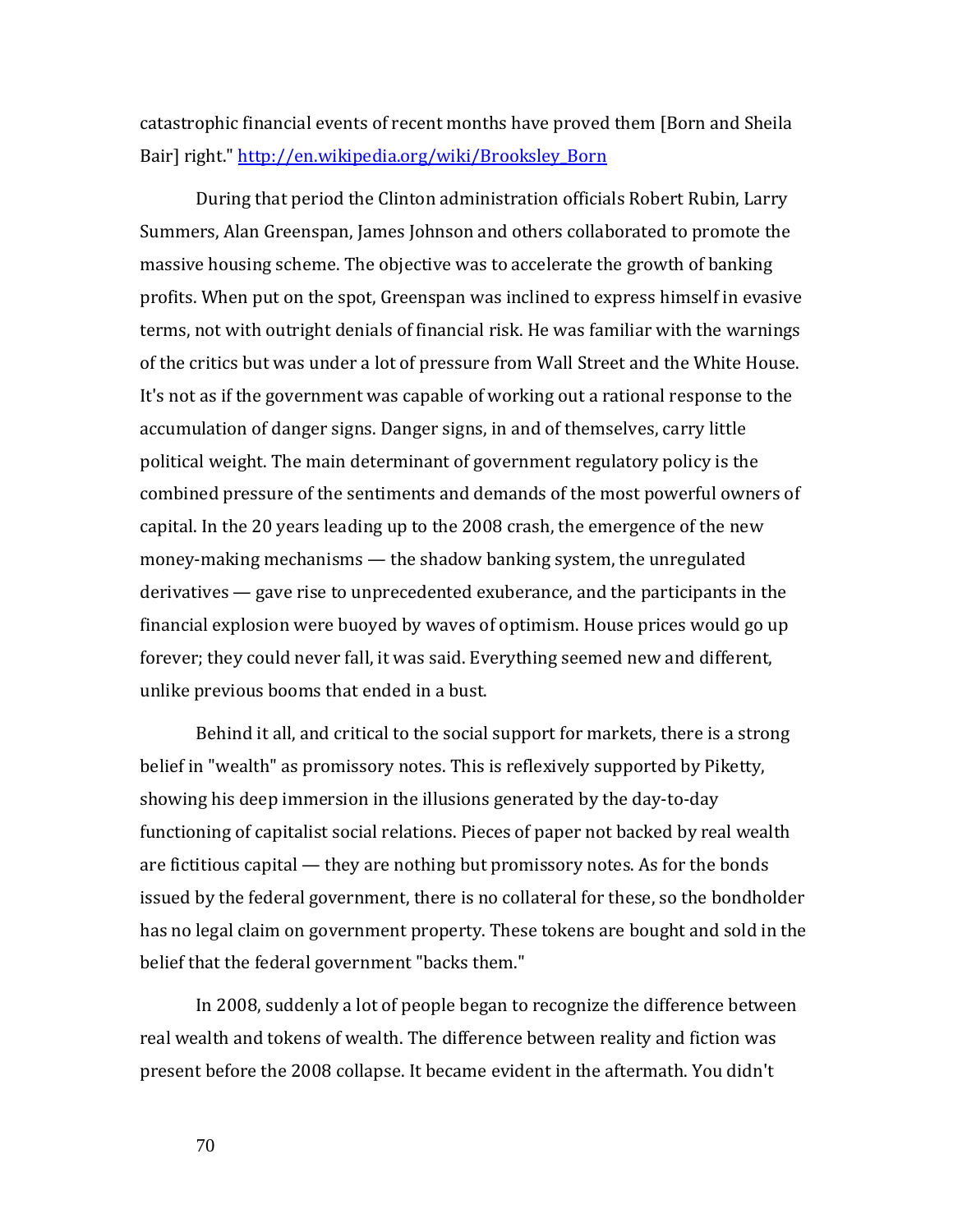need Marx to tell you that. There were not a few economists who issued warnings about the mushrooming of worthless assets in the course of the run-up to the crash.

As for the role of the Federal Reserve in a severe financial crisis, Piketty says,

The pragmatic response to the crisis also reminded the world that central banks do not exist just to twiddle their thumbs and keep down inflation. In situations of total financial panic, they play an indispensable role as lender of last resort—indeed, they are the only public institution capable of averting a total collapse of the economy and society in an emergency.

The U.S. Federal Reserve Back, acting in concert with the officials of the George W. Bush administration, was able to respond in such a way as to severely limit the extent of and depth of the financial crisis. GDP in the U.S. bottomed out in August, 2009. Then Piketty continues:

That said, central banks are not designed to solve all the world's problems. The pragmatic policies adopted after the crisis of 2008 no doubt avoided the worst, but they did not really provide a durable response to the structural problems that made the crisis possible, including the crying lack of financial transparency and the rise of inequality. The crisis of 2008 was the first crisis of the globalized patrimonial capitalism of the twenty-first century. It is unlikely to be the last.

Piketty puts his finger on the "lack financial transparency" as part of the problem. But this was not a cause of the crash of 2008, although it was a preexisting condition characteristic of normal capitalist functioning. What is implicit in Piketty's statement regarding "financial transparency" is that if the government knew what was going on, they would have put a stop to it. But, as is widely known, there were many government officials and corporate officers with extensive knowledge of the risk that was accumulating, and the fact that they knew it made no difference. The government itself was deliberately building the conditions for a big crash. The ratings agencies, Standard and Poor's, Moody's and Fitch found ways of putting their fraudulent stamp of approval on patently malignant securities so as to the grease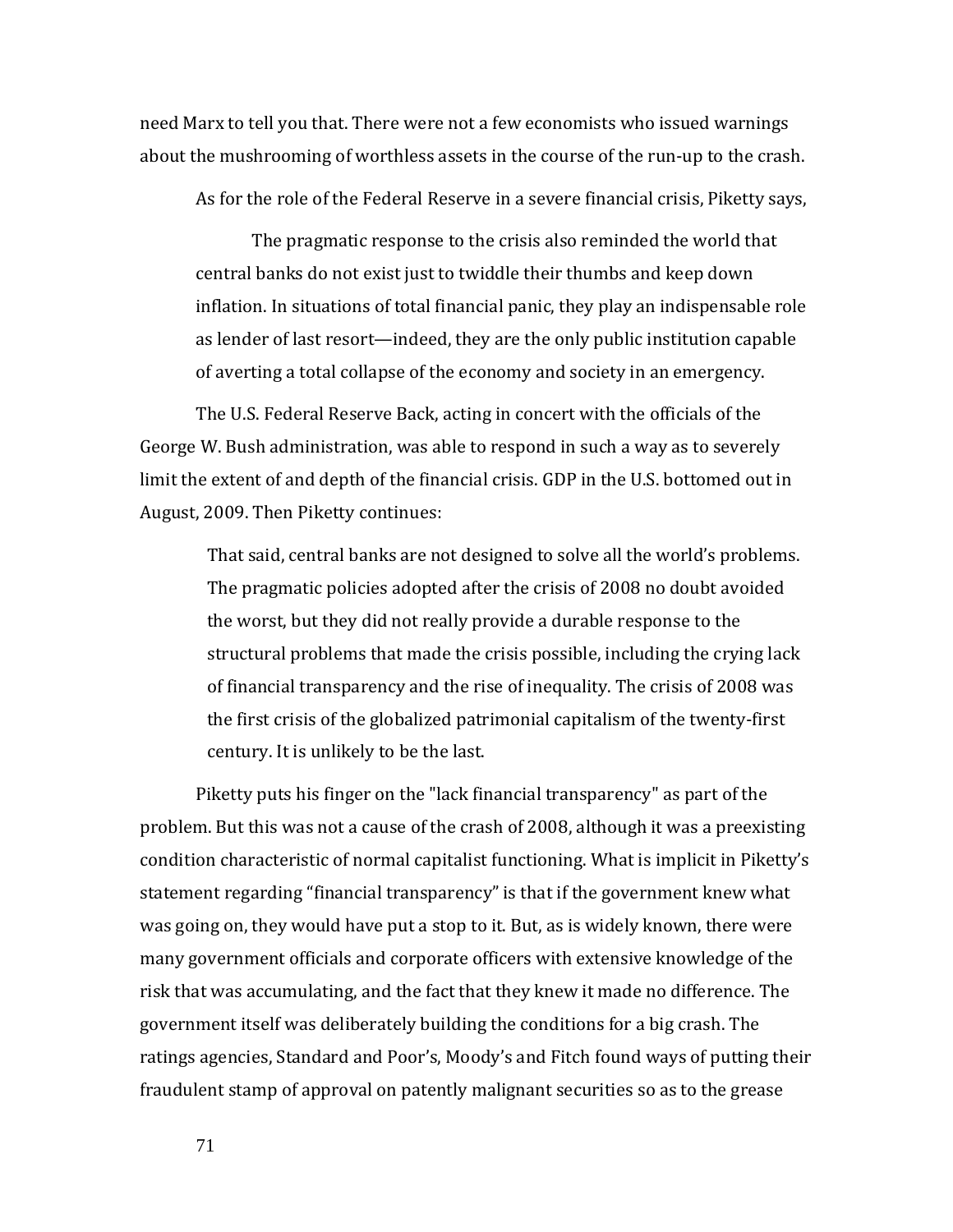the wheels of the Wall Street profit machine. The government agencies looked the other way. So, Piketty is dead wrong on the first part of his explanation of the problem.

The other cause of the crisis, Piketty claims is "the rise of inequality." But the rise of inequality of income, or of wealth, has been continuous, as his charts demonstrate, (except for the depression and the two world wars, which destroyed a large fraction of the world's capital). The rise of inequality is an inescapable condition of the existence of the capitalist mode of production. It is a process that underlies the whole course of evolution, the booms as well as the busts. In the growth phase of the business cycle all the firms involved in production race to take advantage of the sales. Rolling in cash, they introduce new methods of production to economize further on production costs. As the downward curve of the cycle catches them, they struggle to stay afloat. The weaker companies are bought out by the stronger firms. There is a shakeout among the smaller capitals, bankrupting some and forcing others into a subordinate status. There is consolidation of capital and the further concentration of wealth into fewer hands. Rising inequality is the result, as the percentage of the national wealth is concentrated in a smaller fraction of the population. So, Piketty evades any explanation of the 2008 financial crisis, although certainly many others have explained it. See, for example, Gretchen Morgenson's *Reckless Endangerment* (2012).

But how is it that the government acted so rashly in the period 1992–2008 to build up the conditions of a collapse of financial assets? And then, to turn on a dime and restore the functionality of the capitalist system? Engels explained that while the capitalist state acts to perpetuate the conditions that sustain capitalist production, it does so with its own methods, which develop historically along an independent trajectory of the formation of the bourgeois state. The state is not a simple tool of the ruling capitalist class but an aggregation of institutions that develop on the foundations of capitalist growth. As Engels explained in a letter to Conrad Schmidt, October 27, 1890,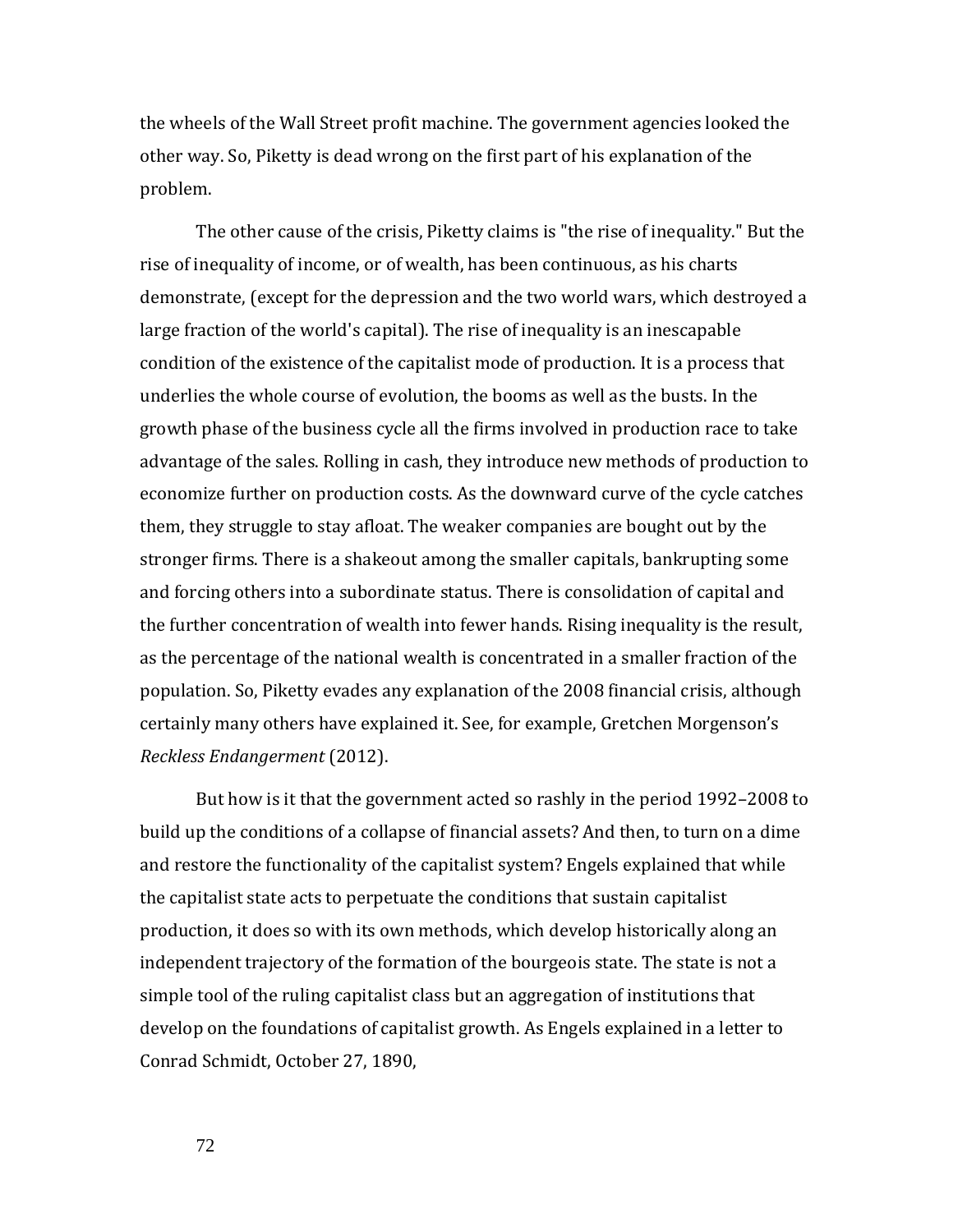The reaction of the state power upon economic development can be one of three kinds: it can run in the same direction, and then development is more rapid; it can oppose the line of development, in which case nowadays state power in every great nation will go to pieces in the long run; or it can cut off the economic development from certain paths, and impose on it certain others. This case ultimately reduces itself to one of the two previous ones. But it is obvious that in cases two and three the political power can do great damage to the economic development and result in the squandering of great masses of energy and material.

Thus we see that in the period of the formation of the crisis of 2008, the capitalist regime in Washington, D.C., accelerated a process that was already underway, a process of using instruments of credit to ameliorate the declining conditions of production and trade. As Jack Barnes explained in "Capitalism's Long Hot Winter," *New International* #12*,* (Pathfinder, 2005),

All the newly packaged and ever more leveraged forms of debt have made credit relations today even more explosive. New forms of insurance (that's what derivatives were supposed to be when they were "invented") are turned into new forms of gambling. The underlying relationship between the credit system and capitalist production explained by Marx in *Capital* has not changed. While credit greases the wheels during prosperity, Marx wrote, in a "period of overproduction and swindle, it strains the productive forces to the utmost, even beyond the capitalistic limits of the production process. . . . In a system of production, where the entire continuity of the reproduction process rests upon credit, a crisis must obviously occur—a tremendous rush for means of payment—when credit suddenly ceases and only cash payments"—that is, payments redeemable in gold—"have validity."

Piketty does not mention the growth of credit, except in one instance, where he says,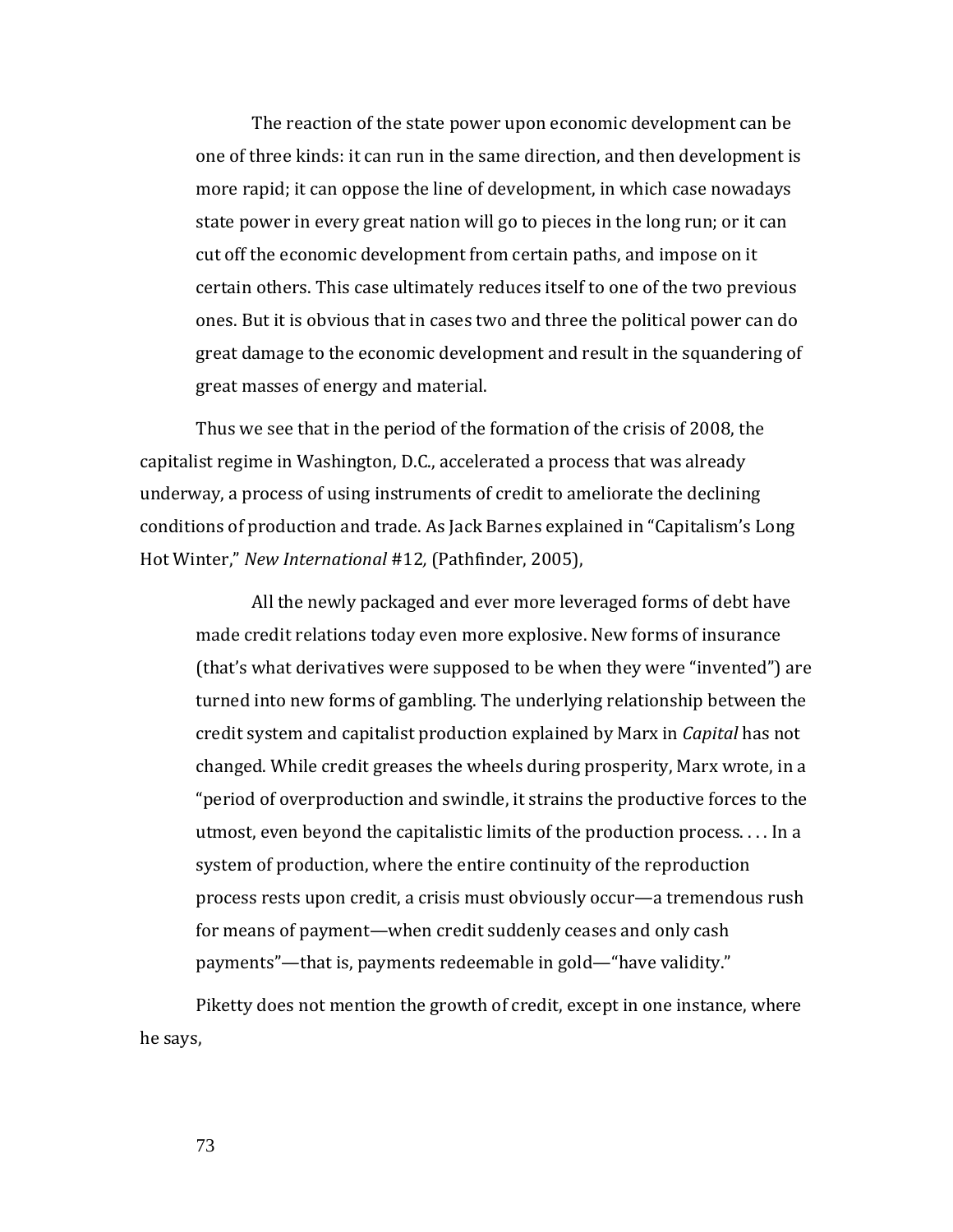Broadly speaking, the 1970s and 1980s witnessed an extensive "financialization" of the global economy, which altered the structure of wealth in the sense that the total amount of financial assets and liabilities held by various sectors (households, corporations, government agencies) increased more rapidly than net wealth. In most countries, the total amount of financial assets and liabilities in the early 1970s did not exceed four to five years of national income. ... I should also point out that these international positions are in substantial part the result of fictitious financial flows associated not with the needs of the real economy but rather with tax optimization strategies and regulatory arbitrage (using screen corporations set up in countries where the tax structure and/ or regulatory environment is particularly attractive).

Piketty associates fictitious assets with fraudulent bookkeeping, and certainly that is one reality. But he doesn't mention Ponzi schemes, futures and derivatives operations that extend forms of credit far beyond the assets existing in the real economy. Nor does he regard the expanding sovereign debts as fictitious capital or fictitious wealth, whether in the U.S. or Greece. Unless there's a robust outbreak of prosperity in the near future these ballooning debts have nowhere to go but into massive insolvency. There isn't anyone who can project a realistic program for recovery from the present crisis.

In terms of the government role in producing a recovery, Piketty discusses the role of central banks,

> Central banks are powerful because they can redistribute wealth very quickly and, in theory, as extensively as they wish. If necessary, a central bank can create as many billions as it wants in seconds and credit all that cash to the account of a company or government in need. In an emergency (such as a financial panic, war, or natural disaster), this ability to create money immediately in unlimited amounts is an invaluable attribute. ... They can redistribute wealth quickly and massively, but they can also be very wrong in their choice of targets (just as the effects of inflation on inequality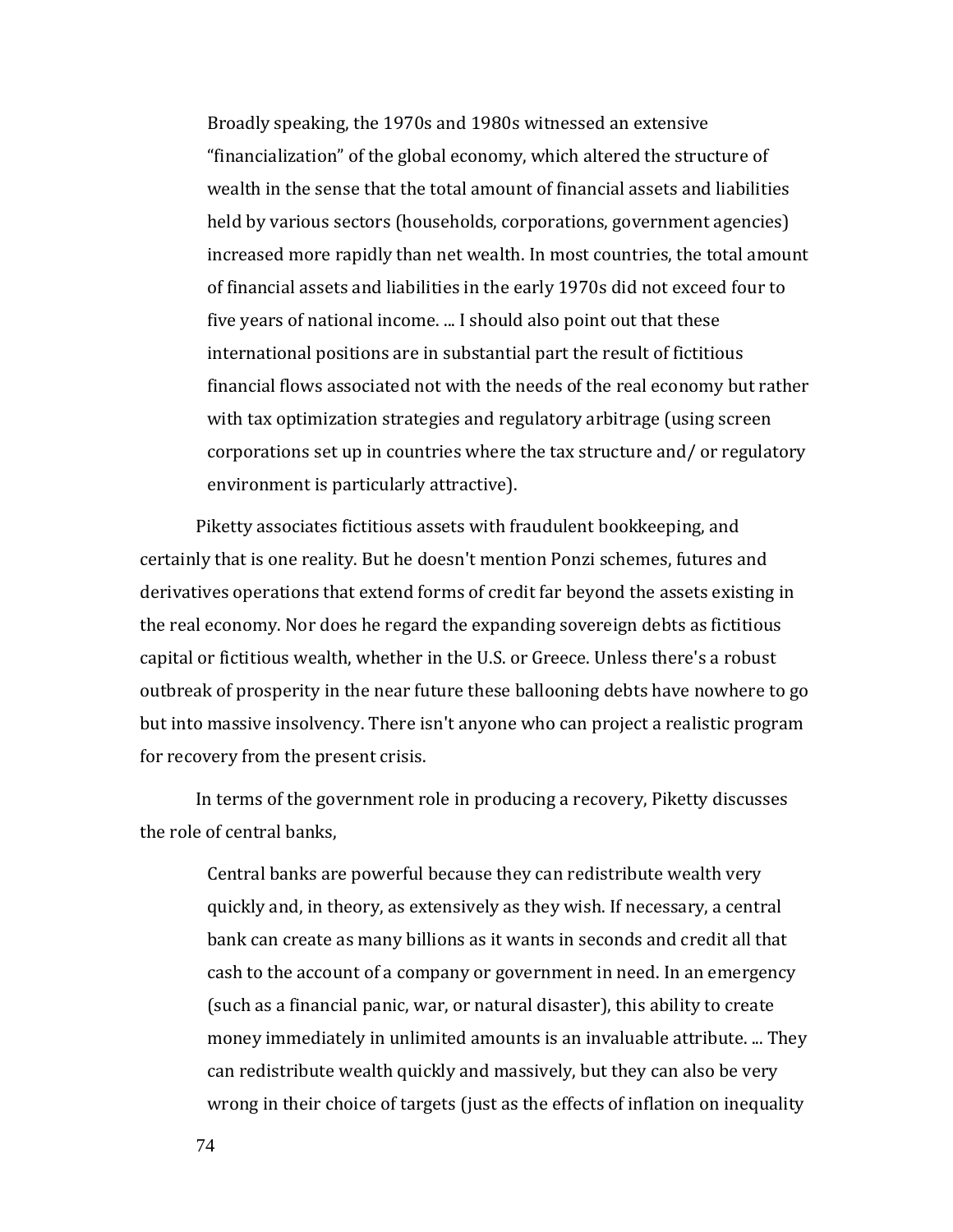can be quite perverse). Hence it is preferable to limit the size of central bank balance sheets. That is why they operate under strict mandates focused largely on maintaining the stability of the financial system.

It is true that the central banks can redistribute wealth, but it is all done within a narrow sphere. The Federal Reserve bank interacts with the banking system to shift assets into or out of banks. As Piketty says, their activities can be misdirected, etc. But what they can't do is resolve the financial crisis at the root. They can move debts around, even forgive debts. But they can't eliminate the process of spiraling debts. They can't resolve the underlying contradiction of capitalism itself, which produces the falling profit rate. Financialization is the illusory escape from falling profits by the accelerated generation of illusory profits. Numbers on balance sheets look good, but they are not real wealth.

But what about adopting the strategy the forgiveness of debts on a wider scale to escape from the overhang of worthless assets? This is the logical extension of the measures the EU is following in relation to the Greek sovereign insolvency. In this situation we witness a powerful reluctance to forgive debts. There is a fear of contagion. Beware! Everyone will want their debts forgiven. The situation seems to recur, fade, worsen and recur. The EU renegotiates the Greek debts and extends more credit, lengthens the repayment period. This is called kicking the can down the road. Is there any limit to how far this can go? Yes, there is a limit. Europe is entangled in this limit, but it's only a matter of stretching it. It stretches and stretches until something breaks.

## **Tendency of the rate of profit to fall**

Markets have not "always" been as they are now in the early 21st century. Capital has been the motor for the most rapid social and technological development history has witnessed. And the recent hyperexpansion of finance, in particular, has resulted in an unprecedented exaggeration of the inherent weakness of credit under capitalism: the capacity of paper assets to balloon out independently from all underlying values. Capital has "always" had the potential to arrive at the stage we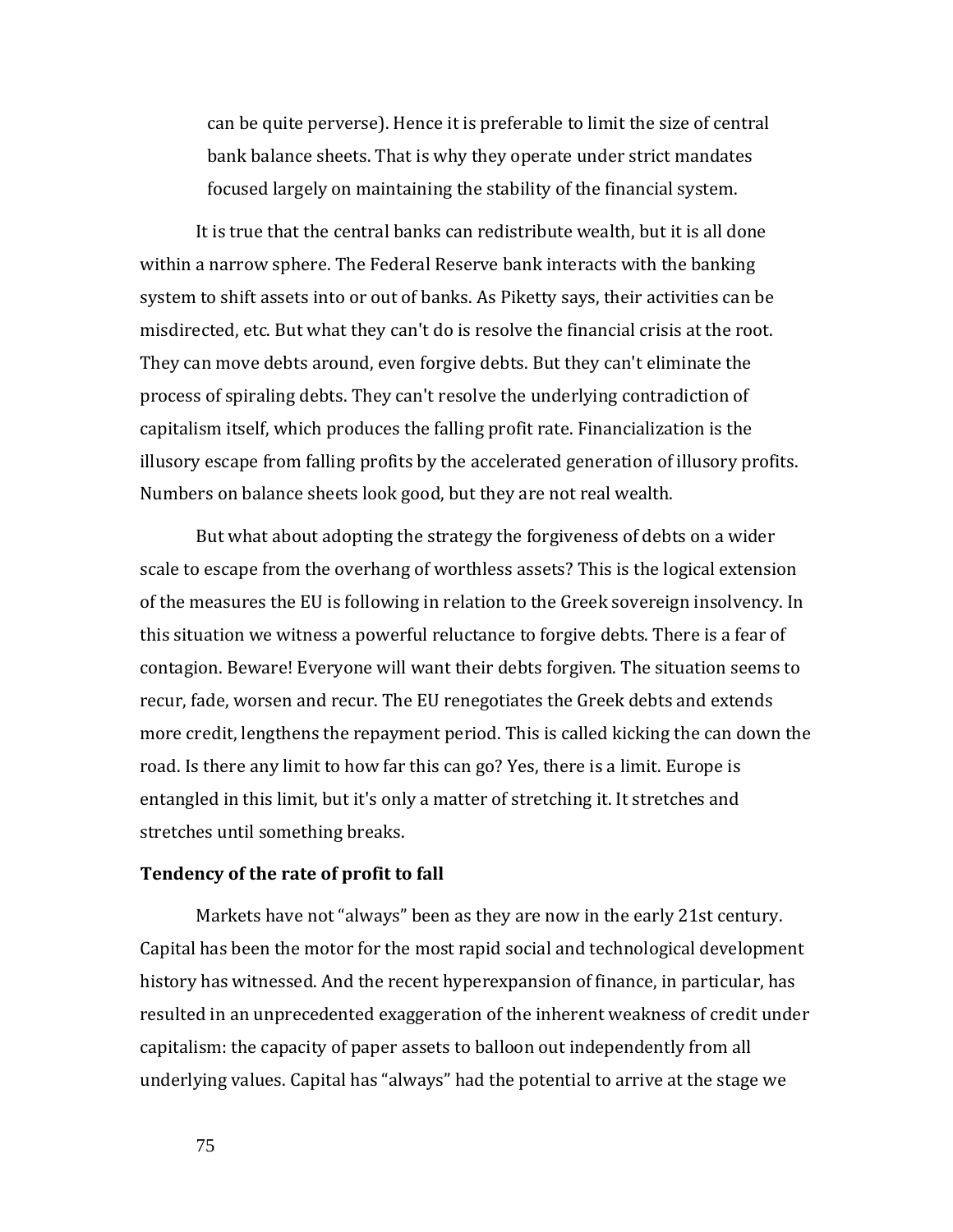are living through today, but it could not happen all at once. It took time to get here. Marx is the one who helps us understand how we got from then to now. Piketty is the one who sees no difference between then and now, because, "it is always difficult to set a price on capital.

But the phrase "inequality of income from capital" seems to imply that two capitals of equal quantity produce different annual incomes. And, if we assume a regime of private ownership of industrial, commercial and financial property, and if we assume the reign of a free market in the buying and selling of commodities (which is generally modified or restricted in practice), how can there be an equality of incomes? Investments, sales, purchases and rentals are based on decisions made by private parties. So, there is bound to be considerable variation.

Marx, however, described the tendency toward the equalization profit rates among capitals with different organic compositions. The organic composition of capital is a ratio between the value of the means of production (constant and fixed capital, raw material, semifinished components and accessory materials) and labor cost (the value of the wages paid to the productive workers who actively engage with the means of production. It is unavoidable in the development of technology that the organic composition of capital will vary from one branch of production to another, some with higher composition, others with lower. Given that labor is the source of profit, then sectors with a low organic composition (high ratio of labor to means of production) would produce a higher profit rate. Given right of capitalists to switch their investments from one sector to another, the tendency would be for them invest their money in those sectors.

We are discussing an evolutionary process in which the mass and value of the means of production constantly grows in relation to the value newly created by the workers who interact with this mass in the daily process of realizing more value and surplus value in the product of labor. As this mass increases, the new value added per day shrinks ever smaller in relation to the value of the means of production each worker operates. Thus, inevitably the ratio of the surplus value to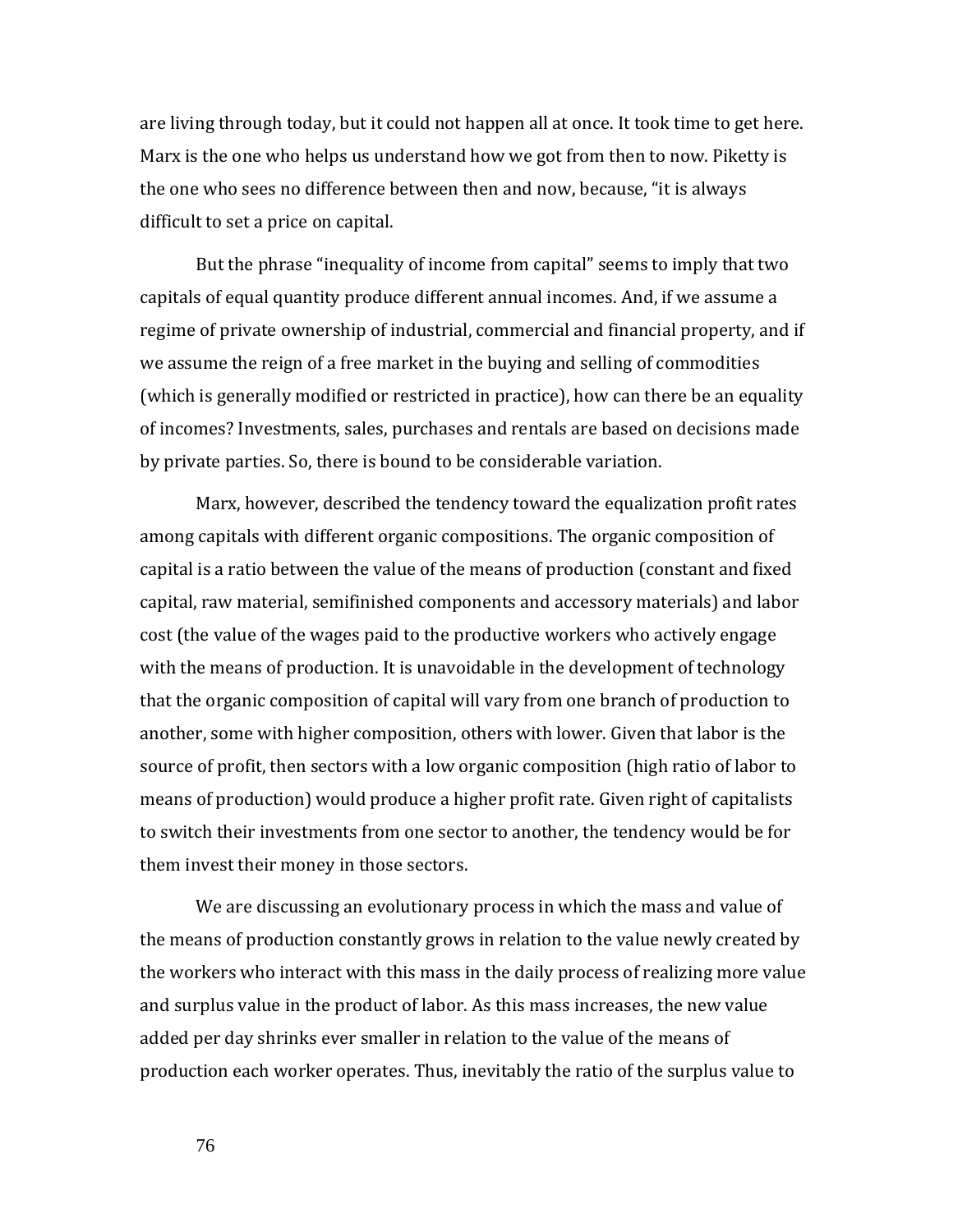the total advanced capital, in every cycle of production, declines. *The rate of profit falls.*

But what happens over generations, is that with capital investments flowing back and forth from one sector to another, price competition forces down the prices of the commodities that issue from the sectors with low organic composition and forces up the prices of commodities issuing from the sectors of higher organic composition. In the long run the process results in the equalization of profit rates across all sectors. And we must keep in mind that new sectors are developing and old sectors shriveling, so that the investment opportunities landscape continues to evolve.

Piketty turns to Marx, whose "analysis emphasizes the falling rate of profit a historical prediction that turned out to be quite wrong, although it does contain an interesting intuition." Actually the tendency of the rate of profit to fall is a logical, and inescapable, consequence of the evolution of the law of value. But Piketty doesn't discuss Marx's law of value, so doesn't have a way of defining what Marx was getting at with his "law of the tendency of the rate of profit to fall." Nonetheless, later in the book (chapter 6), Piketty tries to characterize Marx's theory, saying,

Where there is no structural growth, and the productivity and population growth rate g is zero, we run up against a logical contradiction very close to what Marx described. If the savings rate s is positive, meaning the capitalists insist on accumulating more and more capital every year in order to increase their power and perpetuate their advantages or simply because their standard of living is already so high, then the capital/ income ratio will increase indefinitely. More generally, if g is close to zero, the longterm capital/ income ratio  $β = s / g$  tends toward infinity. And if  $β$  is extremely large, then the return on capital r must get smaller and smaller and closer and closer to zero, or else capital's share of income,  $\alpha = r \times \beta$ , will ultimately devour all of national income.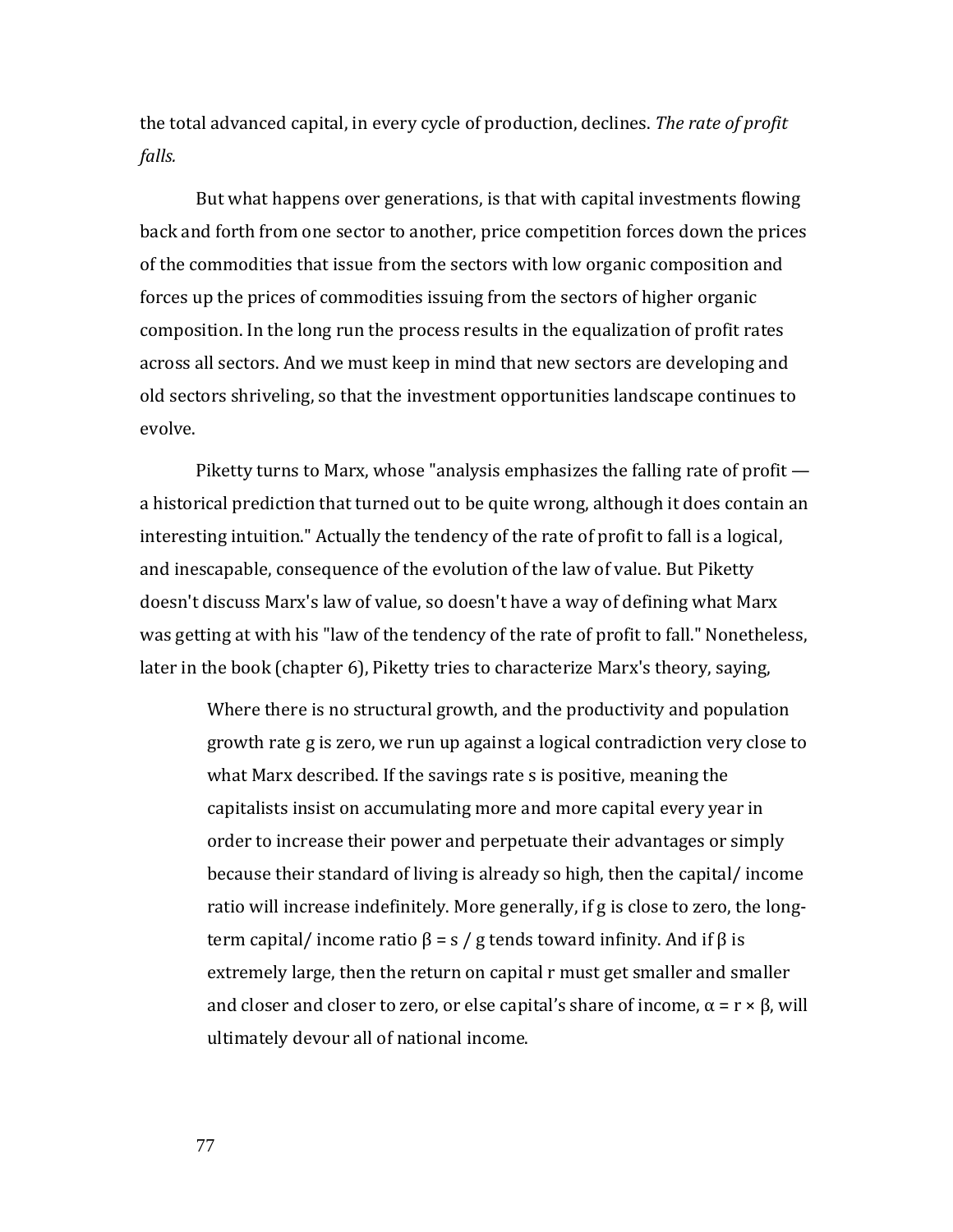Here Piketty assumes no "structural growth," which he has defined as the sum of productivity growth and population growth. So he assumes no productivity growth, no population growth. But here he is talking about "capital" as it might exist isolated from the real world of a growing, changing system. Marx, for his part, talked about capital as a living, evolving system. Marx explained the birth throes of capital—why not explain its death throes as well? Population was growing as Marx wrote his books, and continues to grow while Piketty writes his. And productivity growth? This is the heart of capital. It is the unprecedented explosion of productivity growth that most dramatically characterizes the distinctive nature of capitalist production in marked contrast to all previous systems of social production.

Capitalist production, by reducing the total quantity of labor required for the production of commodities, has continuously cheapened the commodities sold in the marketplace, not only for the capitalist, but for the workers as well. Wave after wave of new classes of products, previously out of reach for working people, have become accessible and affordable, although this process has slowed since the onset of the crisis in the 1980s. (And of course the waning and waxing of trade union power had affected this affordability as well.)

Piketty asserts: "if g is close to zero, the long-term capital/ income ratio  $\beta$  = s / g tends toward infinity." The letter s designates the savings rate, and g denotes population growth. But Piketty has no argument since his assumptions do not take into account productivity growth, nor do they recognize the cheapening of commodities. The root of the problem is that Piketty does not recognize the labor theory of value, although (as we will note below) the Bureau of Labor Statistics of the U.S. government does recognize it (in its own way). The problem of what constitutes value is critical for any understanding of the capitalist mode of production, and that is why modern bourgeois economics has swept it under the rug, although value theory remains a topic in Econ 101.

In order to make use of value as a basis for grasping these trends in capitalist production, one must begin with the recognition that value is founded on labor time, and what determines the value of any commodity is the average time required to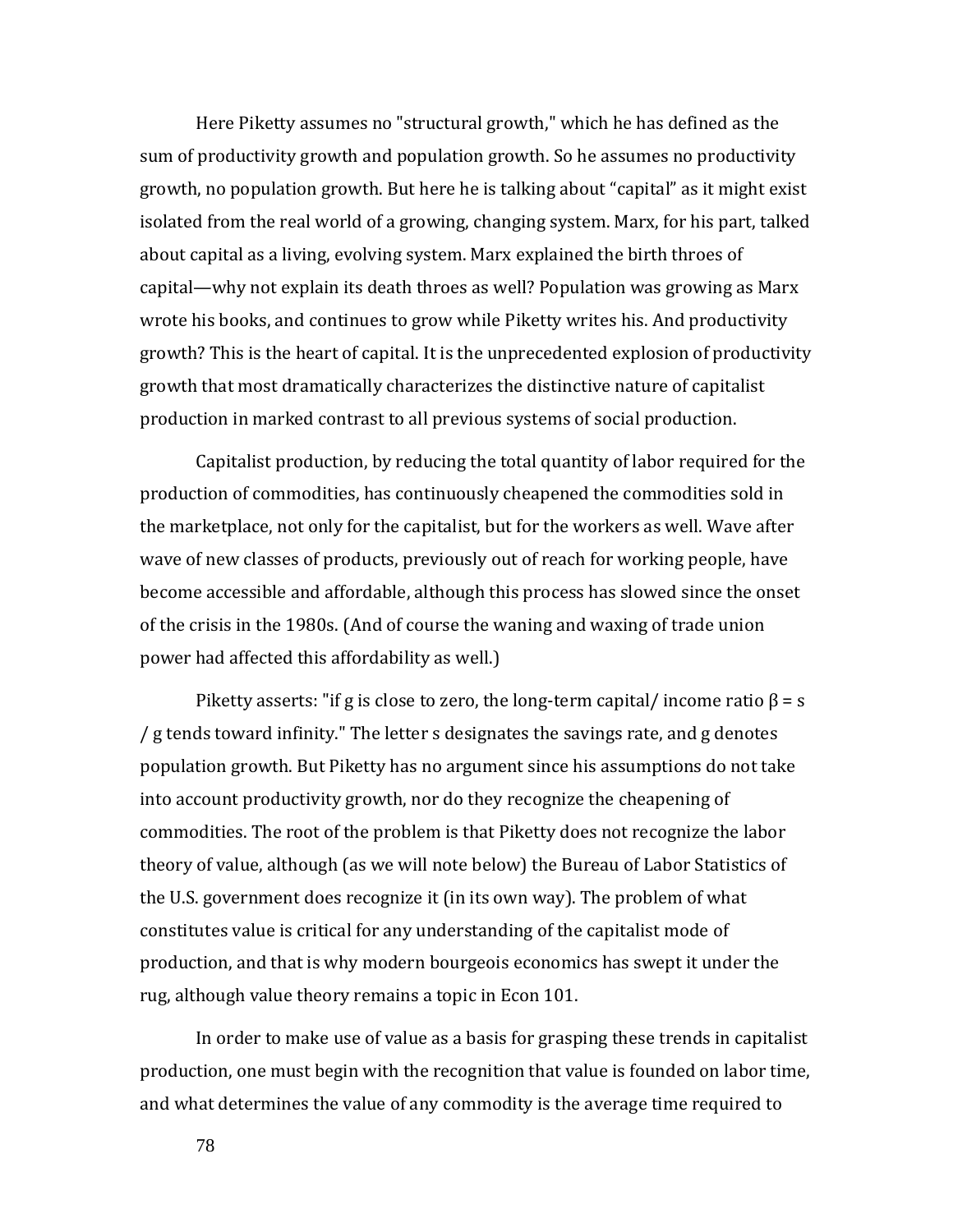produce it, including the time spent making all its ingredients and components and this will vary according to the general conditions prevailing at the given time and place. The more time that has been spent in the manufacture of an object, the greater its value, provided that the labor time corresponds to the expected and typical expenditure of labor time in the prevailing social conditions.

The tendency of the rate of profit to fall is an important consequence of the course of development of the capitalist mode of production, and one that, in its inexorable logic, demonstrates the historical limitedness of this form of society. Marx's analysis of the operation of this tendency has been openly attacked by bourgeois economists (Bohm-Bawerk for example, see *Karl Marx and the Close of His System*) whose unhistorical methods of analysis assume the perpetual existence of the capitalist form of production. Marx commented on the state of mind of those economists who find themselves confronted with the possibility of a long-term decline in the profit rate:

But the main thing about their horror of the falling rate of profit is the feeling that capitalist production meets in the development of its productive forces a barrier which has nothing to do with the production of wealth as such; and this peculiar barrier testifies to the limitations and to the merely historical, transitory character of the capitalist mode of production; testifies that for the production of wealth, it is not an absolute mode; moreover, that at a certain stage it rather conflicts with its further development." (*Capital*, vol. 3, chap. 15)

The falling rate of profit is rooted in the increasing productivity of labor as it develops under capitalism. As Marx explained,

. . . the level of the social productivity of labor is expressed in the relative extent of the means of production that one worker, during a given time, with the same degree of intensity of labor power, turns into products. The mass of means of production with which he functions in this way increases with the productivity of his labor. But those means of production play a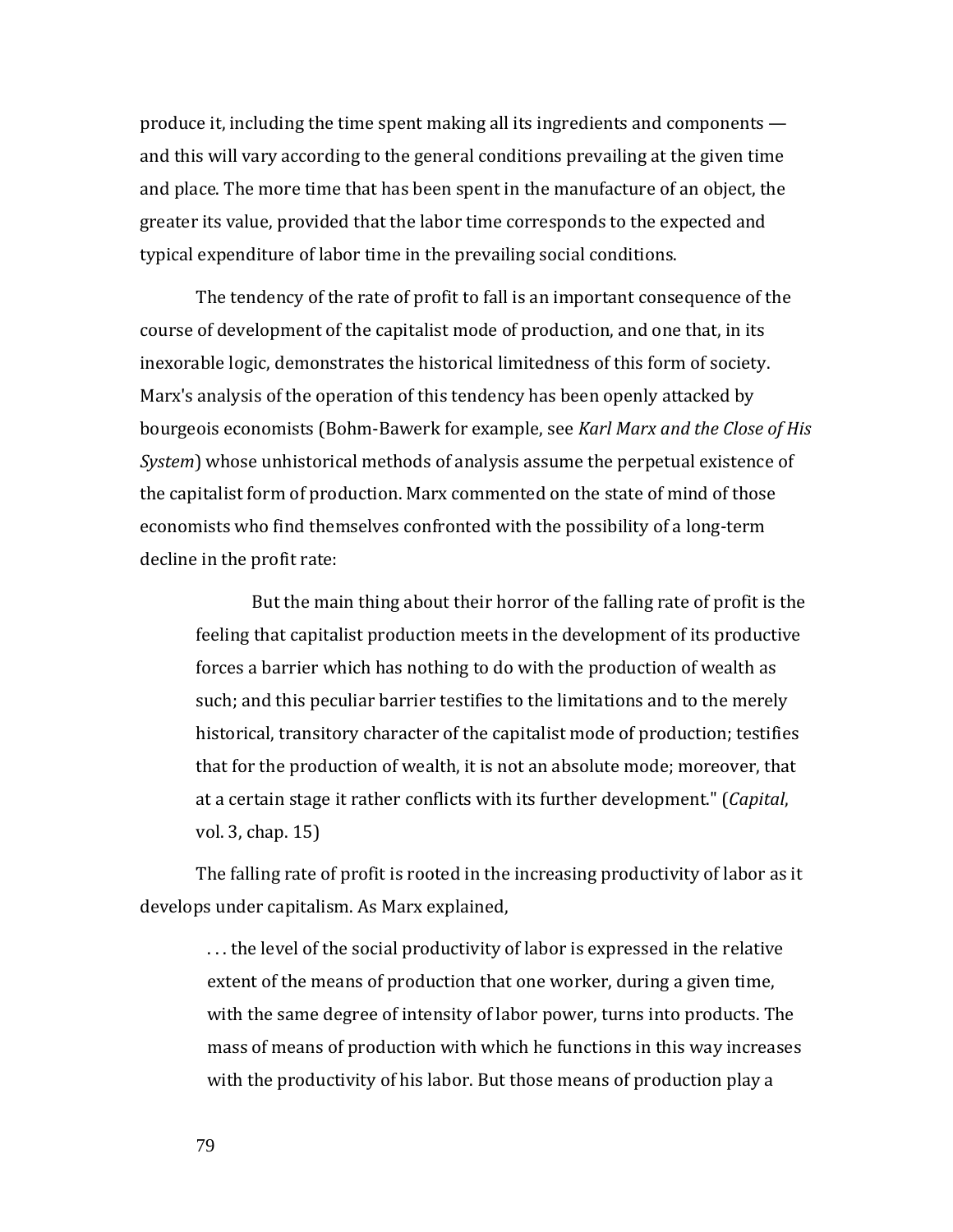double role. The increase of some is a consequence, that of others a condition, of the increasing productivity of labor. For example, the consequence of the division of labor (under manufacture) and the application of machinery is that more raw material is worked up in the same time, and therefore a greater mass of raw material and auxiliary substances enters into the labor process. That is the consequence of the increasing productivity of labor. On the other hand, the mass of machinery, beasts of burden, mineral manures, drain-pipes, etc., is a condition of the increasing productivity of labor. This is also true of the means of production concentrated in buildings, furnaces, means of transport, etc. But whether condition or consequence, the growing extent of the means of production, as compared with the labor power incorporated into them, is an expression of the growing productivity of labor. The increase of the latter appears, therefore, in the diminution of the mass of labor in proportion to the mass of means of production moved by it, or in the diminution of the subjective factor of the labor process as compared with the objective factor. (*Capital*, vol. 1, chap. 25)

The tendency of the rate of profit to fall is a consequence of the long-term increase in the value of the constant part of capital (money advanced to buy equipment, raw materials, etc.) in relation to the value of the variable part (the wages paid to the workers). As Marx indicated, this changing ratio is both consequence and condition of the rising productivity of labor, which is the increasing material output produced by the workers per hour. The increase of constant capital in relation to variable capital, with results from the growth in the productivity of labor, Marx calls the increase in the organic composition of capital. The commodities produced by ever increasing levels of productive technology express ever lower quantities of living labor, so they less valuable, cheaper, as the time passes, and the system evolves. Marx argued,

> No capitalist ever voluntarily introduces a new method of production, no matter how much more productive it may be, and how much it may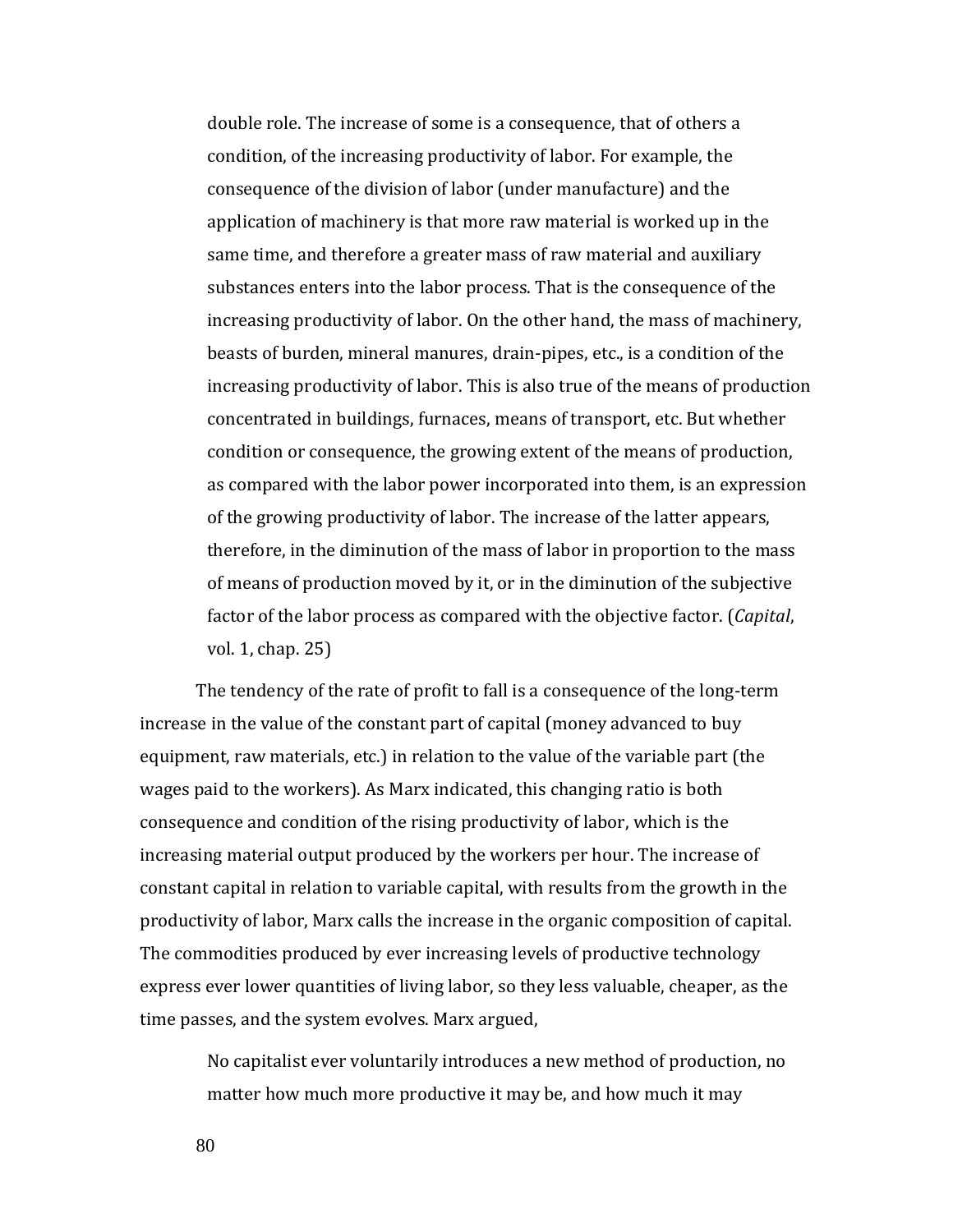increase the rate of surplus value, so long as it reduces the rate of profit. Yet every such new method of production cheapens the commodities. Hence, the capitalist sells them originally above their prices of production, or, perhaps, above their value. He pockets the difference between their costs of production and the market prices of the same commodities produced at higher costs of production. He can do this, because the average labor time required socially for the production of these latter commodities is higher than the labor time required for the new methods of production. But competition makes it general and subject to the general law. There follows a fall in the rate of profit—perhaps first in this sphere of production, and eventually it achieves a balance with the rest—which is, therefore, wholly independent of the will of the capitalist. (*Capital*, vol. 3, chap. 15)

... It is an incontrovertible fact that, as capitalist production develops, the portion of capital invested in machinery and raw materials grows, and the portion laid out in wages declines. (*Theories of Surplus Value,* vol. 3, chap. 23)

But profit only comes from the results of the labor that is actively applied in the process of production — profit does not flow from materials, tools, machinery and tools that the capitalist has purchased in order to organize the productive process. These items, necessary for production, are paid for (in the long run and on the average) at their value. Therefore constant capital is the part that merely reproduces its preexisting value in the product of labor. Variable capital, the wage, reproduces its value, but with an increment. The increment is profit. Labor creates more value than is paid for it. As Marx indicated:

With all application of machinery (let us initially look at the case such as it arises directly, that a capitalist puts a part of his capital into machinery rather than into immediate labor) a part of the capital is taken away from its variable and self-multiplying portion, i.e. that which exchanges for living labor, so as to add it to the constant part, whose value is merely reproduced or maintained in the product. But the purpose of this is to make the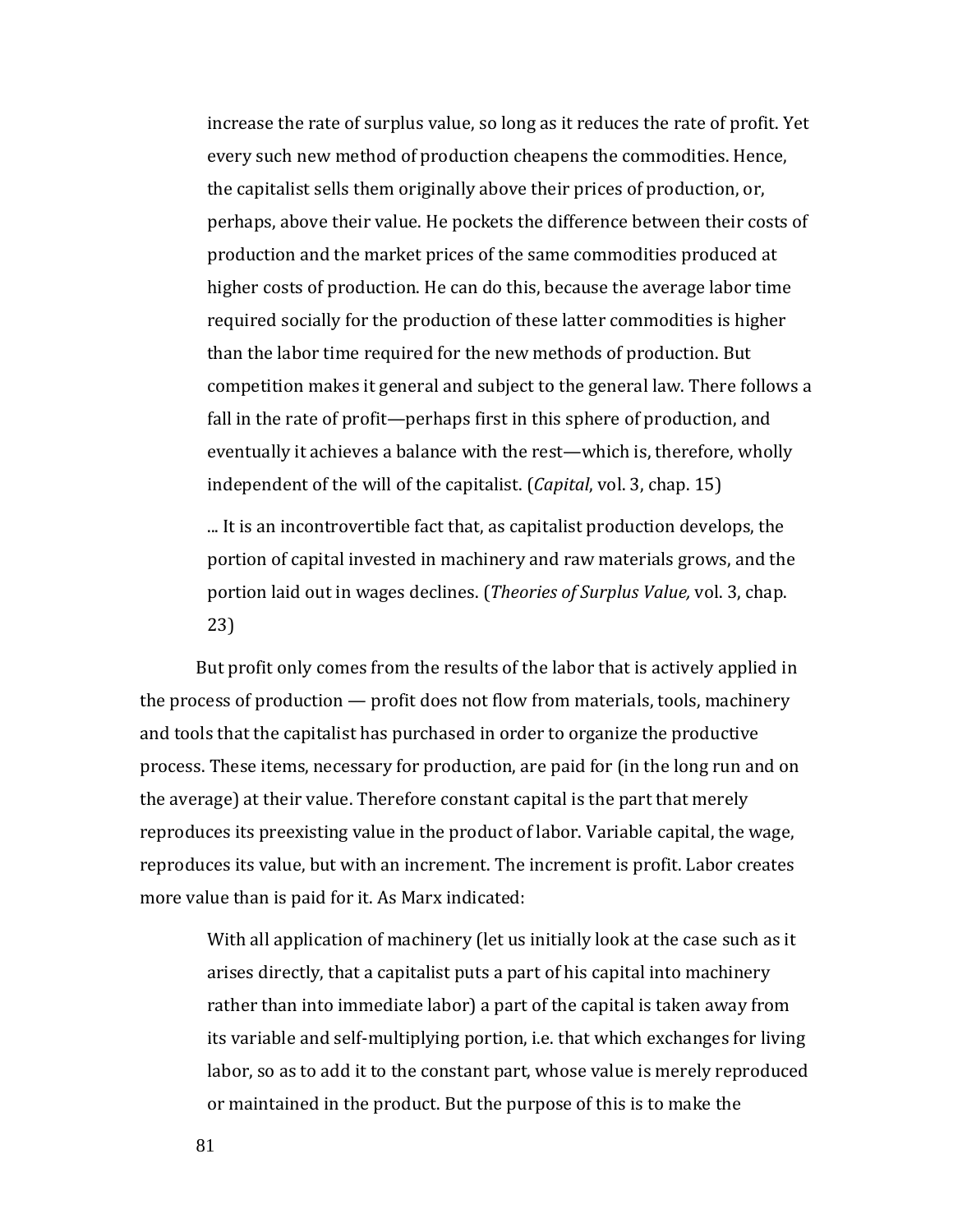remaining portion more productive. (*Grundrisse*, part VII, Machinery and Profit)

Over time, and with the growth of mechanization and automation, the total product value is composed more and more of constant capital value, transferred to the product of labor. The division of the newly-added value into the portion representing what has been paid for wages and the portion appropriated by the capitalist as surplus value thus takes place within a dwindling portion of the total product value. The surplus value is contained entirely within the shrinking element, which becomes vanishingly small in relation to the ever more massive bulk of the constant capital element. This is why the profit rate falls in the long run.

But how does the falling profit rate lead to economic crises and social strife? Marx observed:

... a fall in the rate of profit connected with accumulation necessarily calls forth a competitive struggle. ... Furthermore, capital consists of commodities, and therefore over-production of capital implies overproduction of commodities. ... If it is said that over-production is only relative, this is quite correct; but the entire capitalist mode of production is only a relative one, whose barriers are not absolute. ... The contradiction of the capitalist mode of production, however, lies precisely in its tendency towards an absolute development of the productive forces, which continually come into conflict with the specific *conditions* of production in which capital moves, and alone can move.

The expansion of the productive forces strives to go beyond the limited powers of consumption of the mass of the people. On the one hand the relentless process of automation of production continues to throw masses of laborers to the side, and their means of consumption decline. On the other hand the productive apparatus adapts itself more and more to maximize the output of products per unit of time. On the one side, a cramping restriction of consumption; on the other a mass of products bursting at the seams.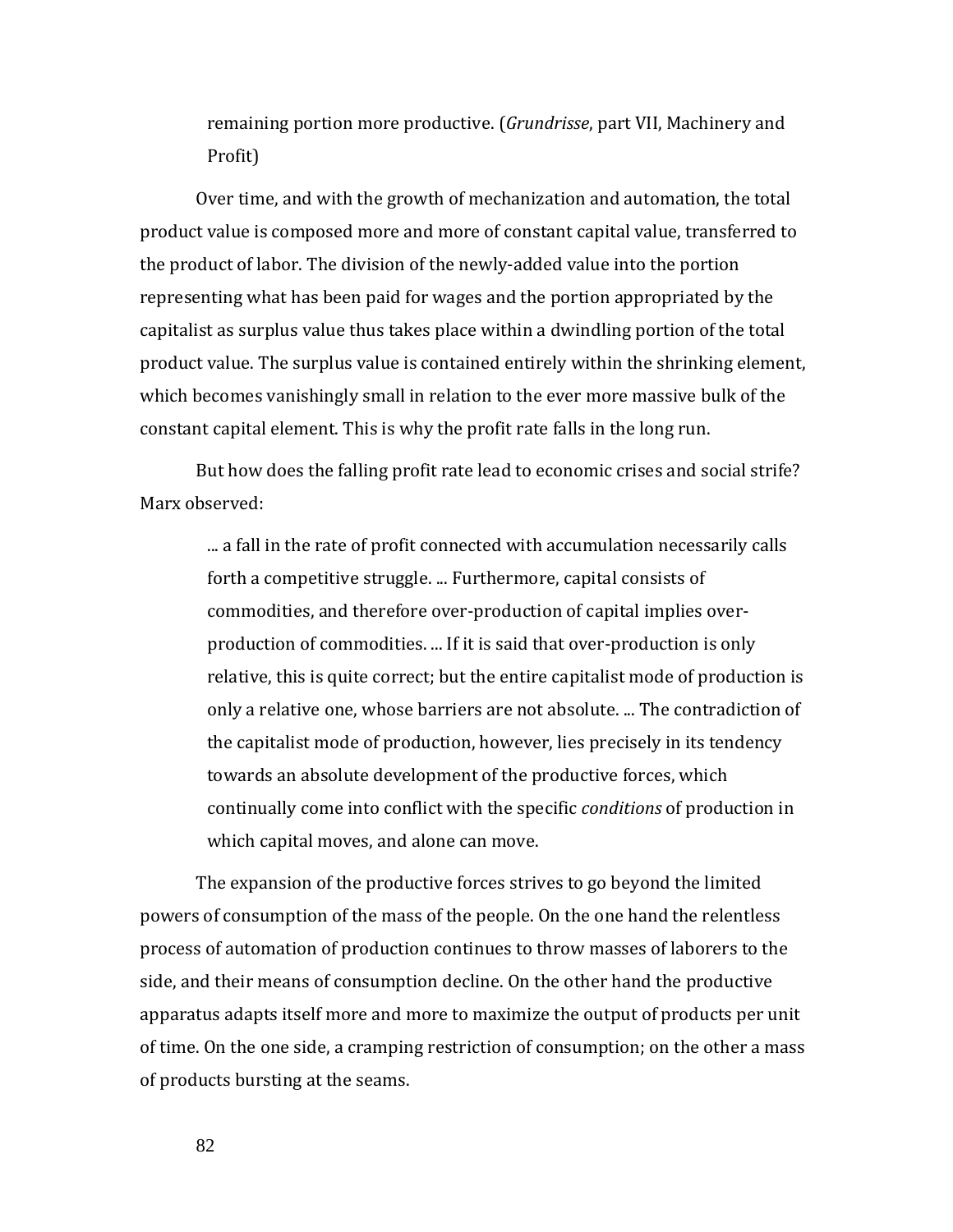The crisis of overproduction tends to grow cyclically, but is very sensitive to external interference (see Trotsky's comment above on the curve of capitalist development). Marx comments in *Capital,* vol. 3, chap. 30:

The industrial cycle is of such a nature that the same circuit must periodically reproduce itself, once the first impulse has been given.[8] During a period of slack, production sinks below the level, which it had attained in the preceding cycle and for which the technical basis has now been laid. During prosperity — the middle period — it continues to develop on this basis. In the period of over-production and swindle, it strains the productive forces to the utmost, until it exceeds the capitalistic limits of the production process.

Production runs into a barrier of realization: commodities are produced on an ever-expanding scale, but the profit margins continue to slide. We must remember that the fundamental drive of capital is self-expansion. As this possibility fades, capital itself approaches its failure. There is downward pressure on wages as capitalists seek to recapture returns on investment. There is growing unemployment as more workers become redundant. Workers fortunate enough to hold on to their jobs face worsening job conditions and lower wages as the bosses continue to keep cutting production costs. The falling profit rate produces repetitive crises, which are partly resolved by waves of bankruptcies and junking of outmoded capital equipment. Crisis are partly "resolved" by an expansion of consumer credit. These economic processes and their political counterparts have come to be known as "kicking the can down the road."

As capitalism approaches more closely to the end of its rope, the squeeze tends to get tighter. But still there are ups and downs which go on for years or decades. The profit squeeze is strongly felt when the markets are saturated and competitive price-cutting pressures are strongest. At such times the capitalists feel the need to go to extremes to regain their previous profit levels, or just to make any profit at all. Often it's a matter of coming up with the wherewithal to pay their debts, or to meet margin calls. Marx pointed out,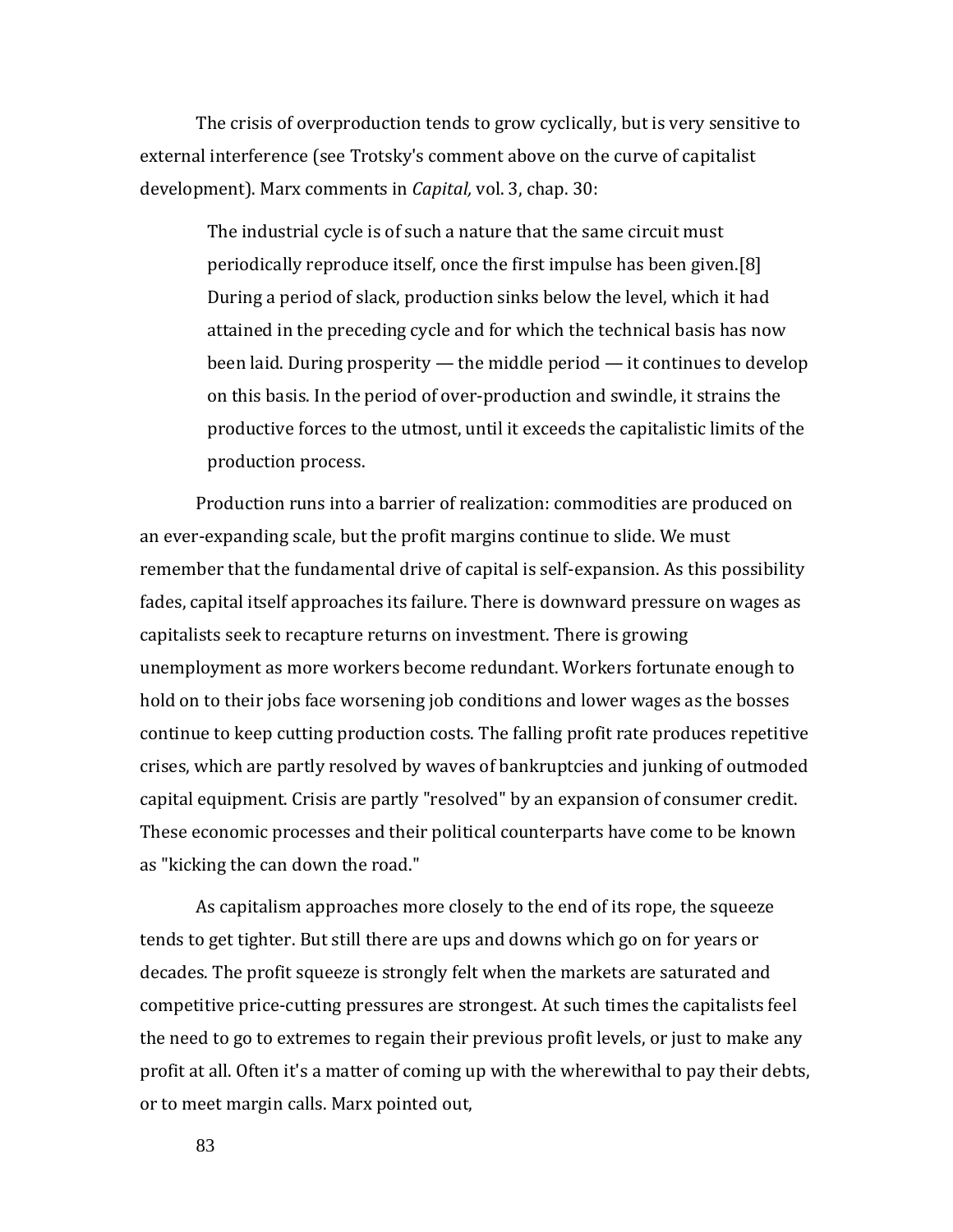If the rate of profit falls, there follows, on the one hand, an exertion of capital in order that the individual capitalists, through improved methods, etc., may depress the value of their individual commodity below the social average value and thereby realise an extra profit at the prevailing marketprice. On the other hand, there appears swindling and a general promotion of swindling by recourse to frenzied ventures with new methods of production, new investments of capital, new adventures, all for the sake of securing a shred of extra profit which is independent of the general average and rises above it. (*Capital,* vol. 3, chap. 15)

## **Tax the rich!**

Tax the rich! In the conclusion to the book Piketty recommends a progressive capital tax on the wealthy as the best response to rising income inequality. He says (p. 665):

Here, the important point to keep in mind is that the capital tax I am proposing is a progressive annual tax on global wealth. The largest fortunes are to be taxed more heavily, and all types of assets are to be included: real estate, financial assets, and business assets— no exceptions. This is one clear difference between my proposed capital tax and the taxes on capital that currently exist in one country or another, even though important aspects of those existing taxes should be retained. … According to the theoretical model, if the return on capital is around 5 percent a year, the equilibrium concentration of capital will not decrease significantly unless the growth rate exceeds 1.5– 2 percent or taxes on capital reduce the net return to below 3– 3.5 percent, or both. (p. 461)

In this section Piketty is referring to a tax not on incomes but on assets, or property, to include all assets, not just real estate. The taxes on assets will not be easy to implement since governments at the present time receive most of their income from levying taxes on income (with additional sources of tax revenue from corporate taxes, real estate taxes, etc.). But, given all the "difficulties" in estimating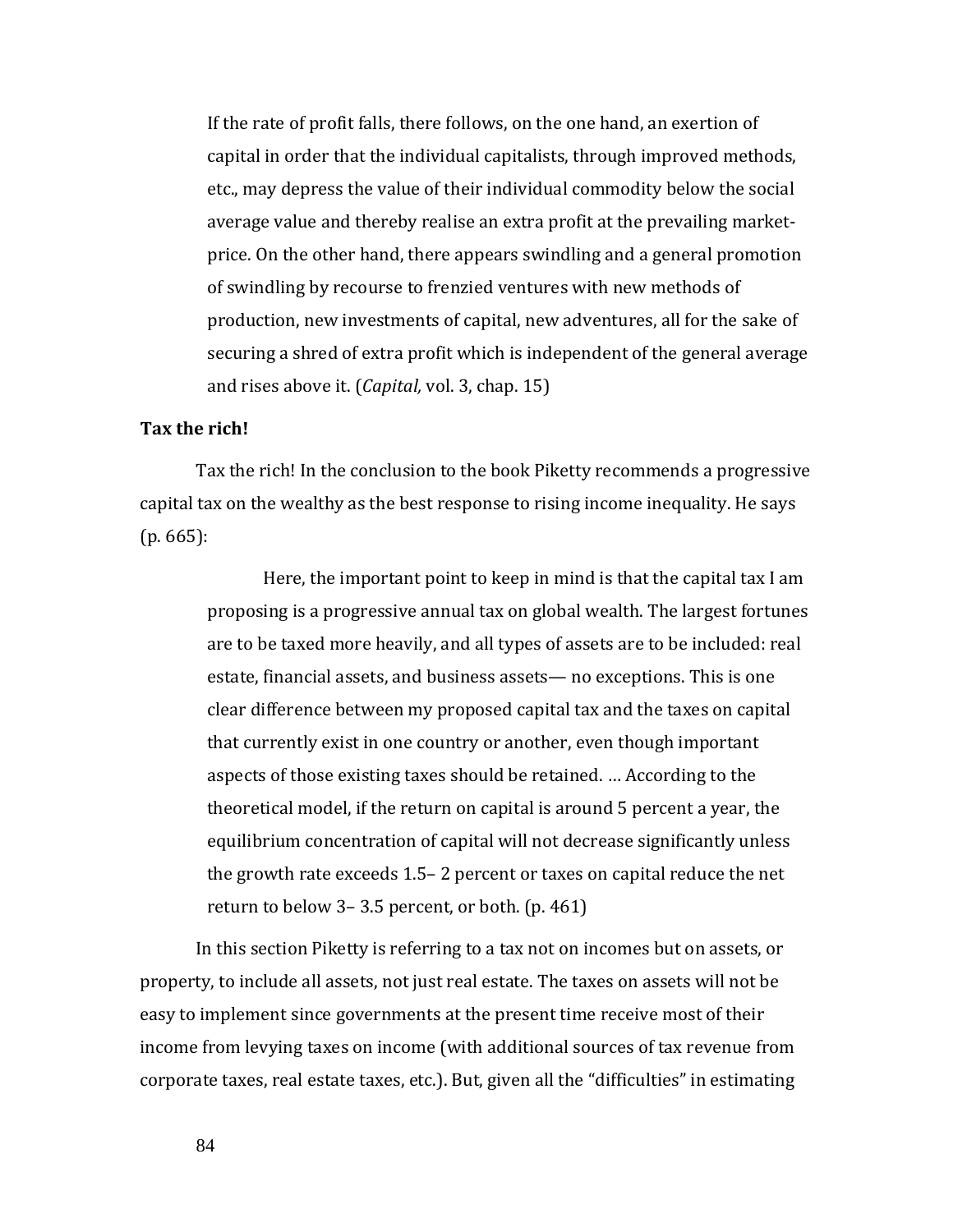annual incomes of the superrich, especially since the IRS has to rely on the reports sent in by the tax "experts" hired by family foundations, we can imagine how tough it would be if the IRS had to shift to a system whereby taxes would be levied on the total assets of these families. (In saying this, we admit that we are hypothesizing about some taxation system that has no real existence outside of Piketty's extravagant dreams.) In any case, Piketty makes another recommendation with respect to the taxation of annual incomes.

## Piketty continues (p. 660):

The evidence suggests that a rate on the order of 80 percent on incomes over \$500,000 or \$1 million a year not only would not reduce the growth of the US economy but would in fact distribute the fruits of growth more widely while imposing reasonable limits on economically useless (or even harmful) behavior.

## Then on p. 748:

The difficulty is that this solution, the progressive tax on capital, requires a high level of international cooperation and regional political integration. It is not within the reach of the nation-states in which earlier social compromises were hammered out. Many people worry that moving toward greater cooperation and political integration within, say, the European Union only undermines existing achievements (starting with the social states that the various countries of Europe constructed in response to the shocks of the twentieth century) without constructing anything new other than a vast market predicated on ever purer and more perfect competition.

Perhaps Piketty is thinking about the potentially damaging results of striving for global harmony among the competing capitalist regimes and winding up with an unharmonious squabblefest. At least you have to give him credit for thinking outside of the box. Way, way, outside. But as it stands now, national governments, as a rule, levy taxes on the residents within their national borders, even in the countries belonging to the EU. This is not likely to change as the widespread deepening crisis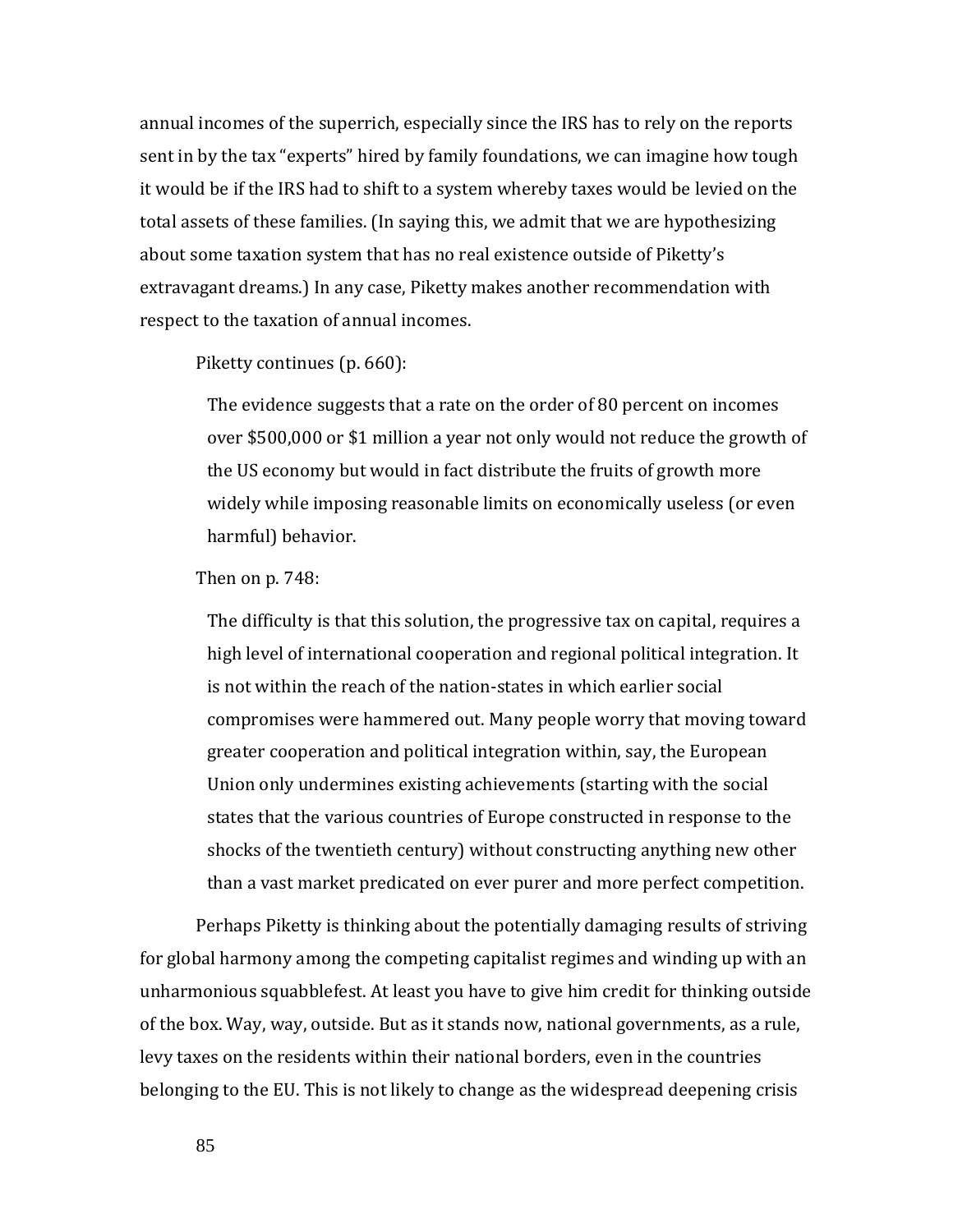of capitalism continues to promote economic nationalism—the increase of income of one's own country at the expense of others.

There is also the issue of tax evasion, which is something to be investigated and rectified by each national government as it sees fit (or not). Apart from accounts in the Cayman Islands, there is also the legislative process. The complexity of the tax system, patched together over many, many decades, allows for the existence of many loopholes and exemptions, effectively lowering the tax bill for the very rich while at the same time increasing the tonnage of the total tax code. Meanwhile the lower and middle-income brackets pay more.

It is not uncommon to hear about how the ultrarich evade taxes by concealing their wealth in dummy corporations in the Cayman Islands or other taxavoidance havens. Also the amount of income and assets are often vastly underreported so as to pay a lower tax. In his classic study, *The Rich and the Super-Rich,* in Chapter 9, Ferdinand Lundberg provides voluminous detailed information to prove that:

1. That the American propertied elite with the connivance of a malleable, deferential Congress deals itself very substantial continuing tax advantages at the expense of the vast majority of the population.

2. That the national tax burden is largely shouldered, absolutely and relatively, by the politically illiterate nonmanagerial labor force rather than by big property owners or by upper-echelon corporate executives (who are often tax free).

3. That the resultant tax structure is such that it intensifies the abject and growing poverty of some 25 to 35 per cent of the populace (about whom latter-day pubpols theatrically wring their hands), and grossly cheats more than 95 per cent in all.

For down through history the dominant classes, groups, factions, clans, interests or political elites have always been scrupulously prudent in avoiding taxes at the expense of the lower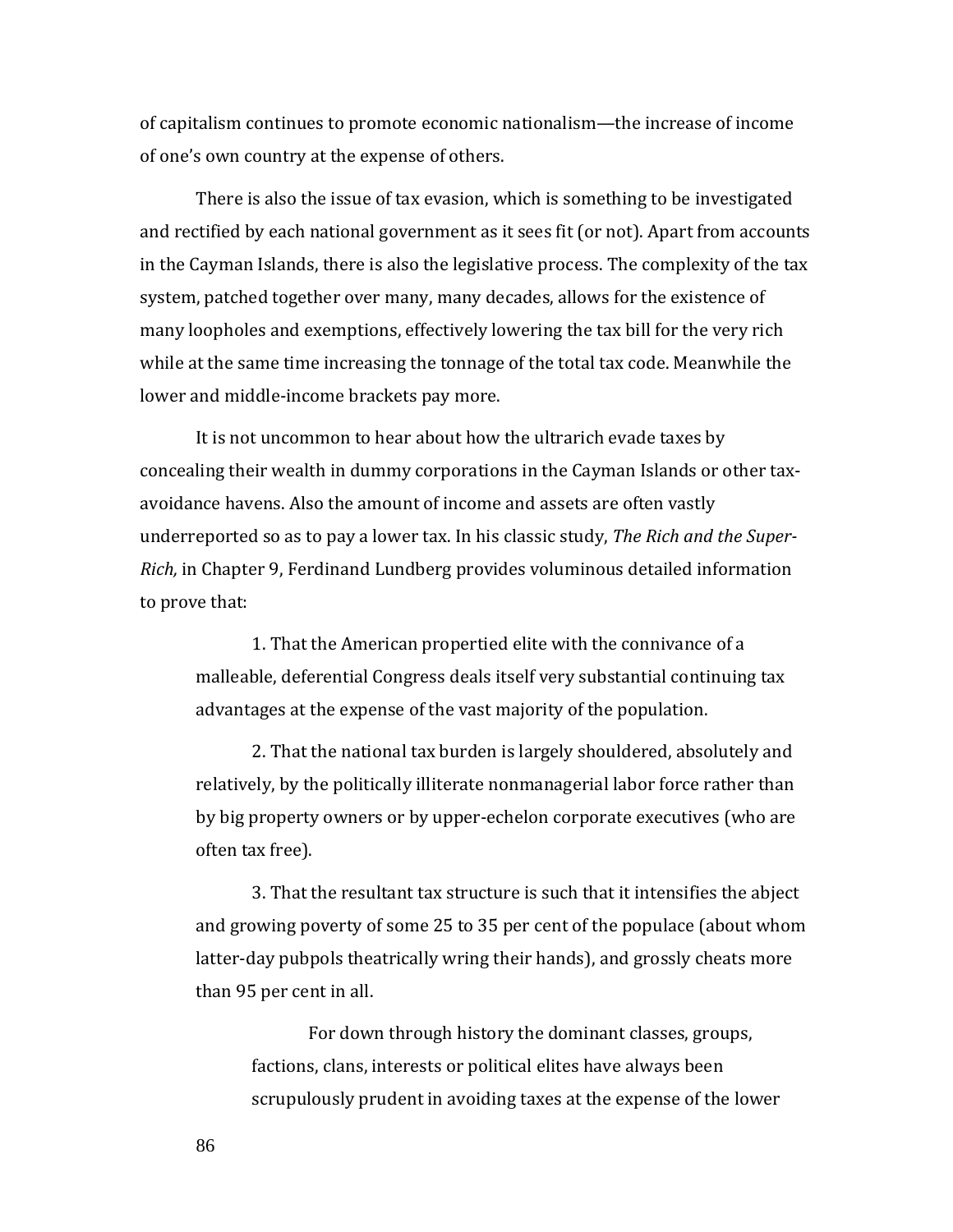orders. The aristocracy of France before the French Revolution, for example, gave itself virtually total tax exemption. The burden of supporting a profligate royal court with its thousands of noble pensioners was therefore laid upon commoners, thus supplying not a little fuel for the onrushing tidal wave of blood. ... It would be foolish to contend that there is a propertied elite in the United States and then not be able to show that this elite accords itself fantastic tax privileges down to and including total exemption. And, true enough, the large-propertied elements in the United States see to it that they are very lightly taxed—many with \$5 million or more of steady income often paying no tax at all for many years while a man with a miserable \$2,000 income, perhaps after years of no income, denies his family medical or dental care in order to pay tax!

What Piketty fails to notice throughout his book is that the wealthy are not simply richer than other people, but are a class that rules, a class that dominates the political life of each capitalist country. Piketty, like other bourgeois economists, offers advice to the powers that be, corporate or governmental. But this sort of advice, coming as it does from academia, might or might not feed into the streams of opinion and pressure that form the political environment in which governmental decisions are made. Occasionally the proposals of economists might be relevant to the policy-making process, but generally proposals that strike fear into the hearts of the superrich quickly wind up in someone's wastebasket. There's one thing we can be sure of, regarding Piketty's tax proposals. He can be confident he will remain a prize-winning economist, with all the honors he so richly deserves, even if his tax proposals are never mentioned in the circles of the policy-makers.

However, when the crisis of capitalism grows to point that the masters of the universe begin to feel the relentless pressure of the masses seething in discontent, they begin to feel the temptation to give some concessions that might alleviate the misery of these masses. A new fear rises in their hearts, the fear of losing everything in the chaos of a crisis they don't understand and can't control. This fear opens up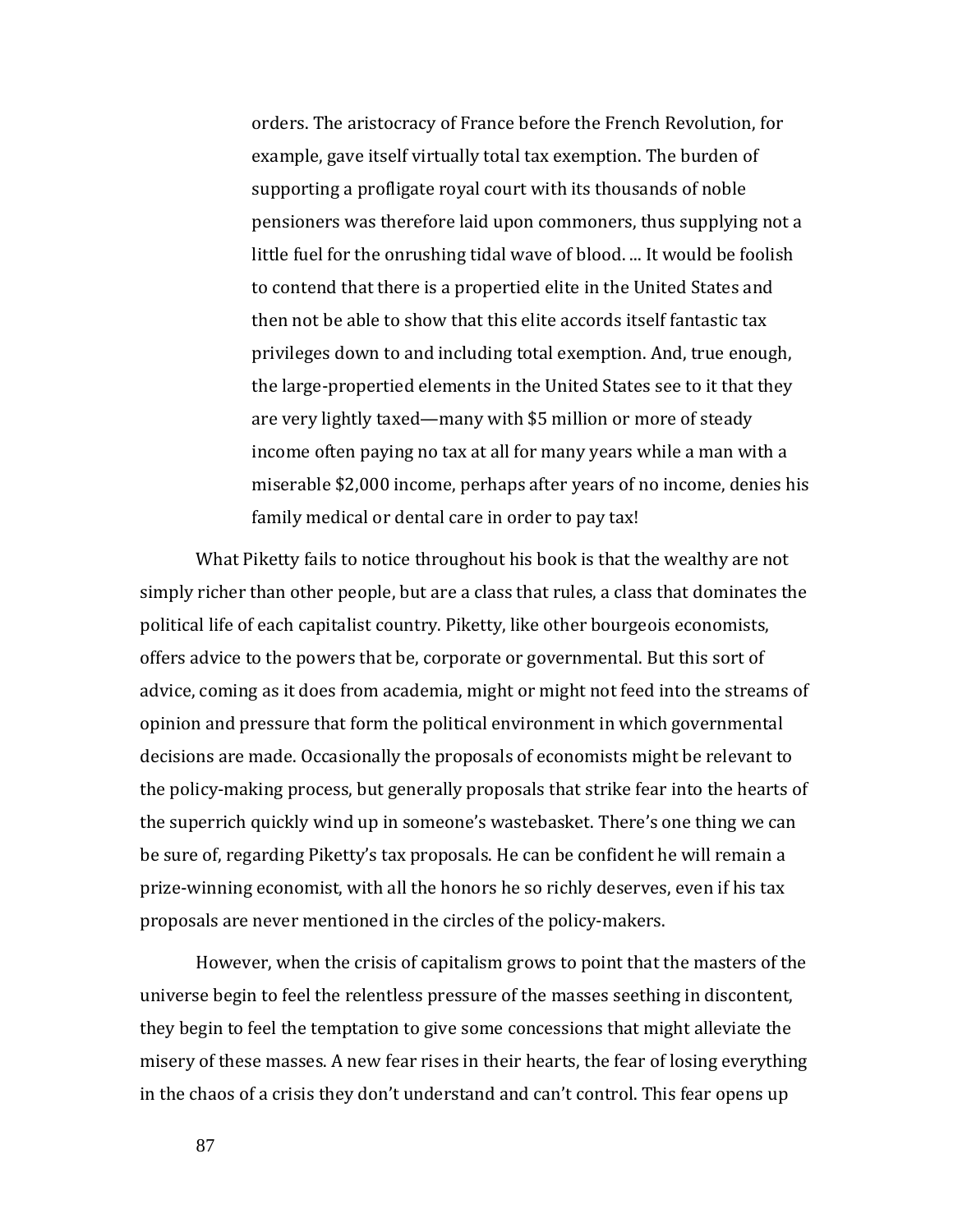space for reconsidering the possibility of a higher income tax on the upper brackets, higher corporate taxes, value added taxes, or individual taxes on capital gains, inheritance, etc.

In the present (autumn, 2019), there are voices in U.S. political life that strongly advocate tax-the-rich policies. Elizabeth Warren (Democratic candidate for president) argues on her campaign website:

That's why we need a tax on wealth. The Ultra-Millionaire Tax taxes the wealth of the richest Americans. It applies only to households with a net worth of \$50 million or more—roughly the wealthiest 75,000 households, or the top 0.1%. Households would pay an annual 2% tax on every dollar of net worth above \$50 million and a 3% tax on every dollar of net worth above \$1 billion. Because wealth is so concentrated, Saez and Zucman project that this small tax on roughly 75,000 households will bring in \$2.75 trillion in revenue over a ten-year period.

Elizabeth Warren is not alone. Bernie Sanders, the democratic socialist candidate in the presidential race, states on his website:

The proposal would cut the wealth of billionaires in the United States in half in 15 years and entirely close the gap in wealth growth between billionaires and the average American family, according to University of California Berkeley economists Gabriel Zucman and Emmanuel Saez, who advised Sanders on his plan. Hitting the richest 180,000 American households, Saez and Zucman estimate the tax would raise \$4.35 trillion over the next decade, which Sanders says would go toward paying for his biggest policies, including Medicare-for-all, affordable housing, and universal childcare.

Not to be outdone, U.S. congresswoman Alexandria Ocasio Cortez (D–NY) recently came up with a proposed bill to tax the wealthy. The *Washington Post* reports: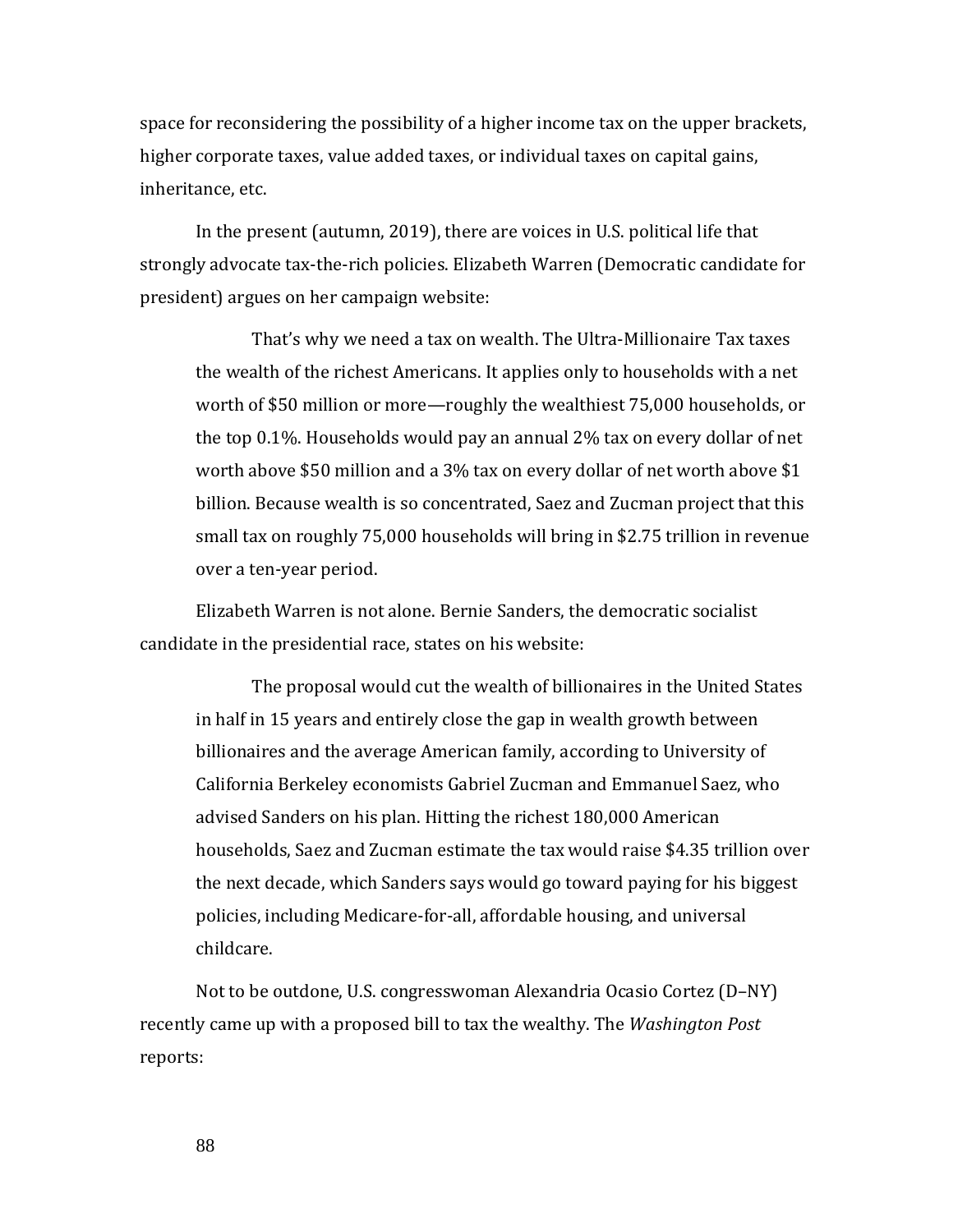Rep. Ocasio-Cortez has proposed a new marginal tax rate of 70 percent on income over \$10 million. This is sometimes misreported as a tax on all income, but as she explained on the "Late Show," the rate would kick in only on every dollar earned after a person made \$10 million in a single year. Income below that level would still face a high tax rate of 37 percent. (She has not mentioned long-term capital gains from investments and dividends; presumably they would still be taxed at a maximum rate of 20 percent.)

One might argue that these tax proposals are nothing but demagogy to appeal to the heavily taxed working people and lower middle-class elements of the population. There is certainly some truth to that. But these proposals also reflect the growing sense of unease within ruling circles that the relative increase of wealth among the highest income brackets coexisting with deepening deprivation and suffering at the lower orders is a serious political liability. The two-party system is tottering as a result of the rising discontent from below, and you will find very little enthusiasm in the upper echelons of society for the collapse of this tried and trusted means of protecting their power. Not wanting to allow the great American money machine to tilt over into the abyss, some of the heavyweights of U.S. capitalism have recognized the need to bend a little.

Warren Buffett, for example, wrote in an opinion piece the *New York Times* (August 14, 2011):

Last year my federal tax bill — the income tax I paid, as well as payroll taxes paid by me and on my behalf — was \$6,938,744. That sounds like a lot of money. But what I paid was only 17.4 percent of my taxable income — and that's actually a lower percentage than was paid by any of the other 20 people in our office. Their tax burdens ranged from 33 percent to 41 percent and averaged 36 percent.

… I would leave rates for 99.7 percent of taxpayers unchanged and continue the current 2-percentage-point reduction in the employee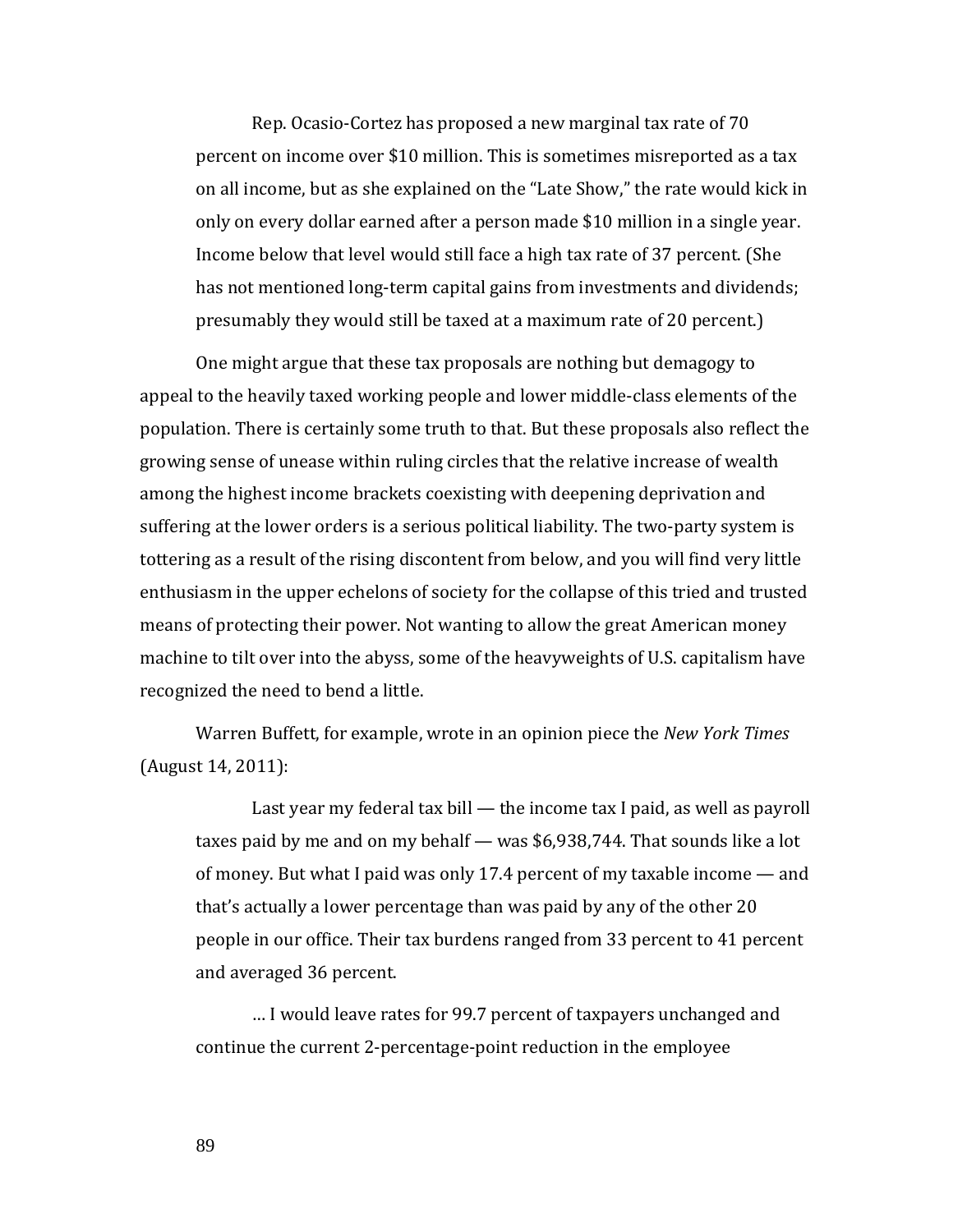contribution to the payroll tax. This cut helps the poor and the middle class, who need every break they can get.

But for those making more than \$1 million — there were 236,883 such households in 2009 — I would raise rates immediately on taxable income in excess of \$1 million, including, of course, dividends and capital gains. And for those who make \$10 million or more — there were 8,274 in 2009 — I would suggest an additional increase in rate.

My friends and I have been coddled long enough by a billionairefriendly Congress. It's time for our government to get serious about shared sacrifice.

On October 15, 1919, *Forbes* magazine featured an article which listed a number of U.S. billionaires who favored increasing taxes on the rich. Top on this list was Marc Benioff, chairman and co-CEO of SalesForce. He argued in *New York Times* (October 14, 2019):

But capitalism as it has been practiced in recent decades — with its obsession on maximizing profits for shareholders — has also led to horrifying inequality. Globally, the 26 richest people in the world now have as much wealth as the poorest 3.8 billion people, and the relentless spewing of carbon emissions is pushing the planet toward catastrophic climate change. In the United States, income inequality has reached its highest level in at least 50 years, with the top 0.1 percent — people like me — owning roughly 20 percent of the wealth while many Americans cannot afford to pay for a \$400 emergency. It's no wonder that support for capitalism has dropped, especially among young people.

…That is why a new capitalism must also include a tax system that generates the resources we need and includes higher taxes on the wealthiest among us. Local efforts — like the tax I supported last year on San Francisco's largest companies to address our city's urgent homelessness crisis — will help. Nationally, increasing taxes on high-income individuals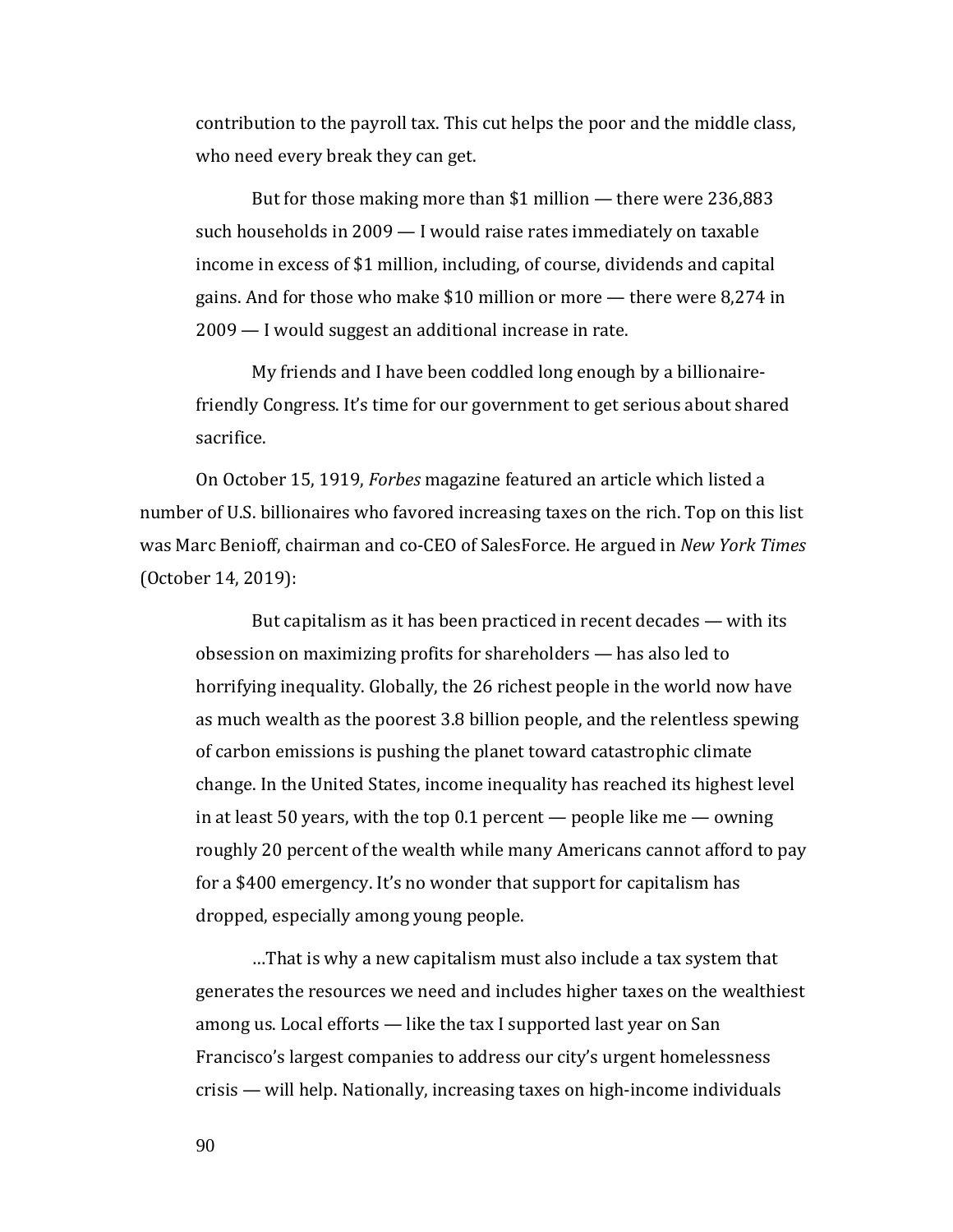like myself would help generate the trillions of dollars that we desperately need to improve education and health care and fight climate change.

The billionaire tax reformers, of course, hold high the banner of champions of equity as they struggle to open their wallets to alleviate the suffering of the underserved millions. But we must keep in mind that the community of the wealthiest families in the U.S. is in a relatively privileged vantage point for viewing the gathering storm clouds threatening the foundation of their fortunes, whether it be rising debt levels, the threat of recession or growing working-class resentment or all three.

As for Piketty, whatever he has said about taxation is most likely long forgotten by now. He hasn't said anything new. What really matters is what the most powerful owners of capital have to say—it's their prerogative to call the shots on key issues of public policy. The job of the economists, on the other hand, is to promote the image of our society as a democratic polity in which the capitalists, as solid patrons of the public interest and well-versed in the "science" of economics, are attendant to the recommendations of the professors. Economics departments in the universities of the capitalist countries exist in order to perpetuate the illusion that there are methods that can be utilized to analyze and understand the capitalist system, its markets, its banks, its international relations, and that there are policy actions that can be implemented to resolve crises and promote prosperity. But again, as Marx explained, in reference to the evolution of bourgeois political economy:

Once for all I may here state, that by classical Political Economy, I understand that economy which, since the time of W. Petty, has investigated the real relations of production in bourgeois society in contradistinction to vulgar economy, which deals with appearances only, ruminates without ceasing on the materials long since provided by scientific economy, and there seeks plausible explanations of the most obtrusive phenomena, for bourgeois daily use, but for the rest, confines itself to systematizing in a pedantic way, and proclaiming for everlasting truths, the trite ideas held by